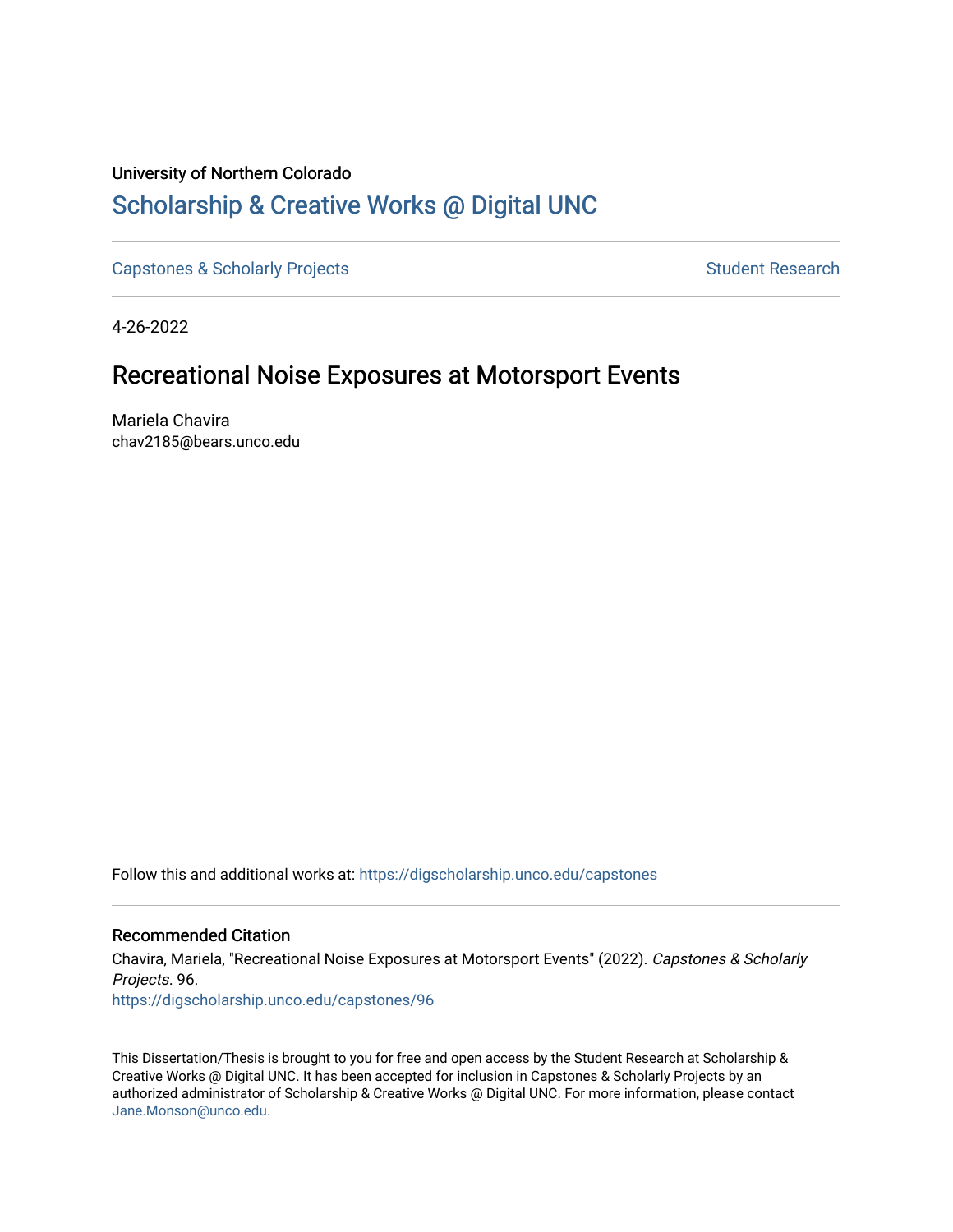# ALL RIGHTS RESERVED

# MARIELA CHAVIRA

©2022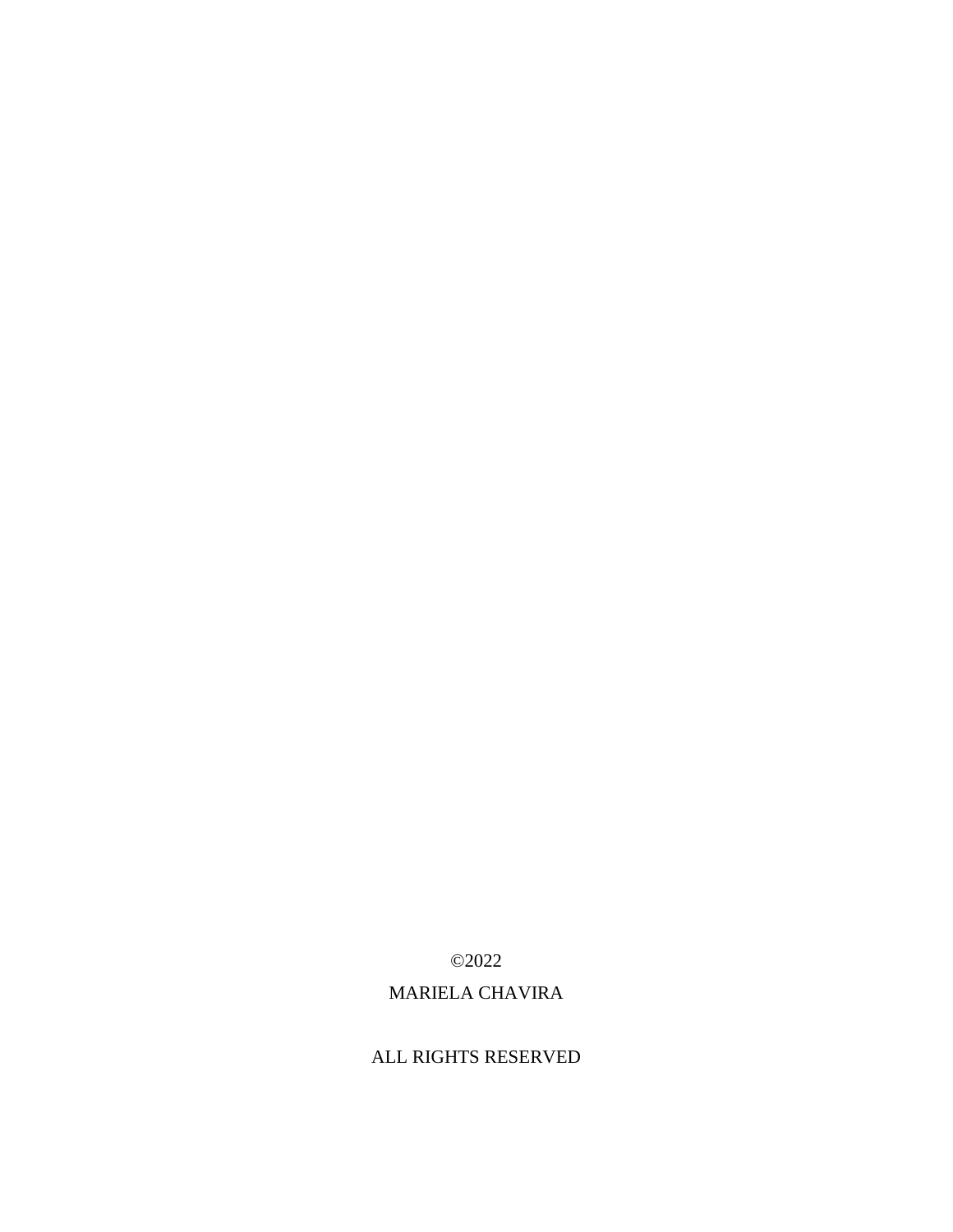# UNIVERSITY OF NORTHERN COLORADO

Greeley, Colorado

The Graduate School

# RECREATIONAL NOISE EXPOSURES AT MOTORSPORT EVENTS

A Scholarly Project Submitted in Partial Fulfillment of the Requirements for the Degree of Doctor of Audiology

Mariela Chavira

College of Natural and Health Sciences Department of Audiology & Speech-Language Sciences Audiology

May 2022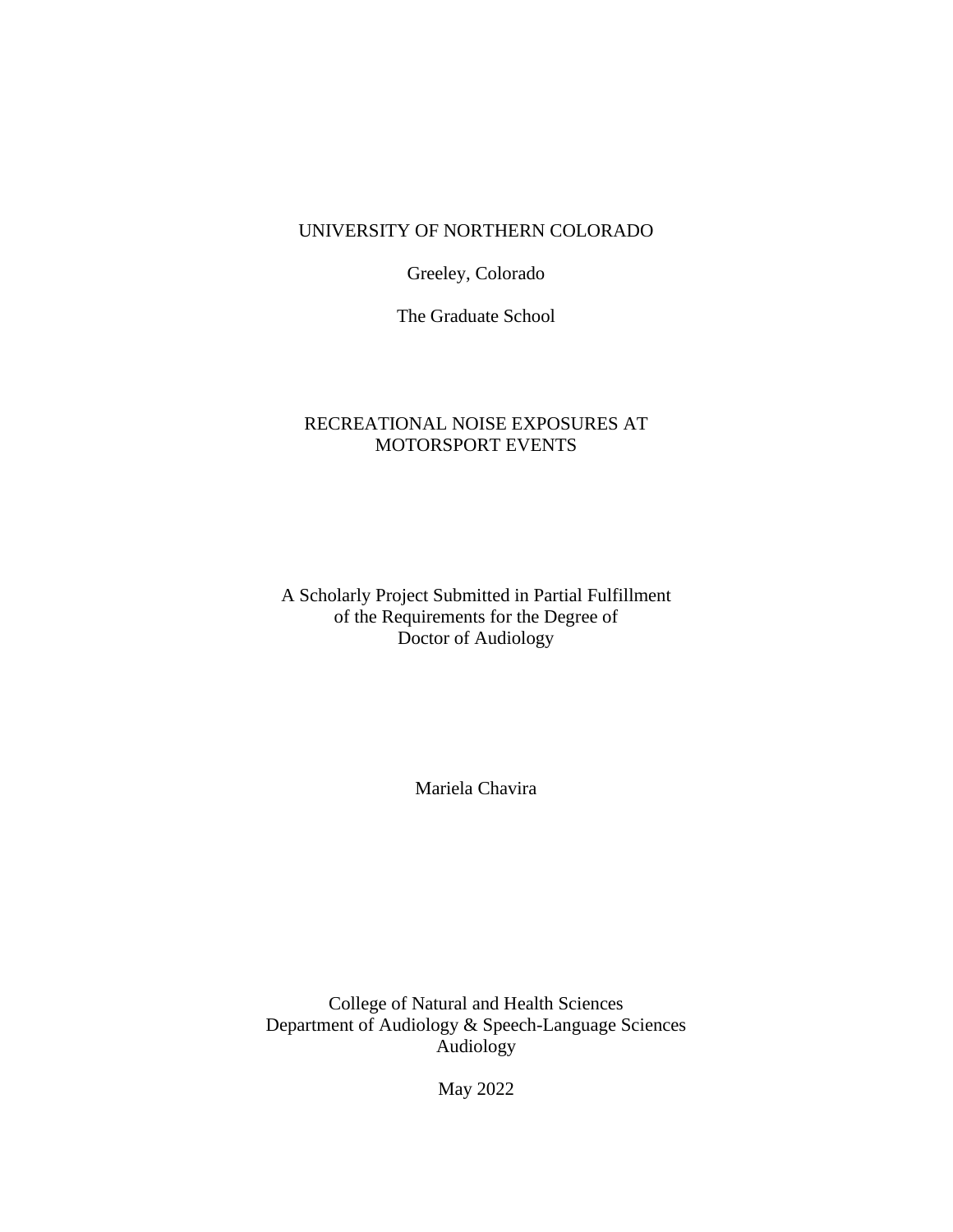This Doctoral Scholarly Project by: Mariela Chavira

Entitled: *Recreational Noise Exposures at Motorsport Events*

has been approved as meeting the requirement for the Degree of Doctor of Audiology in the College of Natural and Health Sciences in the Department of Audiology & Speech-Language Sciences, Program of Audiology

Accepted by the Scholarly Project Research Committee

Deanna K. Meinke, Ph.D., Research Advisor

Jennifer E. Weber, Au.D., CCC-A, Committee Member

\_\_\_\_\_\_\_\_\_\_\_\_\_\_\_\_\_\_\_\_\_\_\_\_\_\_\_\_\_\_\_\_\_\_\_\_\_\_\_\_\_\_\_\_\_\_\_\_\_\_\_\_

Donald Finan, Ph.D., Committee Member

Teresa A. Sharp, Ph.D., Faculty Representative

Accepted by the Graduate School

Jeri-Anne Lyons, Ph.D. Dean of the Graduate School Associate Vice President for Research

\_\_\_\_\_\_\_\_\_\_\_\_\_\_\_\_\_\_\_\_\_\_\_\_\_\_\_\_\_\_\_\_\_\_\_\_\_\_\_\_\_\_\_\_\_\_\_\_\_\_\_\_\_\_\_\_\_\_\_\_\_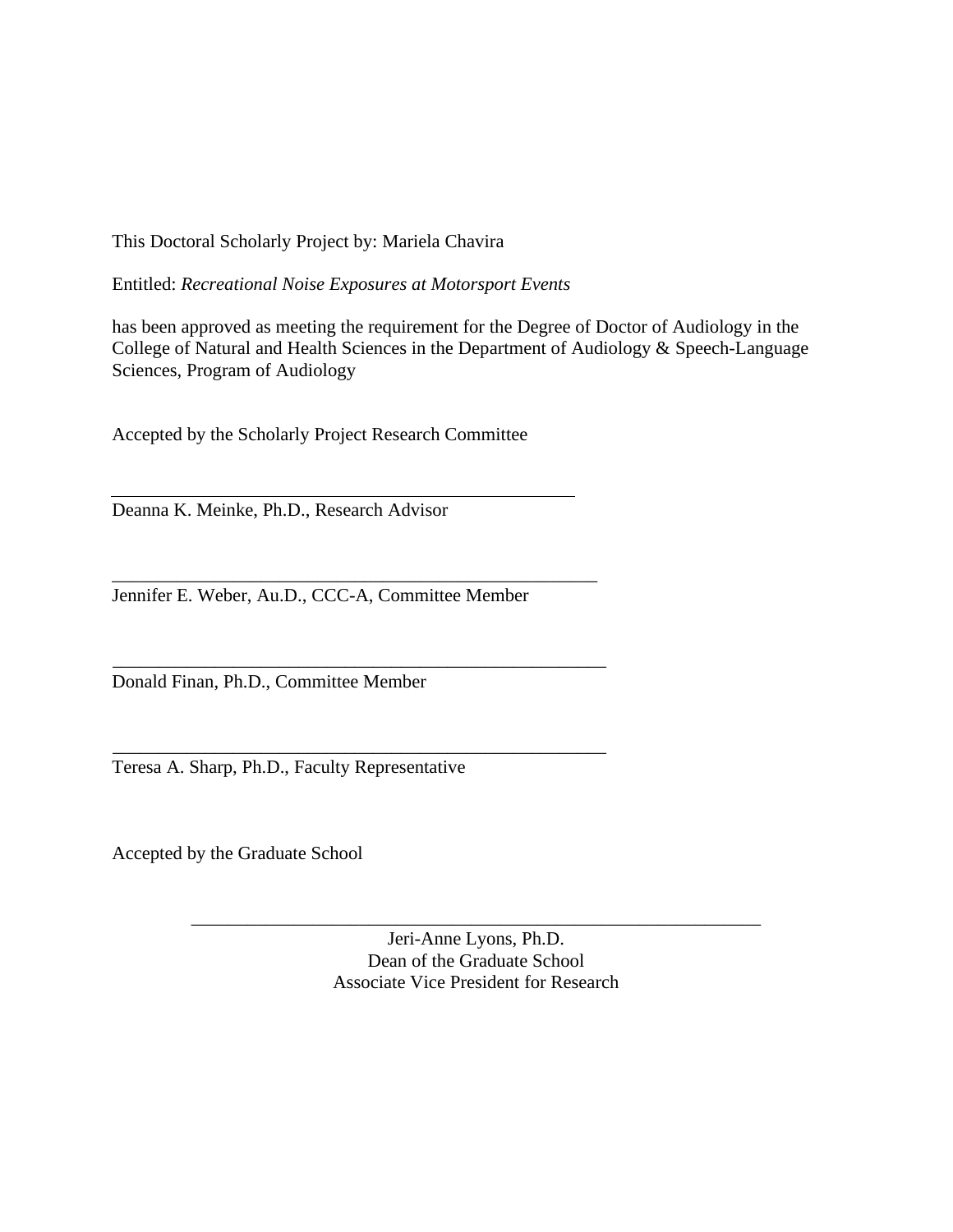## **ABSTRACT**

Chavira, Mariela*. Recreational noise exposures at motorsport events.* Unpublished Doctor of Audiology Scholarly Project, University of Northern Colorado, 2022.

Noise induced hearing loss (NIHL) is a type of hearing loss that after repeated exposure to high levels of sound for extended periods of time can result in damage to the fragile structures of the inner ear. Hearing changes caused by NIHL could be temporary or permanent. Hazardous noise levels in the workplace environment have been known to cause NIHL over time. Therefore, governing agencies have noise standards that have been enacted to decrease the risk of developing NIHL in the workplace. The Occupational Safety and Health Administration, Mine Safety and Health Administration, and the Federal Railroad Administration are examples of these governing agencies. In addition, the National Institute for Occupational Safety and Health and the World Health Organization have provided best practice guidelines for prevention of NIHL by establishing permissible noise exposure criteria. Hazardous noise exposure is not only confined to the workplace but can be found in a variety of non-occupational settings including recreational activities. Occupational and non-occupational noise exposures are cumulative throughout a lifetime. However, there are no limits to reference for recreational exposures. Common recreational activities include target shooting, attending concerts, and attending motorsport or other sporting events among others.

The motorsport industry is growing and includes countless aficionados partaking in motorsport events. Both recreational and occupational noise exposure studies have documented

iii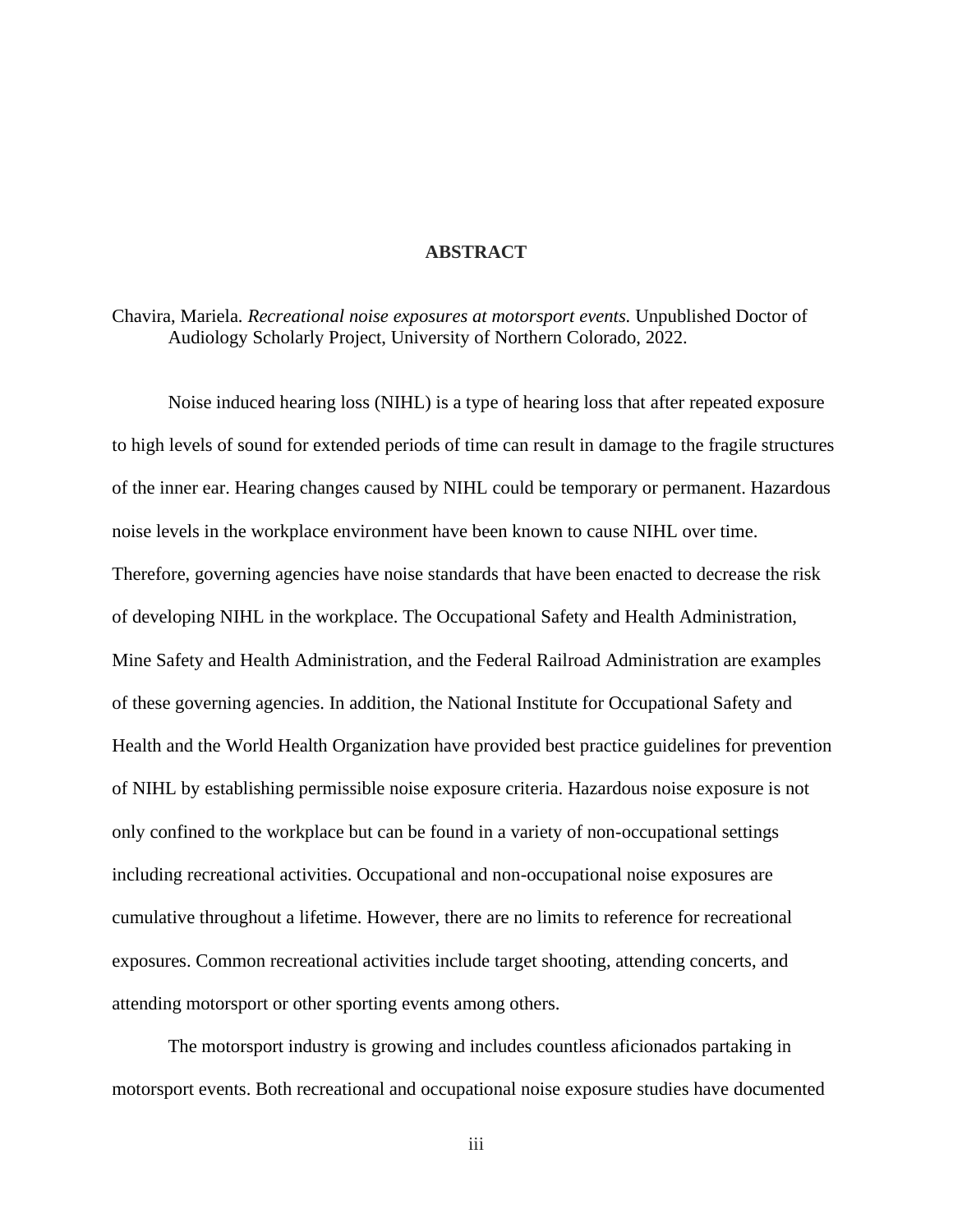the risk for NIHL among individuals involved in motorsports. The range of sound pressure levels were between 63 dBA to over 100 dBA across studies investigating motorcycles, snowmobiles, stock cars, F1, monster trucks and tractor pulls (Bess & Poynor, 1974; Buhr-Lawler, 2017; Dolder et al., 2013; Jordan et al., 2004; Kardous & Morata, 2010; Moore, 2014; Morley et al., 1999; Rose et al., 2008; Ross, 1989; Van Campen et al., 2005). Hot rodding is a unique motorsport among other types that has not been evaluated for noise exposure of drivers, spectators, and event personnel. Due to an increasing number of individuals with NIHL, it is important that additional research is conducted to evaluate the noise exposures from motorsports that are contributing to this health issue. Development of prevention strategies and hearing conservation programs for individuals involved in motorsports is warranted. Recommendations for future directions and hearing health promotion activities targeting this population are provided. Audiologists can play a key role in the prevention of NIHL resulting from motorsport noise exposure by providing hearing conservation services, monitoring for auditory damage, and education for motorsport enthusiasts and employers.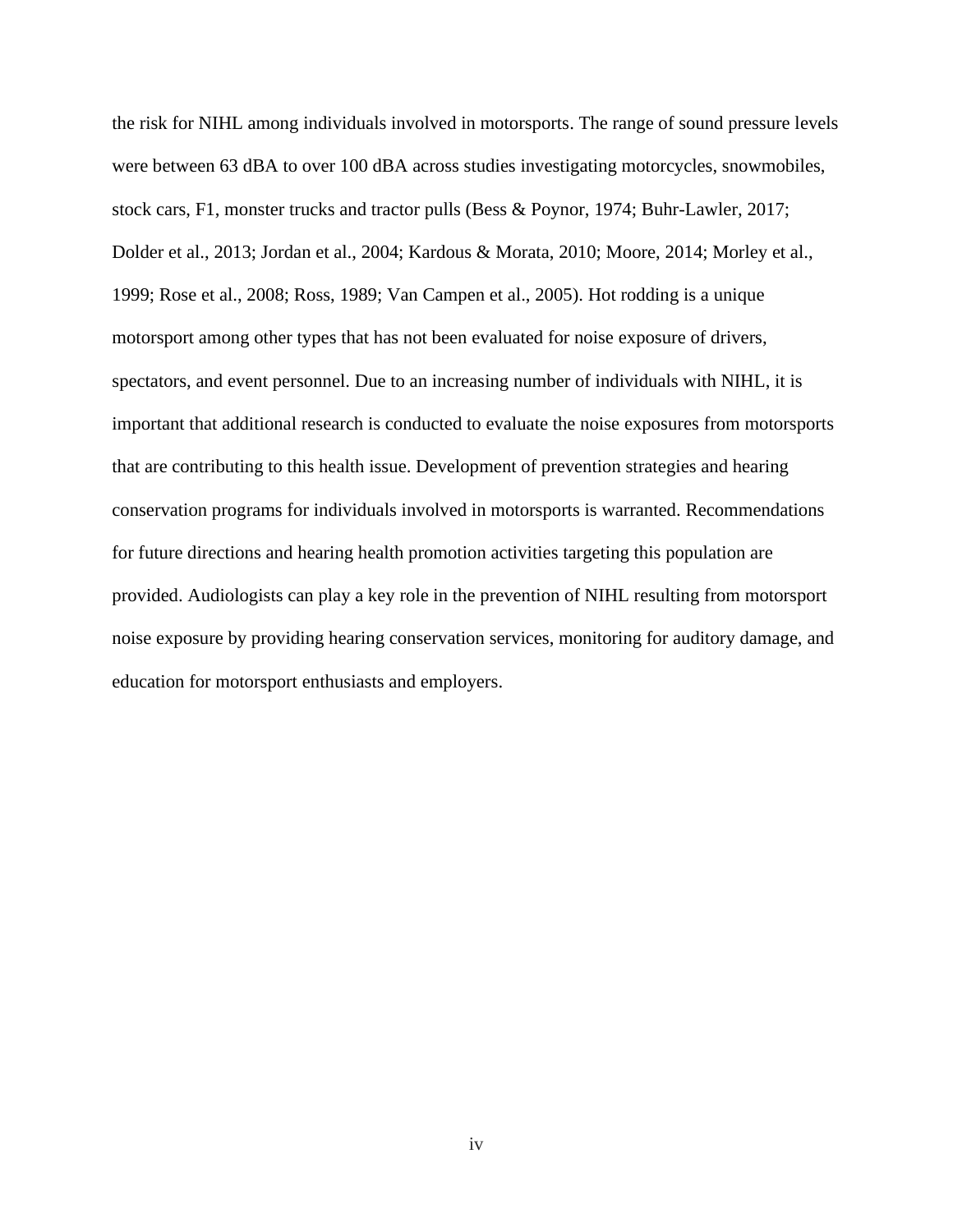## **ACKNOWLEDGEMENTS**

I would like to give a special thank you to my committee for their effort and dedication to this research project. I appreciate the time and suggestions that have made this project possible. I would especially like to recognize the immense support and guidance given by my research advisor Dr. Deanna Meinke. Thank you for believing in me and pushing me forward to get to this point. Lastly, I would like to thank my family and friends for all of the love and fueling my motivation throughout the years.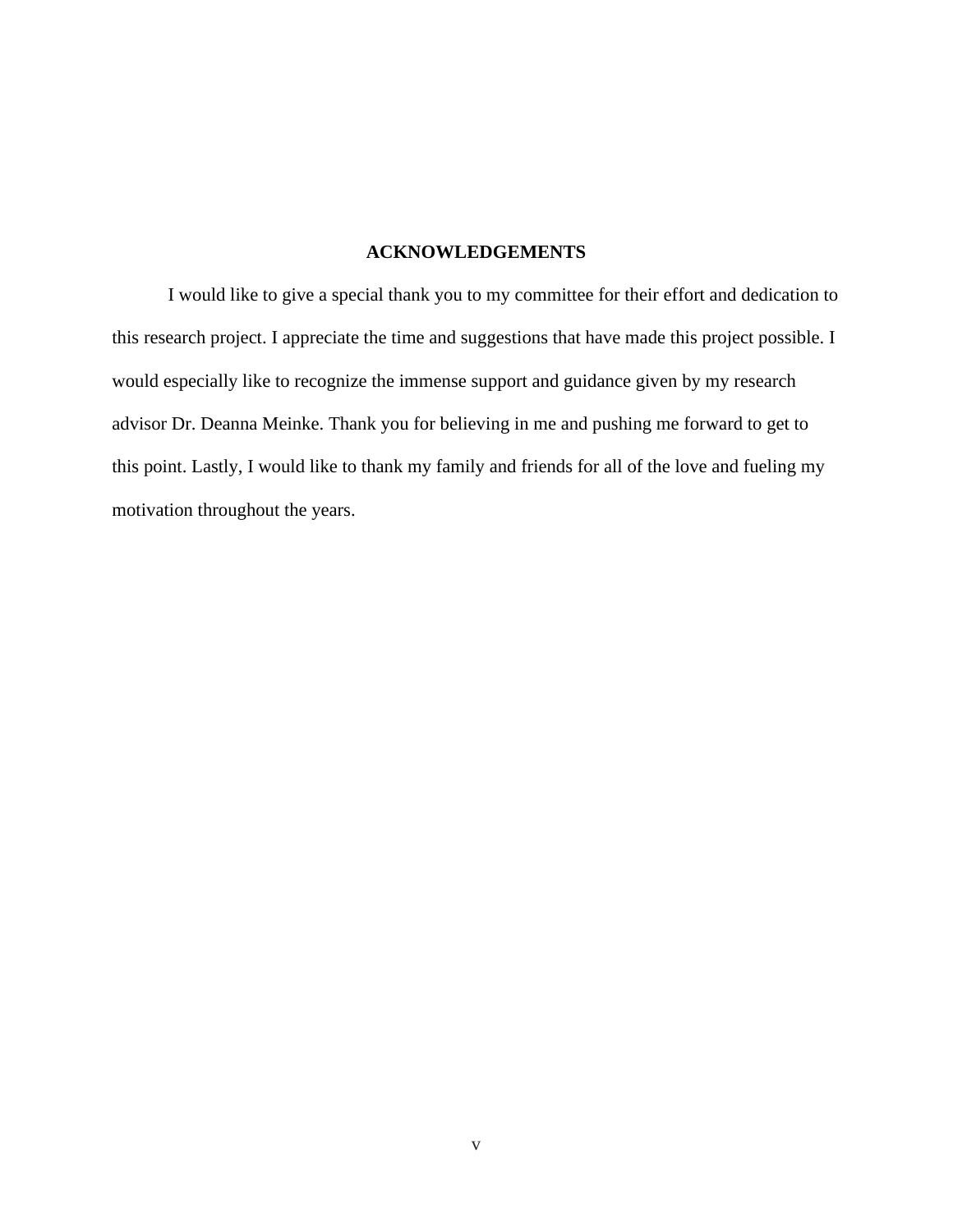# **TABLE OF CONTENTS**

| Occupational Noise Exposure Standards and Recommended Guidelines19 |  |
|--------------------------------------------------------------------|--|
|                                                                    |  |
|                                                                    |  |
| Factors Influencing Noise Exposure Measurements in Motorsports43   |  |
|                                                                    |  |
|                                                                    |  |
|                                                                    |  |
|                                                                    |  |
|                                                                    |  |
|                                                                    |  |
|                                                                    |  |
|                                                                    |  |
|                                                                    |  |
| CHAPTER III. CRITICAL APPRAISAL OF THE RESEARCH AND FUTURE         |  |
|                                                                    |  |
|                                                                    |  |
|                                                                    |  |
|                                                                    |  |
|                                                                    |  |
|                                                                    |  |
|                                                                    |  |
|                                                                    |  |
|                                                                    |  |
| APPENDIX A. INTERVIEW QUESTIONNAIRE: MOTORSPORT DRIVERS 94         |  |
|                                                                    |  |
| APPENDIX B. INTERVIEW QUESTIONNAIRE: SPECTATORS AND EVENT          |  |
|                                                                    |  |
|                                                                    |  |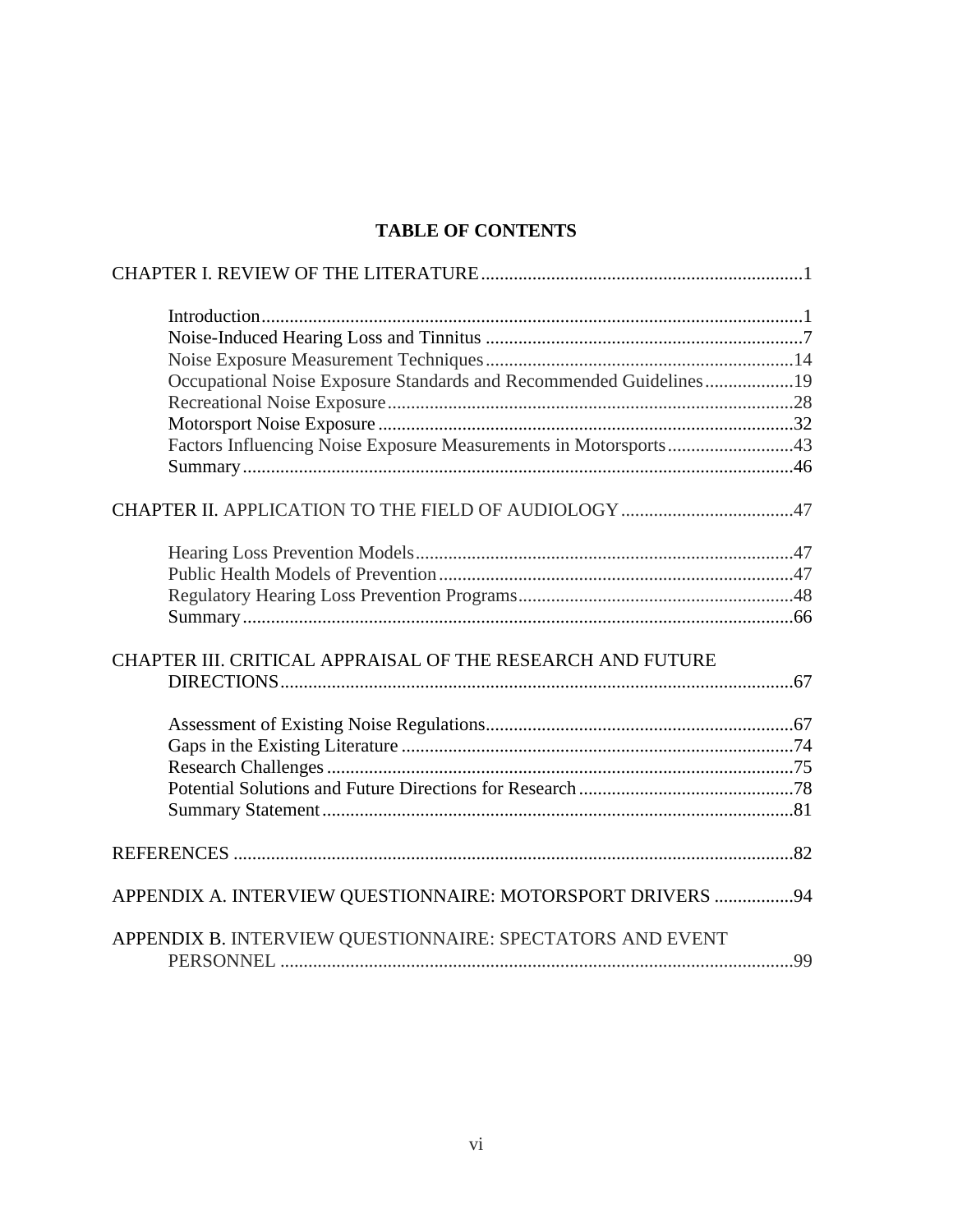# **LIST OF TABLES**

| 1. |                                                                    |  |
|----|--------------------------------------------------------------------|--|
| 2. |                                                                    |  |
| 3. | Motor Vehicles and Motorsport Research Literature: Conclusions and |  |
| 4. | Motor Vehicles and Motorsport Research Literature: Proposed Future |  |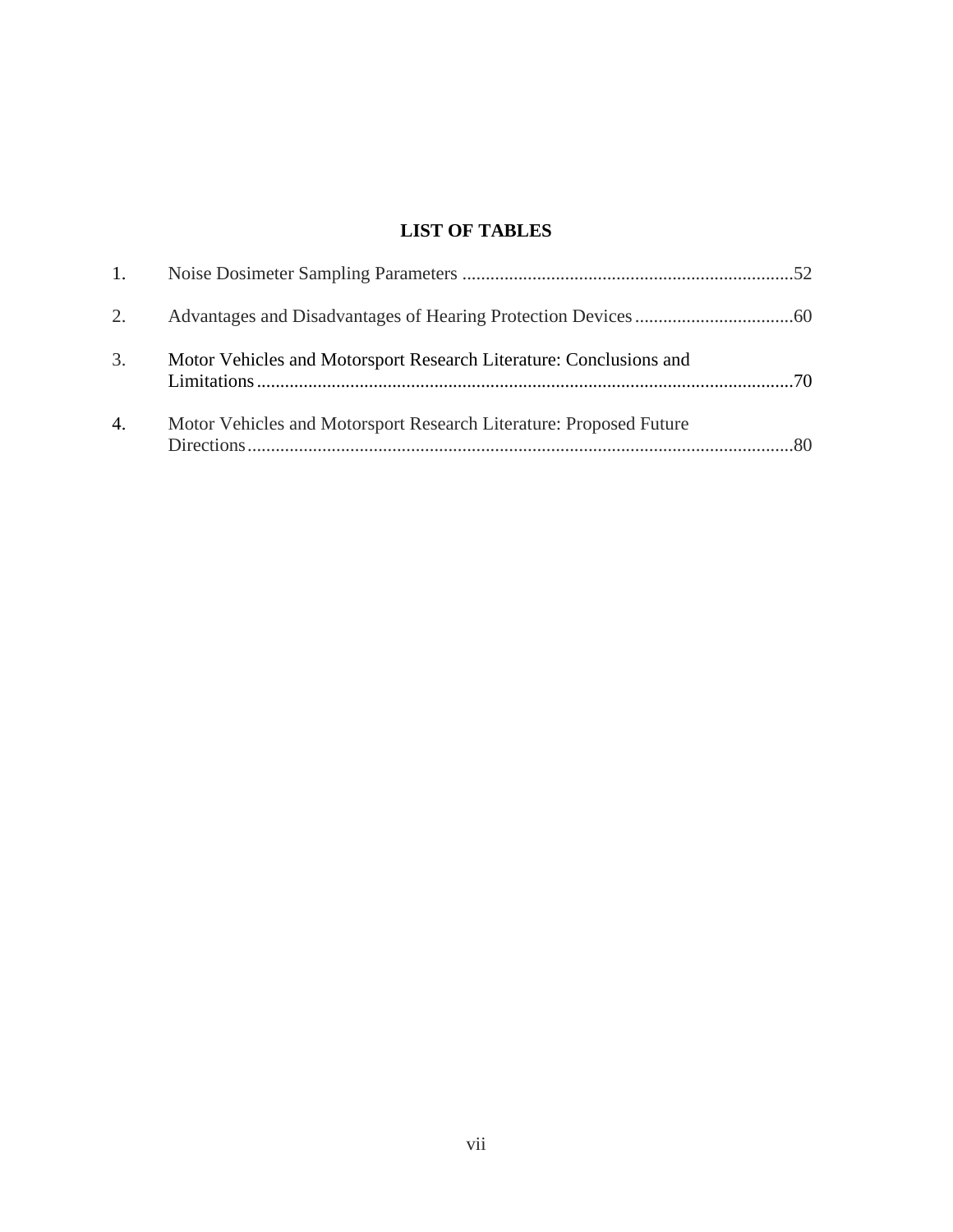## **CHAPTER I**

## **REVIEW OF THE LITERATURE**

## **Introduction**

This review of the literature covers aspects of noise exposure as related to recreational noise exposures during motor sporting events. The demographics and risk of noise-induced hearing loss (NIHL) from motorsports is included. A background on motorsports and descriptions of hot rod associations is described. Various types and methods of noise measurement are discussed in addition to the factors that affected these measurements.

## **Motorsports**

Motorsport racing events can be seen around the world and are a part of the popular and sporting cultures for social and economic reasons. A Global Consumer Survey estimated that 1.3 million households had individuals "who attended any auto racing track event in the U.S." in the year of 2018 (Lange, 2021, p. 1).

#### *Economic Impacts*

One part of motorsport is auto-racing, which has been ranked among some of the most popular sports in the United States (Gough, 2018). Auto-racing motorsport competitions can be split into two sets of vehicle classes: open-wheel and enclosed-wheel racing. Globally, openwheel racing is headed by the Formula series (which includes Formula 1), while in the United States, open-wheeled racing is led by the Indy Car series, most widely known as the Indianapolis 500. Among Formula 1 motor sports race teams, Ferrari reached revenues of around \$349 million in 2016 (Gough, 2018).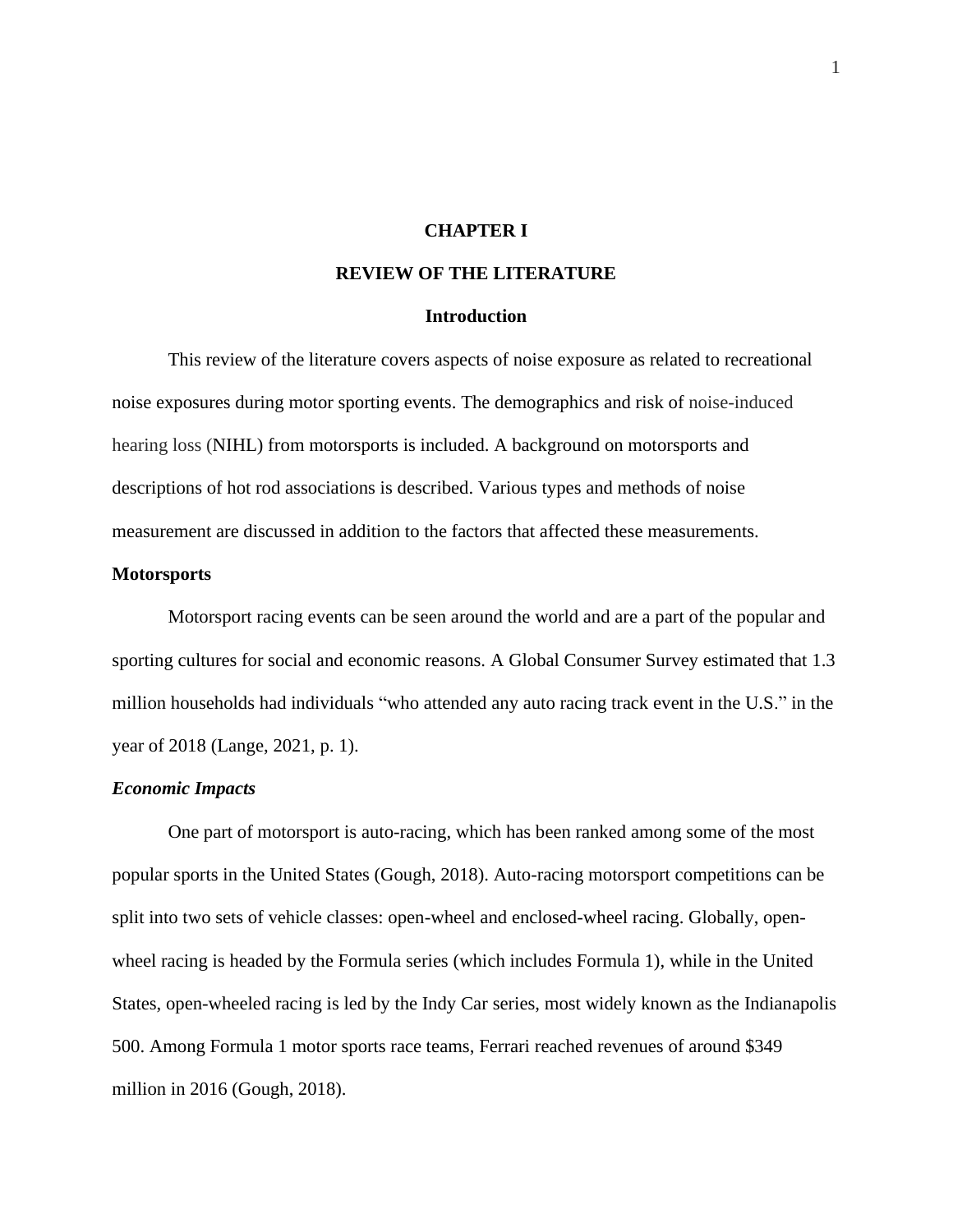Enclosed-wheel racing includes sports car racing, stock car racing, and touring car racing. The National Association for Stock Car Auto Racing (NASCAR) is the leading organizer of stock car racing and is one of the world's most valuable sports event brands. The highest valued NASCAR team is Hendrick Motorsports, while the Daytona 500 is stock car's highlight event. The brand value of Daytona 500 in 2017 was \$140 million and in 2018, television viewership for Daytona 500 in the United States stood at around 9.3 million (Gough, 2018, para. 3-4).

Potential positive economic effects of motorsports have been documented. According to Gough (2018), global annual sponsorship spending in motorsports amounted to over \$5 billion. Another example of a positive economic effect from motorsports was documented in a study by Connaughton and Madsen (2007) who examined the economic impact of the motorsports industry in North Carolina for 2005. They found the total economic impact to be \$5.9 billion in increased total output, 27,252 in increases employment, nearly \$1.7 billion in increased total employee compensation, and close to \$2.8 billion in increased total value added.

From a global perspective, Angus et al. (2007) reported that in 2005, the motorsport industry was worth approximately £50 billion (approximately \$55 billion) and represented 0.23% of global gross domestic product, there were approximately 600 race circuits, 56 global motorsports events, and, on average, more than 52 million viewers watched each Formula 1 Grand Prix.

Taken altogether, motorsport can be seen as a major global industry with significant economic, cultural, and entertainment aspects. Additionally, future research into the sustainability (i.e., some aspects including natural-ecological systems, human-health/knowledge, social-organizations/government systems, manufactured-existing tools/infrastructure, and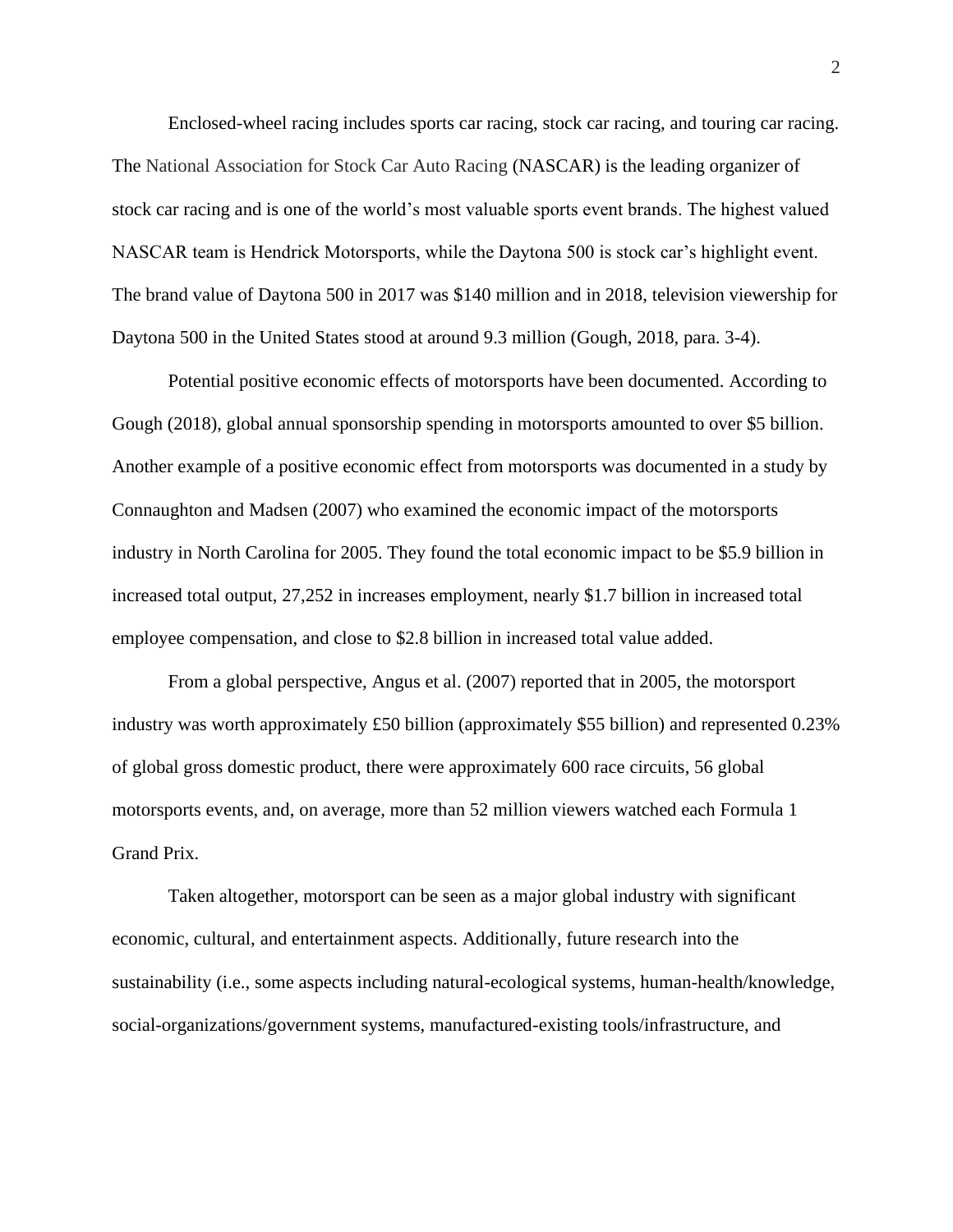financial-money/stocks) of motorsport is warranted as current academic literature pertaining to motorsport and sustainability is very limited (Dingle, 2009).

## *Types of Motorsports*

Dingle (2009) described the diversity of motorsport racing and how the term could be described:

The term 'motorsport' encompasses a range of major categories of racing. For fourwheeled vehicles alone there are a multitude of forms: formula one, Indy car, stock car, tally, drag racing, go-karts, dune buggies and trucks are just some. Motorbikes race in several varieties, including superbikes, motocross, quad bikes and the derivative snocross competitions. While motorsport is principally a land-based activity, it also extends to onshore and offshore speedboat racing. Many categories of motorsport are further divided into sub-categories – on-road or track racing and off-road racing. Within each major category, motorsport is further divided into a range of competitions according to body type, engine capacity and vehicle manufacturer, each with their own idiosyncrasies and technical requirements. (p. 76)

**Street Racing.** The term 'street racing' might have multiple meanings. It could potentially refer to races occurring in closed circuits on regular streets in a scheduled race (e.g., NASCAR or Indy racing). A second definition might refer to illegal races that occur spontaneously between drivers who decide to challenge one another during normal driving. Illegal races might also be well organized by "meets" or "clubs" that have events scheduled and publicized by word of mouth. A final definition of street racing could involve a sole driver exceeding speed limits or racing against the clock. Street racing has been documented to be associated with injuries or deaths of participants, passengers, spectators, and/or pedestrians. In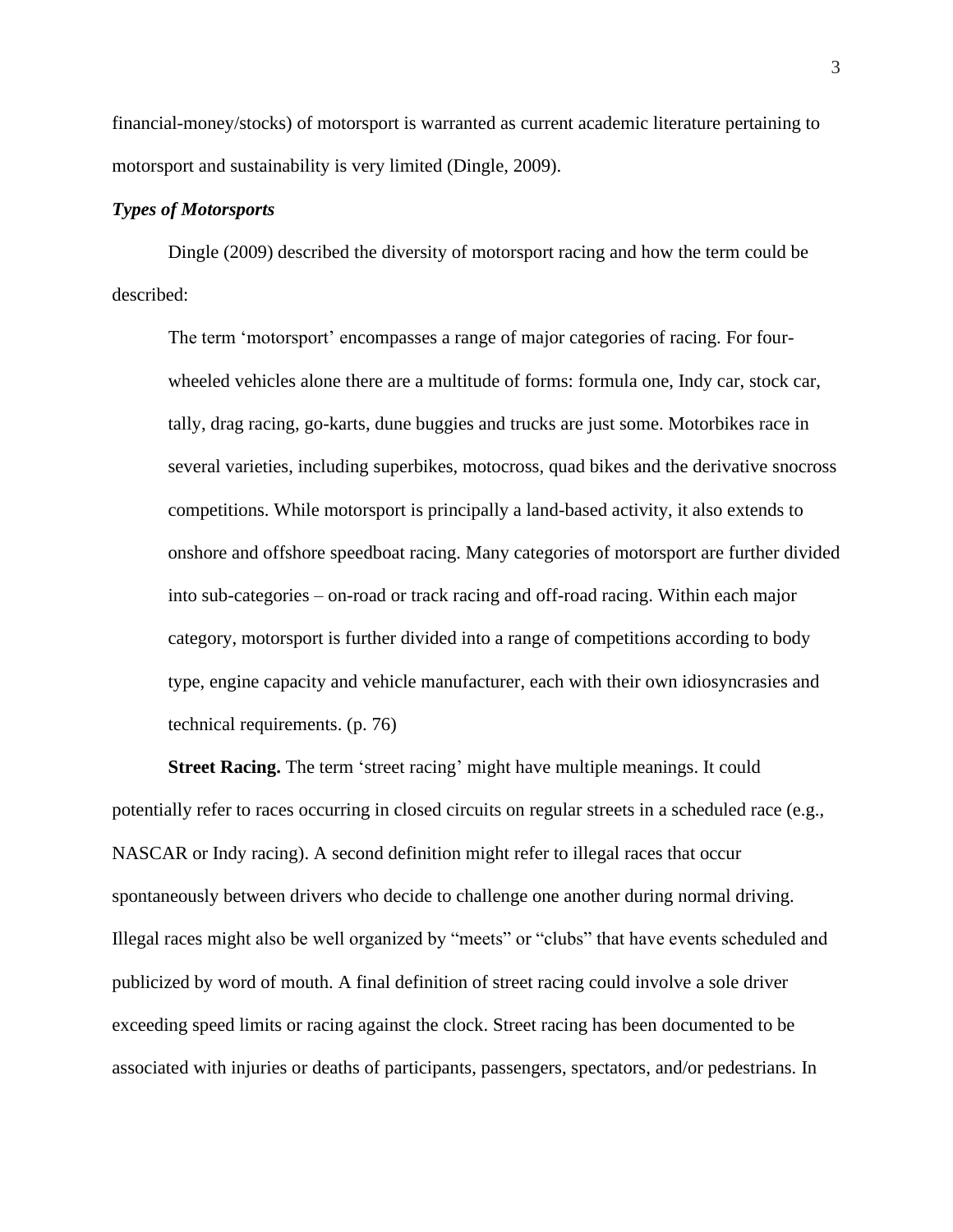1998, street racing was added as a driver factor to the Fatality Analysis Reporting System form that codes factors related to fatal crashes in the United States, the District of Columbia, and Puerto Rico. In addition, other illegal activities have been identified with street racing including impaired driving, illicit gambling, and noise complaints among others. There are very limited official statistics on street racing offenses and related collision due in part to different jurisdictional operational definitions. However, through social surveys, the prevalence of young male drivers partaking in street racing is between 18.8% and 69% with drivers being from various international jurisdictions. Another finding from the limited evidence on street racing suggested it has increased in the last decade with media attention and public concern on the rise (Vingilis & Smart, 2009).

Armstrong and Steinhardt (2006) provide definitions to differentiate between street racing and "honing," which is generally activities such as burnouts and unnecessary speeding or acceleration by an individual or by a group. However, both terms of street racing and hooning are not mutually exclusive and are often used interchangeably. The authors explained that formal "anti-hooning" legislation has been passed in four Australian states and New Zealand. This legislation forbade activities such as racing, creating unreasonable noise or smoke, and causing deliberate loss of traction. Within this study, Armstrong and Steinhardt conducted an examination of the experiences and perceptions of young people regarding "hooning behavior" and legislative reforms through a combination of focus groups, email responses, and message board feedback. The authors reported six key themes identified in responses: group processes, defect notices, police attitudes, media perceptions, illegal behaviors, and "anti-hooning" legislation.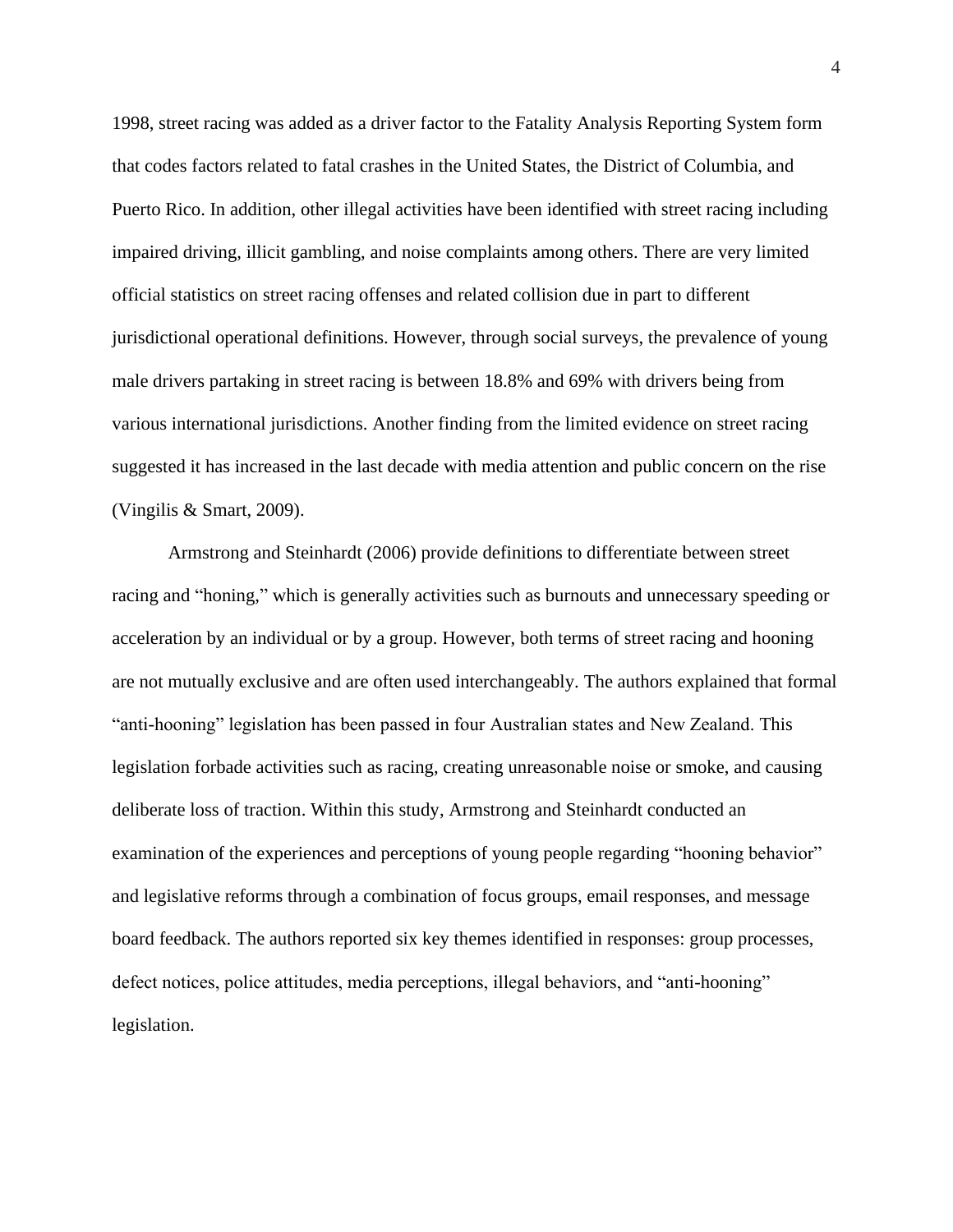**Hot Rodding.** There are various meanings for the terms hot rods, hot rodding, and hot rodders, which could be defined in several dictionaries as slang. In general, hot rods can be thought of as automobiles that are typically classic American cars that have been modified or built in a particular way either for racing, touring, or for purely aesthetic purposes. Balsley (1950) stated, "The hot-rod culture is committed to the everlasting modification of what it casually calls Detroit iron -the American production car" (p. 354). Furthermore, Balsley summarized that any car when rebuilt by a hot rodder could be assigned to one of the four following categories of design listed numerically and increasing (lowest to highest) in rank:

4. Changes are done only to the exterior of the car with accessories from manufacturers and the engine remains substantially unaltered.

3. Changes are made to the engine to increase horsepower and acceleration while ornamentation may still be used.

2. The car is stripped of all chromium and ornaments, roadability and safety are increased, and all changes made are practical for everyday use.

1. The top 'rank' is classified as cars that are streamlined to run only at top speed with many of their owners being innovators and designers in the hot-rod field.

In the 1930s prior to WWII, racing was occurring on southern California's dry lakes. Popularity of this racing increased but with few established rules; accidents and injuries were common and police authorities were threatening to shut down the events. What resulted was several clubs joining in an interest of organization and safety to what became known as the Southern California Timing Association established in 1937. Some actions the association took included banning some types of cars as dangerous, formal technical committees to examine cars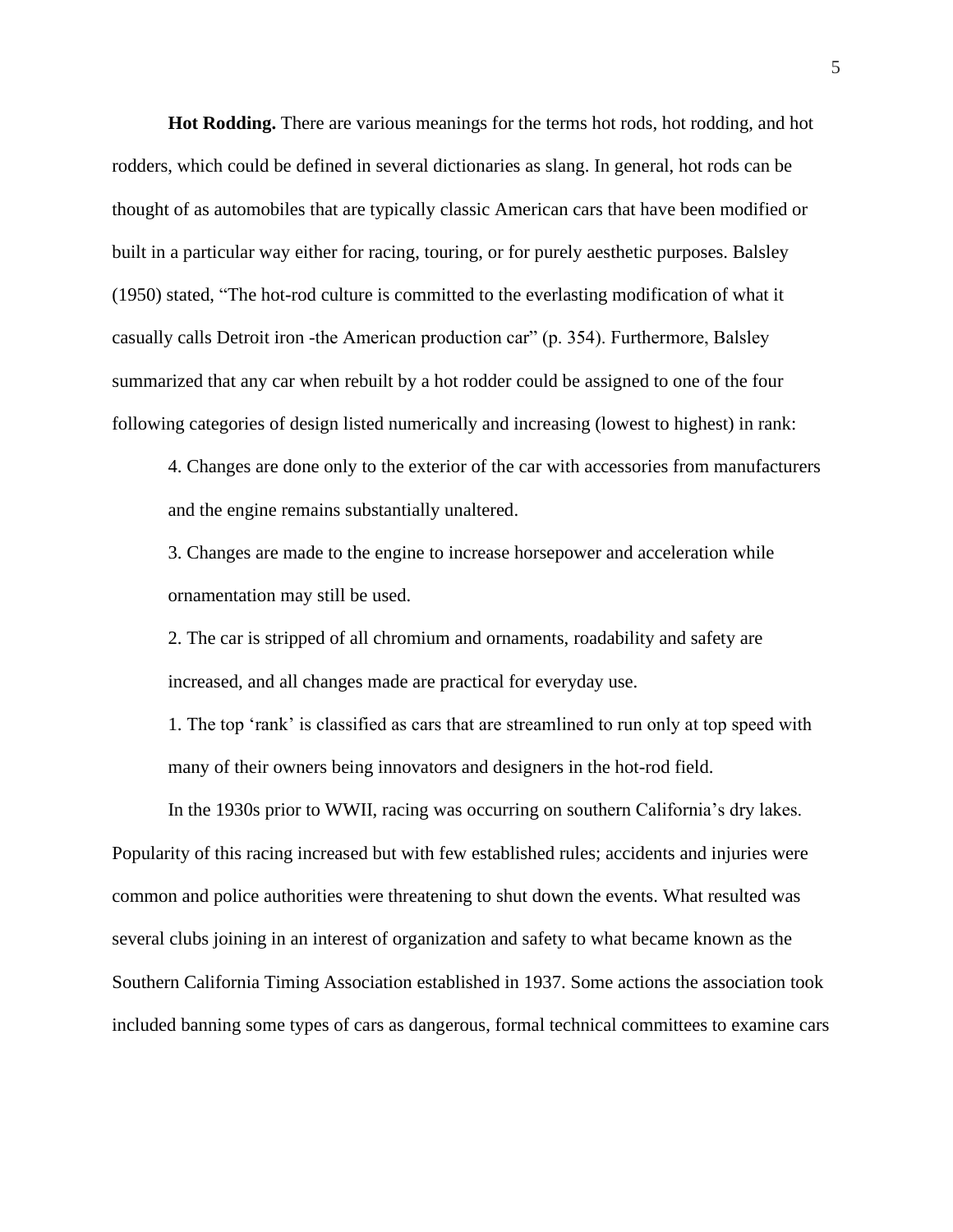before they raced, controlling spectator access, complying with police and highway patrol, as well as creating competition by awarding points for places in races (Moorhouse, 1991).

The hot-rodding subculture boomed in the 1940s. The launch of *Hot Rod Magazine*  occurred in 1948, lending itself to become a place for archives of American hot rodding and a guide for the hot-rodding industry. The hot-rodding subculture has developed into a number of established businesses, entertaining "show and shine" car show events, drag racing, and motorsport events (Dixon, 2007). Dixon (2007) summarized, "Hot rodding is not an inexpensive hobby, but the development of a lifestyle. Enthusiasts will hock personal possessions and work extra hours to establish themselves as hardcore hot-rodders. This subculture is articulated through car clubs and associations coast-to-coast" (p. 24).

**Associations***.* A plentiful number of car clubs and associations have been created around the hot rod culture including the National Hot Rod Association (NHRA, 2019), Goodguys Rod & Custom Association (Goodguys, 2019), and the National Street Rod Association (NSRA, 2019). The Hot Rod Industry Alliance is a section of the Specialty Equipment Market Association (2019, which is dedicated to preserving and promoting the hot rod industry.

Founded in 1951, the NHRA (2019) is a drag racing governing body and the largest auto racing organization in the world. It has over 40,000 drivers in its rosters (NHRA, 2019). Goodguys, an association founded in 1983, has over 70,000 active global members today and is anchored by Goodguys Gazette Magazine. They self-report to be the largest motorsports organization in the world dedicated to the preservation and growth of the classic and late model hot rodding community. Goodguys considers itself a market leader in the automotive aftermarket industry. They host 18 events across the country with a projected total attendance of over twomillion for 2019 (Goodguys, 2019). The NSRA (2019) hosts a number of Hot Rod and Muscle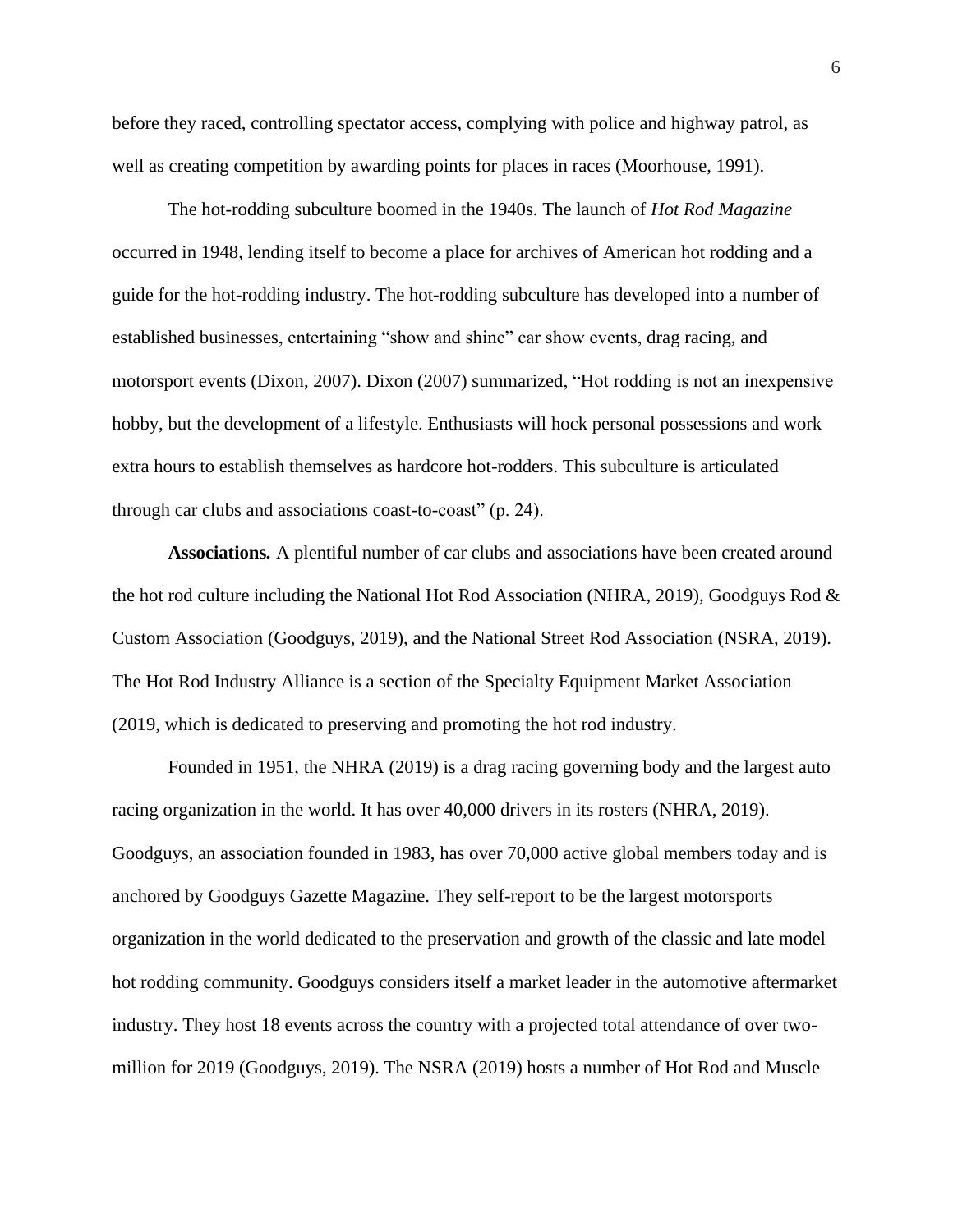Car shows in the United States. In the Hot Rod Industry Alliance biannual report of 2017, the hot rod industry was reported to be a \$1.26 billion enterprise (Specialty Equipment Market Association, 2019).

In summary, motorsports and hot rod racing are a major part of the popular and sporting culture that continues to thrive. Membership in hot rod associations and clubs demonstrate that individuals might be partaking and attending events such as drag racing and motorsport events. These events generate high sound levels and might put individuals at risk of NIHL and tinnitus.

#### **Noise-Induced Hearing Loss and Tinnitus**

Cochlear damage and hearing loss can result from exposure to excessive noise and is known as NIHL. Noise-induced hearing loss typically begins as decreased hearing sensitivity in the 3,000 to 6,000 Hz frequency range, which is referred to as a 'noise notch' on the audiogram if hearing thresholds are better for the lower and higher test frequencies. If noise exposure continues over time, the notched configuration broadens and eventually disappears as the hearing loss progresses to include lower and higher test frequencies. Noise-induced hearing loss is influenced by the characteristics of the noise (i.e., frequency spectrum) and the acoustical transmission characteristics of the ear canal and middle ear (Gates et al., 2000). The hearing changes caused by NIHL can be temporary or permanent. Temporary threshold shift is a decrease in hearing sensitivity that typically returns to the previous level after a set period of a few minutes to a few hours. On the other hand, a permanent threshold shift is an irreversible decrease in hearing sensitivity (sensorineural hearing loss) that could be caused by repeated exposure to hazardous noise levels over time (National Institute for Occupational Safety and Health [NIOSH], 1998). Gates et al. (2000) retrospectively examined the 15-year change in audiometric thresholds of 203 men and found the effects of noise damage might continue long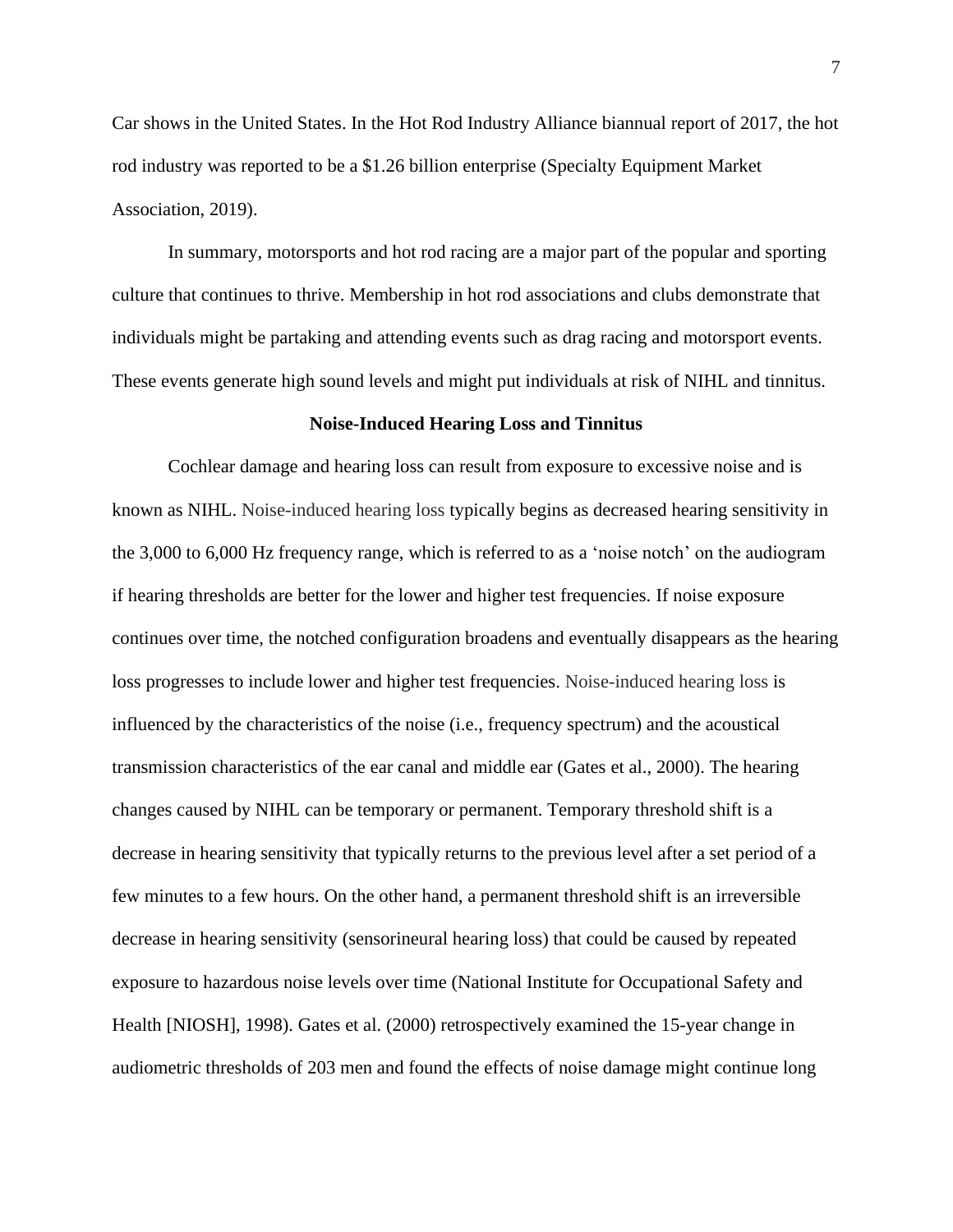after noise exposure had stopped. They further stated that the mechanism for this finding was unknown but presumably resulted from prior noise-induced damage to the cochlea.

The workplace environment is a known setting that might have hazardous noise levels, which could potentially lead to NIHL over time. Because of this, governing agencies have established noise standards to reduce the risk of NIHL in the workplace. The Occupational Safety and Health Administration (OSHA, 1983), Mine Safety and Health Administration (MSHA,1999), and the Federal Railroad Administration (FRA, 2006) are examples of these governing agencies. Furthermore, NIOSH (1998) and the World Health Organization (WHO, 2019) have provided best practice recommended guidelines for permissible noise exposures.

Hearing loss caused by exposure to non-occupational noise is called sociocusis and includes recreational and environmental noises (i.e., loud music, firearms, and household power tools). Additionally, combined exposures to noise and certain physical or chemical agents (i.e., vibration, organic solvents, carbon monoxide, ototoxic drugs, and certain metals) appear to have synergistic effects on hearing loss. Passchier-Vermeer and Passchier (2000) found sufficient scientific evidence to show noise exposure could induce non-auditory effects beyond hearing impairment. These non-auditory effects included hypertension and ischemic heart disease, annoyance, sleep disturbance, and decreased school/work performance. They further stated that noise exposure is on the increase, especially in the general living environment, indicating it would be a major health problem in the 21st century.

# **Factors Influencing the Risk of Noise-Induced Hearing Loss**

The effect of noise on hearing is influenced by the following factors: the temporal pattern of noise, the level of the noise, the duration of the noise, the spectral characteristics of the noise, and concomitant exposures including chemicals.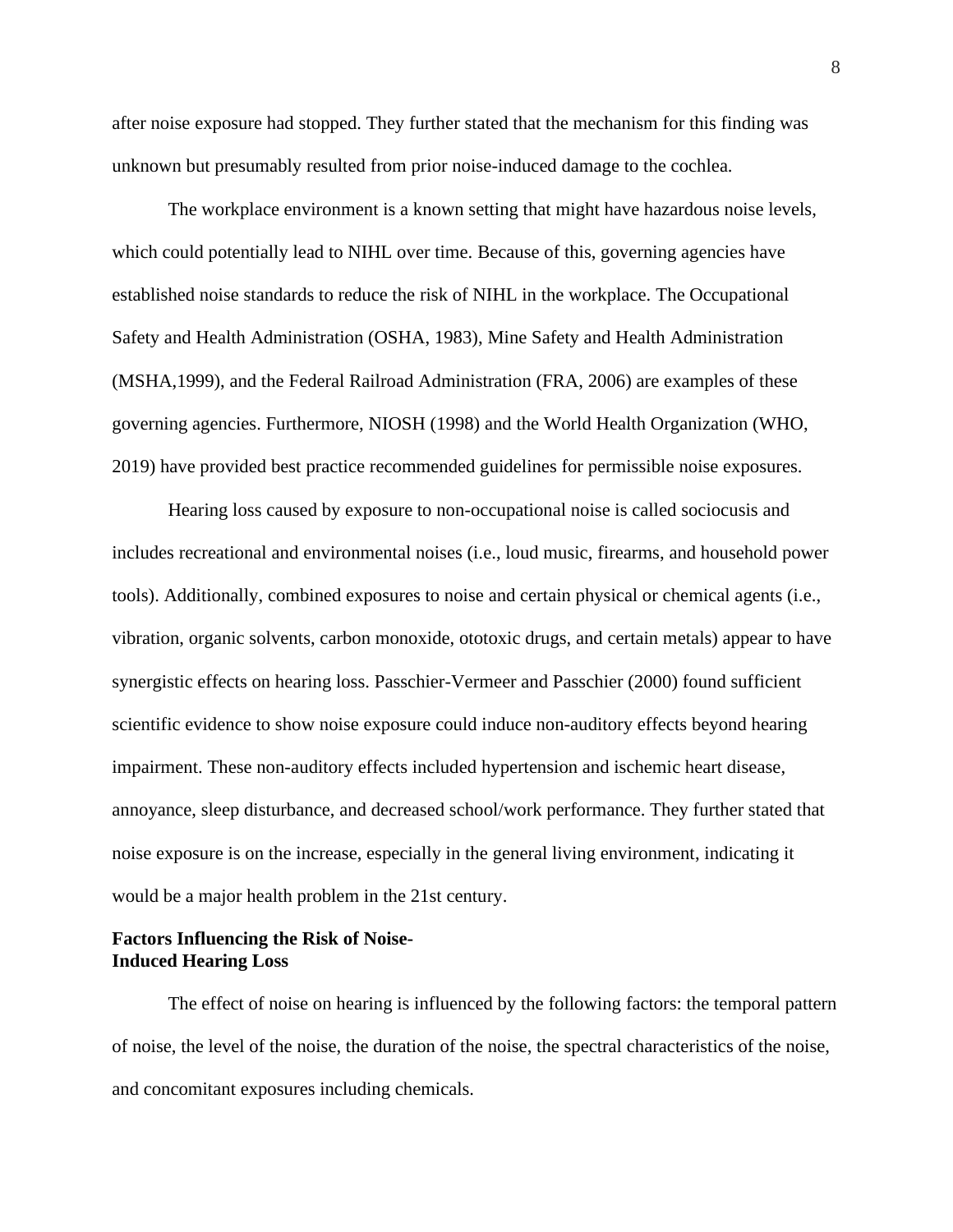#### *Temporal Pattern of Noise*

The temporal pattern of noise is the way sound is distributed in time and can be characterized as continuous noise, intermittent noise, time-varying noise, or impulse noise. Continuous noise has negligibly small fluctuations of sound level within a period. Intermittent noise is when large differences in sound level occur with periodic interruptions of relative quiet or low-level sounds between noise episodes. Time-varying noise is when the noise level varies substantially but there are no significant quiet periods. Impulse noises are very short bursts of noise lasting less than one second characterized by sharp rise and rapid decay times such as gunfire (Madison, 2014; NIOSH, 1998).

#### *Level of the Noise*

To determine the risk of NIHL, the level of noise is an important factor to consider. As the level of the noise increases, the risk of NIHL increases. Sound pressure level (SPL), expressed in decibels (dB), is a measure of the amplitude of pressure change that produces sound. This amplitude is perceived by the listener as loudness or the level of the noise. The sound level meter is the basic measuring instrument for measuring sound levels in dB SPL. According to NIOSH (1998), the level of concern for noise when determining risk of NIHL is 85 dBA (A-weighted) as this level is considered hazardous to working adults and is known to contribute to NIHL. The determination of this level is driven by the selection of an exposure limit. The exposure limit depends on the maximum acceptable occupational hearing loss (i.e., the fence) and the percentage of the occupational noise-exposed population for which the maximum acceptable occupational hearing loss would be accepted. The fence is usually defined as the average hearing threshold level (HTL) for two, three, or four audiometric frequencies. Excess risk is the difference between the percentage that exceeds the fence in an occupational-noise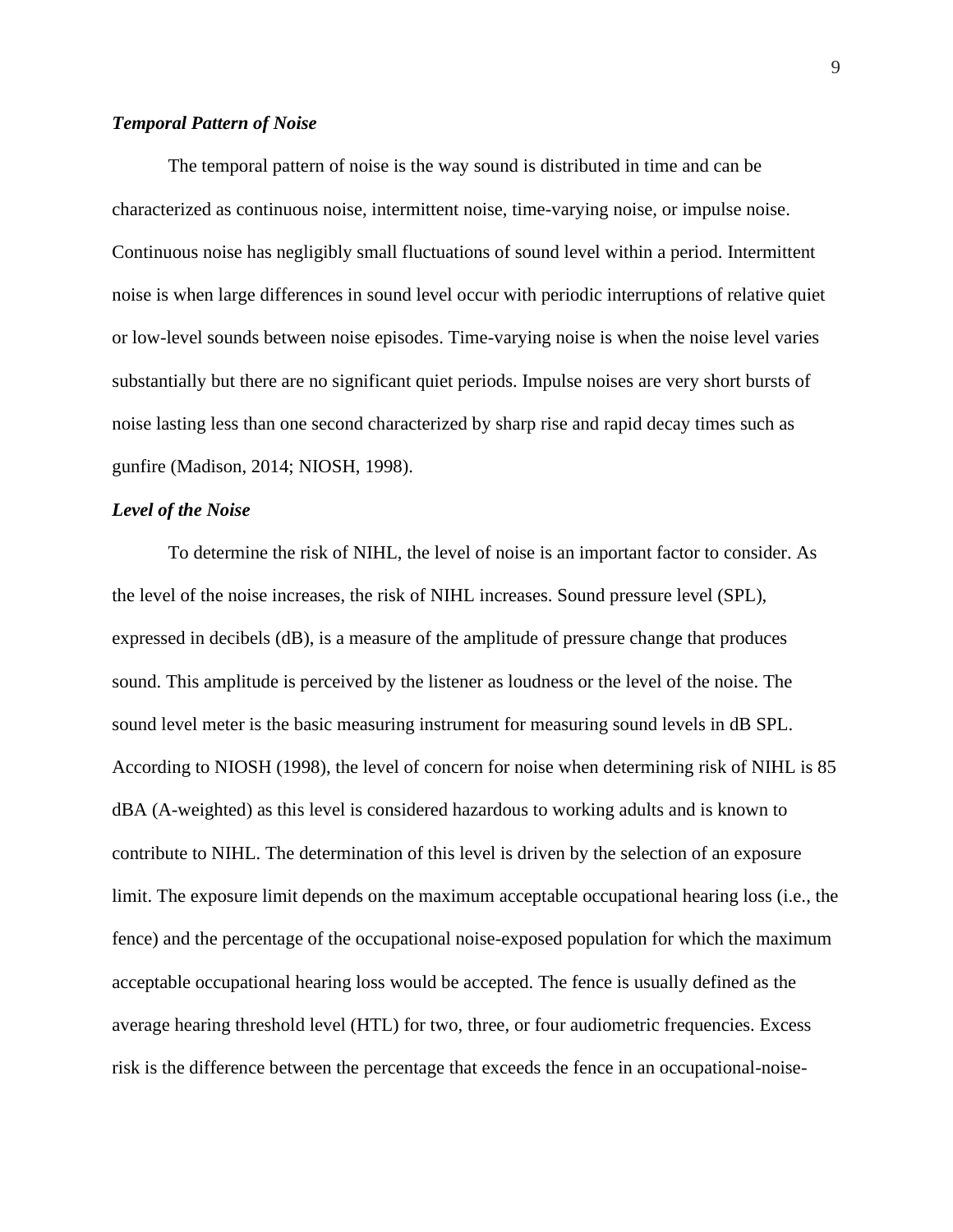exposed population and the percentage that exceeds the fence in an unexposed population. Material hearing impairment is a term that means a person's average HTLs for both ears exceed 25 dB at certain audiometric frequencies. As defined by NIOSH (1998), material hearing impairment is an average of the HTLs for both ears that exceed 25 dB at 1000, 2000, 3000, and 4000 Hz. Based on this definition, the excess risk is 8% for workers exposed to an average daily noise level of 85 dBA over a 40-year working lifetime. Referenced in Tables 3-4 from NIOSH is the estimation of the percent of excess risk of material hearing impairment at age 60 after a 40 year working lifetime across different models.

#### *Duration of the Noise*

The duration of the noise must be considered along with the level of the noise to fully determine if the noise is hazardous. The combination of noise level and time or (duration) is termed exposure. Noise exposures that no worker should exceed are referenced by NIOSH's (1998) Table 1-1 using a specific exchange rate. The exchange rate is an increment of decibels that requires the halving of allowable exposure time for equivalent exposures. This is discussed further under the noise measurement section of this paper.

#### *Spectral Characteristics of the Noise*

The spectral characteristics, the frequency content, of noise depend on the type of noise and the source. A complex sound could have a wide range of frequencies while other sources might have fewer frequencies with tonal characteristics. The filtering of frequency content of a noise is used to compare the effect of the noise on the human ear and is known as frequency weighting. Fletcher and Munson (1933) demonstrated that the human ear is most sensitive to frequencies between 2000 and 5000 Hz and has good sensitivity between 100 and 10,000 Hz. One method of frequency weighting is to use A-weighting (dBA), which represents the response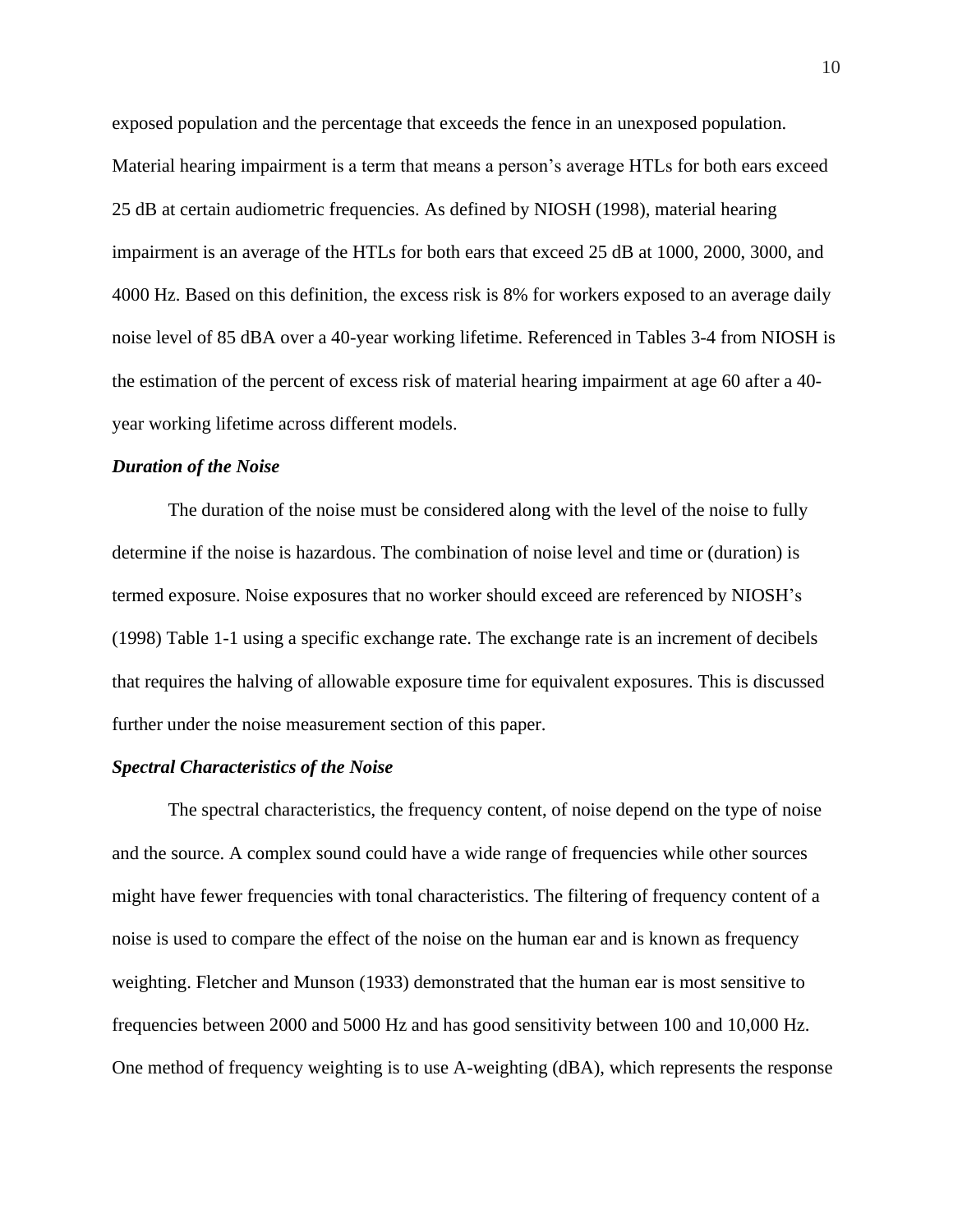of the human ear at low to moderate levels of intensity and gives a good estimation of the threat to human hearing. Occupational Safety and Health Administration (1983), MSHA (1999), FRA (2006), WHO (2019), and NIOSH (1998) required that occupational noise exposure measurements are conducted using A-weighting instrumentation settings. Other types of weighting are Z-weighting and C-weighting. C-weighting allows capture of more low frequency sounds and slightly more of the high frequencies than A-weighting (Madison, 2014). Zweighting is essentially an "unweighted" measurement.

#### *Concomitant Exposures*

As mentioned earlier, combined exposures to noise and certain physical or chemical agents (i.e., vibration, organic solvents, carbon monoxide, ototoxic drugs, and certain metals) appear to have synergistic effects on hearing loss (NIOSH, 1998). In a study by Gwin et al. (2005), NIOSH conducted a series of surveys to evaluate occupational exposure to noise and potentially ototoxic chemical agents among members of a professional stock car racing team. Exposure assessments included site visits to the team's race shop and a "worst-case scenario" racetrack. Area samples were collected to measure exposures to potentially ototoxic chemicals including organic compounds (typical of solvents), metals, and carbon monoxide. Organic compound concentrations and levels of lead and other metals were either not detected or were extremely low, and well below any occupational exposure criteria. Carbon monoxide levels never exceeded the eight-hour exposure criteria (OSHA PEL of 200 parts per million [ppm], the NIOSH REL of 100 ppm, the American Conference of Governmental Industrial Hygienists' threshold limit values of 50 ppm, or the NIOSH recommended ceiling limit at the race shop. Gwin et al. discussed how "hazardous noise and chemical exposures have not been empirically studied. Moreover, the effects of these agents on hearing, communication, and job performance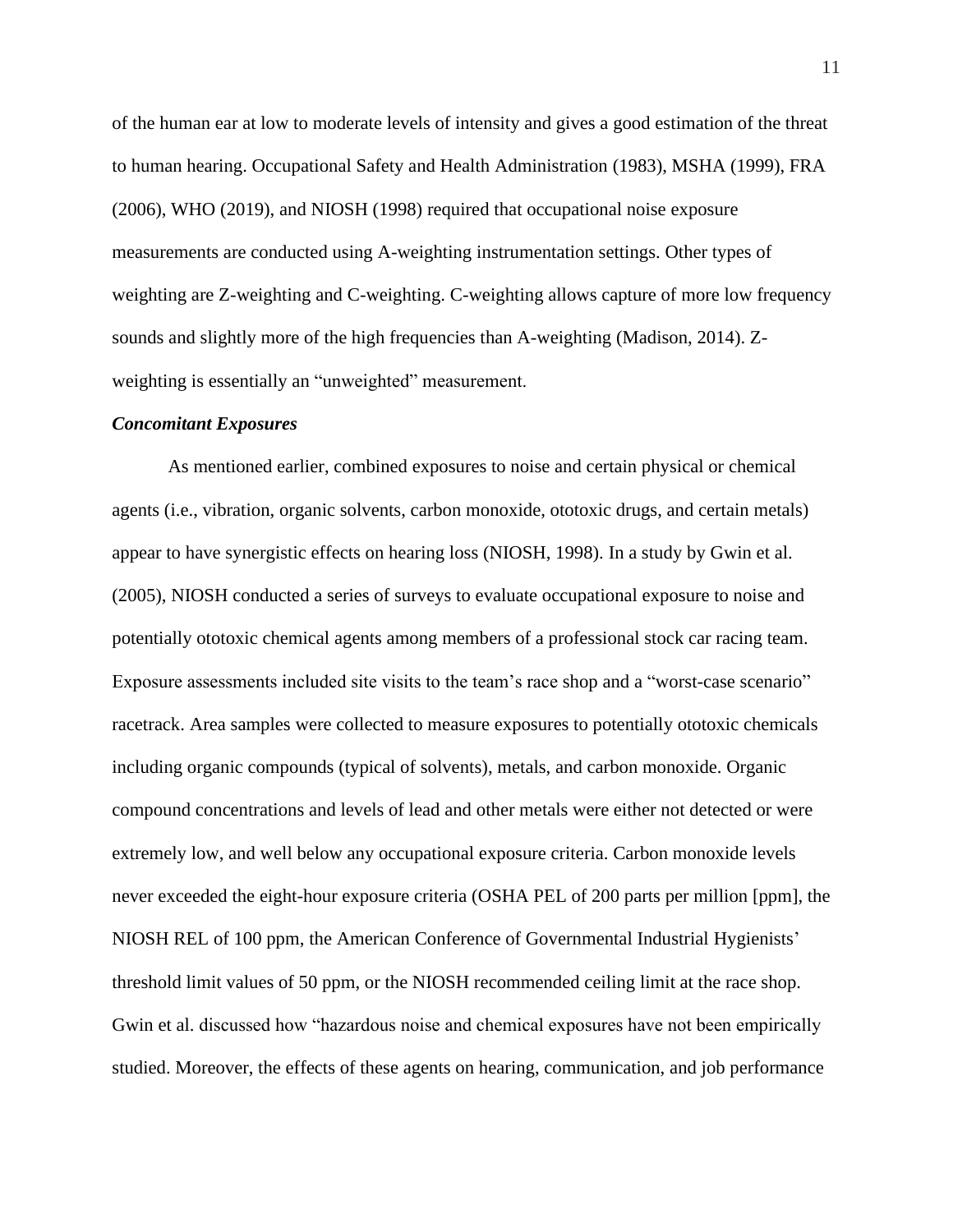are unknown" (p. 406). This further highlighted the need for noise exposure studies in automobile racing events. Noise exposure data for the noise survey from the first part of this study are provided in the Motorsport Noise Exposure in the Stock Cars subsection.

#### **Noise-Induced Tinnitus**

Tinnitus is one of the major symptoms accompanying NIHL. It is described by ringing, buzzing, roaring, or other sounds an individual hears that do not have an external physical source. Furthermore, tinnitus is very heterogeneous in nature with symptoms and degree of severity varying from person to person and even fluctuating within the same individual. The exact loci of where tinnitus is generated in the auditory system has yet to be determined and could be different on a case-by-case basis. There is no current curative treatment for tinnitus but many management strategies have helped those dealing with handicaps from tinnitus including but not limited to behavioral therapy approaches, sound therapy options, and stimulation methods. Tinnitus could be caused by NIHL and might be prevented if proper steps are taken to protect hearing sensitivity from dangerous noise exposures.

Occupational and recreational noise exposure levels could potentially be intense enough to cause permanent damage to the cochlea (e.g., NIHL) and noise-induced tinnitus. In a retrospective study by Griest and Bishop (1998), tinnitus was evaluated as a potentially early indicator of permanent hearing loss in a population of noise exposed workers. Data were examined from 91 male employees working in environments with noise levels ranging from eight-hour time weighted averages of 81-101 dBA over a period of 15 years. The results indicated the prevalence of tinnitus increased more than two and a half times for workers experiencing maximum threshold shifts of 15 decibels or greater in hearing level (dBHL). One limitation pointed out by Griest and Bishop in the design of this study was workers were required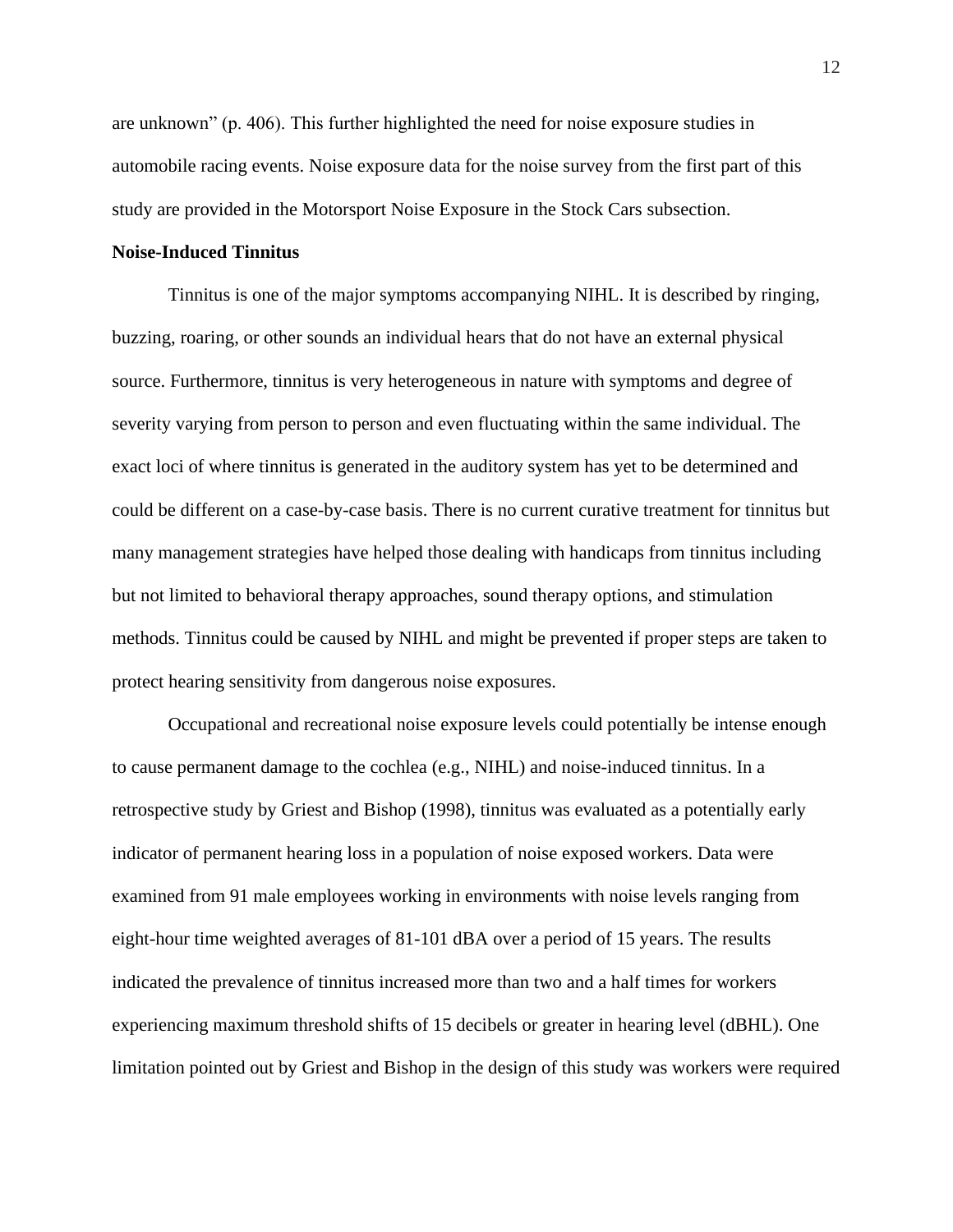to recall non-work exposures over a substantial period of time, raising concerns of the reliability of their responses. Additionally, the authors emphasized the non-work exposures were important and needed to be included as a determining factor for NIHL and tinnitus.

Axelsson and Prasher (2000) described that one of the most common causes of tinnitus was noise exposure and noise-induced permanent tinnitus (NIPT) could derive from occupational noise exposure, leisure noise, or acoustic trauma. In occupational NIPT, the time between the start of noisy work and the appearance of tinnitus is long (e.g., years) but with leisure noise and acoustic trauma, the time between exposure and tinnitus is frequently very short or immediate. The researchers further stated through their review of literature that although NIPT from occupational noise is decreasing in clinical practice, it is more common that young individuals report tinnitus from exposure to leisure activities such as concerts and discos.

The prevalence of leisure noise-induced tinnitus among 518 Flemish young adults (between the ages of 18-30 years old) as well as the relation with sociodemographic factors, health-related variables, and attitudes and beliefs towards noise were examined by Degeest et al. (2016). This study was a cross-sectional study using a self-administered questionnaire. The noise-related activities analyzed were categorized as watching movies or plays, visiting nightclubs or music venues, attending musical concerts or festivals, listening to personal music players through headphones, listening to a home stereo or radio, attending sport events, using noisy tools, practicing a musical instrument, occupational noise, playing in a band or orchestra, or other noisy leisure-time activities. A 68.5% overall prevalence of temporary tinnitus was observed and at least 6.4% of the young adults in the study sample reported chronic tinnitus in at least one ear. Higher levels of leisure noise were independently associated with chronic tinnitus. The results from this study were considered by the authors to underpin the importance of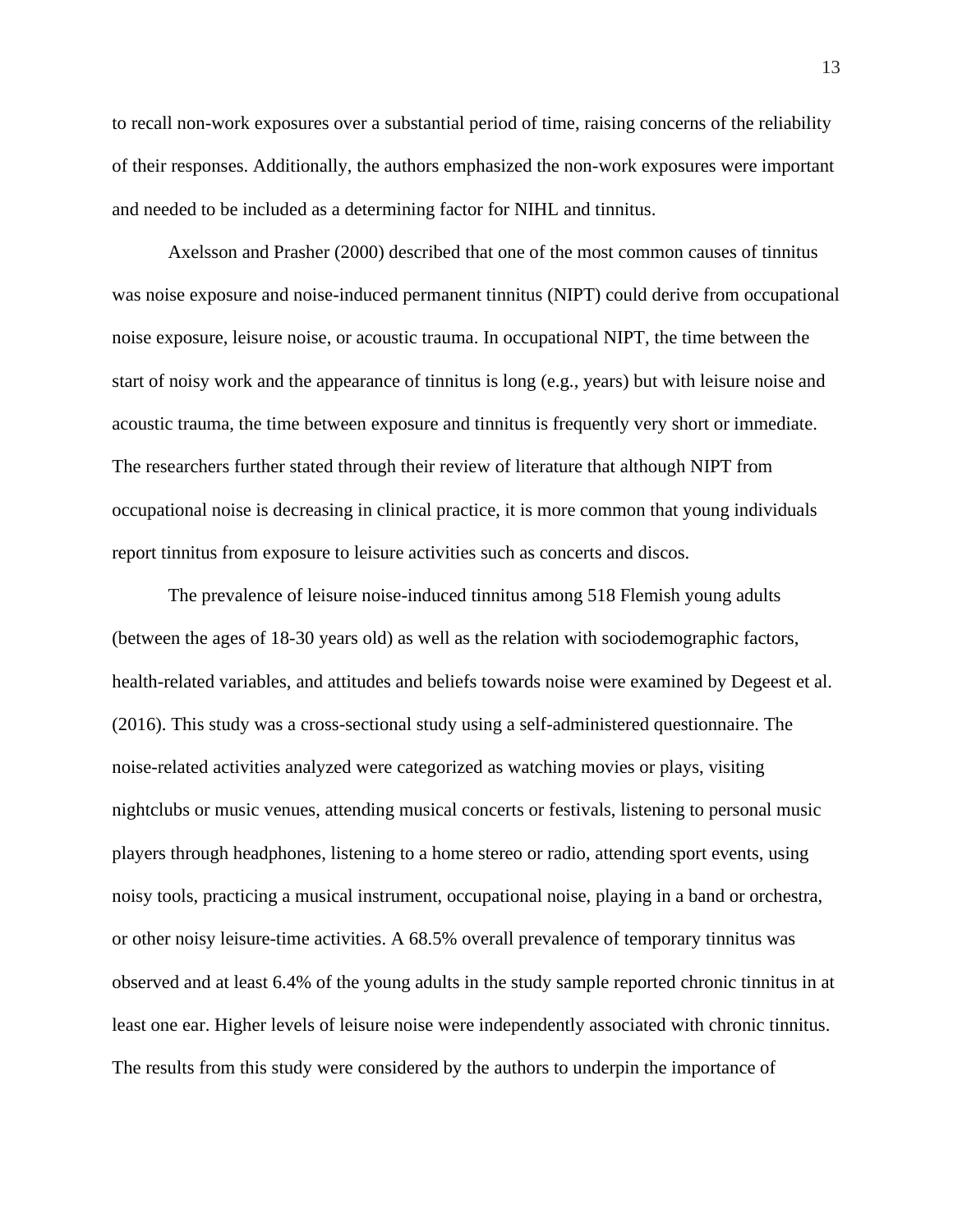educating young adults about the risks of loud noise exposure during leisure activities with special attention to tinnitus as a sign of overexposure and the importance of hearing protection devices (HPDs).

## **Noise Exposure Measurement Techniques**

#### **Purposes of Noise Measurement**

Within a workplace, the purposes of noise measurement might include the following: to quantify the workers' exposure and identify those who exceed noise criteria levels, to assess the noise situation for engineering and administrative controls, and to measure ambient sound levels in audiometric rooms. Workers' noise exposures must be quantified to know the needed attenuation required from HPDs, for education and motivation for use of HPDs, and participation in hearing conservation programs (HCPs; Moritz, 2014). Other effects such as speech interference and annoyance are other areas of interest that can be assessed with noise measurements (Murphy et al., in press). Public health efforts have expanded beyond the occupational setting and focus on quantifying hazardous sound levels and permissible exposures over a lifetime, as those by WHO described previously.

#### **Instrumentation**

The sound level meter (SLM) and the noise dosimeter are instruments for measuring noise. To comply with regulatory requirements, instruments for noise measurement must conform to appropriate standards (within the United States). Sound level meters should comply with the American National Standard Institute's (ANSI) specification for sound level meters (2022b). Noise dosimeters should comply with ANSI's specification for personal noise dosimeters (2022a) and OSHA (1983) regulations. Calibration of instruments should comply with ANSI'S (2022b) specification for acoustical calibrators (Moritz, 2014).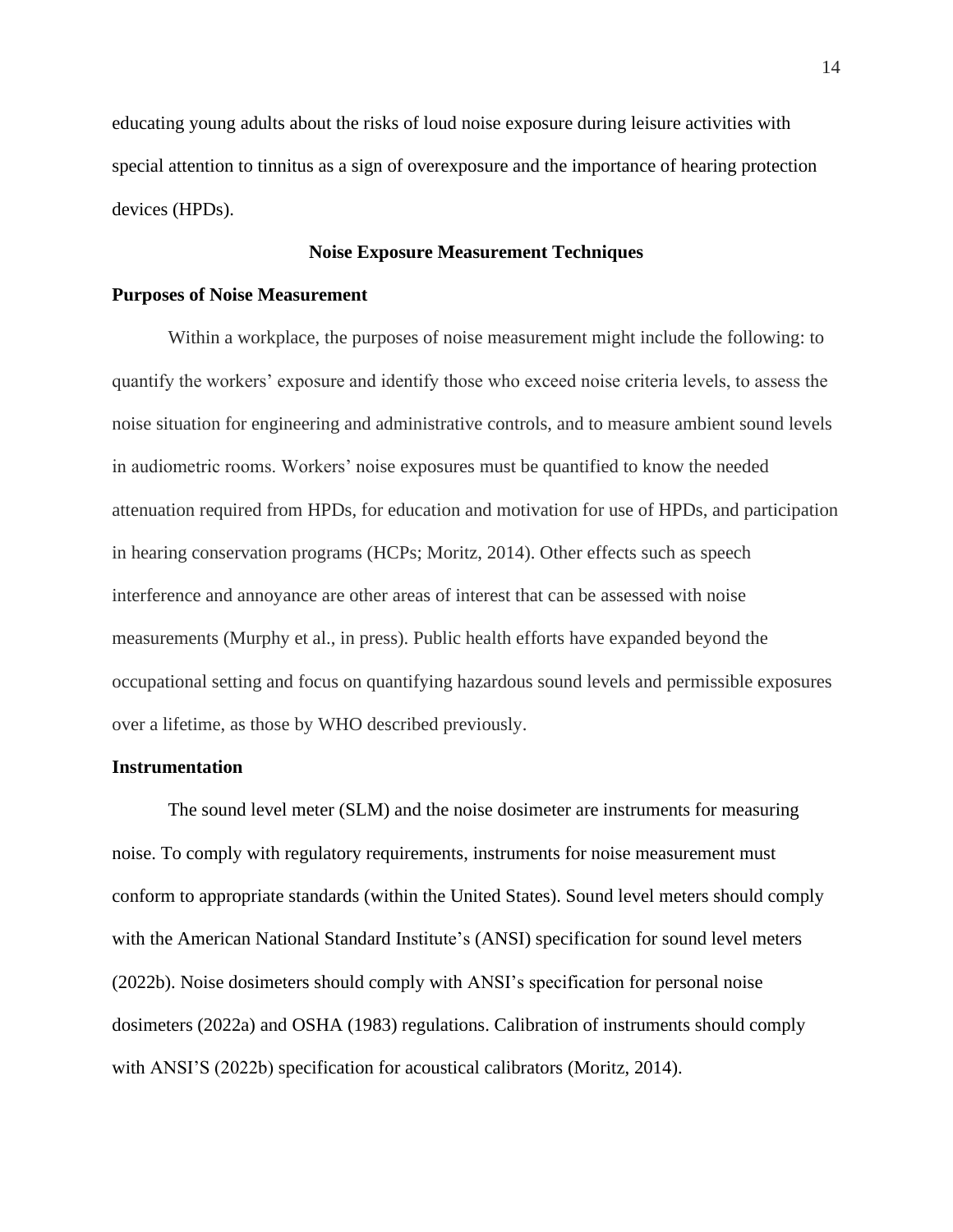## *Sound Level Meters*

Murphy et al. (in press) stated, "Nearly all instruments used for noise analysis have evolved from the basic sound level meter (SLM), which senses acoustic pressure and indicates the output as frequency-weighted, time-averaged sound pressure levels in decibel units" (p. 32). Sound level meters are commonly used in industry for conducting area noise measurements to determine noise levels of machines or work areas. These area noise measurements can be used to create a noise contour map of an industrial plant, as an educational tool for HCPs, and to identify major sources of noise for engineering and administrative controls. Sound level meters may be used to measure sound levels and periods of time an employee is exposed to noise with documentation in a log in a method called task-based noise exposure assessment. Other important uses of SLMs include measuring area noise levels and background noise levels in audiometer rooms, for calibration of audiometers, and assessing the need for engineering controls (Moritz, 2014).

Two types of sound level meters most often used in industry are the precision sound level meter (Type 1) and the general-purpose meter (Type 2). The type or quality of the microphone makes the difference between the two. There are certain characteristics across sound level meters including showing the sound level output in tenths of a decibel, the dynamic range is often selectable for low or high settings, and the weighting scale can be chosen to fit the appropriate measurement. For example, A-weighting might be selected for most occupational noise measurements while C-weighting can be used to determine the contribution of low-frequency noise for engineering noise control purposes. The response settings of either "slow" or "fast" could be selected, which refer to the time the meter takes to reach its final reading. For many noise exposure measurements, the slow response time constant is used. The level is averaged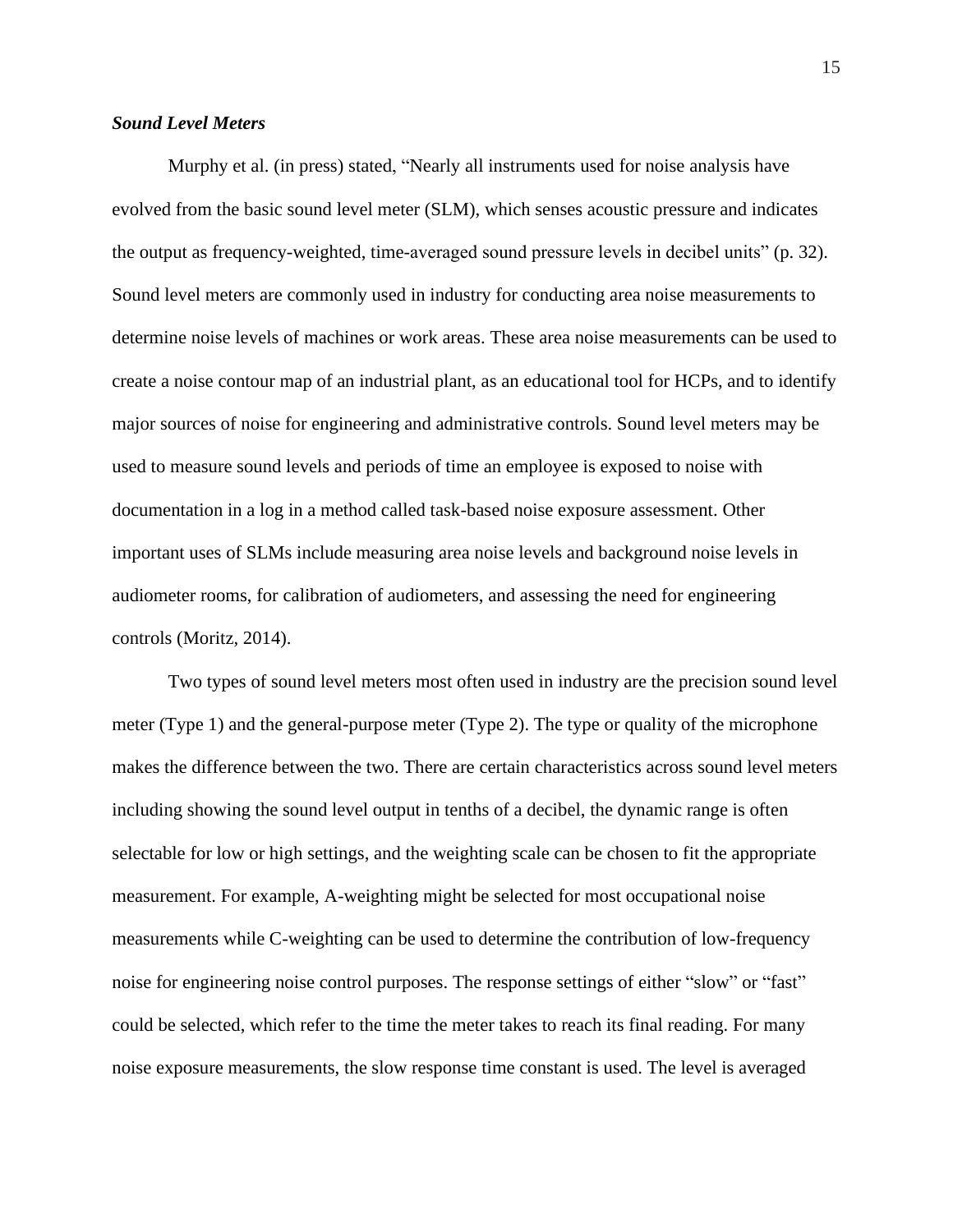over a one-second period and then exponentially averaged when running in a continuously updating mode. The one-second time constant allows the instrument operator to estimate the exposure during the operation period. Madison (2014), FRA (2006), MSHA (1999), OSHA (1983), and WHO (2017) require noise exposure measurements be made with the slow time constant. For complex operations where the slow time constant might be too slow and compromise the estimate of an event, the fast response time constant is used. The level is averaged over a 0.125 second period (ANSI, 2022c). For transient events such as an automobile pass-by for assessing transportation noise, the fast setting might be an appropriate choice (Murphy et al., in press). Sound level meters might also be equipped with frequency analysis capabilities such has octave-band, one-third octave band, or narrow-band filers (Moritz, 2014).

## *Noise Dosimeters*

The noise dosimeter is a small integrating sound level meter that automatically calculates the noise dose. Dosimeters are commonly used to measure variable sound levels over time. They are especially useful and efficient when workers are frequently moving to different areas within a workplace. This portable device with an integrated microphone is placed within the vicinity of the ear, preferably at the top of the shoulder, to collect an individual's unprotected exposure. Dosimeters can perform various functions simultaneously including "profiling" or "logging" a worker's noise exposure history, measuring, storing, and analyzing data. Some statistics of the worker's noise exposure history that could be obtained with the dosimeter include time by the minute of noise exposure, noise-level and dose at specific times, dose at the end of a period, maximum and minimum noise levels, and noise level graphic display. Noise dosimeters continuously measure sound levels in an environment and could be set to sampling parameters (acoustic metrics) for specific standards or guidelines (Moritz, 2014).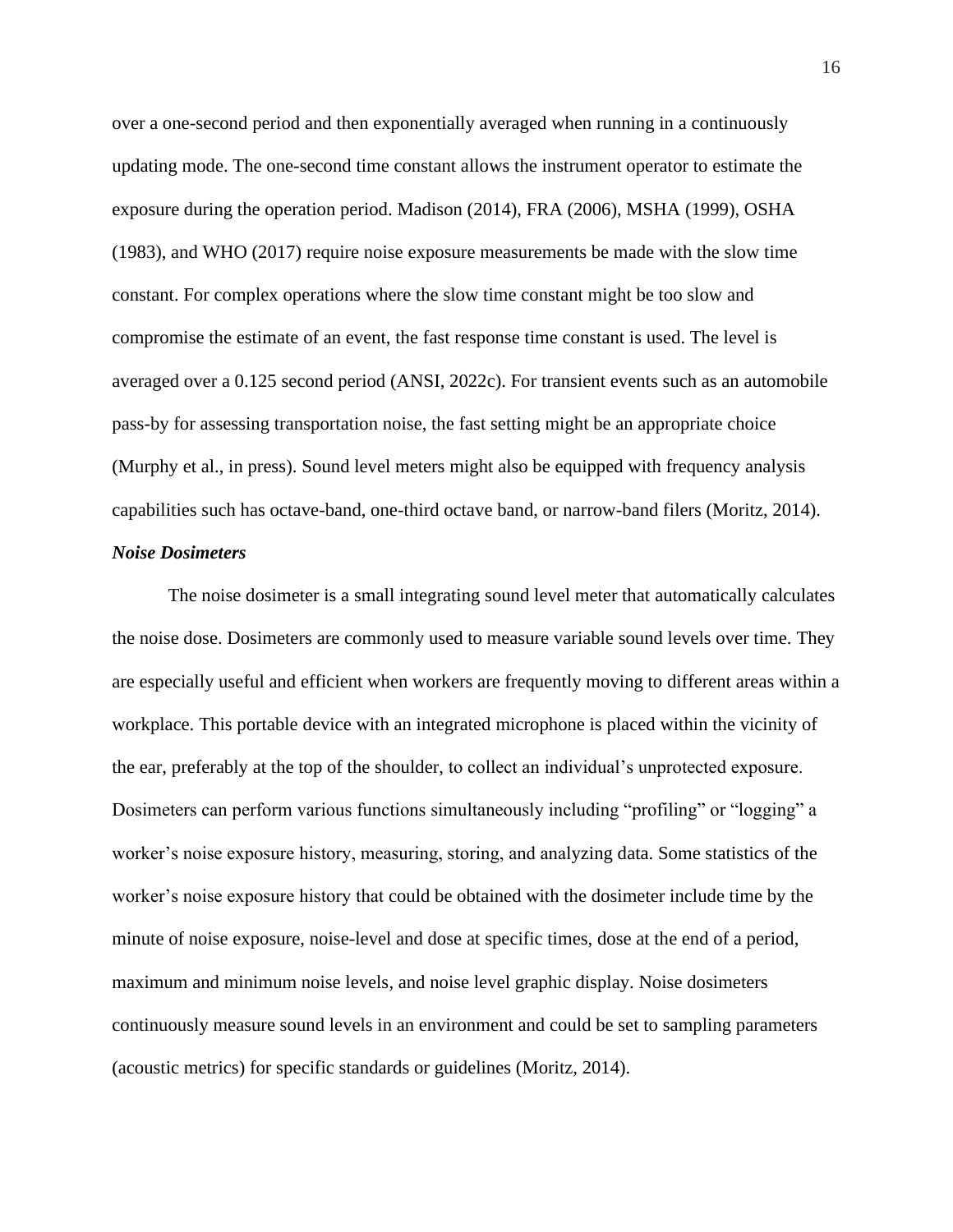## **Measurement Metrics**

As previously described, sound level meters and noise dosimeters measure and store a variety of acoustic metrics. Many dosimeters allow for users to change the exchange rate (3, 4, or 5 dB). The exchange rate reflects the relationship between allowable exposure times and specific noise levels. The OSHA (1983) and MSHA (1999) standards specified that noise be integrated over time using a 5 dB exchange rate, meaning an increase of 5 dBA is equivalent to a doubling of noise dose. Dose refers to the amount of noise exposure relative to the allowable exposure. For each doubling of noise dose, the allowable exposure time is halved. Hence, according to OSHA, exposure to 90 dBA is permissible for eight hours, 95 dBA for four hours, 100 dBA for two hours, and so on. Each of these noise level and permitted time of exposure is equal to a 100% noise dose. The National Institute for Occupational Safety and Health (1998) and WHO (2017) recommended a 3-dB exchange rate. Most countries and the U.S. Department of Defense use a more conservative 3 dB exchange rate (Madison, 2014).

Because sound levels are rarely constant over an entire work shift or set period of time, a time-weighted average (TWA) is used as the measurement metric. Time-weighted average is the combination of all sound intensities accumulated throughout an eight-hour work shift or time period to identify the integrated overall exposure reported in dBA. The A-weighted scale is employed during noise measurements because it closely represents the loudness perception and risk of damage to the human ear. According to NIOSH (1998) guidelines, exposures at or above an eight-hour TWA of 85 dBA (equivalent to 100% dose) is the recommended noise exposure limit (REL). On the other hand, when the noise exposure reaches an eight-hour TWA of 90 dBA or above, the permissible exposure limit (PEL) or 100% dose is reached according to OSHA (1983) standards. Additionally, the OSHA standards defined exposures at or above an eight-hour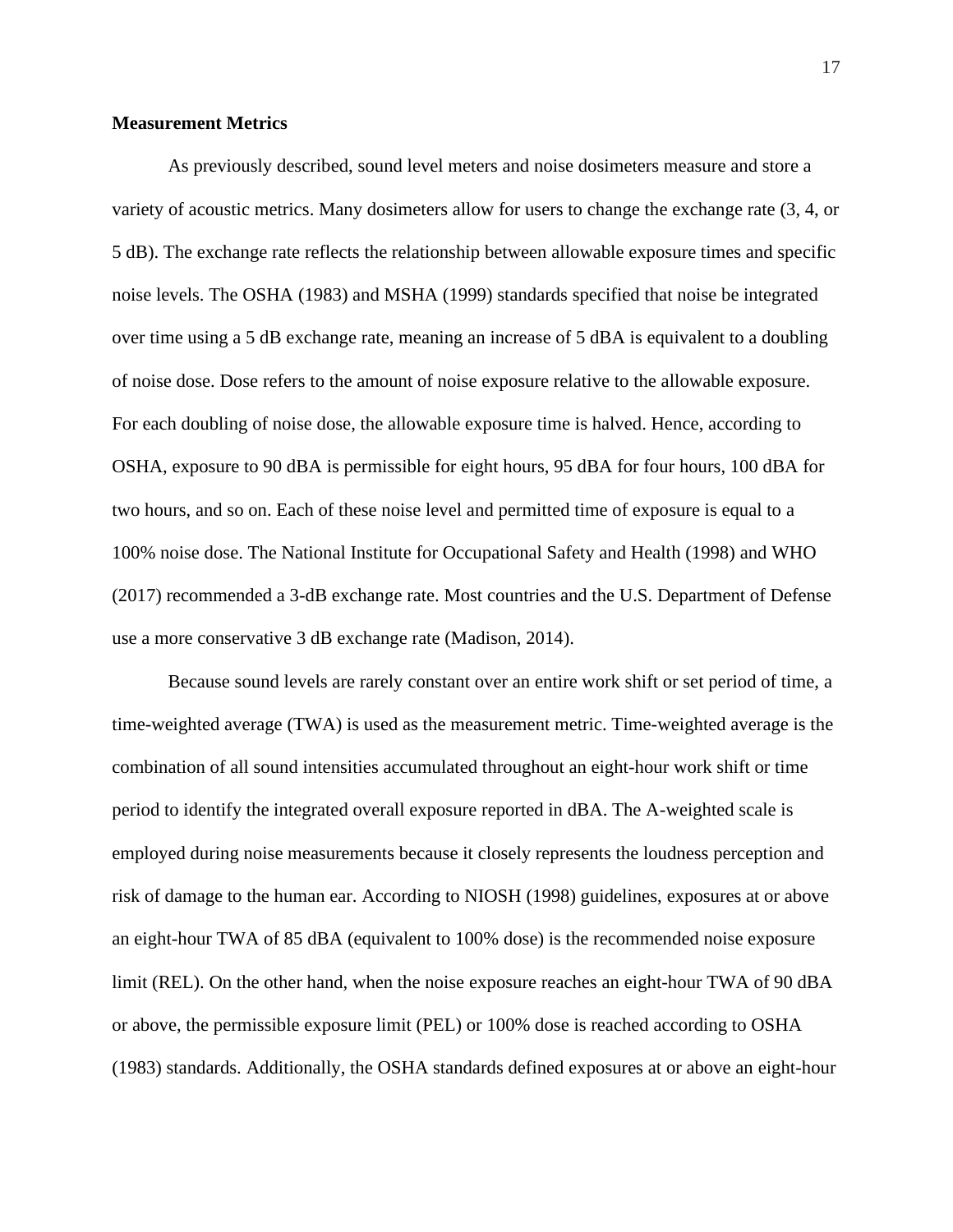TWA of 85 dBA as the action level (AL) and is when 50% dose is reached. At this point, implementation of a hearing conservation program and enrollment of the affected workers is essential (OSHA, 1983). When the noise dose is above 100%, it is representative of exposure levels that are dangerous to the individuals' hearing when exposed to this degree over extended periods of time.

The lower threshold level in dBA, below which the instrument does not measure, can be set in instruments. OSHA and MSHA specify a lower threshold of 80 dBA or below. Many dosimeters begin measuring at 70 dBA or below but may have range limits that prevent accurate measurements of higher sound levels (e.g. 130 or 140 dBA). Additionally, today's dosimeters can give measurements based upon fast, slow, and instantaneous response settings. Most SLMs have large dynamic ranges over which sound levels are measured accurately (up to 110 dB) (Moritz, 2014). Noise dosimetry is routinely utilized in industry and in non-occupational settings for noise exposure measurements of individuals or groups of individuals.

Noise dosimetry is meant to be a free-field measurement when used to assess the risk of NIHL. A free field measurement is when there is nothing present that would impede or have significant influence on the sound energy radiated from a source into the sound field (Murphy et al., in press). The new technology of in-the-ear dosimetry measures an individual's protected exposure under the hearing protector. In-the-ear dosimetry measures of the transfer functions of the outer ear must be considered for noise exposure measurements. A part of the transfer functions of the outer ear is the ear canal, which causes an increase in sound pressure levels for certain frequencies (resonance) due to its physical characteristics (i.e., length and structure being similar to a tube open at one end and closed at the other end).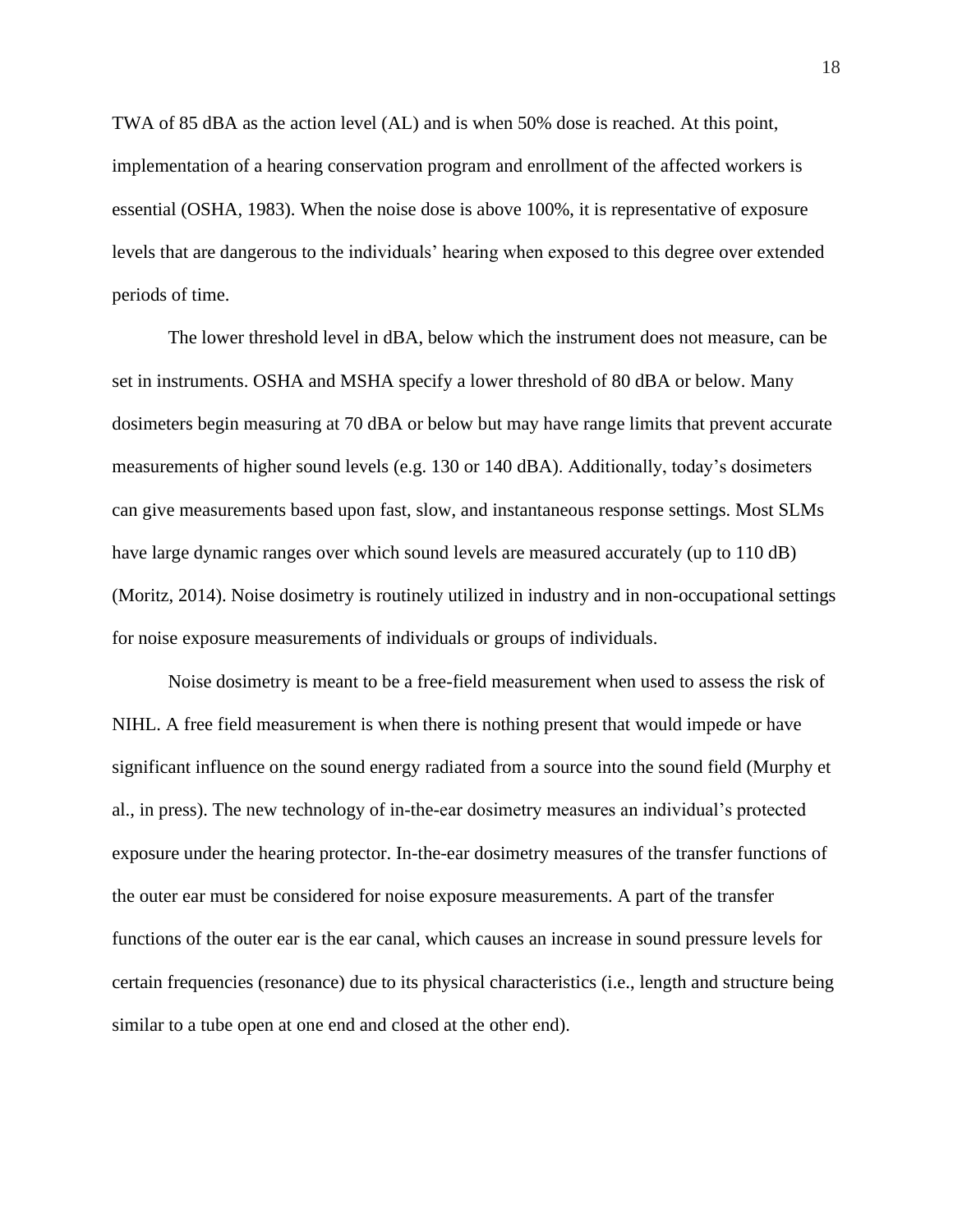## **Occupational Noise Exposure Standards and Recommended Guidelines**

U.S. government standards have been developed and enforced to control levels of noise and to prevent NIHL in the occupational industry. The U.S. government enforces the following standards: OSHA (1983) 29 CFR 1910.95, MSHA (1999) Title 30 CFR Part 62, FRA (2006) 49 CFR Parts 227 and 229.

Best practice recommended guidelines, which are not enforced by a regulatory agency or by the federal government, also exist to address noise exposures. Best practice occupational guidelines were developed by NIOSH (1998). The NIOSH guidelines were based on scientific evidence and provide criteria documents "on the prevalence of hazards, the existence of safety and health risks, and the adequacy of control methods" (Centers for Disease Control and Prevention, 2014, para. 2). Recreational and occupational noise exposure guidelines are provided as well by the WHO (2019). Additionally, the WHO published guidelines for community noise "by consolidating knowledge on the health impacts of community noise and to provide guidance to environmental health authorities and professionals trying to protect people from the harmful effects of noise in non-industrial environments" (Berglund et al., 1995, p. iii). The WHO has provided night noise guidelines and environmental noise guidelines for the European region.

#### **U.S. Government Standards**

## *Occupational Safety and Health Administration Standard*

The Occupational Safety and Health Administration **(**1983) is part of the U.S. Department of Labor and was created after the Occupational Safety and Health Act of 1970. It was created to assure safe and healthful working conditions for individuals by setting and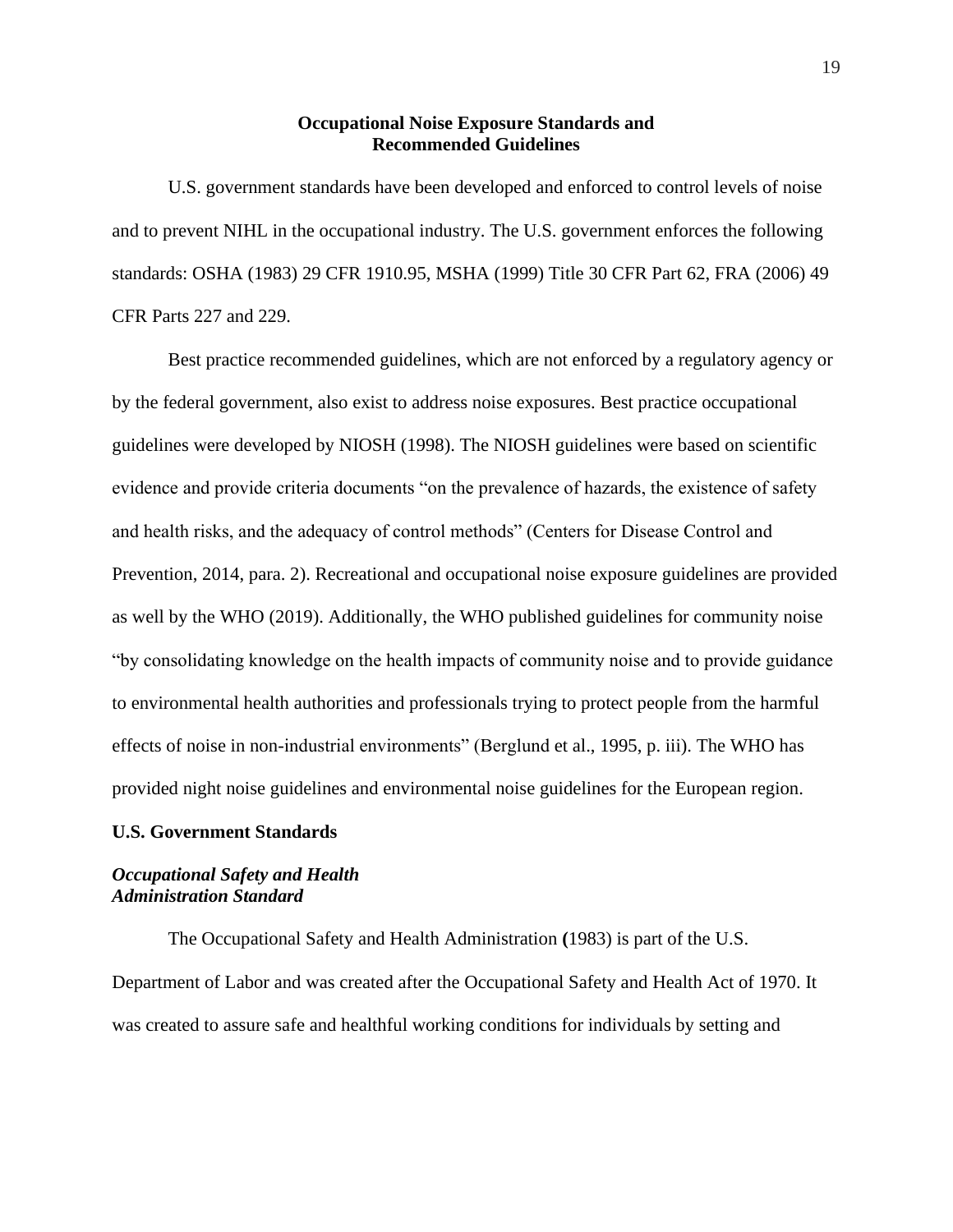enforcing standards and by providing training, outreach, education, and assistance (U.S. Department of Labor, n.d.-c).

The OSHA (1983) 29 CFR 1910.95 stated that protection against the effects of noise exposure is to be provided when sound levels exceed criterion sound levels when measured on the A-scale of a standard sound level meter at slow response. When measuring for action level, all continuous, intermittent, and impulsive sound levels from 80-130 dBA are to be integrated into the noise measurements. Furthermore, the employer is required to notify the employee exposed at or above the action level (OSHA, 1983). An effective hearing conservation program is required by the employer under OSHA's standard whenever the employee noise exposures equal or exceed an eight-hour TWA of 85 decibels, which is defined as a 50% dose and referred to as the action level.

The OSHA (1983) defines a PEL of 90 dBA, eight-hour TWA integrated with an exchange rate of 5 dBA, to be a 100% noise dose. When measuring for PEL, all continuous, intermittent, and impulsive sound levels from 90-140 dBA are to be integrated into the noise measurements. When exposures reach the PEL level, engineering controls are required and hearing protection must be implemented. The ceiling limit (or slow max) is defined as 115 dBA by OSHA, meaning employees' exposure should never exceed this limit. Peak level exposures are limited to 140 dB peak SPL.

## *Mine Safety and Health Administration Standard*

The U.S. Department of Labor's (n.d.-c) MSHA develops and enforces safety and health rules for all U.S. mines and their employees. The Mine Safety and Health Administration provides educational, technical, and other types of assistance to mine operators (U.S. Department of Labor, n.d.-c).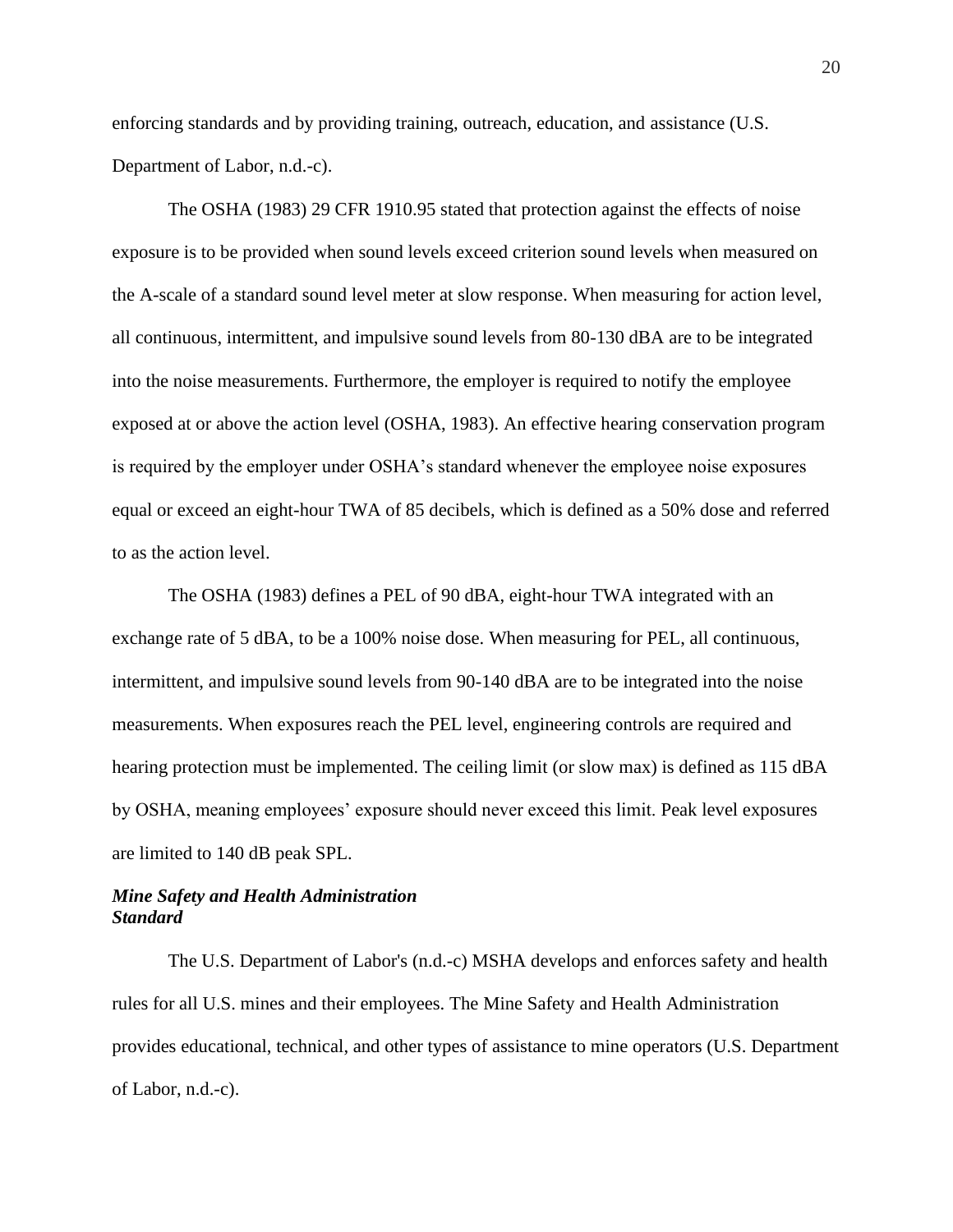The purpose of MSHA's standard, Title 30 CFR Part 62, is to prevent the occurrence of and reduce the progression of occupational noise-induced hearing loss among miners (Electronic Code of Federal Regulations, 2019). It applies to all mine operators, both coal and metal and nonmetal, underground and surface operations. September 13, 2000 was the date this standard and its provisions became effective, one year from the date it was published (Electronic Code of Federal Regulations, 2019).

The AL, PEL, and ceiling limit used in MSHA's standard (Electronic Code of Federal Regulations, 2019) are identical to those used by OSHA:

Section 62.120 of MSHA's standard requires that if a miner's noise exposure equals or exceeds the 'action level' during any work shift, it is required to enroll the miner in a hearing conservation program (HCP) that complies with Section 62.150. If a miner's noise exposure exceeds the permissible exposure level (PEL) during any work shift, Section 62.130 requires the enrollment of the miner in an HCP that complies with Section 62.150, and use all feasible engineering and administrative controls to reduce the miner's noise exposure to the PEL. Use of operator provided hearing protection must be ensured. In addition, administrative controls must be posted on the mine bulletin board and a copy is to be provided to the affected miners. (U.S. Department of Labor, n.d.-a, pp. 3-5)

Additionally, MSHA's standard includes a dual hearing protection level. It is defined as a 105 dBA eight-hour TWA integrating all sound levels from 90 dBA to at least 140 dBA. If a miner's noise exposure exceeds the dual hearing protection level during any work shift, Section 62.140 requires the employer to provide and ensure the concurrent use of both earplug type and earmuff type hearing protectors, in addition to the actions required for noise exposures which exceed the PEL (U.S. Department of Labor, n.d.-a).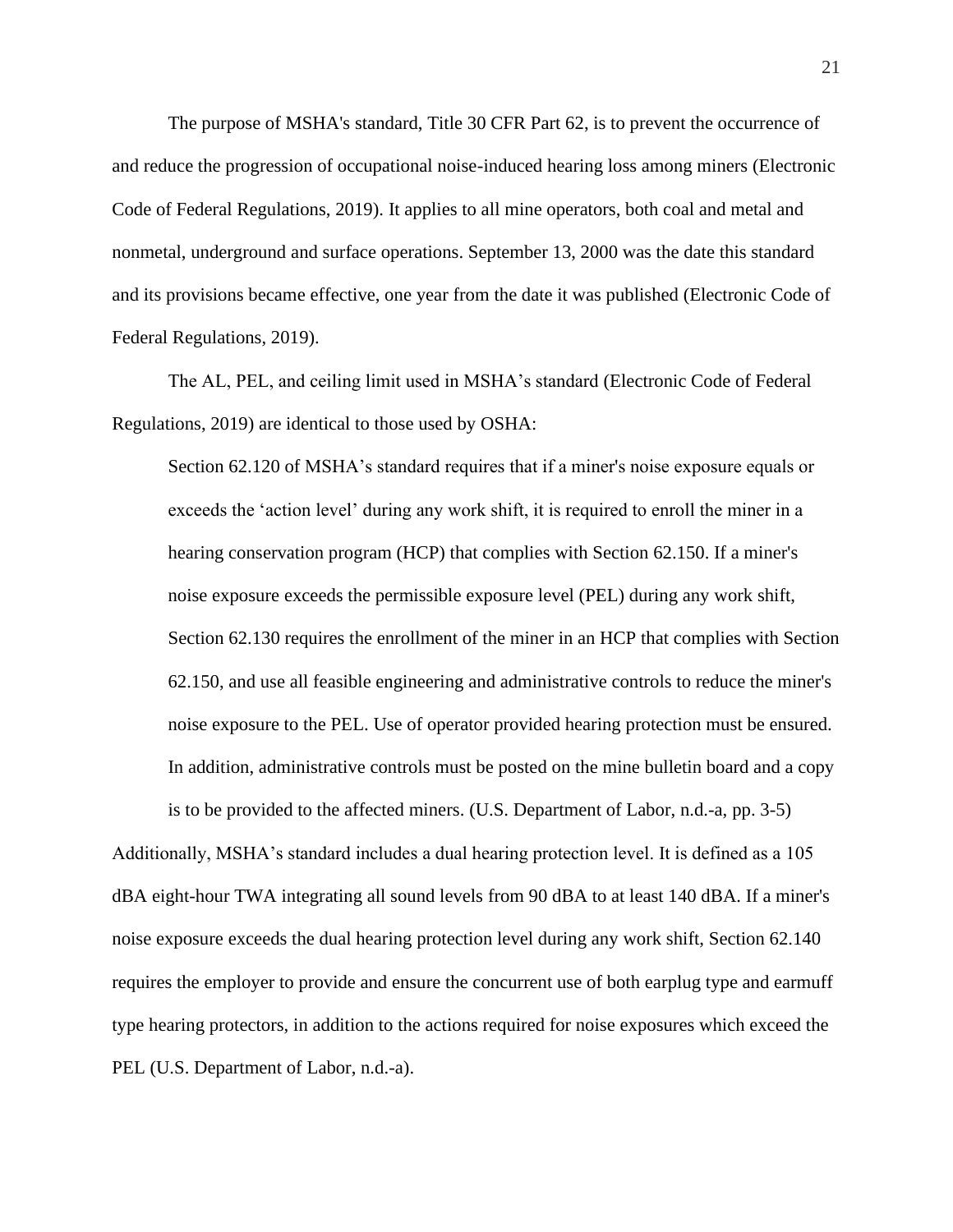## *Federal Railroad Administration Standard*

The Federal Railroad Administration (2006) standard 49 CFR Parts 227 and 229 provide minimum health and safety occupational noise standards for railroad employees whose predominant noise exposure occurs in the locomotive cab. This standard became effective February 26, 2007. The FRA used OSHA's standard as a foundation for its own standard and adapted the OSHA rule to the unique circumstances of the railroad environment. The FRA requires railroads to limit employee noise exposure to an eight-hour TWA of 90 dBA. Also, FRA requires railroads to implement a hearing conservation program for those employees who are exposed to noise levels that equal or exceed an eight-hour TWA of 85 dBA. The FRA's doubling, or exchange, rate is 5 dBA.

The FRA (2006) established design, build, and maintenance standards for new locomotives and maintenance requirements for existing locomotives. It expected this rule would reduce the likelihood of noise induced hearing loss for railroad operating employees (FRA, 2006).

### **Best Practice Recommended Guidelines**

#### *National Institute for Occupational Safety and Health*

The National Institute for Occupational Safety and Health (1998) is a best practices scientific organization created after the Occupational Safety and Health Act of 1970 (Public Law 91-596). Within this act, NIOSH was held responsible for:

Recommending occupational safety and health standards and describing exposure concentrations that are safe for various periods of employment—including but not limited to concentrations at which no worker will suffer diminished health, functional capacity, or life expectancy as a result of his or her work experience. (p. iii)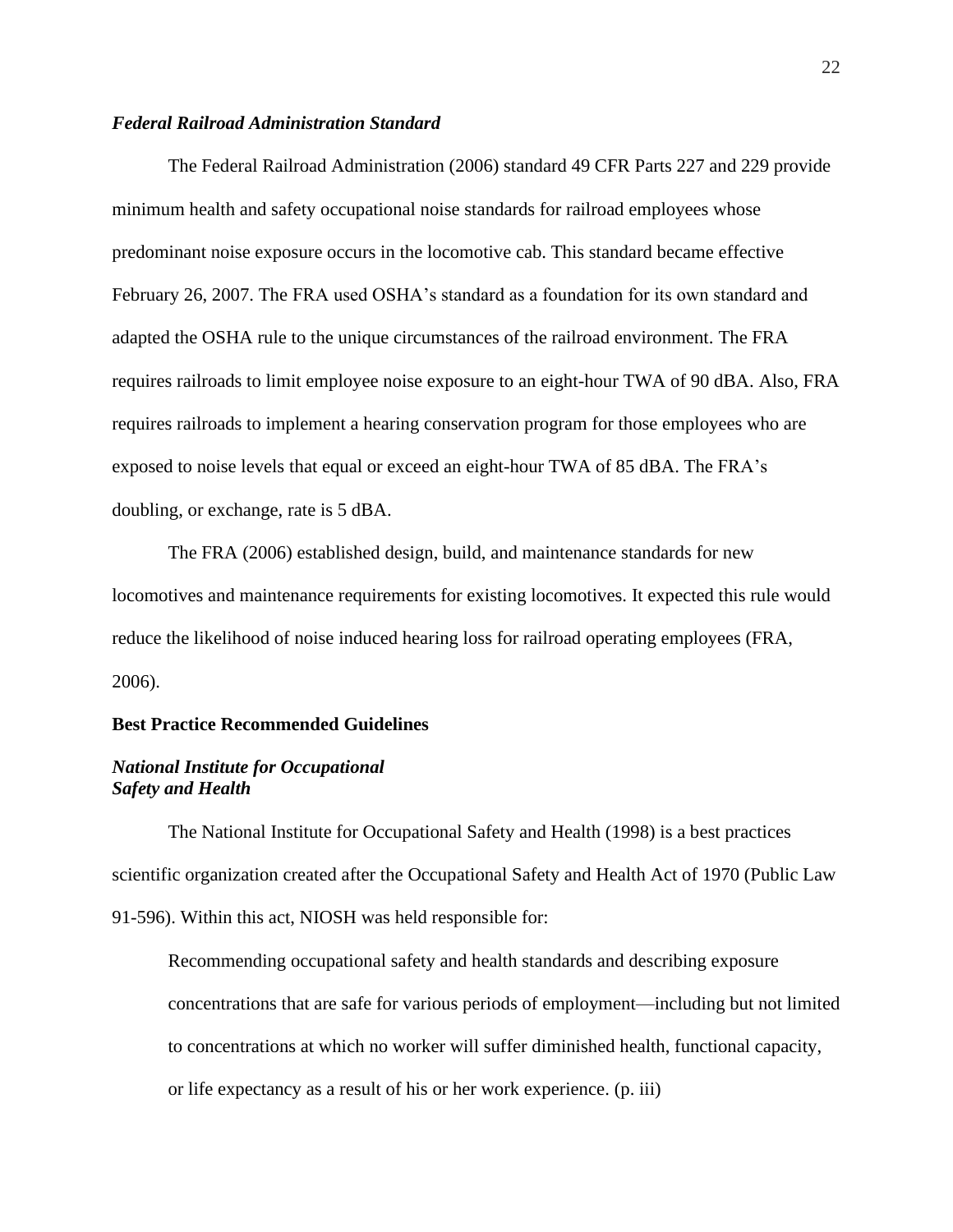The NIOSH communicated these recommended standards to regulatory agencies such as OSHA or MSHA and to others in the occupational safety and health community.

The NIOSH (1998) recommended the following guidelines for a noise standard to protect workers from hearing losses resulting from occupational noise exposure. The NIOSH's recommended exposure limit, in place of OSHA's (1983) AL and PEL, is 85 dBA eight-hour TWA with exposures at or above this being considered hazardous. The employer is to institute a hearing loss prevention program (HLPP) and is to require workers to wear hearing protectors when any worker's eight-hour TWA exposure equals or exceeds 85 dBA. The NIOSH recommends a HLPP that includes exposure assessment, engineering and administrative controls, proper use of hearing protectors, audiometric evaluation, education and motivation, recordkeeping, and program audits and evaluations. When workers whose eight-hour TWA exposure exceeds 100 dBA double hearing protection (wearing earplugs and earmuffs simultaneously) must be worn. An exchange rate of 3 dBA is recommended by NIOSH. This means the noise exposure time is halved for each 3 dBA increase in noise level. The REL of 85 dBA for an eight-hour TWA with a 3 dBA exchange rate equals 100% noise dose. This means the equivalent noise exposure duration for an 88 dBA TWA would be four hours using the 3 dBA exchange rate. The NIOSH described a ceiling limit for exposures to continuous, varying, intermittent, or impulsive noise to not exceed 140 dBA.

#### *World Health Organization*

The World Health Organization (2019) uses evidence on the health effects of noise to identify the needs of vulnerable groups and to offer technical and policy guidance to protect health.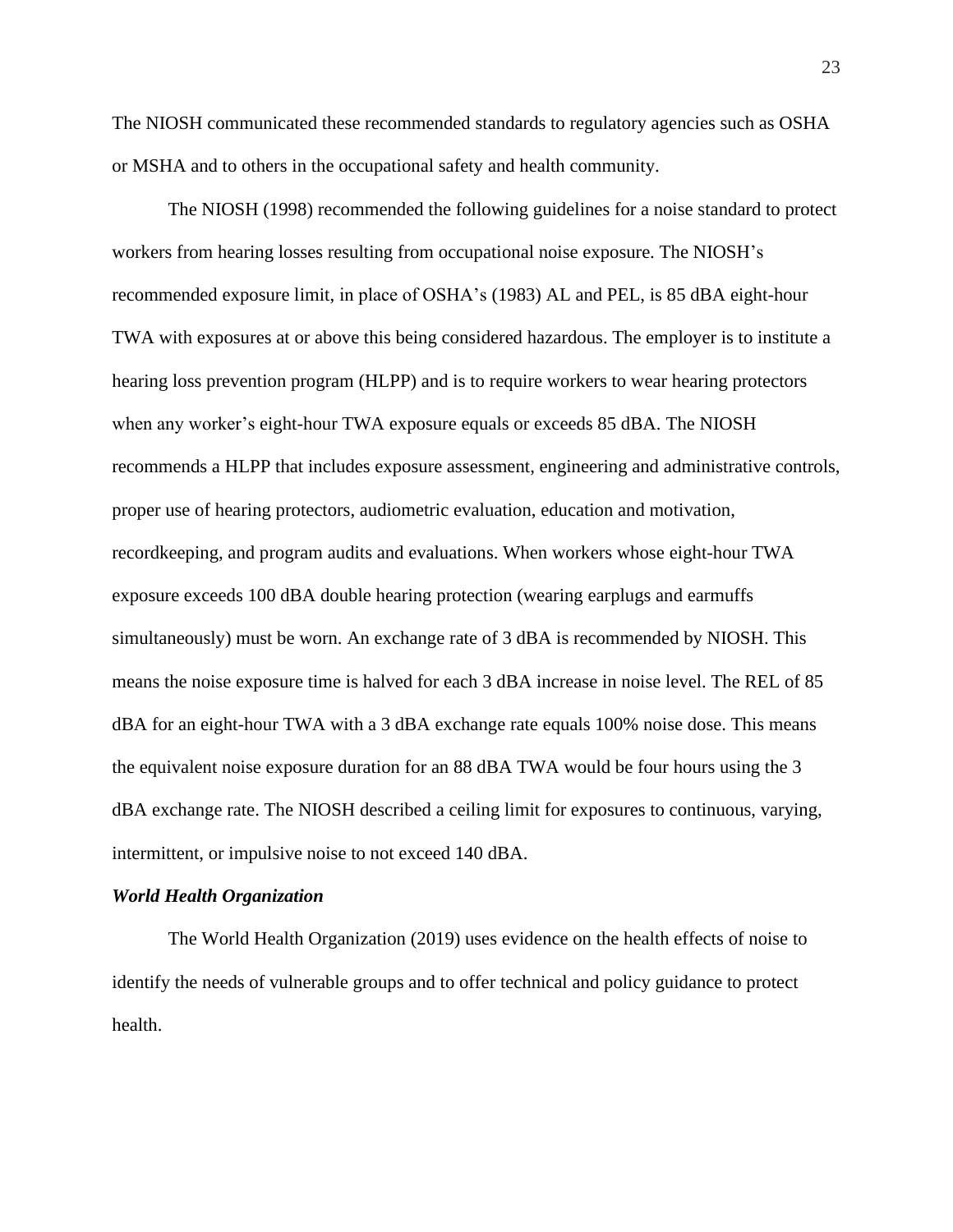**Occupational Noise Guidelines for Risk of Noise-Induced Hearing Loss***.* Concha-Barrientos et al. (2004) authored a guide for occupational health professionals to carry out moredetailed estimates of the disease burden associated with hearing loss from occupational noise at both national and subnational levels. The method used in the guide assesses exposure at two noise levels (85−90 and >90 dBA) by occupational category and economic subsector. These measurements were combined with the proportions of the working population in different occupations and subsectors and with the proportion of the working-age population that was employed by gender. The guide identified that the most appropriate exposure measurement for occupational noise was the A-weighted decibel, dBA, usually averaged over an eight-hour working day (LAeq). This was explained to be because of the strong correlation between this parameter and the ability of the noise hazard to damage human hearing. A minimum noise exposure was identified as being <85 dBA, moderately high noise exposure as 85-90 dBA, and high noise exposure as  $>90$  dBA. Within the guide, it was stated that in most occupational settings, hearing impairment is generally defined as a binaural pure-tone average for the frequencies of 1000, 2000, 3000 and 4000 Hz of greater than 25 dBHL. This was different from the WHO definition of disabling hearing loss of permanent unaided average hearing threshold level of 41 dBHL or greater for the better ear at the four frequencies of 500, 1000, 2000 and 4000 Hz for the purposes of burden of disease assessments, referenced in Table 3 from Concha-Barrientos et al. (2004). The relative risks for hearing loss by sex, age group, and level of occupational exposure are referenced in Table 7 from Concha-Barrientos et al. (2004).

Johnson et al. (2001) reviewed exposure criteria and occupational exposure levels in a book compiled by WHO intended for occupational hygienists and other occupational health and safety personnel as an introduction to the subject. Within the chapter, the authors reviewed the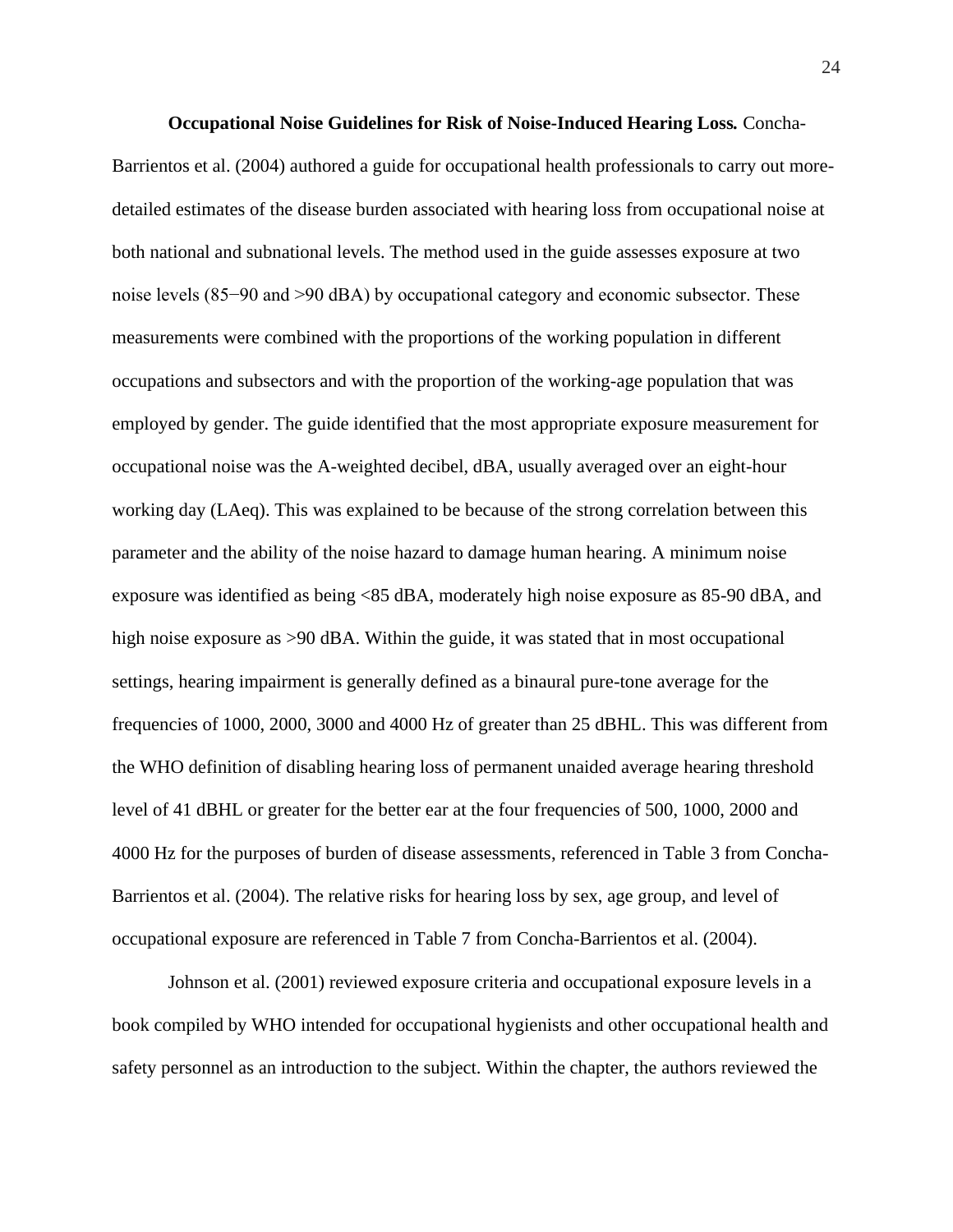history behind the use of octave band versus A-weighting, 85 dBA versus 90 dBA exposure level, and 3 dBA versus 5 dBA exchange rates as related to legislation standards, recommended guidelines, and reviews on research evidence. Examples of noise exposure criteria indicated by legislation in various countries as reported by the International Institute of Noise Control Engineering (I-INCE) are referenced in Table 4.3 from Johnson et al. (2001).

**Recreational Noise Guideline for Risk of Noise-Induced Hearing Loss***.* A World Health Organization-International Telecommunication Union (2017) consultation on the Make Listening Safe initiative was held in Geneva, Switzerland on March 6-7, 2017. One objective of the consultation was to determine appropriate exposure limits for safe listening. Of note were the acronyms and their meanings used in describing this guideline. Leq is the equivalent continuous average noise level (dBA) measured using a 3 dB exchange rate. Lex is the equivalent continuous average noise level (dBA), measured using a 3 dB exchange rate, and normalized to an eight-hour exposure period; it might also be referred to as an La8hn or Lex8h (WHO, 2017).

Dr. Neitzel (cited in WHO-ITU, 2017) specifically addressed the question: "Are existing exposure limits for occupational noise exposure suitable for determination of risk due to recreational sound?" Dr. Neitzel identified most occupational limits as being 85 dBA Lex8h and most environmental limits as 70 dBA Leq (24).

After deliberation on posed questions and review of literature, the following outcomes were derived from the consultation. The lowest, most protective exposure limit was stated to have no associated risk. This was 75 dBA Lex8h (eight-hour exposure) or 70 dBA Leq(24) (24hour exposure). This exposure limit was consistent with the U.S. Environmental Protection Agency (EPA, 2021) standard from 1974 and the WHO (2019) community noise limits. This limit included a margin of safety to account for vulnerable/susceptible individuals (Neitzel &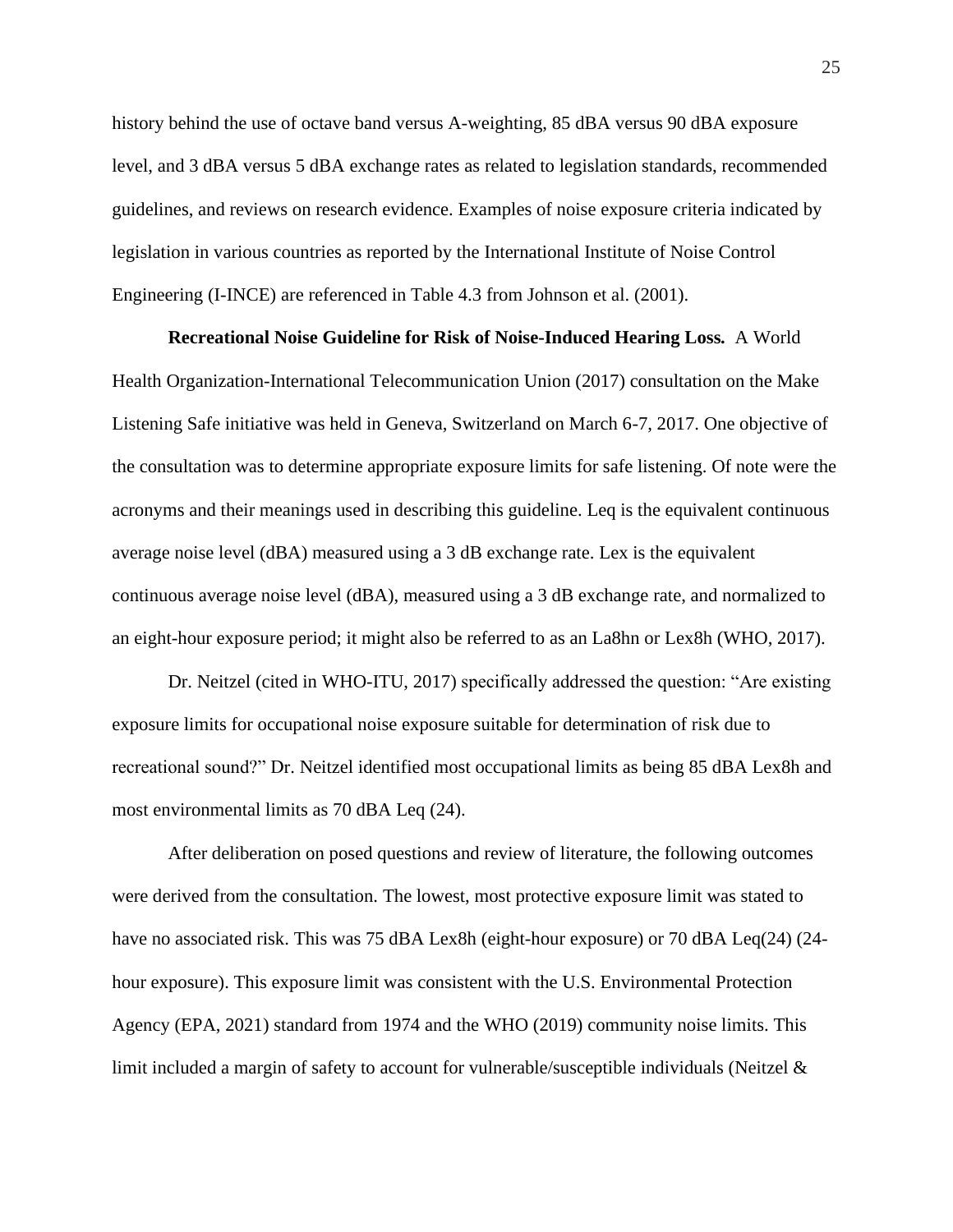Fligor, 2017). The middle exposure limit would be associated with minimal risk and higher permissible exposure levels. This was 80 dBA Lex, 8h or 75 dBA Leq (24). This middle exposure limit reflected minimal risk and more permissible exposure, which has 1% risk of material impairment (>25 dBHL at 1000, 2000, 3000, and 4000 Hz). This middle limit was to be consistent with European Union (EU) recommendations. This exposure limit was intended to nearly eliminate the risk of measurable NIHL following a 40-year working lifetime. However, this standard might not be sufficiently protective as it did not account for lifetime exposures to noise. The highest exposure limit would have 8% risk of material impairment (>25 dBHL at 1000, 2000, 3000, and 4000 Hz). This was 85 dBA Lex, 8h or 80 dBA Leq (24) and was consistent with occupational limits outside of Europe. It was described that when referring to these grades in the standards, they could be categorized as least risk, slight risk, and higher risk (rather than less "safe").

**Community Noise Guidelines.** The WHO (2019) addressed increasing public complaints about excessive noise in the WHO European Region with best practice guidelines. These guidelines included WHO Guidelines for Community Noise of 1999, WHO Night Noise Guidelines for Europe of 2009, and the WHO Environmental Noise Guidelines for the European Region of 2018. The WHO described each of these guidelines as follows:

The 1999 WHO Guidelines for Community Noise were the first WHO guidelines on the topic of noise and were a practical response to the need for action on community noise at the local level, as well as the need for improved legislation, management and guidance at the national and regional levels. (p. 5)

It should be noted that when WHO (2017) adopted the guidelines for community noise, they adopted the same EPA limit of a 24-hour Leq, or Leq (24), of 70 dBA using a 3 dB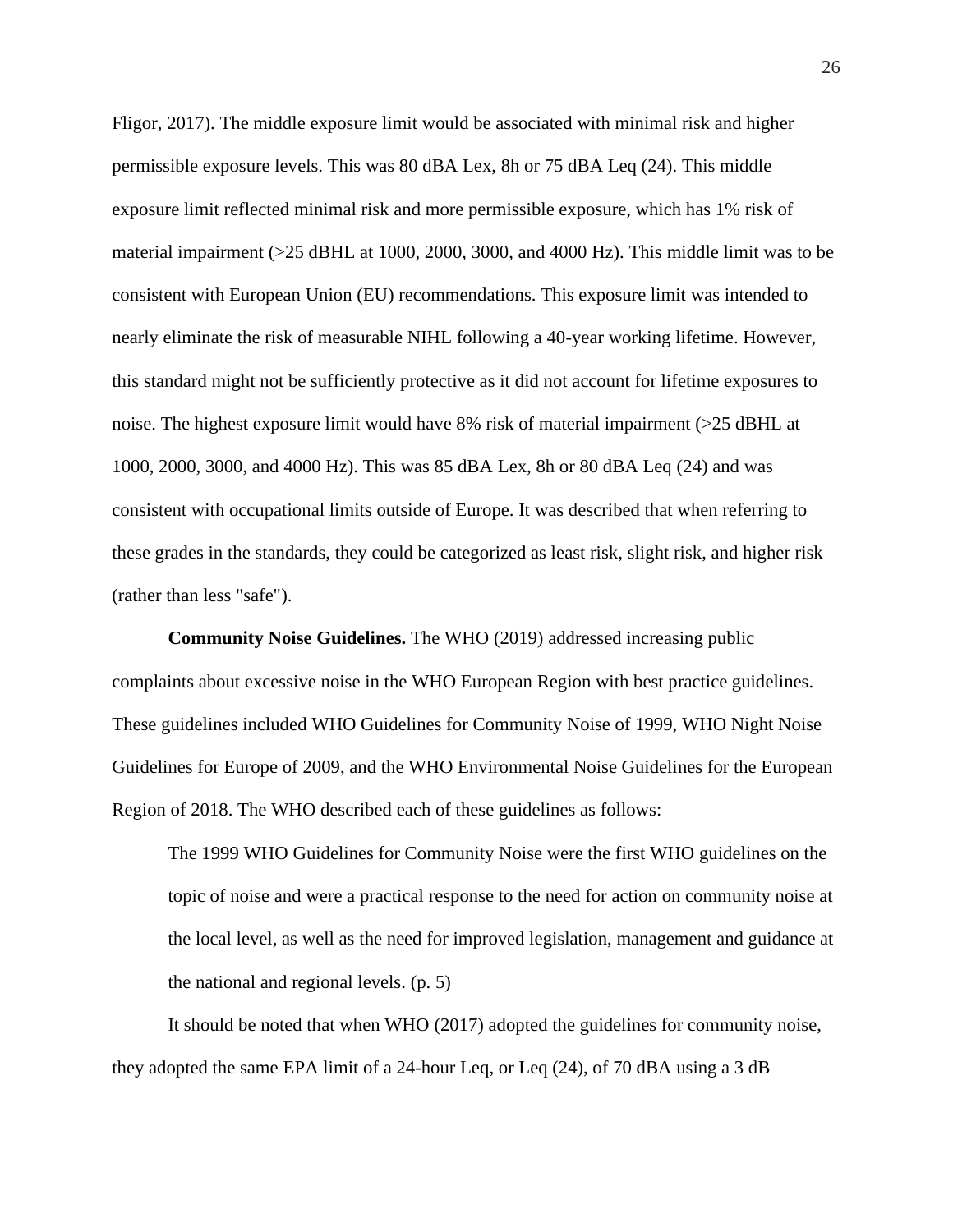exchange rate. This limit was intended to be completely protective against any measurable hearing loss in virtually all of the population over a 40-year exposure period. These guidelines also indicated that non-occupational exposures have been noted to result in a similar amount of NIHL as occupational exposures of a similar duration and level. A difference from the EPA standard was this WHO guideline indicated maximum levels of 110 dBA Leq should be avoided to prevent acute hearing impairment (Neitzel & Fligor, 2017). The WHO (2019) explained:

The 2009 WHO Night Noise Guidelines for Europe provide both evidence and recommendations that countries can easily use to introduce targeted limits for night noise. These guidelines support and integrate the 2002 European Union Environmental Noise Directive (2002/49/EC), which requires countries to map hotspots and reduce exposure, but does not set limit values. (para. 3)

The 2018 WHO Environmental Noise Guidelines for the European Region provided comprehensive guidance on protecting human health from harmful exposure to environmental noise (WHO, 2019). They set health-based recommendations on average environmental noise exposure of five relevant sources of environmental noise: road traffic noise, railway noise, aircraft noise, wind turbine noise and leisure noise (WHO, 2019, "Policy," para. 2-3).

WHO (2019) described:

The WHO guidelines for community noise recommend less than 30 A-weighted decibels (dBA) in bedrooms during the night for a sleep of good quality and less than 35 dBA in classrooms to allow good teaching and learning conditions. The WHO guidelines for night noise recommend less than 40 dBA of annual average (Lnight) outside of bedrooms to prevent adverse health effects from night noise. ("Data and statistics," para. 2)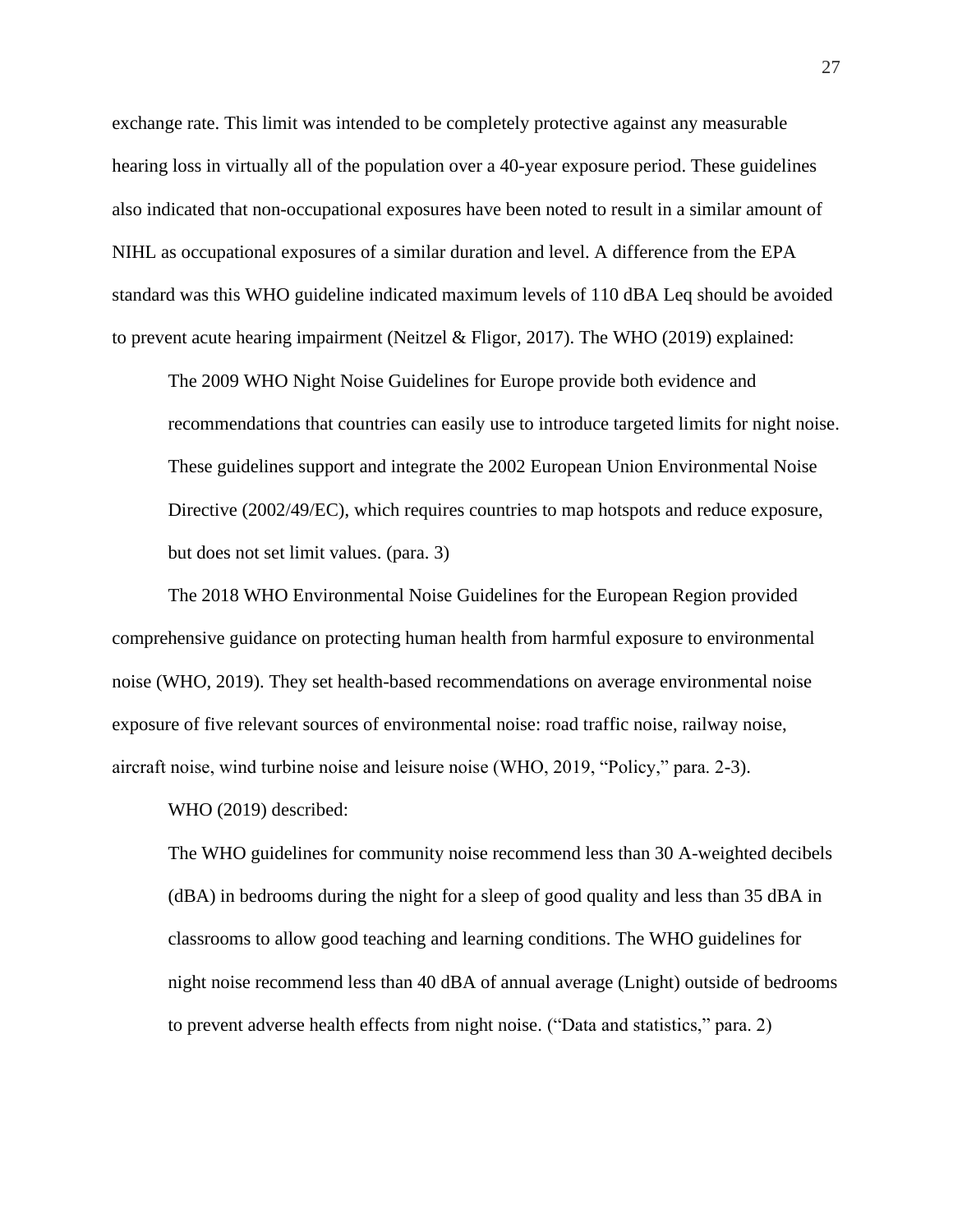#### **Recreational Noise Exposure**

The effects of noise on hearing of an individual are due to not only exposure in the workplace but also because of exposure to recreational or non-occupational hazardous noise levels. Another term used to describe this type of noise exposure is leisure noise. Recreational activities such as attendance to concerts, use of personal music players, and other noisy hobbies might put individuals at risk of NIHL and possibly tinnitus by adding to their overall noise exposure profile. There are currently no recreational noise exposure limits in the United States. However, the National Center for Environmental Health (NCEH, 2019) recognized that recreational activities such as motorized sporting events, sporting events, and concerts among others were sources of loud sound that might cause hearing loss, tinnitus, and/or hyperacusis with repeated exposure over time. The NCEH provided resources for the general public to access via their website. These resources included links to NIOSH information, to the American Speech-Language-Hearing Association (2021), American Academy of Audiology, and WHO to list a few (NCEH, 2019).

In response to limited studies researching recreational noise exposure, Neitzel et al. (2004) studied the effects of routine daily noise exposures resulting from non-occupational activities and their possible contribution to NIHL. In this study, 112 construction workers wore data logging noise dosimeters and simultaneously completed activity logs during two phases of data collection. Phase 1 subjects received logs listing numerous preselected occupational and non-occupational activities (involving 40 hours of consecutive noise monitoring and reporting on individual subjects). In Phase 2, subjects used free-field logs and reported non-occupational activities in greater detail (involving 96 consecutive hours of measurement). Noise exposure levels during both phases of data collection were measured using Quest Q-300 Type 2 data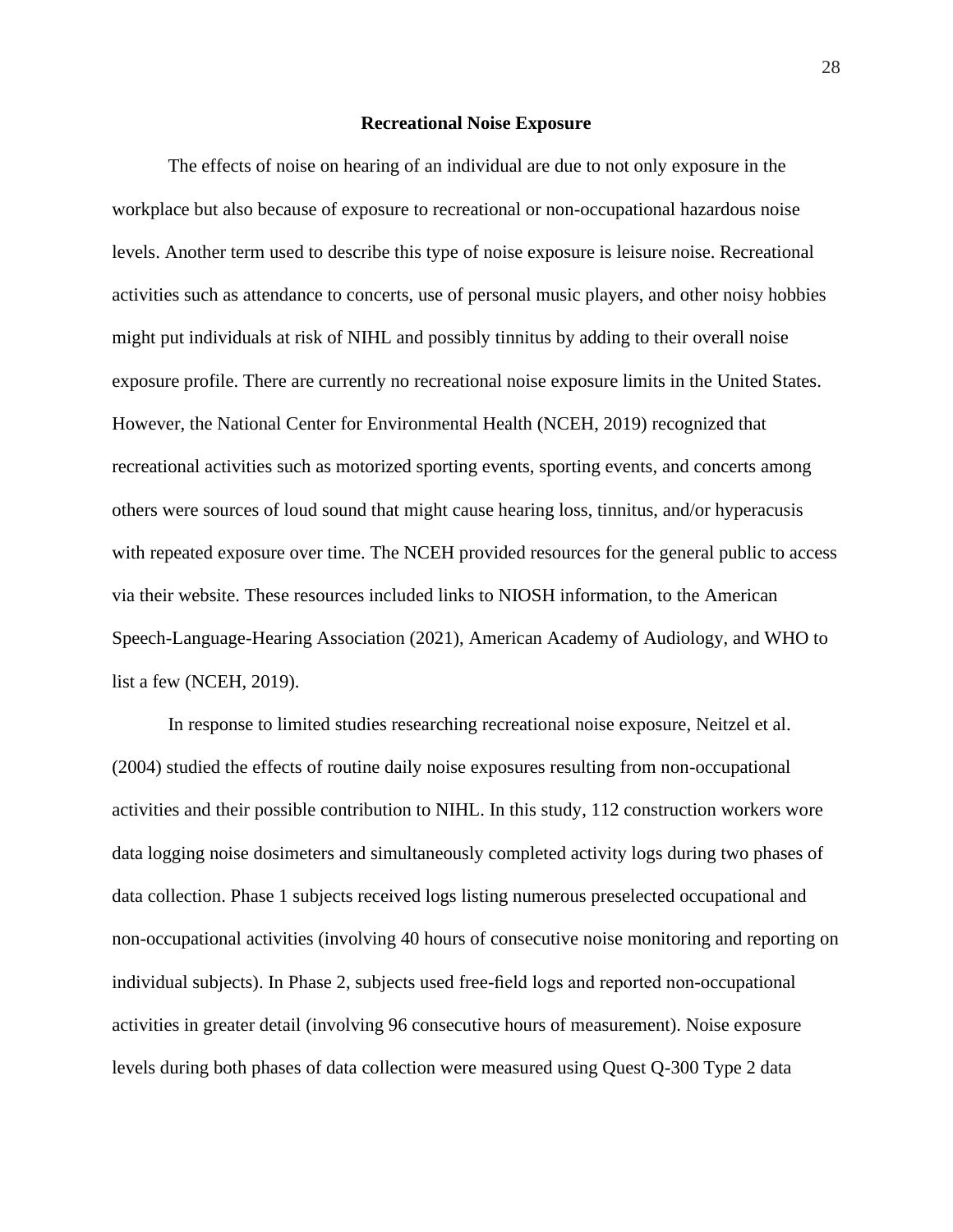logging noise dosimeters. These units were configured to measure the equivalent continuous sound level, or Leq, using a slight modification of the settings specified by the 1998 NIOSH Recommended Exposure Limit (REL; 85 dBA criterion level, 3 dB exchange rate, 70–140 dBA measurement range, and fast response). The dosimeters yielded a Leq level for each one-minute interval measured. These one-minute interval noise levels, in combination with subjects' reported activities, were the basis of the activity-specific exposure level data. The noise levels measured in the current study suggested the majority of time (70% or more) spent in nonoccupational activities was associated with an equivalent continuous exposure level below 70 dBA. In both phases of data collection, less than 10% of total non-occupational time was spent above 80 dBA. The activity associated with the largest percentage of minutes spent above 70 dBA and the highest mean LeqA noise level in Phase 1 was traveling in a car or bus. Routine non-occupational noise exposures contributed much less to total noise dose than occupational exposures in the subjects evaluated within this study.

Mikulec et al. (2011) quantified the noise exposure received while driving a convertible car with the top open compared to with the top closed. The researchers sought to examine if driving convertible automobiles should be added to the list of non-occupational activities that warranted recommendations for hearing protection. The cars employed for the study included 2009 Saturn Sky 2.0 Turbo, 2004 Nissan 350Z, 2001 Porsche 911 C4, 2005 Saab Aero Convertible, and a 2005 Ford Mustang GT Convertible. The study used the NIOSH REL (an eight-hour time-weighted average recommended exposure limit of 85 dB) and referred to noise of 85 dB or more to be considered as excessive. Measurements were taken by the passenger of the car using a Quest Technologies model 210 sound level meter with each data point representing the maximum reading over three seconds of noise surveillance. Measurements were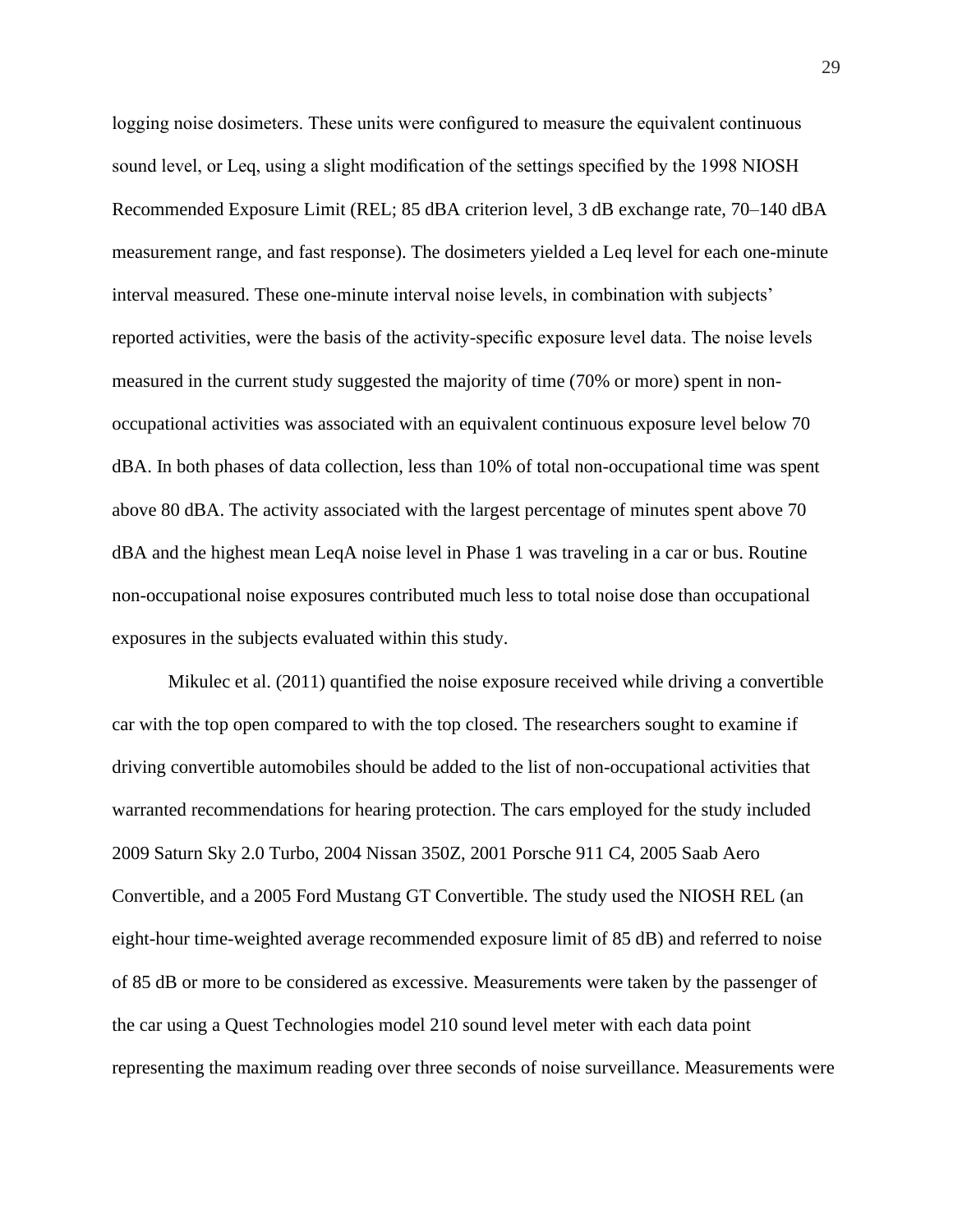taken (with the top open and with the top closed) for the three speeds: 55 mph, 65 mph, and 75 mph. Results showed the mean noise levels with the top open ranged from 85.3 dB at 55 mph to 89.9 dB at 75 mph. An average increase of 12.4-14.6 dB was observed after opening the convertible top at the tested speeds. The researchers concluded that convertible cars could be a source of noise exposure that exceeded recommended levels, especially for prolonged journeys with the top down. They suggested future research was needed to evaluate hearing damage in convertible automobile drivers including the effect of car radio usage. It should be noted that these researchers did not utilize a noise dosimeter that would integrate noise level with duration of exposure. They also did not address the issue of wind noise on the microphone of the SLM.

Skrúcaný and Kendra (2015) investigated the measurement of noise emitted from three different passenger road vehicles (Citroen Berlingo, Jaguar X-type, and a Volkswagen Polo). The researchers pointed out that nowadays limits of noise emissions are imposed on vehicles. In this study, the limits referred to were based on the Economic Commission for Europe of the United Nations for vehicle approving. The measurement device used to record sound was a Volcraft Plus SL-300 sound level meter with a measuring range of 30-130 dB. The microphone on the sound level meter had a polyurethane cover. A video car recorder, TX300 GPS camera, was used to record driving characteristics of position, accelerations, and instantaneous velocity. A combined thermo-hydro meter device was employed to measure outdoor temperature and humidity which was 8.9 °C (about 48 °F) and humidity of 54% during time of data collection. The sound level measurements were done in motion in the three vehicles in the area of and around the city of Zilina (Slovakia). Every measurement was done twice in each vehicle. Three types of measurement done were at constant speed of 50 km/h (about 30 mph) with 20-27 seconds in duration, full acceleration from 50 km/h to 90 km/h (about 60 mph), and in an urban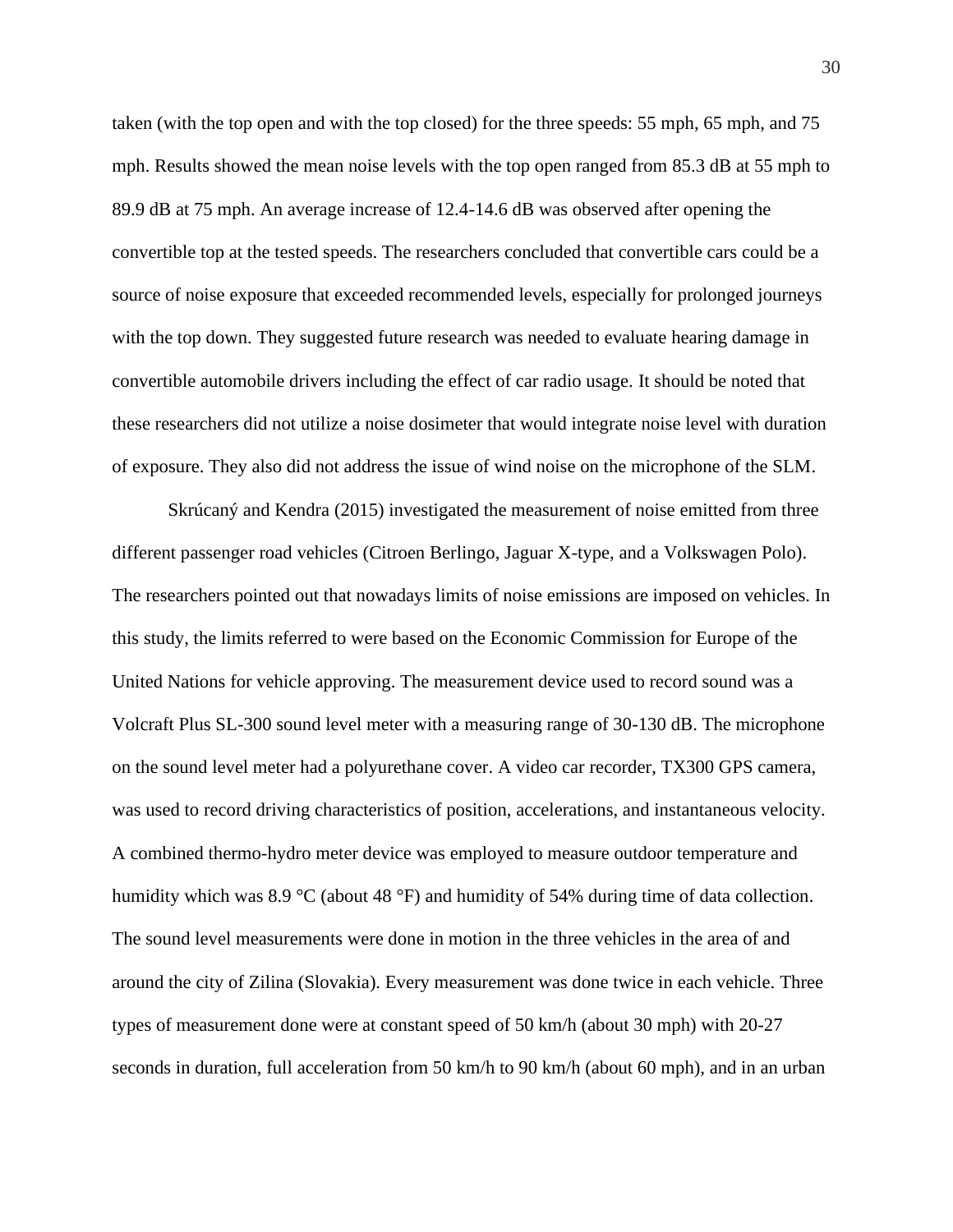cycle (vehicle operation in the urban area). The vehicles were fully loaded (five people). The person behind the driver manipulated the sound level meter and the measuring position was next to the driver's left ear. Peak sound levels measured were not used to draw conclusions for this study as they were only reached for one or two seconds. The evaluation of averaged measurements was used for interpretation instead. The Citroen Berlingo vehicle was the noisiest of the tested vehicles with the following average sound levels measured at constant speed of 50 km/h, acceleration from 50 to 90 km/h, and the urban cycle: 66.7, 67.8, and 65 dB, respectively. The Volkswagen Polo vehicle was the second noisiest of the tested vehicles with the following average sound levels measured at constant speed of 50 km/h, acceleration from 50 to 90 km/h, and the urban cycle: 65, 67.5, and 64.5 dB, respectively. The Jaguar X-type vehicle was the third noisiest of the tested vehicles with the following average sound levels measured at constant speed of 50 km/h, acceleration from 50 to 90 km/h, and the urban cycle: 65.7, 67.2, and 64.2 dB, respectively. The authors concluded that luxury vehicles such as the Jaguar X-type put emphasis on low noise level in the vehicle because it contributed to the driving comfort of the vehicle. Observed limitations of this study included the sound level meter settings and measurement metrics were not specified and contributing factors to noise level measurements such as driving with windows open or shut were not specified.

#### **Motorsport Noise Exposure**

Motorized vehicles have been identified as being potential sources of hazardous noise exposures. Research in the area specific to hot rod race or touring events was not developed in the literature. However, studies evaluating noise exposures or hearing loss from a variety of other recreational activities involving motorized vehicles included motorcycles, snowmobiles, stock cars, monster trucks, and tractor pulls.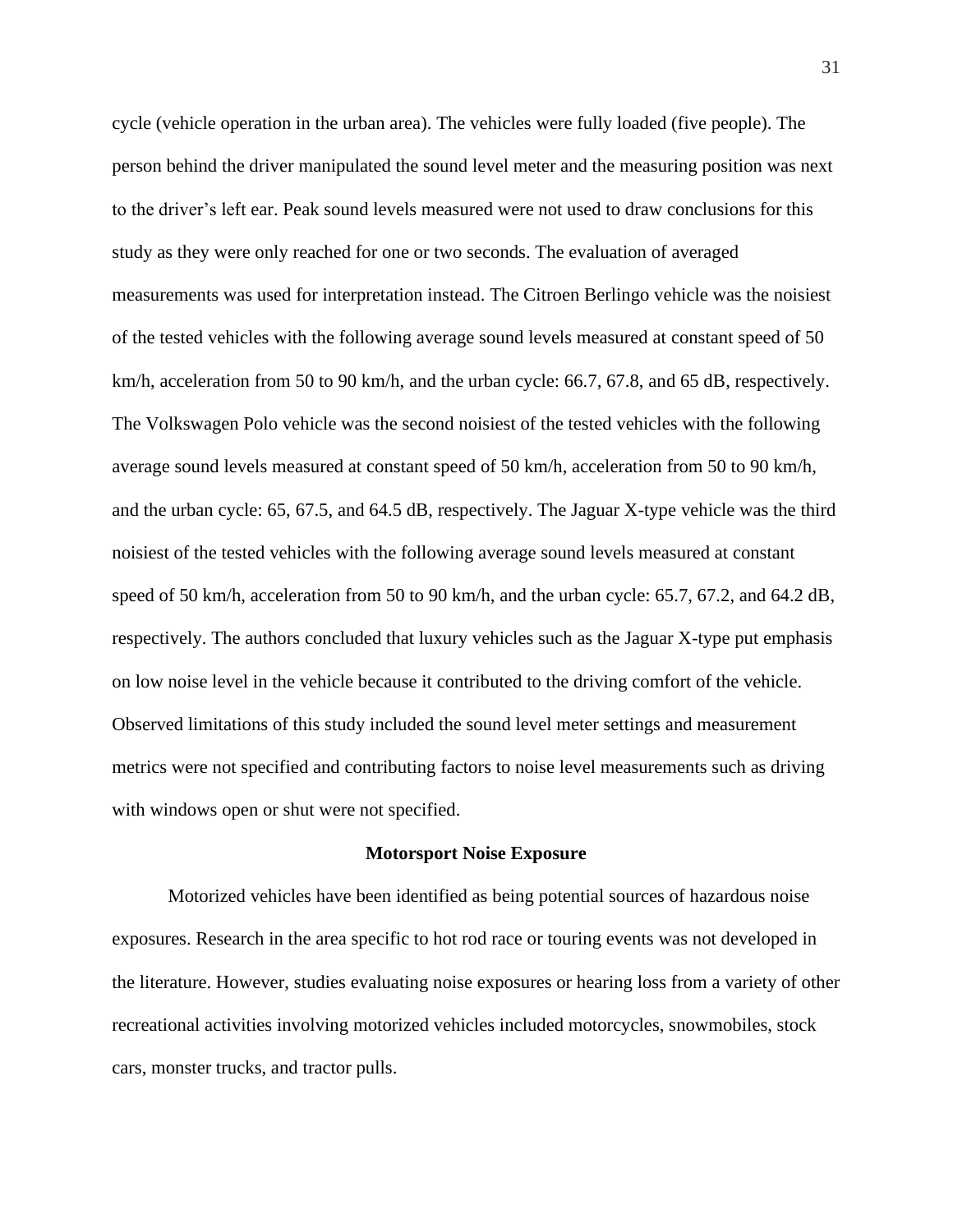# **Motorcycles**

Ross (1989) evaluated the occupational noise exposures of motorcyclists wearing either open- or full-face helmet designs. Noise was measured with two microphones taped to the inside of the helmets with one microphone placed near the entrance of the rider's ear canal and the other near the rider's mouth (used to cue recordings during analysis). The microphones were interfaced with by a two-channel power supply and an amplifier to a two-channel miniature cassette recorder attached to a waist belt worn by the rider. The rider recorded: motorcycle speed, wind strength and direction, and position of the helmet visor. Measurements were carried during a series of runs in a town and motorway. The results were compared to the Health and Safety Executive (1976) Code of Practice for Reducing the Exposure of Employed Persons to Noise that indicated a criteria of a 90 dBA Leq 8 h with a 3 dB exchange rate. Equivalent continuous noise levels measured showed that during town driving with a full-face helmet, the range was from 63-90 dBA. During open road driving, noise levels depended on motorcycle speed. Sample Leqs ranged from 95 dBA at 30 mph to 105 dBA at 70 mph for the full-face helmet. For the open-helmet, noise levels ranged from 89 dBA at 30 mph to 98 dBA at 60 mph. Noise levels inside open helmets were found to be 7dBA less than for full-face helmet. An overall conclusion of this study was open road driving both with open- and with full-face helmets, riders were exposed to noise that could cause temporary threshold shift and permanent hearing damage.

McCombe and Binnington (1994) investigated the prevalence of NIHL in motorcycle grand prix racers. A total of 44 riders were randomly recruited and underwent interview, otological examination, and pure tone audiometry. The median age was 28 (range 18-37) years and median racing experience was 10 (range 2-21) years. Twenty riders (45%) had hearing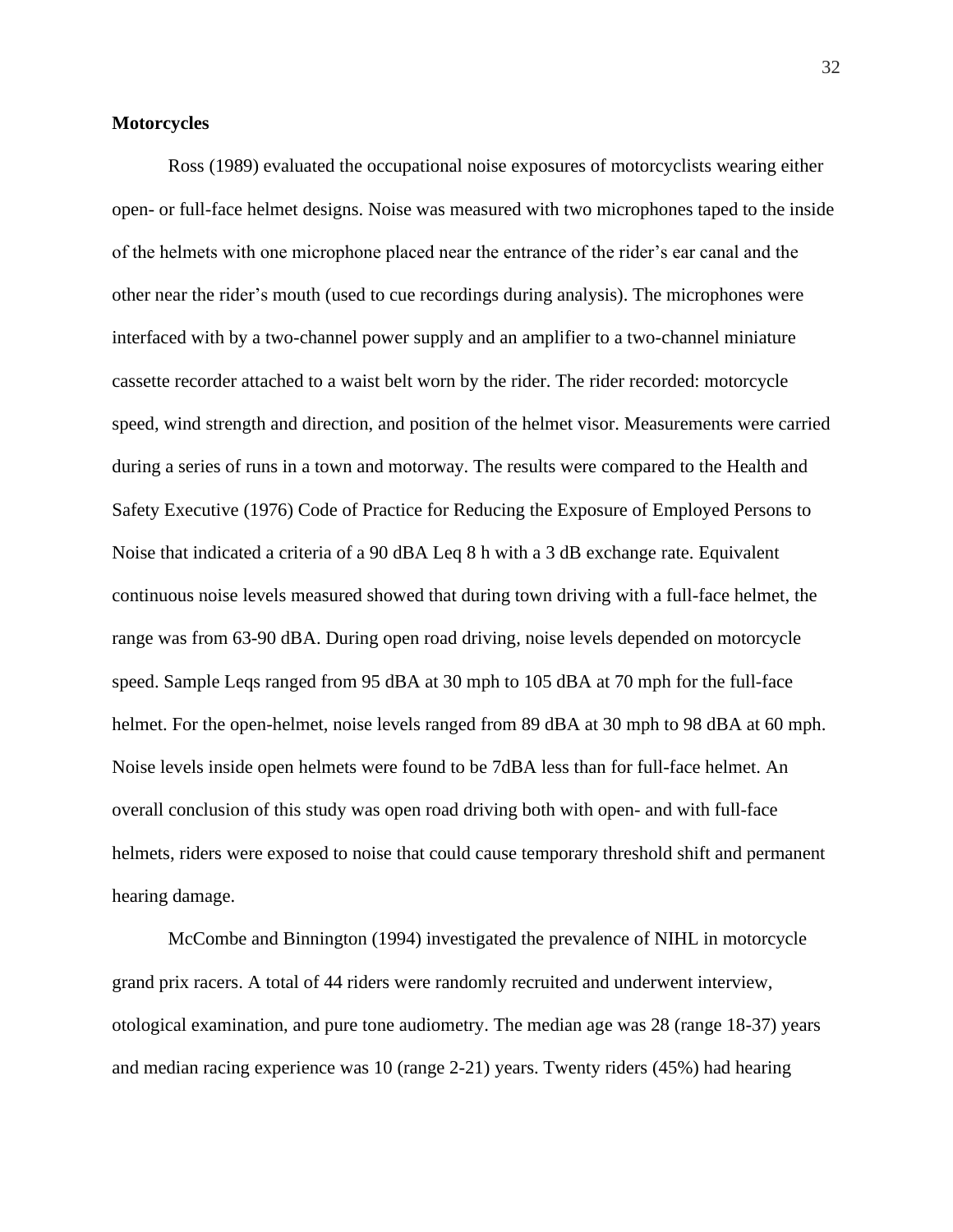losses greater than expected for age matched, non-noise exposed controls. The hearing deficit tended to increase with racing experience. Only 17 riders (39%) were regular users of earplugs and only nine had used them for most of their racing careers. Based on the results, the authors emphasized the need to raise awareness to this problem and increase the use of earplugs to avoid NIHL in grand prix motorcyclists.

Jordan et al. (2004) investigated under helmet, at-ear noise levels for a variety of helmet styles, motorcycle configurations, and speed gathered in on-road investigations for occupational motorcyclists. The categories of occupational motorcyclists were police, professional racer, dispatch/courier, paramedic, driving instructor, track day instructor, driving examiner, tour guides, taxis, breakdown recovery, and journalists with three participants included for each category. Miniature microphones were placed inside the helmet over the driver's ear canal opening. A digital audio tape recorder and battery were connected to microphones. A straight three mile, flat, asphalt road section of public road was selected as the test road. The rider travelled along the road at set speeds (50, 60, 70, 80, 90, 100, 110, and 120 km/h). Noise levels in excess of 105 dBA were recorded for motorcycles travelling at 70 mph. The hearing handicap in the study population ranged from 40% in professional racers and 36% in paramedics to 6% in driving instructors. All occupational motorcyclists in this study had LEPds above the second action level of the Noise at Work Regulations. The dominant noise source was the base of the helmet between the chin bar and the neck of the rider. The use of a proprietary neck seal reduced the inner helmet noise levels by around 4 dBA at 120 km/h. However, the neck seal was difficult to fit and, on several occasions, the wind pulled it from the helmet. The value of conventional hearing protectors in the reduction of noise exposure of motorcyclists was suggested by the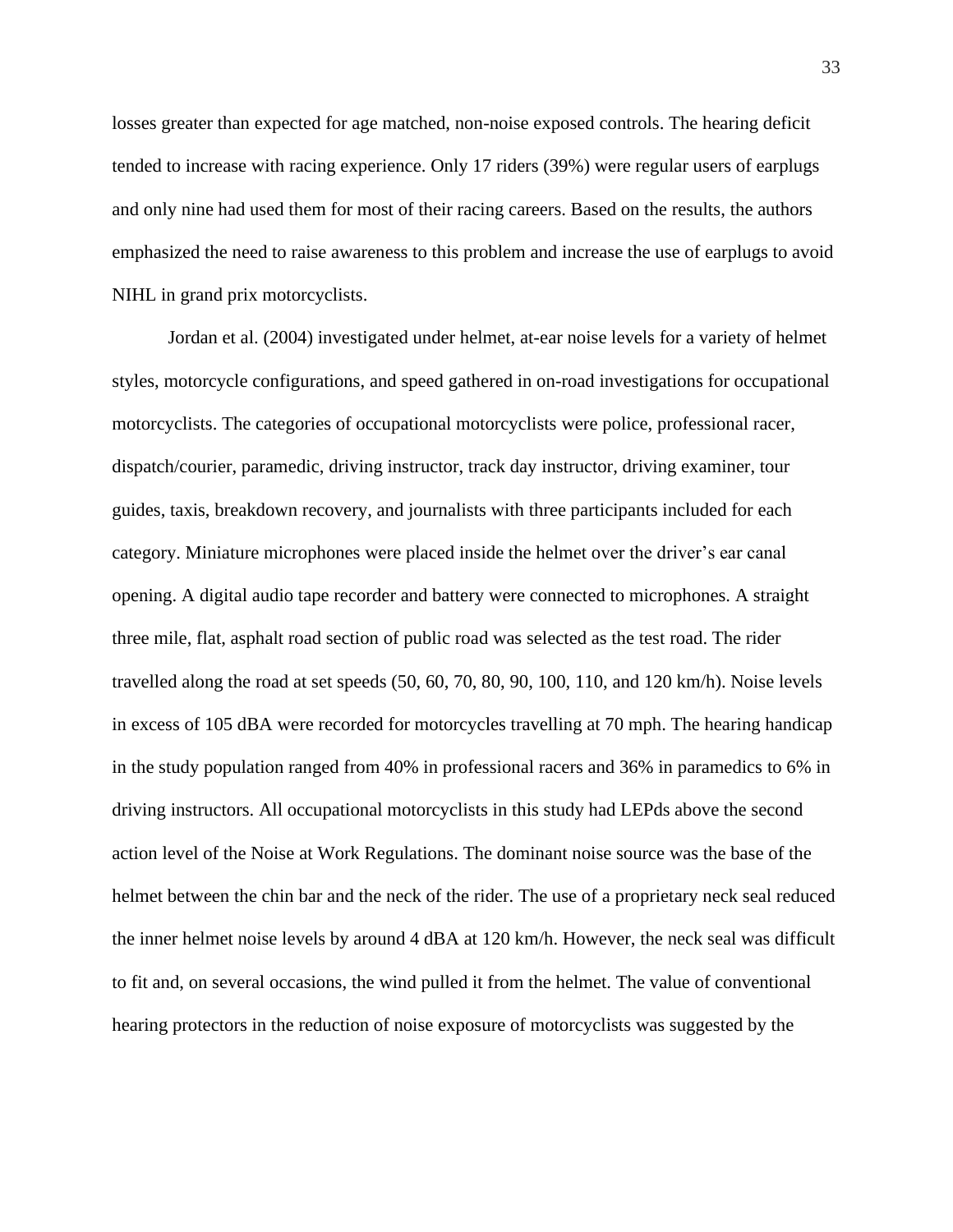authors to be limited due to high level of low frequency noise generated by wind turbulence and the impediment they created to use of radio communications (Jordan et al., 2004).

Carley et al. (2011) reported on the experimental measurement of motorcycle noise. Discrepancies in results for the same driving speed from previous studies that had measured noise inside a helmet were highlighted to possibly result due to the contribution of other noise sources (i.e., the engine, presence of a windshield, and the flow around the helmet). Within this study, sound pressure levels measured with extensive wind tunnel tests were conducted and compared to results from on-track data. Results showed sound pressure levels as a function of speed between on track and wind tunnel tests were comparable. Through spectral conditioning of on-track data, the contribution of engine noise to the overall noise was found to be a function of speed and more significant than previously thought. Consideration of motorcycle geometry, engine type, and environmental characteristics such as other traffic or varying wind speeds were noted to be contributing factors to the sound experienced at-ear levels. Overall, the three main contributors to at-ear noise spectra were the engine, the presence of a windshield, and the helmet.

## **Snowmobiles**

Bess and Poynor (1974) aimed to study the effects of high-speed snowmobile engine noise on the auditory mechanism. Pre-exposure hearing tests were obtained on 21 racing drivers (42 ears) and five snowmobile mechanics (10 ears). Sound-pressure-level measurements were obtained on representative samples of high-speed engines and also on spectator areas around the racetrack. Results of this study indicated the racing snowmobiles produced intensities at ear level as great as 136 dBA (two-thirds throttle). Measurements taken within the spectator area ranged from 85 dBA to 113dBA. Such intensities were thought to be responsible for the high-frequency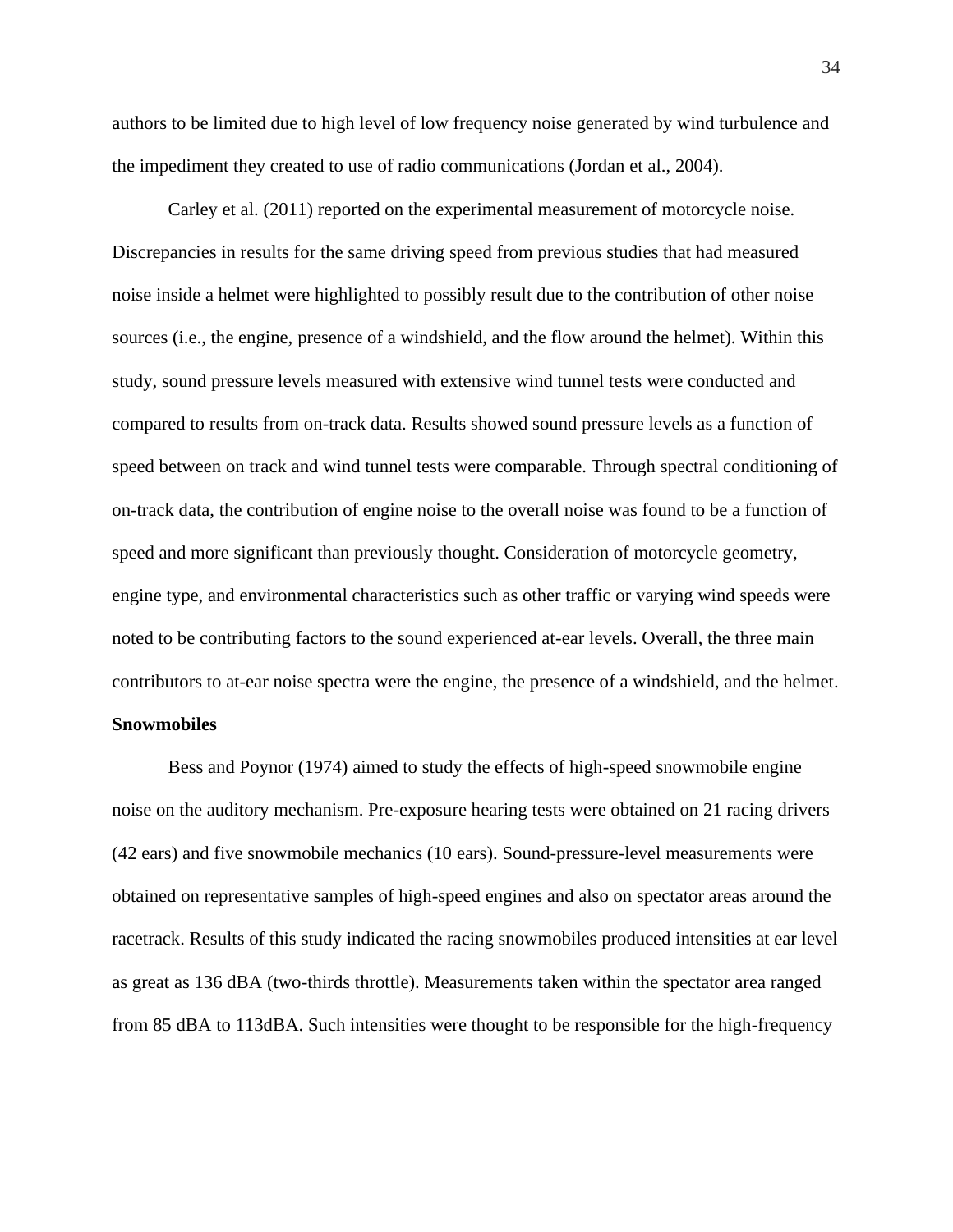impairment found in all of the drivers and mechanics. Snowmobile noise levels loud enough to cause temporary hearing damage after only 120 minutes of riding were reported.

Moore (2014) investigated the noise exposure levels, knowledge, attitudes, and beliefs with regard to risk of NIHL of snowmobilers. Participants were a total of 10 adults with eight male and two females 18 years of age or older selected from a convenience sample of the Northwest Colorado Snowmobile Club. They were required to regularly participate at least five times a season to be eligible for the study. The noise measurements were obtained using a QuietDose noise dosimeter with the microphones held by medical grade tape placed in front of the individual's ear canal opening under their helmet. Dose was simultaneously calculated for OSHA PEL using a 90 dBA criterion level and a 5 dB exchange rate and the NIOSH REL using an 85 dBA criterion level and a 3 dB exchange rate. An 80 dB threshold setting was used for both OSHA PEL and NIOSH REL sampling protocols. Simultaneous dose was also calculated for OSHA AL using a 90 dB criterion level, a 5 dB exchange rate, and a 90 dB threshold setting. Survey instrumentation was used as part of the methodology including a snowmobiler data form (to record specifics on the snowmobile, helmet, and rider habits), a verbal interview of participants before and after their rides (to determine other specifics of the ride such as length, number of individuals riding, and atypical events like engine malfunction), and a health communication survey (pertaining to knowledge, attitudes, and beliefs about NIHL with key components of the Health Belief Model (HBM) integrated). A descriptive analysis was done on noise dosimetry measurements and snowmobile/rider characteristics. The results indicated all snowmobilers were over-exposed to noise while riding with helmets in this study. Under the helmet, noise exposure levels did not show adequate protection from hazardous snowmobile sounds while participants were engaged in recreational snowmobiling. The HBM survey results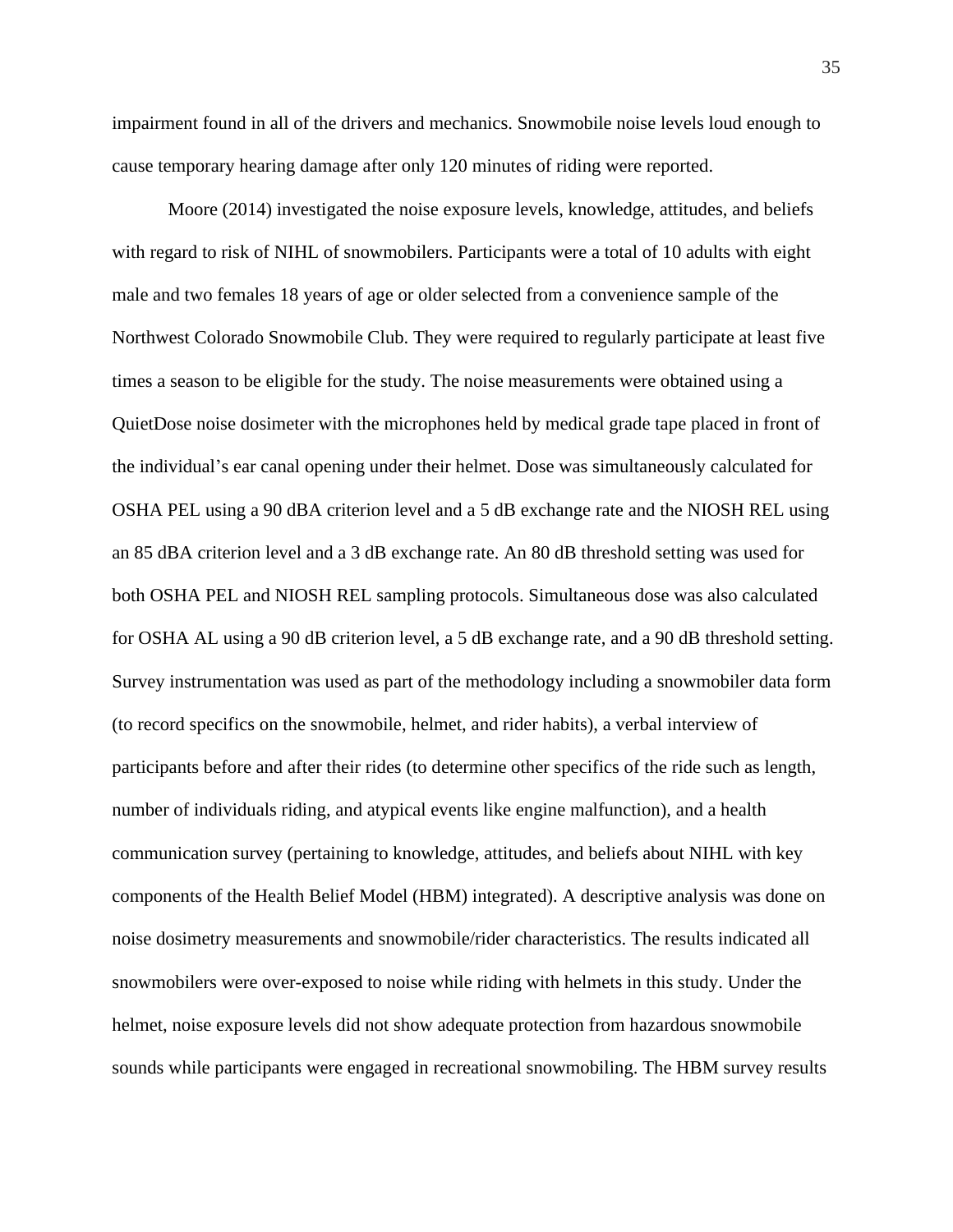indicated half of the participants thought a helmet would provide protection. Also, the HBM survey showed the participants felt hearing protectors might be underutilized because of cost, communication, and comfort barriers. Regardless of the many variables between riders, all had noise hazards. Some of the riders had lower noise dose than others, which could be due to differences between the riders, equipment, and time spent riding. Also, results indicated the actual time snowmobilers spent riding, the high snowmobile noise levels, and non-use of hearing protection devices contributed to the risk of NIHL.

## **Stock Cars**

In a study by Kardous and Morata (2010), noise exposures at three stock car racing events were conducted by researchers from the National Institute for Occupational Safety and Health (NIOSH). The selected stock car racing circuits were the Bristol Motor Speedway, Indianapolis Motor Speedway, and Kentucky Speedway. The noise assessments included area noise level measurements (in the pit area, infield, and spectator stands at the three races, and an infield garage at the Kentucky Speedway), using Quest Technologies Model 1800 and Larson-Davis System 824 type 1 sound level meters with "SLOW" response and A-weighting frequency filter; and personal noise exposure measurements (of one driver, team members and crew, and spectators during race preparation, practice, qualifications, and competition) using Quest Technologies M27 and Larson-Davis Spark 706 personal noise logging dosimeters. The dosimeters were set to measure noise exposure in comparison to the OSHA permissible exposure limit (PEL) and the NIOSH recommended exposure limit (REL). The authors provided the noise spectrum of a stock racing car (gathered using an audio tape recorder and laboratory analysis) to point out the importance of it in relation to selection of hearing protection, communication devices, and for providing effective noise control solutions. Results showed all area noise level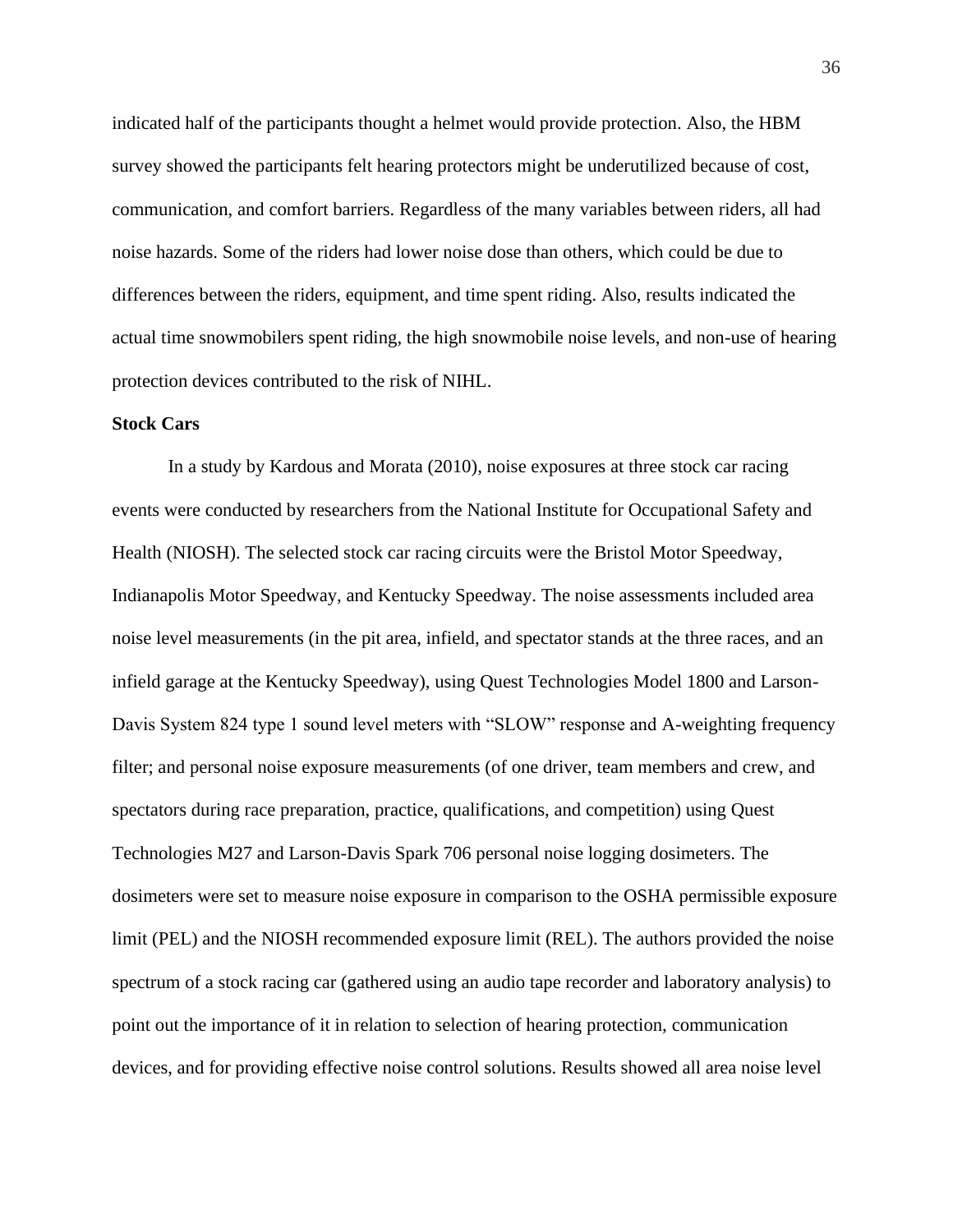measurements exceeded the NIOSH REL of 85 dBA, peak sound pressure levels reaching and exceeding the NIOSH and OSHA 140 dB maximum allowable exposure limit at the Kentucky and Bristol Motor Speedways. Results for personal noise dosimetry measurements at the Bristol Motor Speedway showed time-weighted averages that ranged from 96 dBA for a spectator in the stands during a race, 114 dBA for a driver inside the car during practice, measurements exceeded NIOSH REL for a driver during practice in less than a minute, within several minutes for team members, and less than one hour for spectators during the race. The authors discussed how noise levels on all three race tracks exceeded those measured in hazardous industrial environments. With stock car racing increasing in popularity, the authors further discussed the little recognition that existed of the associated noise exposure as an occupational hazard.

The National Institute for Occupational Safety and Health surveyed noise exposure for a professional stock racing team at their race shop with two site visits and during two races at Bristol Motor Speedway in a study by Van Campen et al. (2005). The purpose included assessing the level of exposures and then making initial recommendations for improved hearing protection and communication for the team. The instrumentation included a Quest Model 1800 sound level meter, which conformed to the American National Standards Institute (ANSI) Specification for Sound Level Meters (S1.4-1983, R2001) for sound level measurements and a Quest model M-27 dosimeter, which conformed to ANSI S1.251991(R1997) for personal noise dosimetry. The SLM was set to "slow" response, and "A" frequency-weighting response. For the shop measurements, the dosimeters were set to measure both the OSHA PEL (90 dBA criterion level, 5dB exchange rate, based on an 80dB recording threshold) and NIOSH-recommended exposure limit (REL; 85dBA criterion level, and 3 dB exchange rate). All dosimetry data were downloaded to a computer for analysis. The equipment used to document SPLs and noise dosimetry were factory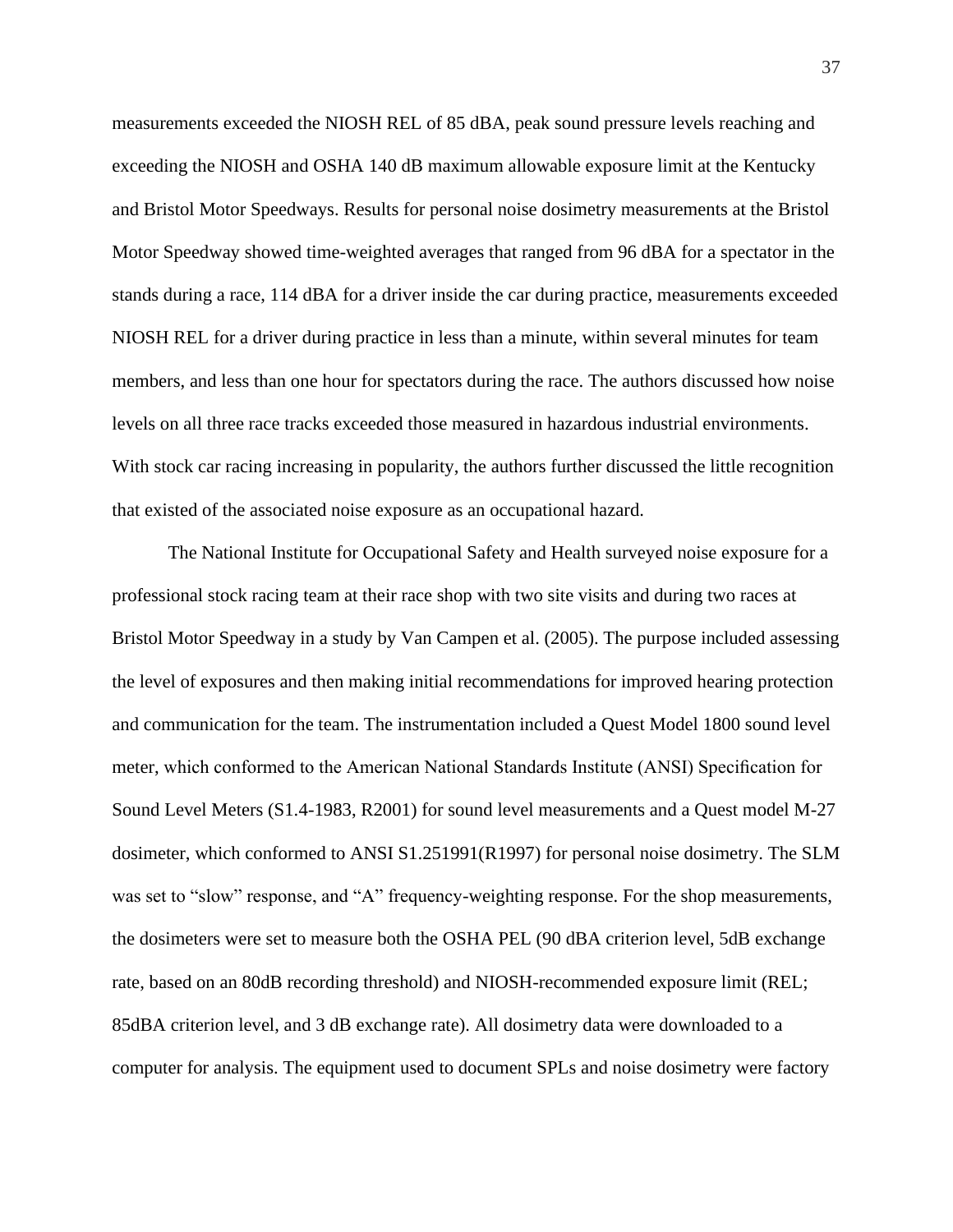calibrated within the previous year by the respective manufacturer. Field calibration was conducted on the survey data using a Quest CA-12B (110 dB at 1000 Hz) battery-operated calibrator. The assessments consisted of two site visits to the team's shop and two site visits to races at the track. At the shop, area sound pressure levels were measured for various work tasks (job titles were mechanic, fabricator, paint and body, suspension assembler, and team owner). Results showed equivalent levels (Leqs) ranging from 58 to 104 dBA across these work tasks. It was reported that OSHA's permissible exposure limit was never exceeded. However, in two instances, values exceeded OSHA's action level of 85 dBA for initiation of a hearing conservation program. In addition, the NIOSH recommended exposure limit was exceeded for five jobs. For the races, SPLs were reported to be averaged above 100 dBA in the pit area with peak levels reaching 140 dB SPL for every personal noise dosimetry measurement. The researchers discussed that this study provided evidence that stock racing teams were routinely exposed to extreme noise levels that might be damaging to hearing. They further discussed that the more immediate concerns included the occupational risks posed by noise-induced fatigue, stress, and miscommunication. They recommended that further analysis was needed to characterize noise exposures at other race shops and tracks, assess hearing protection devices, investigate prevalence/type/degree of hearing loss induced by extreme noise levels, and to determine if improved noise reduction could result in improved performance/safer racing conditions.

Rose et al. (2008) investigated the level of noise (in terms of intensity, frequency content, and duration of exposure) experienced by fans attending a professional stock car race (NASCAR). Data were collected at a NASCAR event at Lowe's Motor Speedway in Concord, North Carolina on May 30, 1999. Written notification was given to NASCAR officials prior to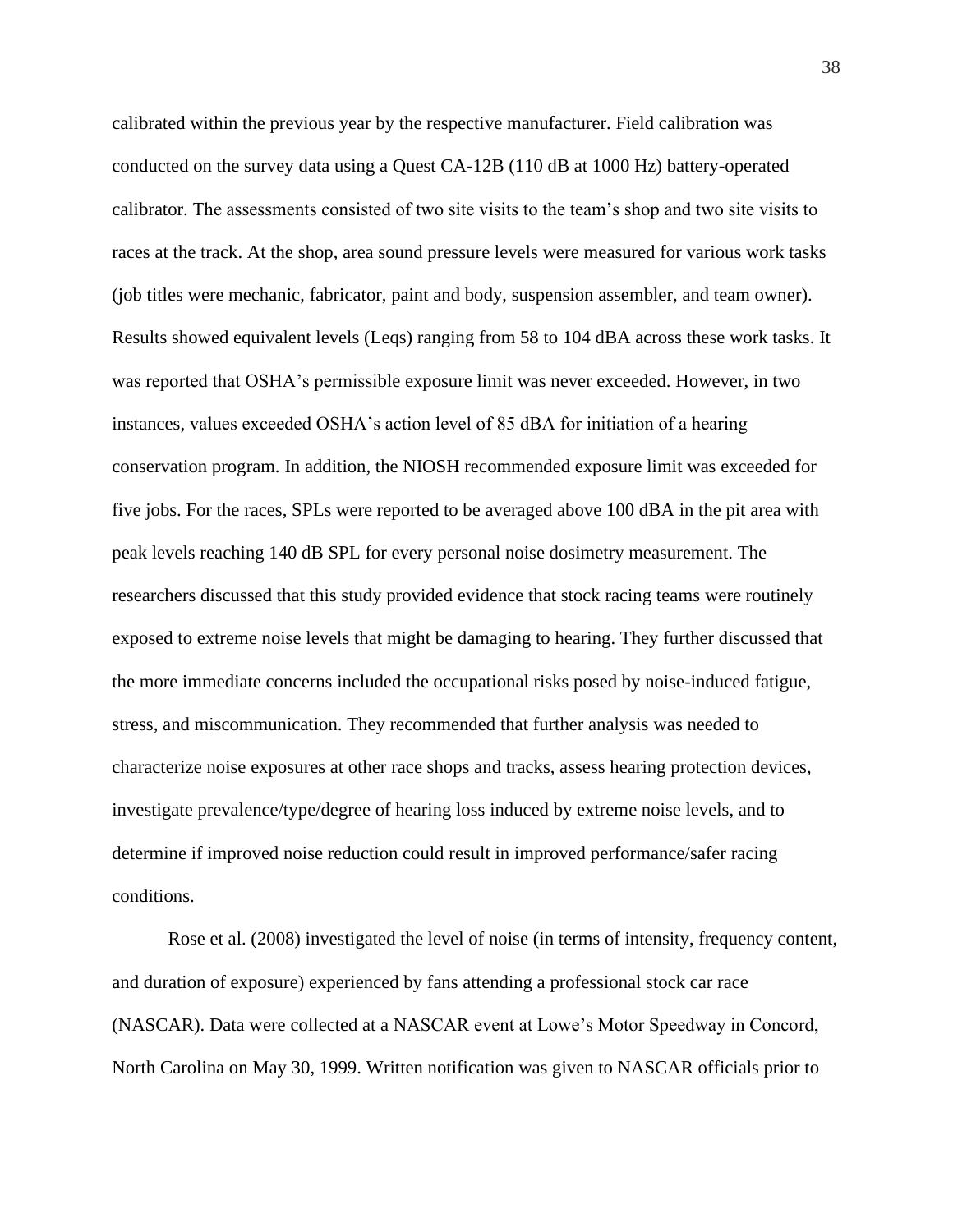study and written acknowledgment was received. The race lasted 3 hours 58 minutes. A portable precision sound level meter with A-weighted scale was used for sound level measurements. Sound pressure levels measured at 6 meters ( $\sim$ 20 feet) and 46 meters ( $\sim$ 150 feet) from the track at 30 min intervals. An external filter was used at 46 meters to measure SPL at 125, 500, 2k, & 8k Hz. Sound level measurements were found to be at 46 meters, the range of SPL was 96.5-104 dBA, with the average measured level being a Leq of 100.7 dBA. At six meters, the range of SPL was 99-109 dBA with the Leq of 106.2 dBA. Four specific frequencies at 46 meters were as follows: 125 Hz: SPL range 85-101 dBA with Leq of 96 dBA, 500 Hz: SPL range of 95-105 dBA with Leq of 100.6 dBA, 2000 Hz: SPL range 75-94 dBA with Leq of 89 dBA, and 8000 Hz: SPL range 66-82.5dBA with Leq of 75.9 dBA. The researchers discussed that the front row SPL had a Leq=106.2 dBA, far less than 140 dB of immediate permanent threshold shift but temporary threshold shift still likely. By OSHA standards, this exceeded the 90 dBA timeweighted average by fourfold. A limitation of this study was the actual risk of noise-induced hearing loss could not be inferred from the findings as only levels of noise with use of a SLM were reported without exposure time. As mentioned previously, noise exposure was determined by level, duration, and spectral characteristics of the noise.

#### **Formula 1**

Dolder et al. (2013) reported noise exposures at the 2013 Montreal Grand Prix Formula 1 race. Within the background of this study, it was noted that although there were some published noise levels for some motor sport events, none were available for Formula 1 racing. Three track positions were chosen for measurement locations: location one was after a hairpin turn and part way along the longest straightway of the race (with the closest distance to the track centerline being approximately 10 m), location two was at the end of an s-turn (here the cars were traveling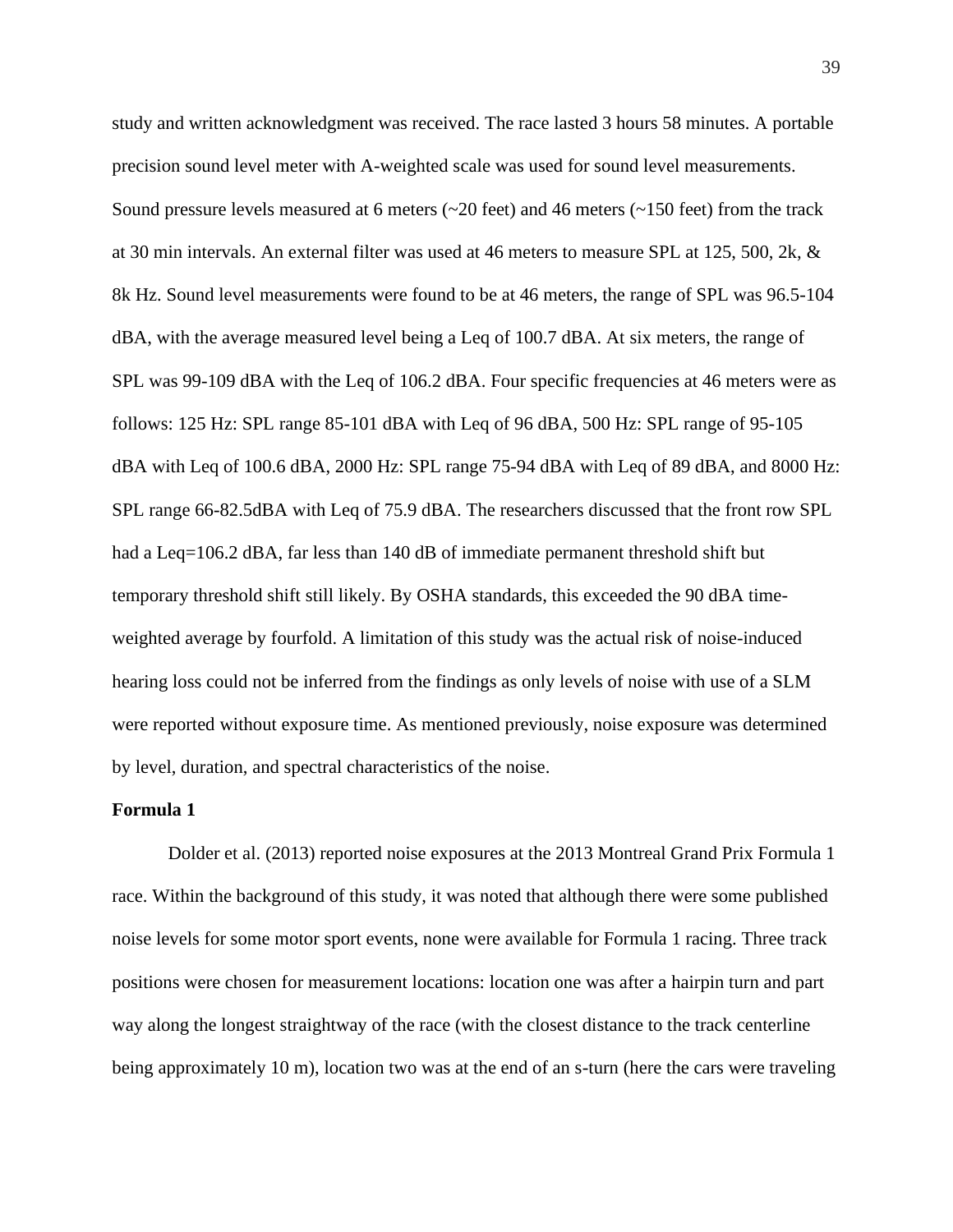at lower speeds and the closest centerline of the track was approximately 34 m), and the third position was at the beginning of the same s-turn (here the cars were slowing down for the turn and the distance to the centerline of the track was approximately 20 m). The resulting metrics for the first, second, and third positions of the track were LApeak values were 139.2, 127.5, and 120.5 dB, LAeq values were 110.4, 103.1, and 97.6 dB, respectively. The OSHA PEL to calculate dose was as follows per lap with each location respectively: 3%, 2%, and 0.76% while per race, they were predicted to be 234%, 112% and 53%. The NIOSH REL to calculate dose was as follows per lap with each location respectively: 123%, 22%, and 5.6% while per race they were predicted to be 8585%, 1558% and 394%. Overall, the F1 race had average noise exposure levels of over 110 dBA and peak levels near 140 dBA. The authors concluded use of double hearing protection as indicated by OSHA would be recommended when attending this F1 race. A limitation to this study was the specific instrumentation or measurement procedures were not explicitly stated.

#### **Monster Trucks**

Morley et al. (1999) reported on a study that NIOSH investigators conducted using personal and area air monitoring for two evening monster truck and motocross shows to evaluate air concentrations of carbon monoxide (CO) and volatile organic compounds, as well as to measure noise levels in an enclosed arena. Four arena employees wore Toxilog Atmospheric Monitors (Biosystems Inc., Middlefield, Connecticut) with CO sensors during the shows. Four additional Toxilog CO monitors were used by NIOSH investigators during each show to assess spectator exposures. The four NIOSH investigators were positioned in general crowd areas around the arena. For short time periods (generally less than 15 minutes), the NIOSH investigators moved around the arena wearing the CO monitors to simulate what might occur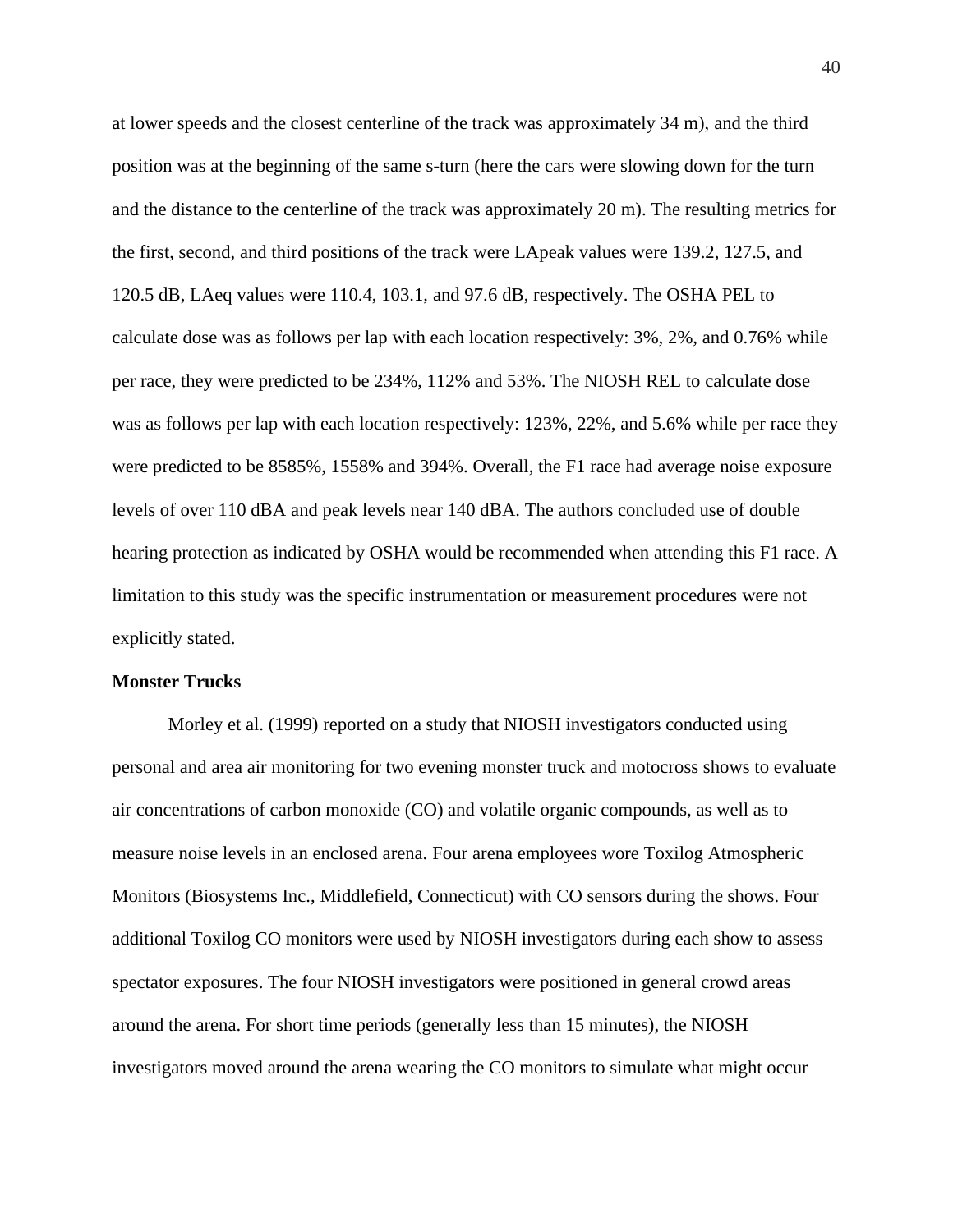when spectators left their seats to obtain refreshments or take breaks. The Toxilog monitors were calibrated in the laboratory according to the manufacturer's recommendations prior to use in the field. Quest Electronics Model M-27 Noise Logging Dosimeters were also worn by four arena employees. The noise dosimeters were attached to the wearer's belt and a small remote microphone was fastened to the wearer's shirt at a midway point between the ear and the outside of the employee's shoulder. Four additional noise dosimeters were used during each show to assess spectator exposures to noise as described above for the CO monitors. The four NIOSH investigators responsible for the CO monitors were also responsible for the noise dosimeters. The meters were placed on the employees generally 60 to 90 minutes before the beginning of the show (8:00 p.m.), and they wore them until 10:30– 11:00p.m., when the meters were paused and the data transferred to a computer. At the end of the show, the dosimeters were removed and paused to stop data collection. The information was downloaded to a personal computer for interpretation with QuestSuite computer software. The dosimeters were calibrated before and after the show according to the manufacturer's instructions. Three area air samples for volatile organic compounds were collected during each show using thermal desorption tubes containing three beds of sorbent materials. The crowds at the monster truck show were found to be exposed to average noise levels from 95 to 100 dBA, depending on the exchange rate used to calculate the exposures, and to short-term carbon monoxide concentrations exceeding limits intended to protect members of the general public. Specifically, the results of the noise dosimeter survey indicated employees were exposed to average noise levels during the show that ranged from 88 to 94 dBA when analyzed with a 5-dB exchange rate. The authors discussed how research had shown that simultaneous exposure to CO could increase the harmful effects of noise. They further suggested that controlling noise at the source, making hearing protection devices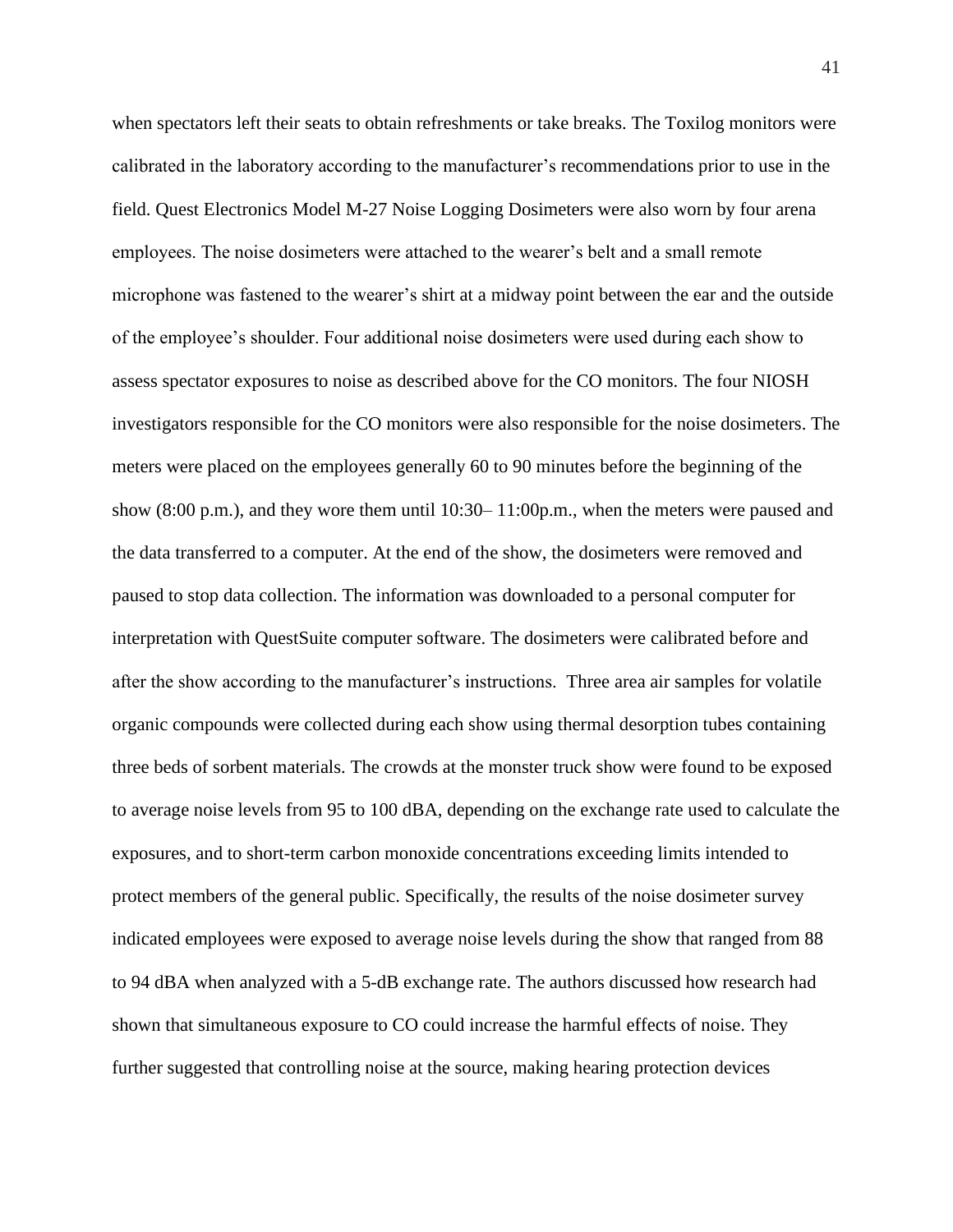available, and providing educational materials about noise, CO, and their adverse effects were measures the arena management and public health agencies should consider.

## **Tractor Pulls**

Buhr-Lawler (2017) described a tractor pull as "a motorsport event wherein trucks and tractors compete to determine the machine that can pull a heavy weight over the longest distance on a track. The trucks and tractors that compete in pulls have modified engines and/or multiple engines" (p. 213). Buhr-Lawler conducted an informal study with the aim to better understand the needs of a rural population and to determine how university outreach programs might benefit the people at an annual rural tractor pull event. The study was conducted as part of a hearing loss prevention outreach project by the University of Wisconsin–Madison audiology group at the Dairyland Super National Truck and Tractor Pull in Tomah, Wisconsin. The data were collected over three successive tractor pulls (2014 to 2016). There were three components to the study: an observation of the number of earplugs provided each year; cross-sectional recordings of sound levels during tractor pull events; and informal, qualitative discussions about attitudes toward hearing loss prevention.

In 2014, the peak sound level measured (using an iPad [Apple Inc., Cupertino, CA]) sound level measurement application Decibel 10th Professional Noise Meter (SkyPaw Co. Ltd, Hanoi, Vietnam) in the grand stands during the Light Unlimited tractor division was 110 dBA. In 2015, the peak sound level in the light tractor division was 128dBA in the front viewing area. These sound levels were measured using a 3M (St. Paul, MN) sound level meter. In 2016, measurements were conducted using a 3M sound level meter using slow-response dBA weighting at various locations on the tractor pull grounds. All 2016 sound level measurements were taken on June 24, 2016 prior to and during the 11:00 am pull that included the Light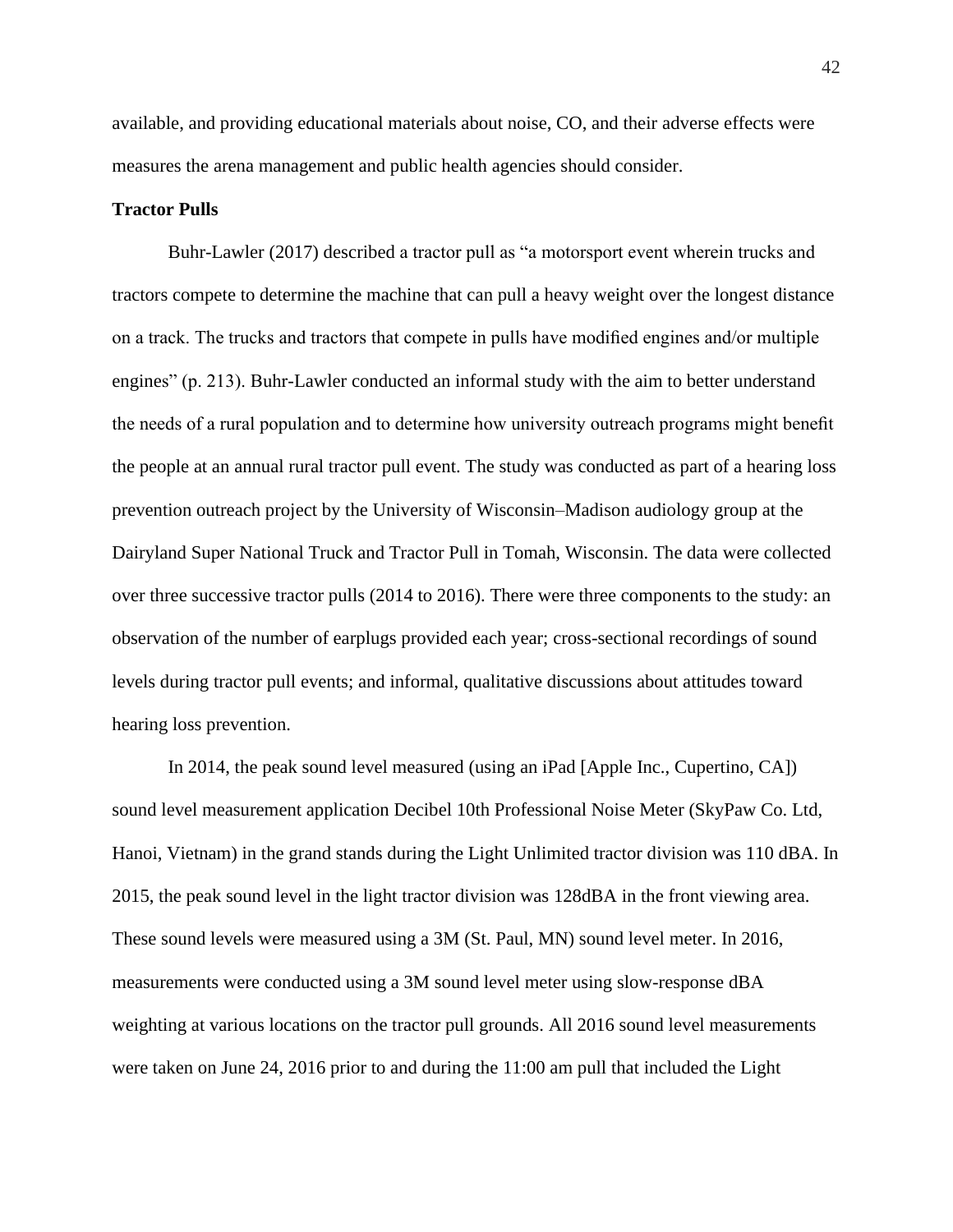Unlimited, Super Stock Diesel 4x4s, SuperFarm Tractors, and Mini-Rods machines. Multiple sound level measurements were taken in all conditions with the exception of the chainsaw art demonstration. The number of samples taken in each condition varied based on factors such as number and duration of pulls as well as access to locations. For example, the outreach member conducting the sound level measurements was only allowed to remain in the pit area for a few minutes prior to the competition due to safety regulations. The sound level measured in the puller area during motor warm-up was 103.8 dBA and the peak sound level was 112 dBA. In the front viewing area during pulls, the average sound level in the front viewing area was 108.6 dBA, and the peak sound level was 125 dBA. In the grandstands (the furthest seating from the competitions, estimated to be 125 to 200 feet away), the average sound level in the grandstand was 99.7 dBA and the peak sound level was 122.2 dBA.

The goal to provide Tomah Tractor Pull attendees, pullers, and workers the immediate means to protect their hearing at the event was reached. The number of earplugs distributed was 8,700 total pairs over three years. A limitation of this study was sound level measures were taken periodically for several hours but no dosimetry or long-term sound level studies were made. The general trend in attitude of tractor pull attendees, participants, and workers was toward increased acceptance of the use of hearing protection over the three years of the outreach project.

# **Factors Influencing Noise Exposure Measurements in Motorsports**

Several studies have investigated a couple factors in relation to noise measurement: helmet use and wind noise.

## **Helmets**

Van Moorhem et al. (1981) examined protection for hearing offered by helmets, investigating the effect helmets had on the detection of warning signals (insertion loss), and to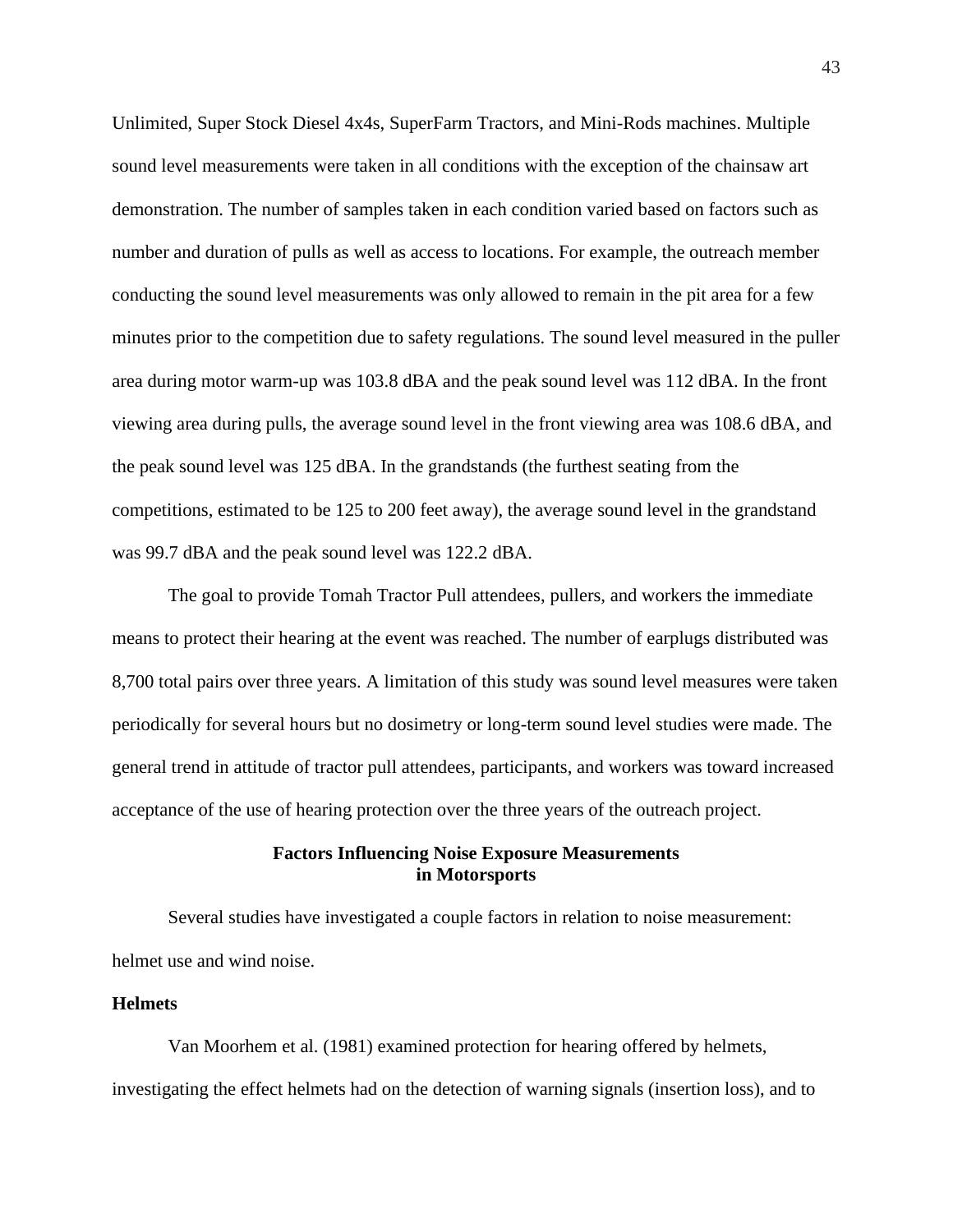measure noise generation by flow around a bare head. Two major types of helmets were used in the study: the Bell Star (full-face helmet) and the Bell Super Magnum (conventional helmetusing a shield, or visor and shield, or with sunglasses). For aerodynamic noise and insertion loss measurements, a one-half inch General Radio, model 1962-9601 microphone was located behind the ear of the subject while wearing one of the helmets. The microphone was then connected to a General Radio model 1933 precision sound level meter. Two test conditions were utilized for aerodynamic noise measurements: a motorcycle (Honda 350 c.c.) and an automobile (convertible Volkswagen) for a speed range of 18-28 m/s. Results showed at-ear noise levels with a helmet varied from 75-100 dBA depending on type of helmet and speed of air flow around the helmet. At-ear noise levels under no-helmet conditions were 10-20 dB higher at speeds greater than 10 m/s compared to when a helmet was worn. In addition, a helmeted rider never appeared to be at a disadvantage relative to the bare headed rider in detecting the warning signal (in the condition of a recorded siren presented at 80 dBA at speeds below approximately 14 m/s). The researchers made three general conclusions based on their findings: (a) For an unmodified/intended for street use motorcycle, noise experienced by the rider with or without a helmet on was largely generated by air flow at speeds greater than 10 m/s.; (b Aerodynamically generated noise was not likely to damage hearing of the occasional rider; and (c) Wearing one of the tested helmets with proper fit did not appear to cause a disadvantage for the ability to detect warning signals (with a signal-tonoise ratio of 1:1 as the criterion).

Kennedy et al. (2011) provided insight into the flow mechanisms responsible for the production of sound within motorcycle helmets. The researchers stated the need at the time for this study as being related to the lack of flow field surveys for helmets in the available literature. The helmet used in the study was described as a commercially available extra-large motorcycle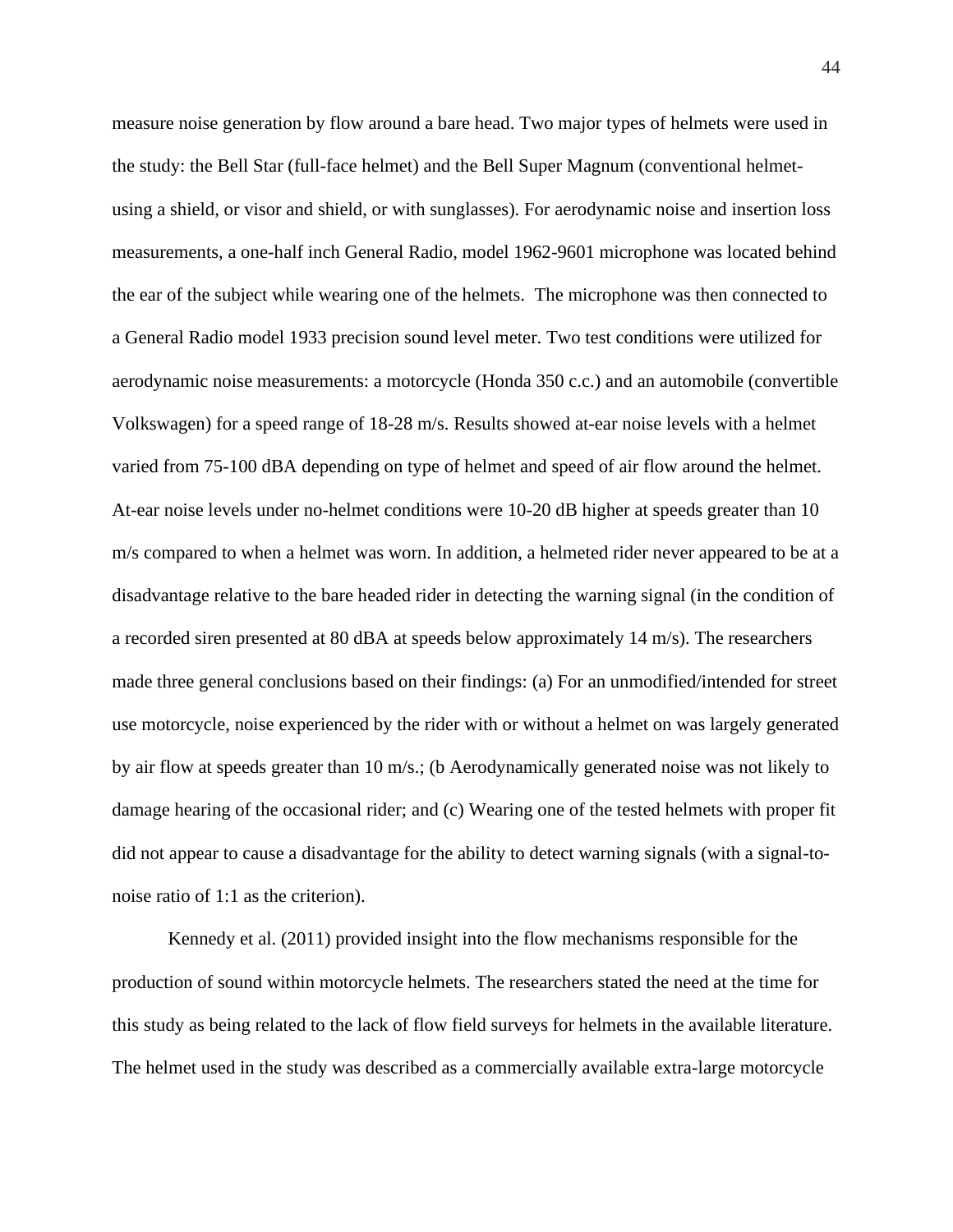helmet. The make and model of the helmets were not disclosed as they were covered by a confidentiality agreement. It was mounted using a mannequin head at a large wind tunnel facility at the University of Bath. The study investigated the importance of three potential soundproducing regions of the flow including the helmet wake, the surface boundary layer, and the cavity region beneath the helmet at the chin bar. To compare wind tunnel measurements to data taken on a motorcycle (where there was a contribution to the in-helmet noise from the motorcycle engine and from environmental sources), a signal conditioning procedure was applied. Doing so allowed the extraction of the "helmet only" spectrum, which contained only the noise due to flow over the helmet. Results demonstrated the helmet wake (showing to contain turbulence over a wide frequency range) and surface boundary layer flows had slight contributions to at-ear sound. The key source of noise was identified to be the cavity region around the chin bar with key factors being flow speed and helmet angle that govern the sound produced within this region. It was further stated that the geometry of this cavity region is complex and would be unique to each rider and helmet combination. Furthermore, the researchers concluded it was possible to control production of sound from this region. In addition, the researchers stated this information supported reports of noise reduction through use of a neck shield to close off this cavity.

## **Wind Turbulence**

The presence of airflow across the microphone of a sound measurement instrument could cause artifact and error that could be introduced into the measurements. Windscreens are provided with most sound measurement instruments to reduce these effects. Windscreens are made of porous materials that serve the purpose of covering the instrument microphone to protect it from wind noise, dust, wet conditions, and damage. The condition of the windscreen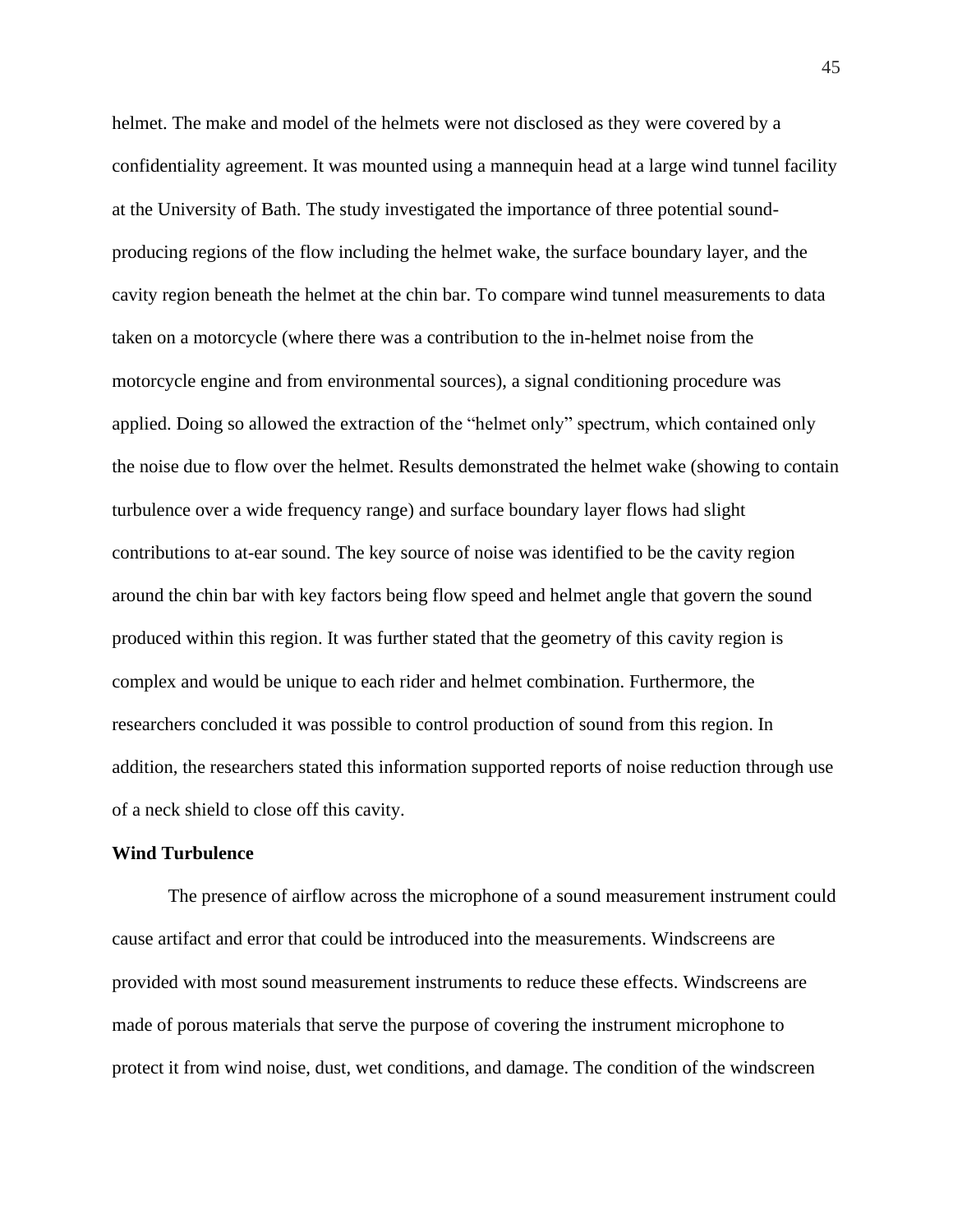must be carefully paid attention to as after extended use it might become clogged or damaged, which could result in lower sound level measurements. When airflow past the microphone exceeds about 8.9 mile/hour, wind screens become necessary. Wind noise increases as wind speed increases, reducing the ability to measure low-level sounds. When wind screens are used, the effect is the response to high frequencies is reduced (Murphy et al., in press).

## **Summary**

Many factors need to be considered when conducting noise exposure measurements in motorsports. The research showed these factors must be considered and be controlled for as much as possible. Factors that cannot be controlled for then must be recorded as potential influencers on the data, results, and conclusions derived.

This chapter provided descriptions of the motorsports industry, NIHL and tinnitus, and an introduction to noise exposure measurement techniques. Occupational noise exposure standards and recommended guidelines were reviewed. Evidence of recreational noise exposure for individuals involved across different categories of motorsport events was cited in the reviewed literature. The next chapter focuses on the application of hearing loss prevention models and hearing conservation programs for motorsport enthusiasts.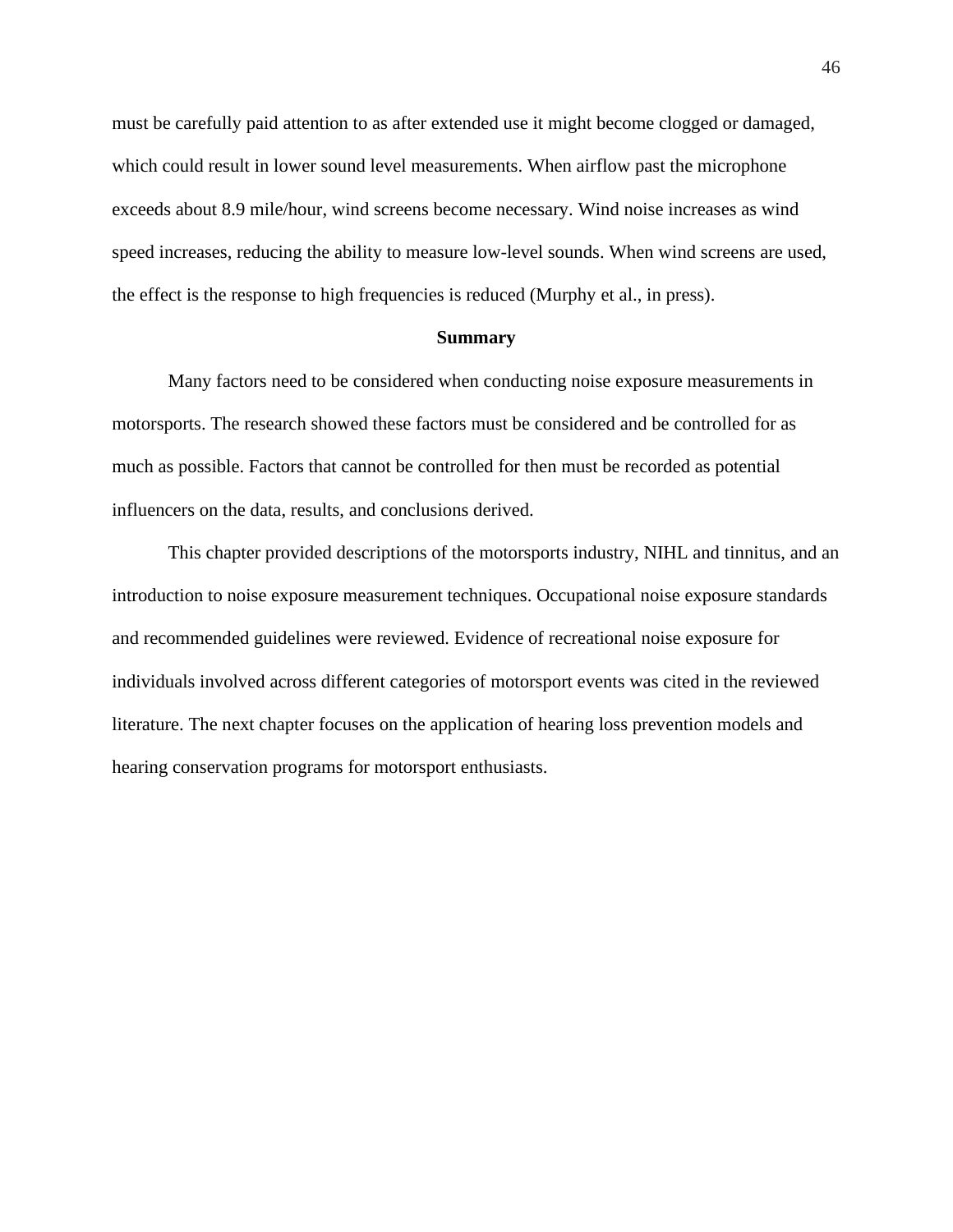# **CHAPTER II**

# **APPLICATION TO THE FIELD OF AUDIOLOGY**

### **Hearing Loss Prevention Models**

Meinke and Stephenson (2007) discussed four models for approaching hearing loss prevention: the regulatory model, educational model, medical treatment model, and preventive medicine model. The regulatory model is dependent on government agencies collecting scientific evidence associated with NIHL and providing legal requirements for employers to protect their workers. These were reviewed under the Occupational Noise Exposure and Recommended Guidelines section of this paper. The education model is based on teaching children and adults to recognize noise hazards and how to take appropriate actions to reduce noise exposures to safe levels. In the medical treatment model, the pathophysiology and treatments of NIHL are the focus. Finally, the preventive medicine model deals with early detection and intervention, appropriate diagnosis, and rehabilitation with a patient centered approach. These four models could be used in combination when audiologists are designing their own hearing loss prevention programs.

### **Public Health Models of Prevention**

Public health models of prevention are classified into different categories depending on the goals and methods used: primary, secondary, and tertiary strategies or models of prevention (Meinke & Stephenson, 2007). Primary strategies are defined as those intended to avoid the development of a disease before it occurs. This is accomplished by preventing hazards and alternating unhealthy or unsafe behaviors that might lead to disease or injury. Examples of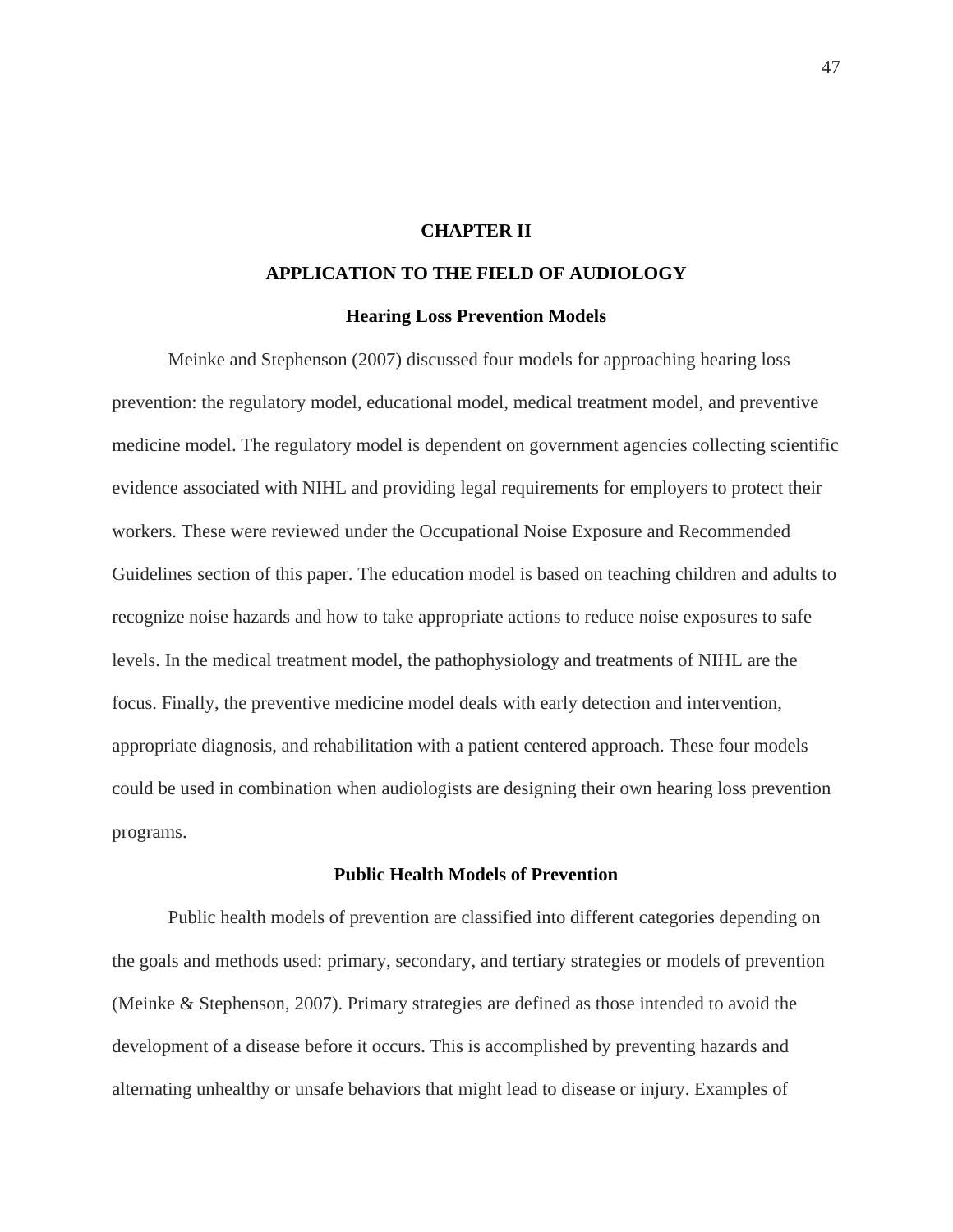methods employed to accomplish primary prevention strategies include mandates or legislation and education about safe and healthy habits. Secondary strategies aim to diagnose and treat an already existing disease when it appears to be asymptomatic or in its early stages before it progresses. An example of a method employed for secondary prevention might include regular exams and screenings for detection of the disease. Tertiary strategies focus on reducing the effects of an already established disease to restore function and reduce disease related complications. Methods employed include helping people manage the impacts of the diseases through rehabilitation programs or support groups. A combination of these health models of preventions are often needed to accomplish a significant degree of prevention and protection (Institute for Work and Health, 2015).

Primary, secondary, and tertiary strategies of prevention could be used in combination for the prevention of NIHL in the context of motorsports. Primary interventions would focus on the prevention of exposure to hazardous noise through identification of hazardous noise risk, noise control, and hearing protection. Secondary interventions would have the goal of diagnosing and monitoring motorsport enthusiasts for NIHL, training, and counseling regarding strategies to prevent progression of NIHL. Tertiary strategies might include medical or audiological intervention for NIHL.

#### **Regulatory Hearing Loss Prevention Programs**

In the United States, various federal regulatory requirements mandate occupational hearing loss prevention programs (e.g., OSHA, MSHA and FRA). However, not all noise exposures are related solely to work and could be due to recreational activities such as motorsports. Regulatory requirements that specify the noise exposure limits or implementation of hearing loss prevention programs for recreational noise exposure have not yet been developed.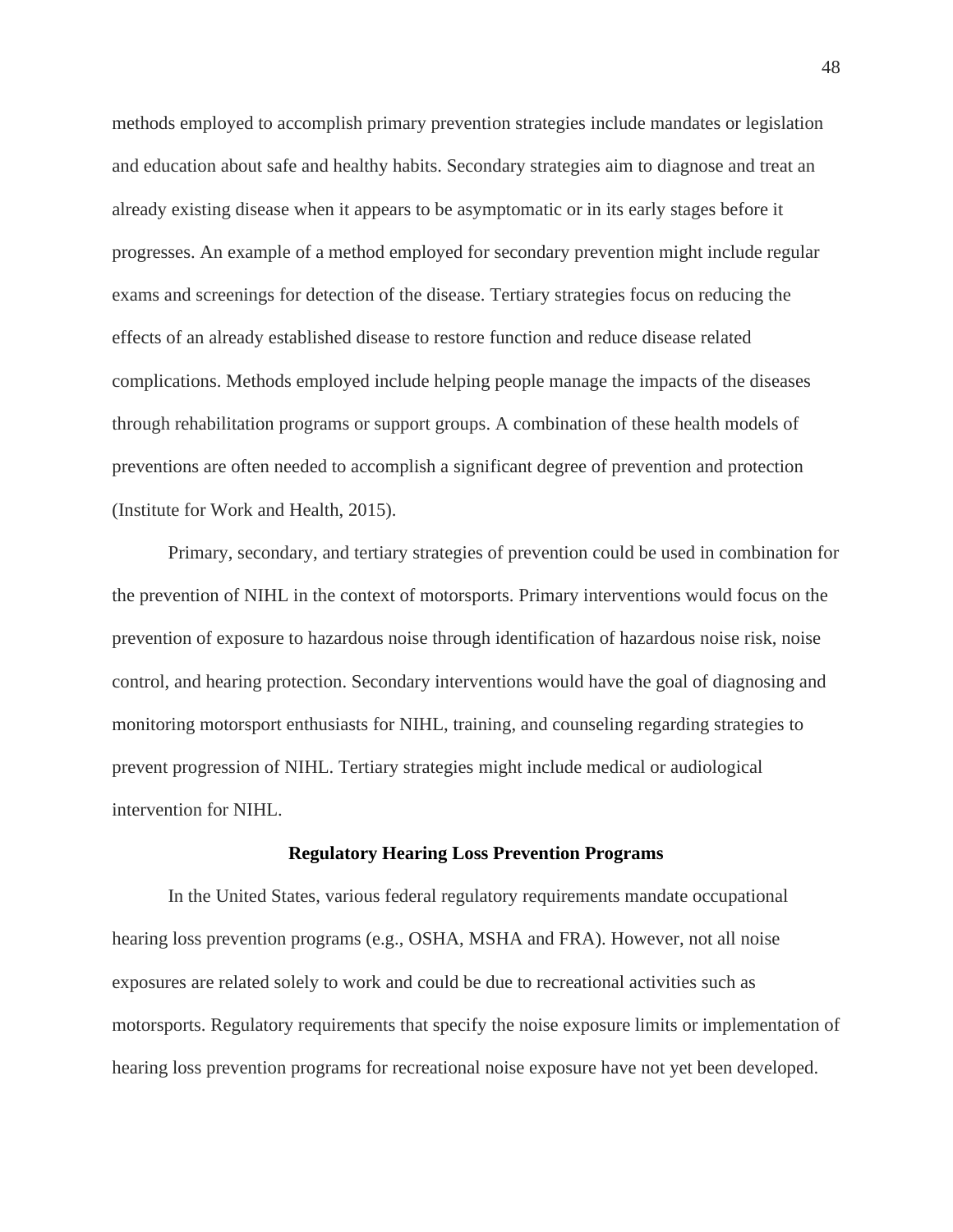However, the same framework could be useful in designing hearing loss prevention programs targeting motorsport enthusiasts. Relevant components include noise measurement, noise control, hearing protection, monitoring for auditory damage, training, and motivation.

Grange and Cotton (2004) highlighted the evolving subspecialty of motorsport medicine. Within this article, it was suggested very little has been published in the medical literature regarding motorsports including risk of hearing loss for racers. The authors recommended a medical action plan should be formulated to detail the delivery of medical care. It was explained that the components of the medical plan should include physician medical oversight, level of care, human resources, specialized medical equipment, treatment facilities, transportation resources, emergency medical operations, communications, command and control, documentation, and continuous quality improvement. These components could be integrated or considered when designing hearing loss prevention programs for motorsport enthusiasts.

As previously referenced in this paper, Buhr-Lawler (2017) provided an example of how an outreach program might be structured for a motorsport event. In this study, the author reached the goals of providing tractor pull motorsport event participants access to free disposable earplugs, implementation of an education program that encouraged the use of hearing protection into participants' personal and professional lives, and the opportunity for audiology doctoral students involved in conducting the study to experience the benefits of direct community engagement. The descriptions of already established prevention models and what has been cited in the literature could be considered as a foundation upon which to build.

Hearing loss prevention programs for motorsport enthusiasts could be built with a combination of components from the hearing loss and public health models of prevention. Specific components from the hearing loss prevention models include regulatory guidelines,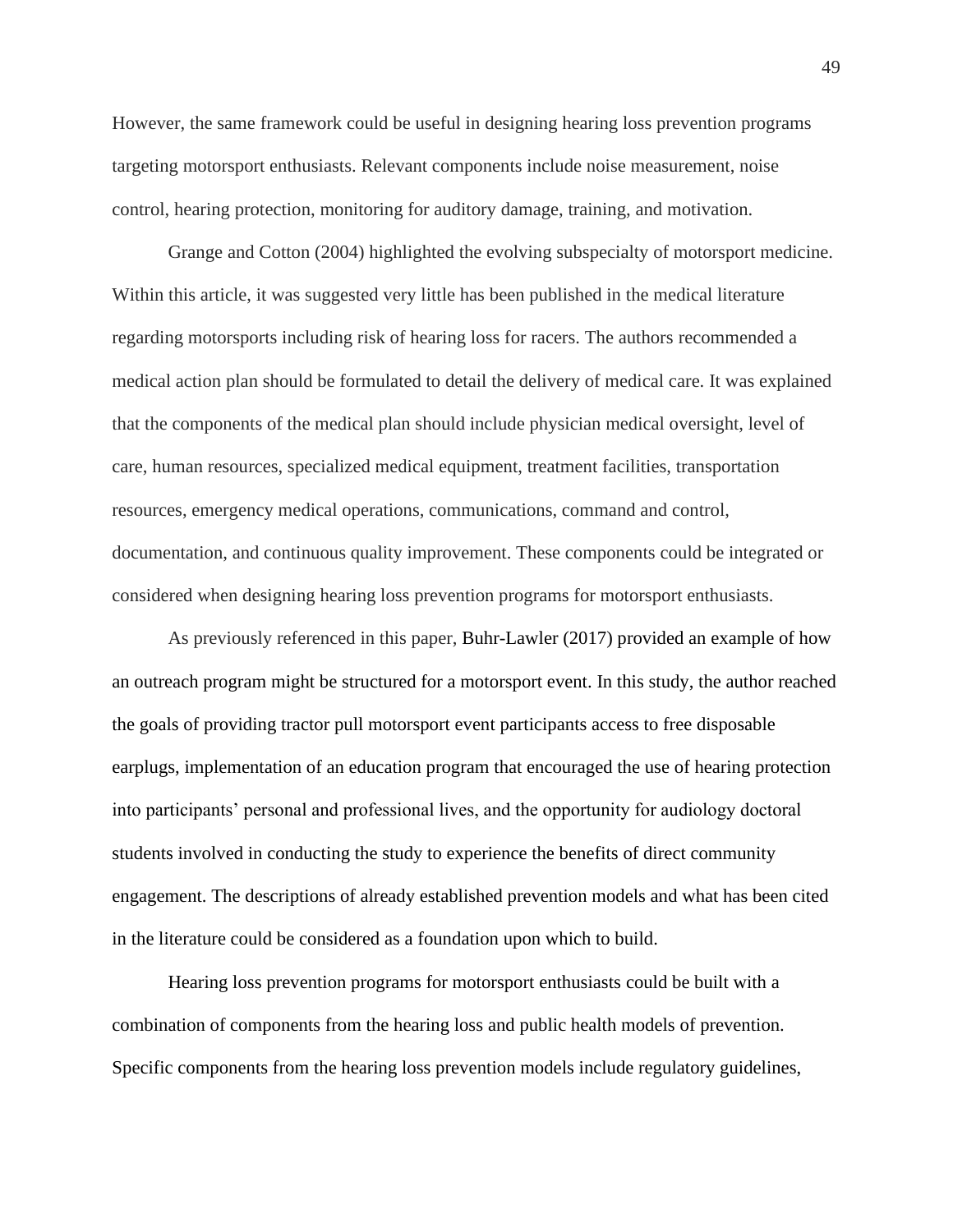education, and prevention of NIHL. As for the public health models of prevention, the specific components include primary, secondary, and tertiary strategies. The following sections detail components of what a hearing loss prevention program for motorsport enthusiasts might look like.

#### **Noise Measurement**

Measurement of noise exposure for individuals involved in motorsports serves an important role in identifying the presence of a noise hazard and if the individual exceeds noise criteria levels. For investigating the recreational noise exposure of individuals involved in motorsports, noise monitoring with the use of noise dosimeters is recommended. Instances when noise measurement might be warranted are when the individual reports loud sound exposure or communication difficulties while participating in the event. Examples of individuals from which noise measurements might be obtained from include spectators, event personnel, and drivers.

Many variables must be considered in measurement when conducting noise dosimetry. Before taking measurements, it must be decided how long to sample each event and how many samples would be needed to adequately characterize the noise exposure. For example, the audiologist might elect to measure one noise dosimetry sample obtained on a typical day at a motorsport (hotrod) event for an individual. It is recommended that noise dosimetry measurements begin as close to the start of the event and end immediately after the event has concluded for the day. Individuals should be instructed to perform regular activities and try to ignore the presence of the noise dosimeter. Individuals should also be instructed to ensure the microphone remains uncovered and to avoid hitting the microphone unnecessarily. Individuals should be advised to wear the dosimeter until the end of the day (conclusion of the event) until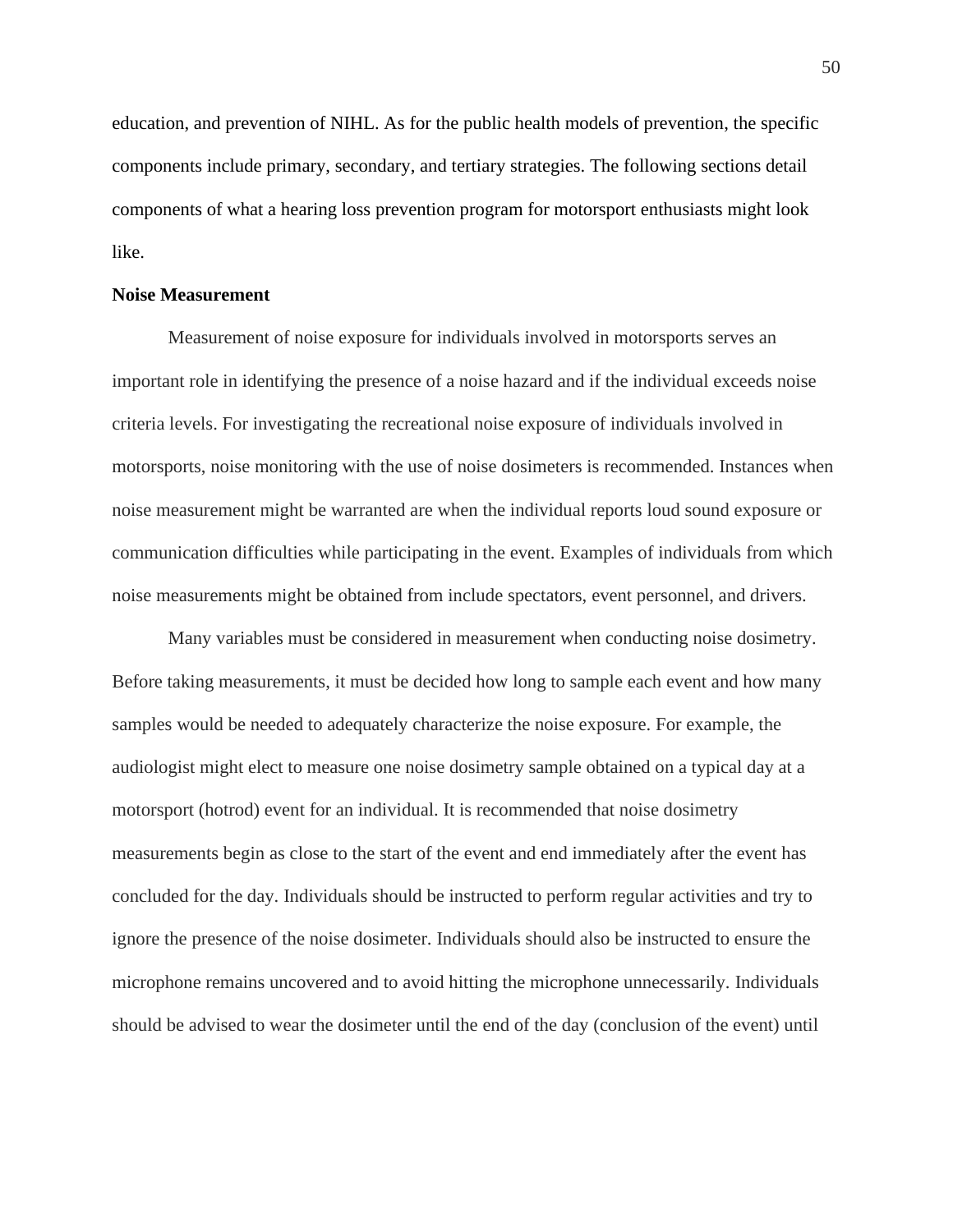the audiologist personally removes the dosimeter or to contact the audiologist if the dosimeter needs to be taken off before the end of the day.

Proper calibration of the noise dosimeter must be carried out prior to and after the noise sample is collected. Examples of noise dosimeters that could be used are the doseBadge5 noise dosimeter manufactured by Cirrus Research, the Edge 5 noise dosimeter (TSI, 2022), the Spartan dosimeter (Larson Davis, 2021) or the consumer grade ER-200DW8 personal noise dosimeter manufactured by Etymotic Research, Inc. (2022). The author was most familiar with the Cirrus Research doseBadge 5 and the ER-200DW8.

The doseBadge5 clips onto the participant's clothing at both the top and bottom of the unit near the top of the person's shoulder. It is recommended the doseBadge5 be mounted close to the person's ear, typically about four to six inches to help avoid sound reflections from the head, which could affect measurements. This would hold the device securely during physical activity while participating in the event. The doseBadge5 complies with the following guidelines for overall measurements: IEC 61252:1993 +AMD1:2000—Personal Sound Exposure Meters and ANSI S1.25-1991 (R2017)—Personal Noise Dosimeters. The noise dosimeter has the capacity to run four simultaneous independent integrator channels, twp simultaneous independent peak channels, and 1:1 octave bands (63Hz to 8kHz where available). The following table summarizes noise dosimetry sampling protocol settings that could be used to simultaneously calculate noise exposures by the four independent integrator channels (i.e., virtual dosimeters).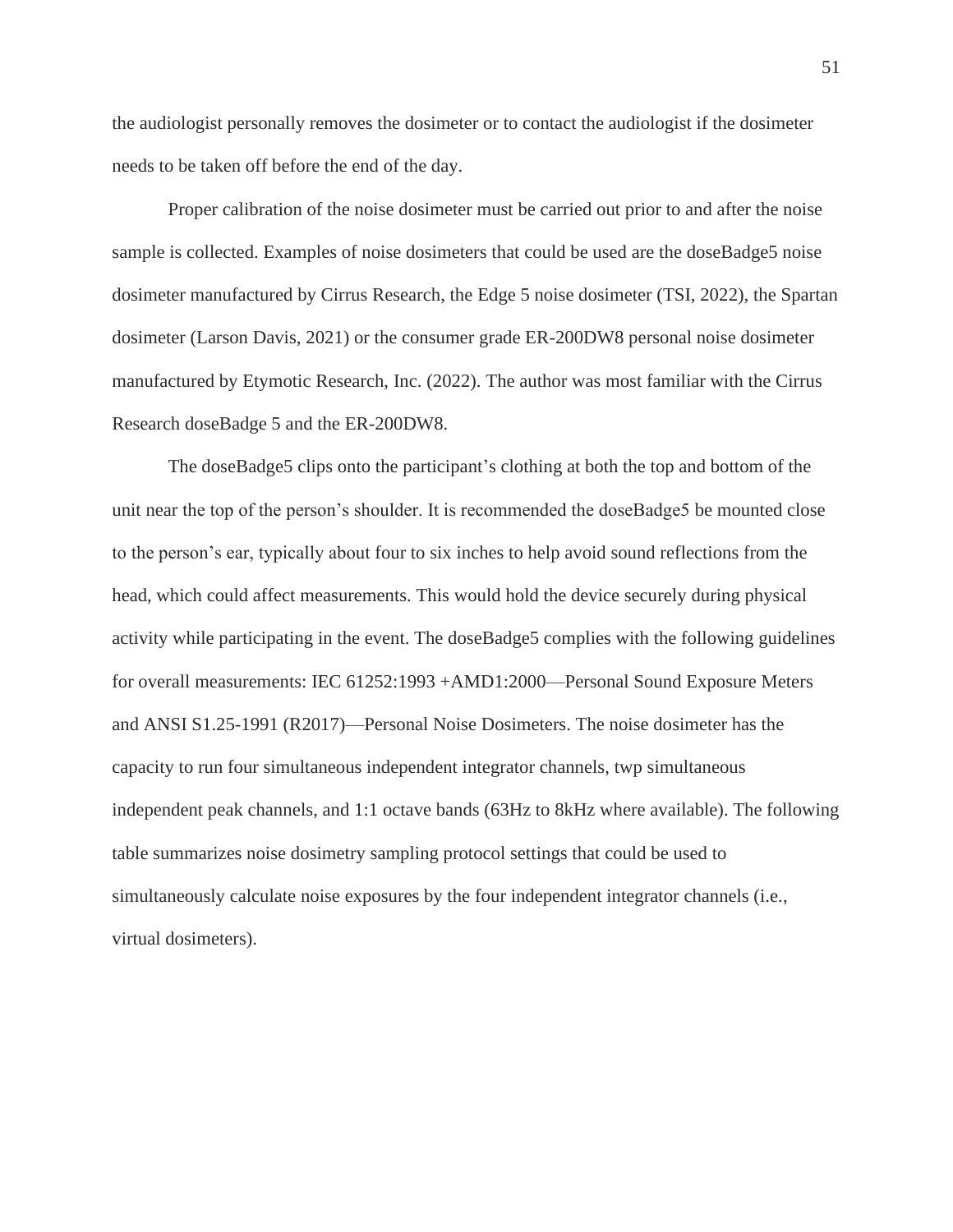## **Table 1**

| Settings               | <b>OSHA PEL</b> | <b>OSHA AL</b> | <b>NIOSH REL</b> | WHO     |
|------------------------|-----------------|----------------|------------------|---------|
| <b>Criterion Level</b> | 90 dBA          | 85 dBA         | 85 dBA           | 75 dBA  |
| <b>Criterion Time</b>  | 8 hours         | 8 hours        | 8 hours          | 8 hours |
| Threshold              | 90 dB           | 80 dB          | 80 dB            | 75 dBA  |
| <b>Exchange Rate</b>   | 5 dB            | 5 dB           | 3 dB             | 3 dB    |
| Time Weighting         | Slow            | Slow           | Slow             | Slow    |

*Noise Dosimeter Sampling Parameters*

The doseBadge5 has a permanent "windshield" attached to the unit and the manufacturer advises against removing the protective cover. The manufacturer does not publish wind tolerances in their user manual. The normal operation of the doseBadge5 is with the windshield attached. The windshield should be used for measurements that would be collected outdoors. It is important to firmly attach the windshield as the wind tolerances of the unit could be exceeded during wind exposure while driving. Therefore, the selection of the best shoulder to hang the dosimeter might be influenced by risk of wind artifact. The doseBadge5 dosimeter has a root mean square measurement range of 60 dBA to 143 dBA and a peak measurement range of 80  $dB(C)$  to 143 dB(C). The operating temperature of this dosimeter is -10<sup>o</sup>C to +50<sup>o</sup>C (+14<sup>o</sup>F to +122°F) and -20°C to +60°C (-4°F to +120°F) for storage. The dosimeter could operate in up to 95% non-condensing relative humidity (Relative humidity is the percentage of the total water vapor that can exist in the air without condensing and is inversely proportional to air temperature.) There are no magnets in the doseBadge5 noise dosimeter that might interfere with accurate measurements. The doseBadge5 does not display any data and it is only accessible via a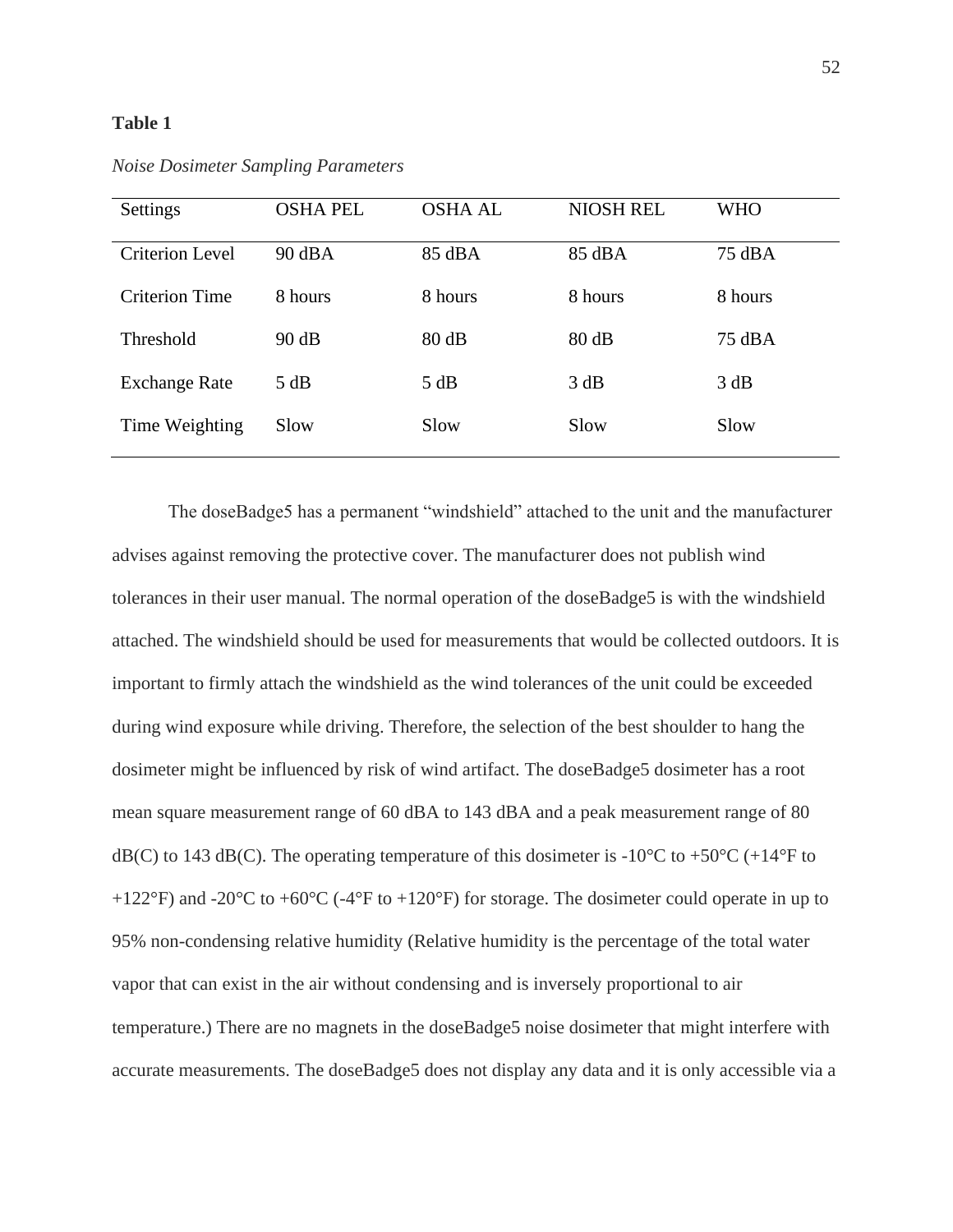Bluetooth connection to the researcher's smartphone or via laptop connection to the docking station. Only sound sample measurements are stored; the wearer's voice or other sounds are not recorded.

The ER-200DW8 personal noise dosimeter complies with requirements of a Type-2 Noise Dosimeter [ANSI S1.25-1991(R2002)]. Default settings for calculating dose are calculated with the following protocol criteria: exchange rate of 3 dB, criterion level of 85 dB, threshold level of 75 dB, criterion time of eight hours, frequency A weighting, and slow response. The temperature range of operation is  $-10^{\circ}$ C to  $+45^{\circ}$ C ( $+14^{\circ}$ F to  $+113^{\circ}$ F). For accurate measurements, the 35 mm (1.4") windscreen included with the dosimeter should be used for measurements that would be collected outdoors. The foam windscreen allows accurate measurement in winds up to 15 to 20 mph. The instrument LEDs could be taped over to avoid influencing the participants' noise exposure due to dose percentage feedback provided by the LEDs during the event.

Results of the noise dosimetry samples could be manually transcribed onto a noise dosimetry summary data form for backup in case data are lost during the download process to a computer. The individual could be counseled regarding the noise dosimetry results at the time the dosimeter is removed.

A questionnaire could be used with individuals wearing a noise dosimeter to interview them about their motorsport event experience, the general characteristics of the event, and their concerns about hearing ability. Two forms containing potential interview questions, one for drivers (see Appendix A) and the other for the spectators or event personnel (see Appendix B) are provided as examples. The drivers could be asked to describe the general characteristics of their vehicles and their driving/event experience. Answers could be recorded in writing by the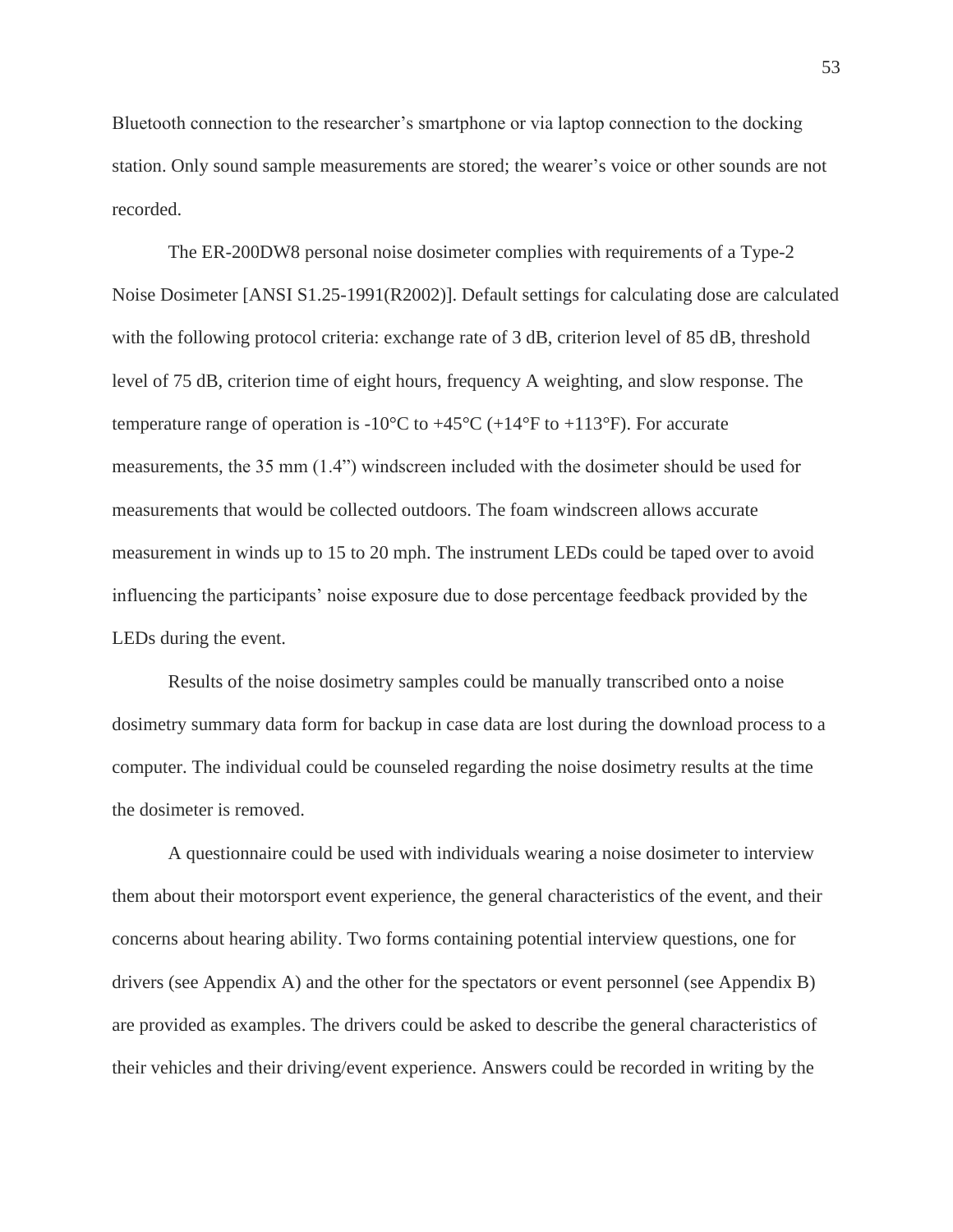audiologist for pre-questions at the time the noise dosimeters are activated for the individual and for post-questions at the time noise dosimeters are deactivated for the participant. An alternative would be to use a web-based electronic form if wireless connectivity is available.

## **Noise Exposure**

One challenge is determining the optimal noise exposure sampling protocol to use for characterizing the risk of NIHL for motorsport enthusiasts. The noise exposure of individuals participating in or attending a motorsport event could be measured according to the OSHA (1983) 29 CFR 1910.95 exposure standard, NIOSH (1998) exposure criteria, and to WHO (2019) recreational exposure criteria. This allows the audiologist to compare and contrast the outcomes in relation to the risk of hearing loss (e.g., greater risk of NIHL for OSHA than for NIOSH or WHO damage-risk criteria).

Analysis for the noise dosimetry measurements could then be conducted. Noise dose, TWA, and run time measurements could be quantified and compared to OSHA (1983) AL, OSHA PEL, NIOSH (1998) REL, and WHO (2019) recommended exposure limits using descriptive techniques for outcomes. Metrics utilized for descriptive analysis include LAvg/LeqA, LZPeak-peak sound pressure level, LASMax (A-weighted slow peak) and predicted time-weighted average. Results should be interpreted as specified by OSHA, NIOSH, and WHO and in terms of risk on NIHL. This could be done by determining noise dose in the context of OSHA PEL, NIOSH REL and WHO dose as more than 100% constitutes an over-exposure. An OSHA AL dose of 50% indicates the need for formal intervention by establishing a hearing loss prevention program for the individual.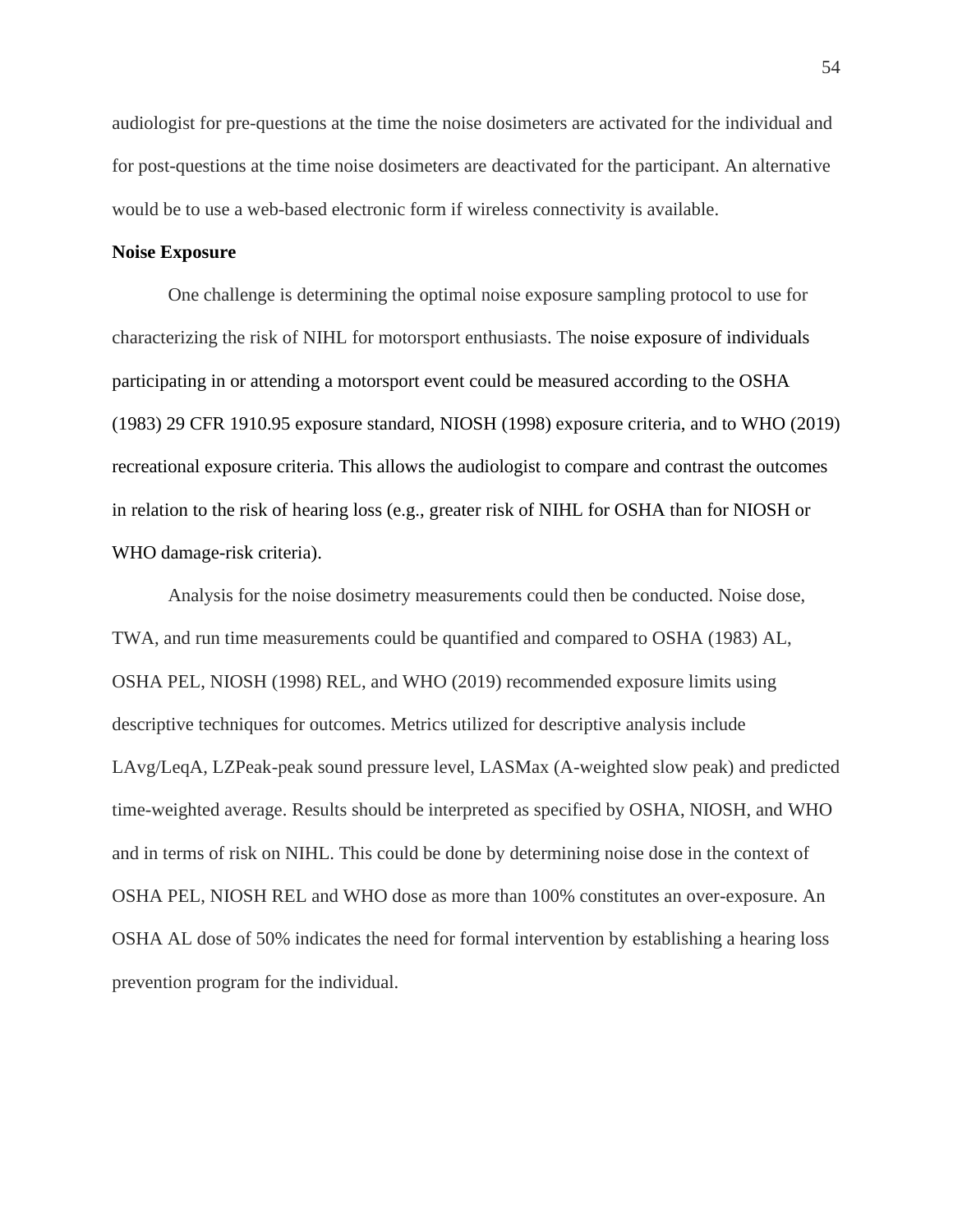#### **Noise Control Options**

Noise control should be the first order of protection from excessive noise exposure (NIOSH, 1998). Noise control aims to reduce or eliminate the source of hazardous noise exposure and prevent the noise from reaching the ears of affected individuals. These goals could be accomplished with various methods that could be applied to motorsport noise exposure. Noise control is accomplished at the source, along the path, and at the receiver (Moritz, 2014).

First, the sources of the noise must be identified (typically the engine and exhaust system). Input from the affected individuals in motorsports such as the spectators, event personnel, and drivers should always be sought as they themselves often have personal experience with the motorsport events and vehicles. Sound could also be generated from vibrating surfaces such as panels and pipes, mechanical impacts, air flow, and air compression. A frequency spectrum of the sound source could be obtained with the use of an octave band, onethird octave band, or narrow band filter capabilities available in sound level meters. Once the sources of the noise are identified, they could be rank ordered by loudness to help prioritize the sound treatment.

Treatment of the sound source could significantly reduce the intensity of the noise. Sources could be modified, redesigned, substituted, or relocated. For example, if the source of a motor vehicle is identified to be coming from the exhaust, a muffler could be added to help reduce the loudness of the noise, or relocate the exhaust port at a greater distance from the ear of the driver or passenger. Arjunan and Baroutaji (2021) investigated the sound pressure level of a Formula 3 race car and the influence of removal muffler tips. Results indicated no significant improvement in noise reduction was observed when using the muffler tips. In this case, the researchers recommended considering hearing protection for event participants and attendees.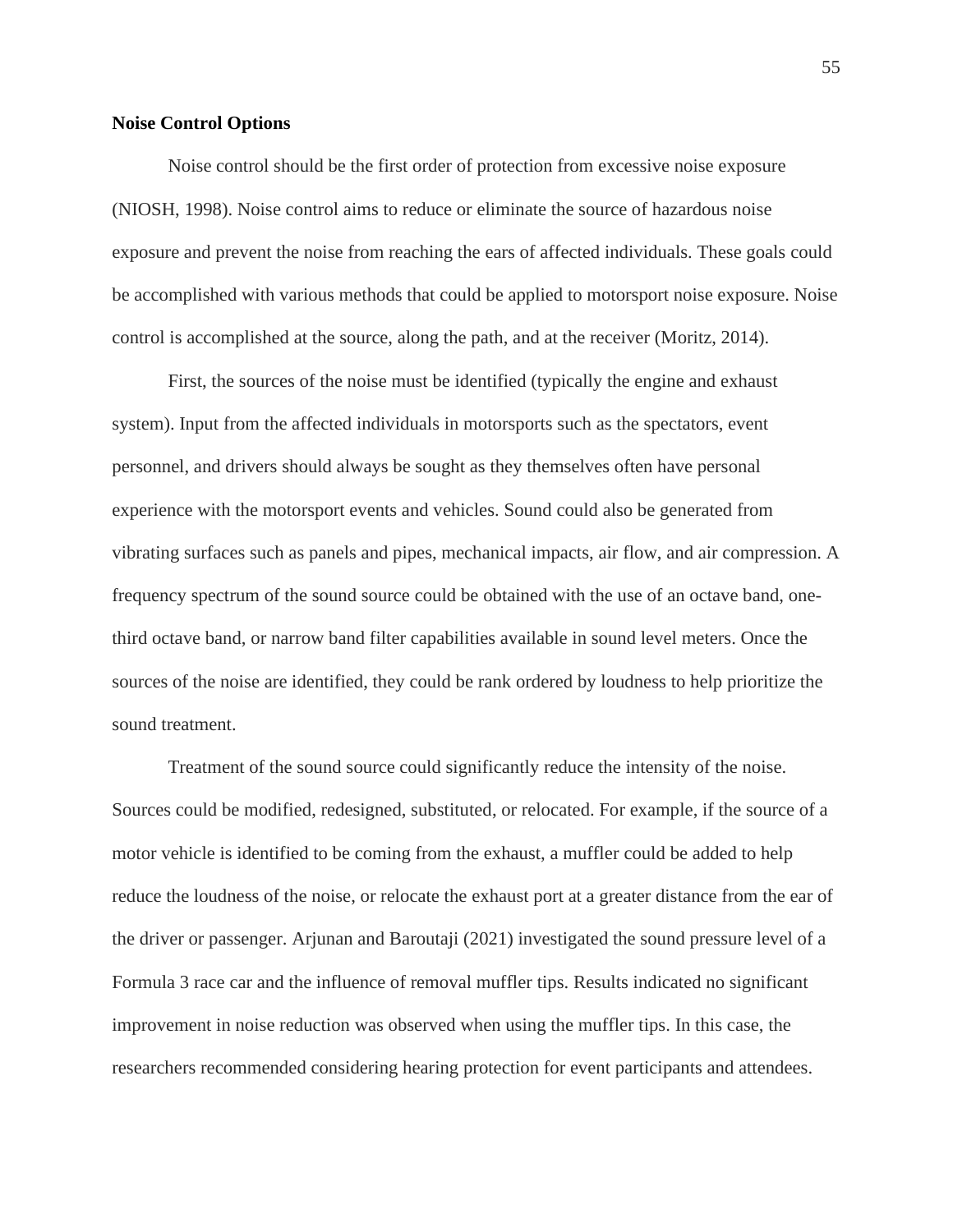Another example might be to replace worn bearings or other vibrating parts. Engineers and mechanics need to be consulted to maximize noise control without sacrificing performance for the driver. Although noise control is the preferred approach, it is likely the hotrodders were particularly fond of the sound and might customize the engine to enhance the sound, which might unintentionally increase the sound levels.

Treatment of the sound path entails reducing noise along its transmission from the source to affected individuals. Sound path treatment might be accomplished by using enclosures, vibration pads, or sound barriers. For example, reverberation of sound could be accomplished by covering walls with sound absorbing materials. This is less relevant for motorsport enthusiasts as the sport takes place outdoors. If the spectators are in enclosed stands, there might be an opportunity to consider acoustic treatment of the enclosure. Stands full of spectators, like at the Indy 500, likely absorb sound from the racetrack. A simple approach for spectators not seated in a stand would be to increase the distance between the sound source (cars) and themselves, which would reduce sound levels due to physical principles related to the inverse-square law.

Audiologists might gain a better understanding of noise control through workshops designed to introduce the basics. Several organizations such as the National Hearing Conservation Association, the American Industrial Hygiene Association, and the Council for Accreditation in Occupational Hearing Conservation are sources to refer for these workshops (Meinke & Stephenson, 2007).

The OSHA (1983) requires feasible engineering controls such as those listed above when noise exceeds 90 dBA TWA. The NIOSH (1998) recommends noise control when noise exceeds 85 dBA TWA. The OSHA and NIOSH criteria might be used for individuals partaking frequently in motorsport events such as event personnel and drivers. The WHO (2019)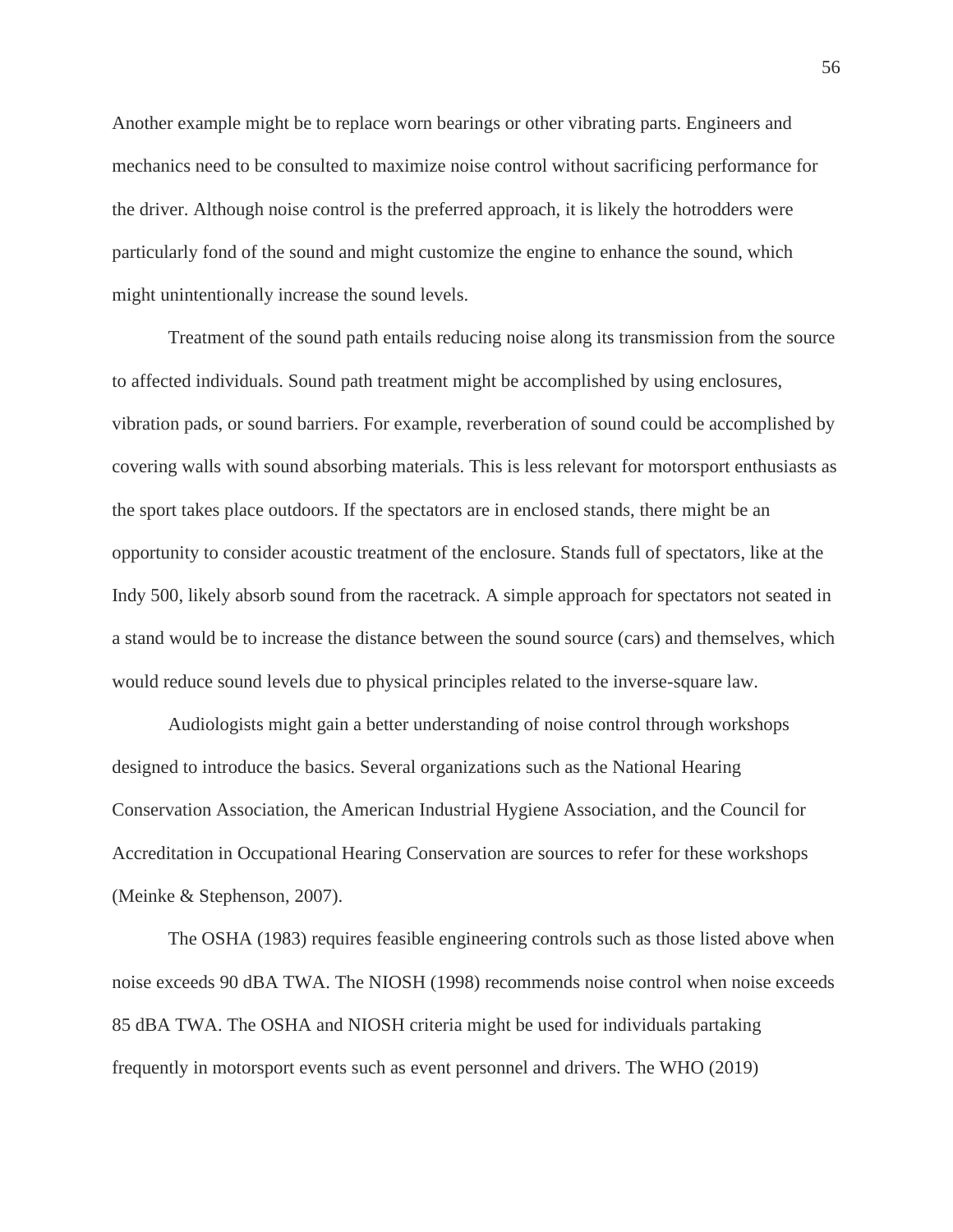recreational noise most protective noise exposure limit of 75 dBA could be considered for spectators or other individuals involved in motorsports; however, this is likely a challenging limit to impose when considering the noise levels encountered in motor sports can range from 80-136 dBA as reviewed in Chapter I.

As discussed in Chapter I, an alternative form of noise control used in industry is "administrative" control. This is not likely to be applicable to motorsports as the drivers are not rotated during a race or event unless it is a long-distance event taking place over extended periods of time. If noise control (engineering or administrative) is not sufficient to reduce or eliminate the noise hazard, hearing protection devices could then be recommended.

# **Hearing Protection Devices**

If used correctly, HPDs prevent auditory damage from hazardous noise exposure levels. Hearing protection devices attenuate (reduce) the amount of sound reaching the cochlea. A wide variety of hearing protection devices exist. The three basic types of hearing protection devices are earplugs that fit in the ear canal, earmuffs that fit over the entire ear, and canal caps, sometimes called semi-aural insert devices, that seal the opening to the ear canal. Earplugs might be pre-molded— they have a fixed shape such as a flanged design, or formable meaning—they are made of expandable foam. Ear plugs can be a one size fits most or custom molded to an individual's ear. Earmuffs vary by cushion and headband type. Canal caps are earplugs mounted on lightweight headbands. Furthermore, passive and active hearing protectors exist for unique listening situations. An example of passive hearing protectors are flat attenuators that reduce all frequencies equally and are sometimes referred to as "musician earplugs." Active hearing protectors use electronic circuitry to allow passage of low to moderate levels of sound and prevent amplification when sounds reach 80 to 85 dBA. Communication headsets are a good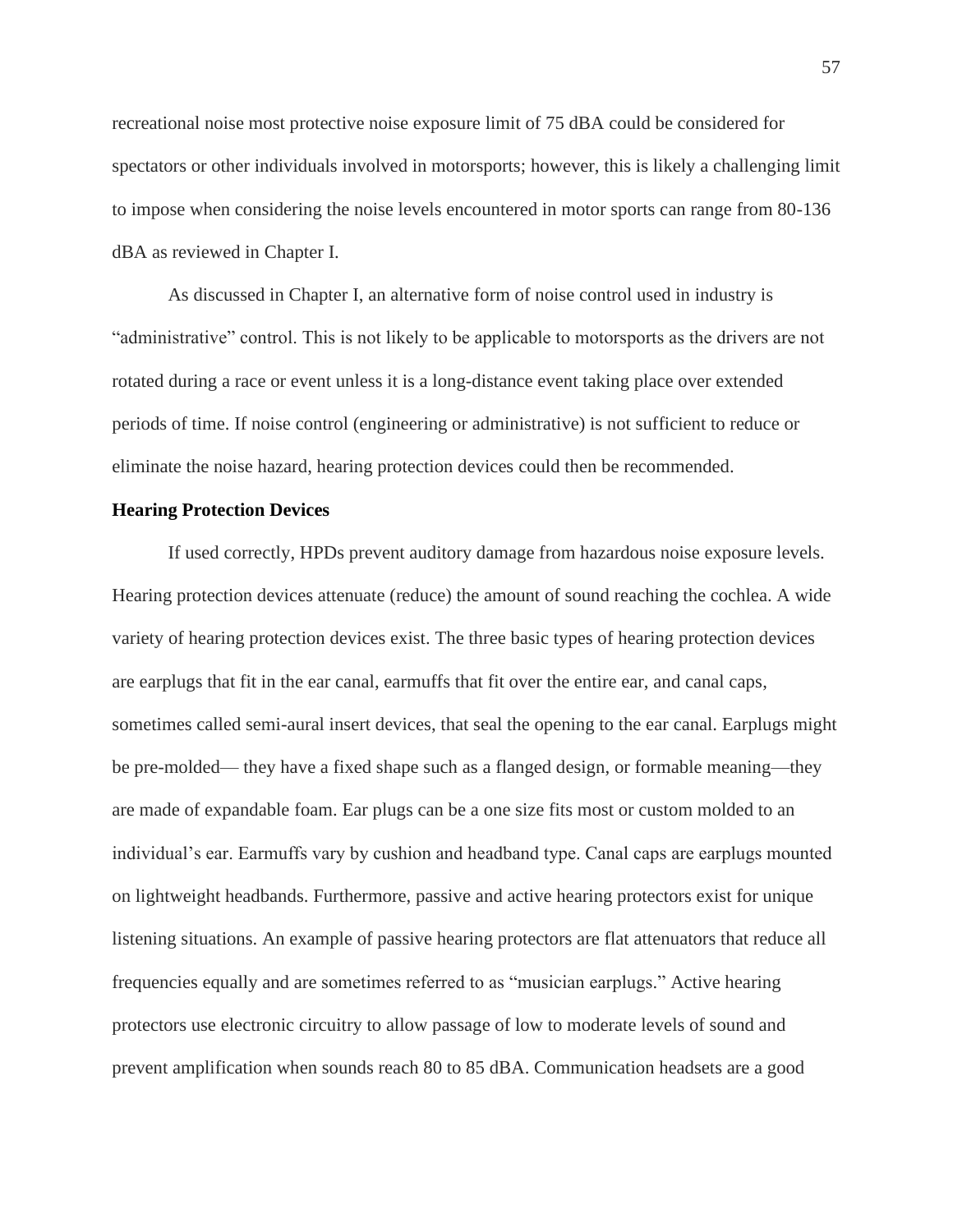option when communication is needed for safety or performance of a task. A receiver is built into the headset that provides radio communication and attenuation in the individual's environment.

When considering HPDs for individuals in motorsports, no clear recommendations were stated within the studies reviewed. Across the studies reviewed in Chapter I, researchers recommend HPDs in general but specifics on style and type were not offered (Buhr-Lawler, 2017; Dolder et al., 2013; Kardous & Morata, 2010; Mikulec et al., 2011; Morley et al., 1999; Van Campen et al., 2005). An audiologist should investigate the needs of the individual for hearing protection in their motorsport experiences and incorporate results from noise measurements. For example, Moore (2014) recommended HPD selection for recreational snowmobilers be customized to allow for communication between riders. Furthermore, Moore suggested custom earplugs with radio connection or commercially available flat attenuation custom earplugs might be appropriate options when selecting HPDs for this motorsport population. Event personnel might find communication headsets beneficial to conduct their tasks efficiently. An example of this HPD type has been used by F1 racers and fans who like to hear the race broadcast but still want to protect their hearing (Traynor, 2011). Drivers might need to still be aware of their surroundings and find a flat attenuating hearing protector beneficial. Spectators might find traditional earplugs or earmuffs adequate. If spectators wish to hear the broadcast at large motorsport events, active earmuffs receiving AM/FM broadcasts of the race would potentially be an alternative HPD option. Howard Leight by Honeywell (2021) and 3M (2022) manufacturers make products for motorsports where the earmuff reduces the noise exposure and the electronics permit audibility of the race broadcasts or announcements. Ultimate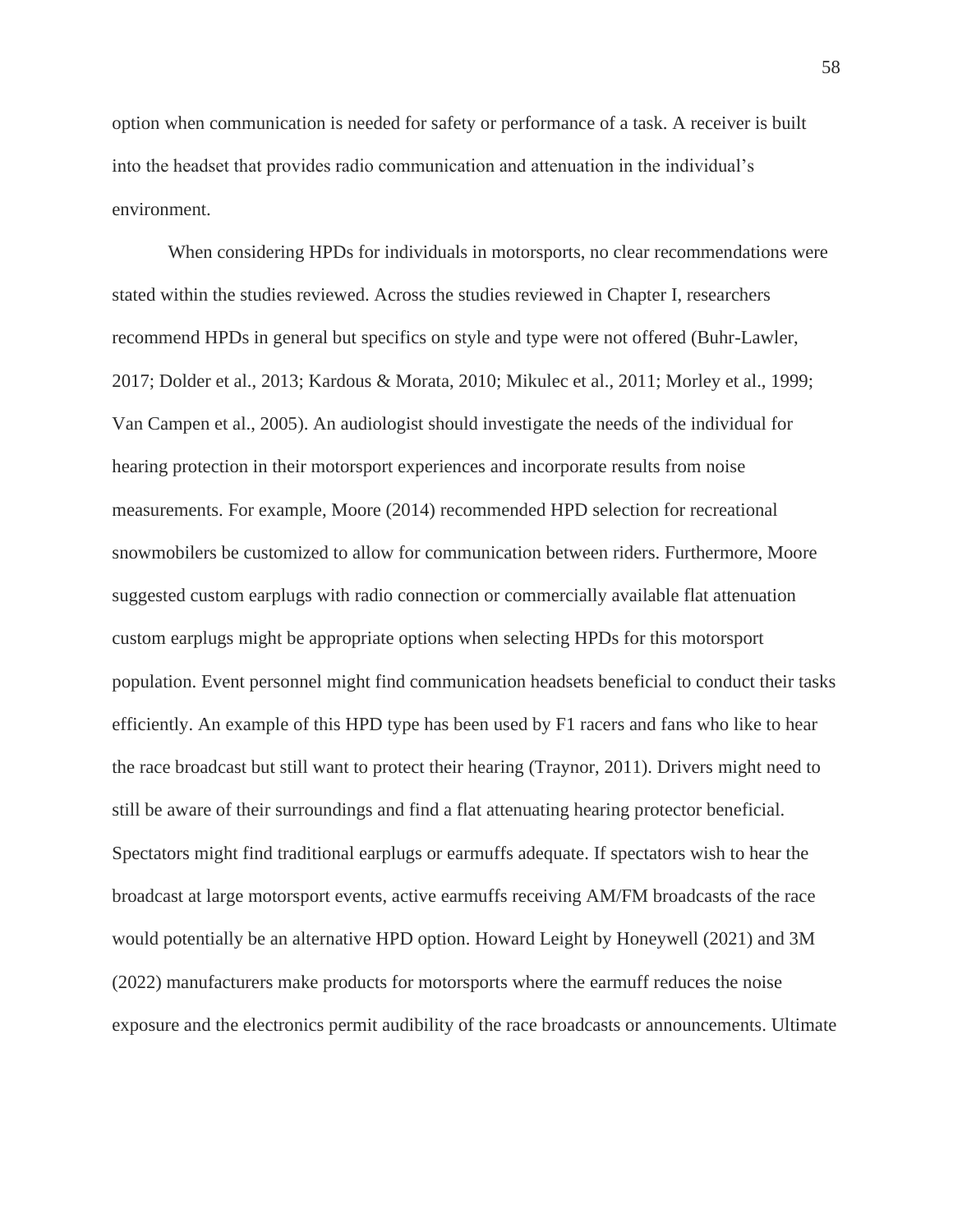Hearing Protection Systems (2021) is another manufacturer offering HPD devices tailored for motorsport events including custom and foam earplugs with built in communication systems.

National Institute for Occupational Safety and Health (1998) identified the following factors that determine acceptance of hearing protectors: convenience and availability, belief that device can be worn correctly and prevent hearing loss, comfort, adequate noise reduction, and ease of fit. Audiologists need to be aware of these factors when providing an individual with HPD recommendations. The following table lists some advantages and disadvantages of hearing protector devices described by Schulz and Madison (2014). These advantages and disadvantages could be considered in the context of motorsport event personnel, drivers, and spectators.

Additional considerations an audiologist should keep in mind when recommending HPDs are the need for dual hearing protection and the limitations of noise reduction rating (NRR) listed on packaging. Dual hearing protection (earplugs and earmuffs) is recommended when the TWA exceeds 100 dBA (NIOSH, 1998). Dual hearing protection might be necessary for individuals involved in motorsports and should be recommended during high noise level exposures. The NRR rating was intended to help consumers choose an HPD by comparing attenuation values, but it does not accurately predict how much an individual would be protected in real-world use. For example, Casali and Park (1991) compared laboratory HPD attenuation results to actual protection levels achieved with identical HPD devices in the industrial setting. Overall results from this study revealed labeled noise reduction ratings overestimated the actual protection afforded in many hearing conservation programs. To accurately determine protection from HPDs, audiologists can perform hearing protector fit-testing.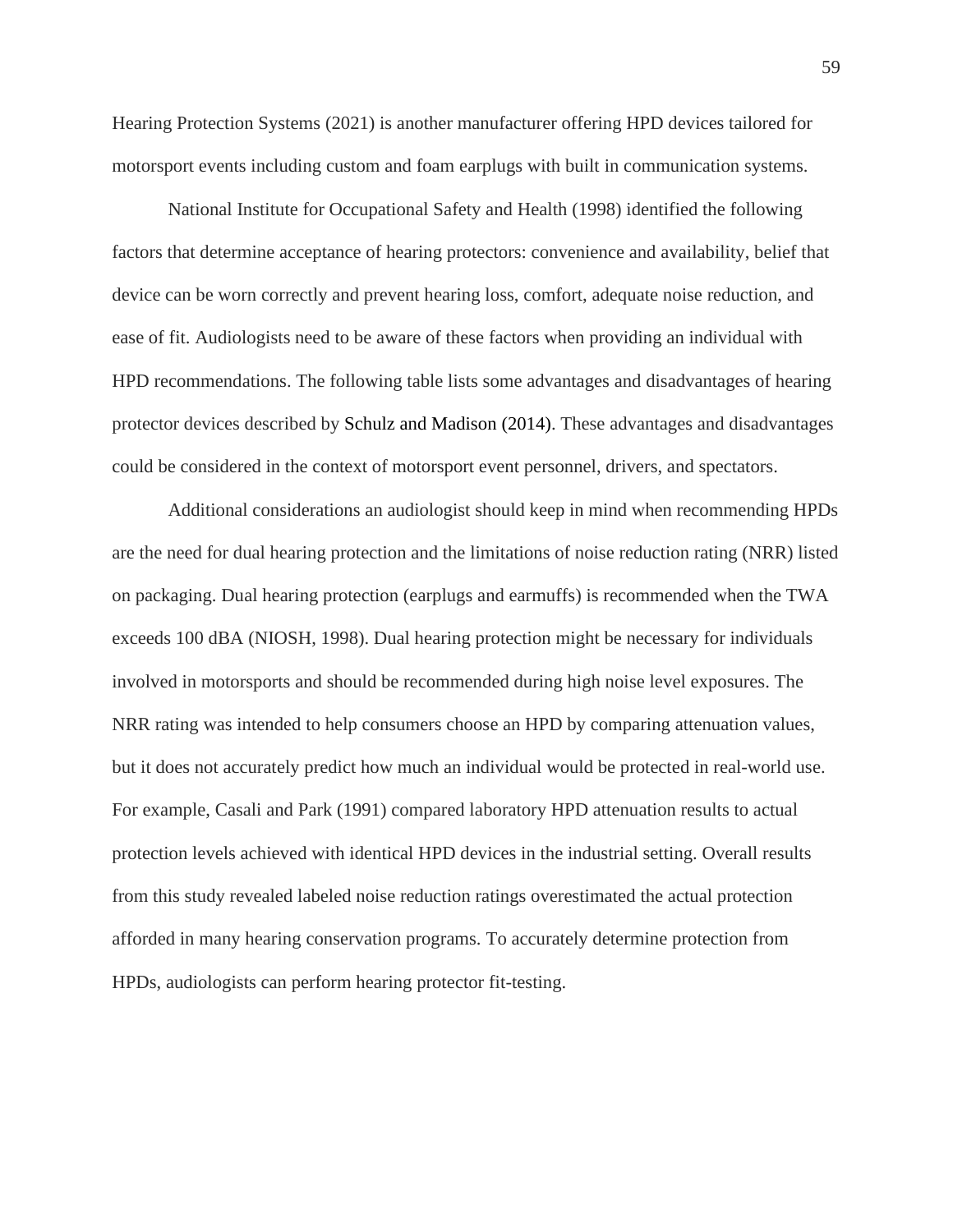# **Table 2**

| <b>Types</b>                                                                                                                 | Advantages                                                                                                               | Disadvantages                                                                                                                               |
|------------------------------------------------------------------------------------------------------------------------------|--------------------------------------------------------------------------------------------------------------------------|---------------------------------------------------------------------------------------------------------------------------------------------|
| Earplugs                                                                                                                     | -Cooler than earmuffs<br>-Variety of materials<br>-Multiple sizes for different ear<br>canals<br>-Usually less expensive | -Attenuation depends highly<br>on fit<br>-Proper fitting technique can<br>be difficult to learn<br>-Hygiene issues in dirty<br>environments |
| Earmuffs                                                                                                                     | -Easy to fit<br>-Multiple headband types                                                                                 | -Can feel hot or heavy with<br>extended use<br>-Higher cost than earplugs                                                                   |
| Passive HPDS                                                                                                                 | -More natural sounds<br>-Ideal for moderate noise<br>environments                                                        | -Lower attenuation than most<br>earplugs<br>-Slightly higher cost                                                                           |
| <b>Active HPDs</b>                                                                                                           | -Communication and situational<br>awareness in quiet<br>-Protection from impulse and<br>high noise levels                | -Cost more than passive<br>models                                                                                                           |
| <b>Communication Headsets</b><br>$\mathbf{A}$ $\mathbf{A}$ $\mathbf{A}$ $\mathbf{A}$ $\mathbf{A}$ $\mathbf{A}$<br>$\sim$ 1 1 | -Communication in loud and<br>changing noise<br>-Connection to radios<br>(0.01)                                          | -Higher cost than passive<br>models                                                                                                         |

*Advantages and Disadvantages of Hearing Protection Devices*

*Note.* Adapted from Schulz and Madison (2014).

Hearing protector fit-testing allows for a quantitative estimate of HPD attenuation for each individual and could guide HPD selection. Hearing protector fit-testing could be performed using several methods. An audiologist may be able to use the real ear attenuation at threshold method where the individual is asked to go through hearing threshold tests of noise at different frequencies with and without the hearing protector. Attenuation levels are then calculated by taking the differences between the open and occluded ear responses. A challenge with obtaining real ear attenuation at threshold method is that testing must be performed in a sufficiently quiet room (Berger, 1986). Another method is called field microphone in real ear that typically uses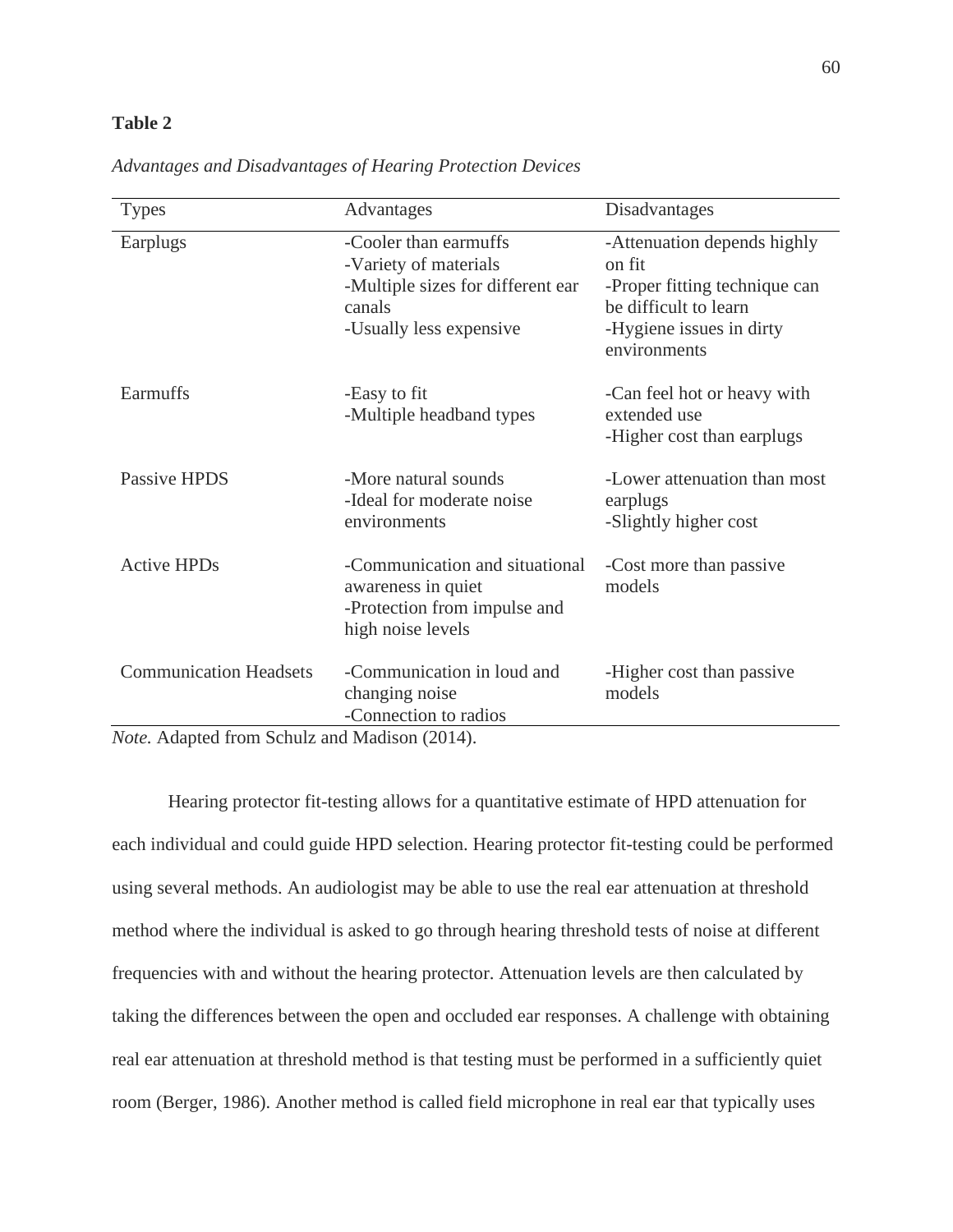multiple microphones to simultaneously measure sound pressure levels external to the HPD and underneath the HPD in the ear canal (Biabani et al., 2017). Various commercial fit-test systems are capable of these measurements. The audiologist could then determine the personal attenuation rating of HPDs for individuals to facilitate the validation and training of the person wearing the hearing protection devices. Hearing protection fit-testing would likely need to be performed in a clinic or office setting where the audiologist has access to the needed equipment (e.g., audiometer and sound booth or fit-test system). The audiologist might consider pairing fittesting with audiometric monitoring.

#### **Monitoring for Auditory Damage**

Gathering a case history from noise exposed individuals is the first step an audiologist should take in the monitoring for auditory damage. Individuals with a history of noise exposure commonly present with tinnitus. Hearing loss typically begins in the higher frequencies and gradually increases with continued noise exposure. It might be of use for an audiologist to employ the use of the term "sound" exposure rather than noise exposure when taking a case history to encompass the various sources and environments outside of the traditional occupational setting that might lead to NIHL including motorsports. Examples of case history questions adapted from American Speech-Language-Hearing Association (2021) to ask motorsport enthusiasts are listed in the following questions:

- Do you have ringing, buzzing, or other sounds in your ears during or after motorsport events?
- Are you exposed to excessive sound/noise when participating in motorsports?
- Do you often have to shout at the person to talk to someone who is at an arm's length away because it is so loud around you during motorsport events?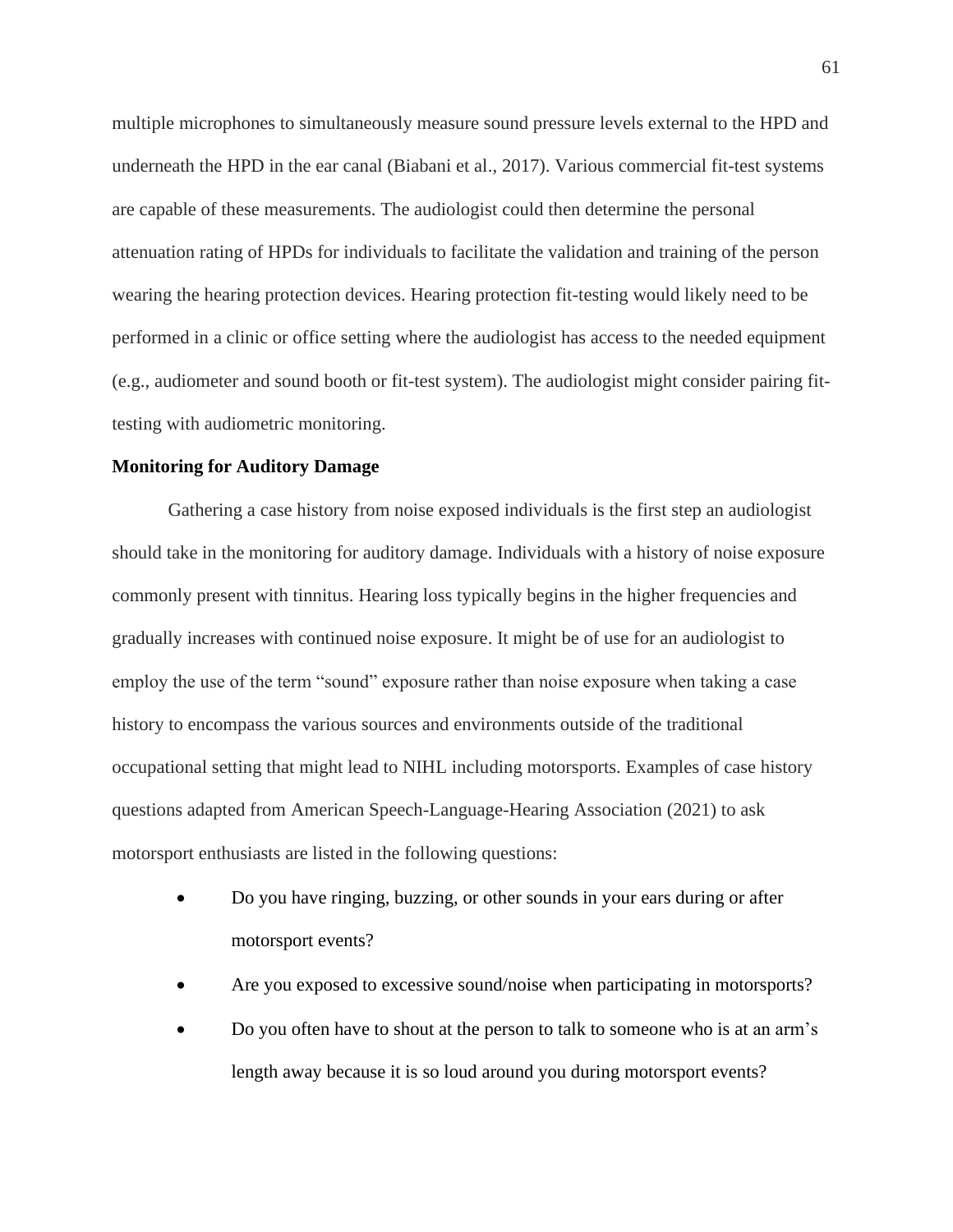• How often do you use hearing protection devices when exposed to excessive sound/noise during motorsport events?

# *Audiometry*

Noise exposure has a unique pattern in the way it can affect hearing thresholds in individuals. In the early stages, it typically results in the greatest hearing loss in the 3-, 4-, or 6 kHz frequencies as compared to lower or higher frequencies (Gates et al., 2000). For this reason, it is important that audiometric pure-tone air-conduction evaluations include the inter-octaves of 3- and 6 kHz. Ideally, audiometric monitoring begins before the hazardous noise exposure by collecting a baseline audiogram. In the case of motorsports enthusiasts, individuals should not have been exposed to loud noise for 14 hours prior to the baseline testing. Audiometry should be performed to establish a baseline, monitor thresholds annually, and to inform HPD selection and verification for individuals with motorsport noise exposure. New booth-less audiometry techniques might be useful for making audiometry more accessible to motorsport enthusiasts if a sufficiently quiet test environment could be secured onsite. An example of such a system is the Wireless Automated Hearing Test System, which provides valid thresholds without the use of sound-attenuating enclosures (Meinke et al., 2017). Behar (2021) provides a review of literature on potential solutions for hearing screening strategies without the need for sound booths including the incorporation of a quiet test environment and the use of a combination of earmuffs and insert earphones, as well as the use of active noise reduction earmuffs.

# *Hearing Shift Criteria and Follow-Up*

Occupational Safety and Health Administration (1983) defined a standard threshold shift (STS) as an average shift from baseline audiogram of 10 dB or more in the frequencies of 2000, 3000, and 4000 Hz in either ear. Determination of an STS according to OSHA is performed by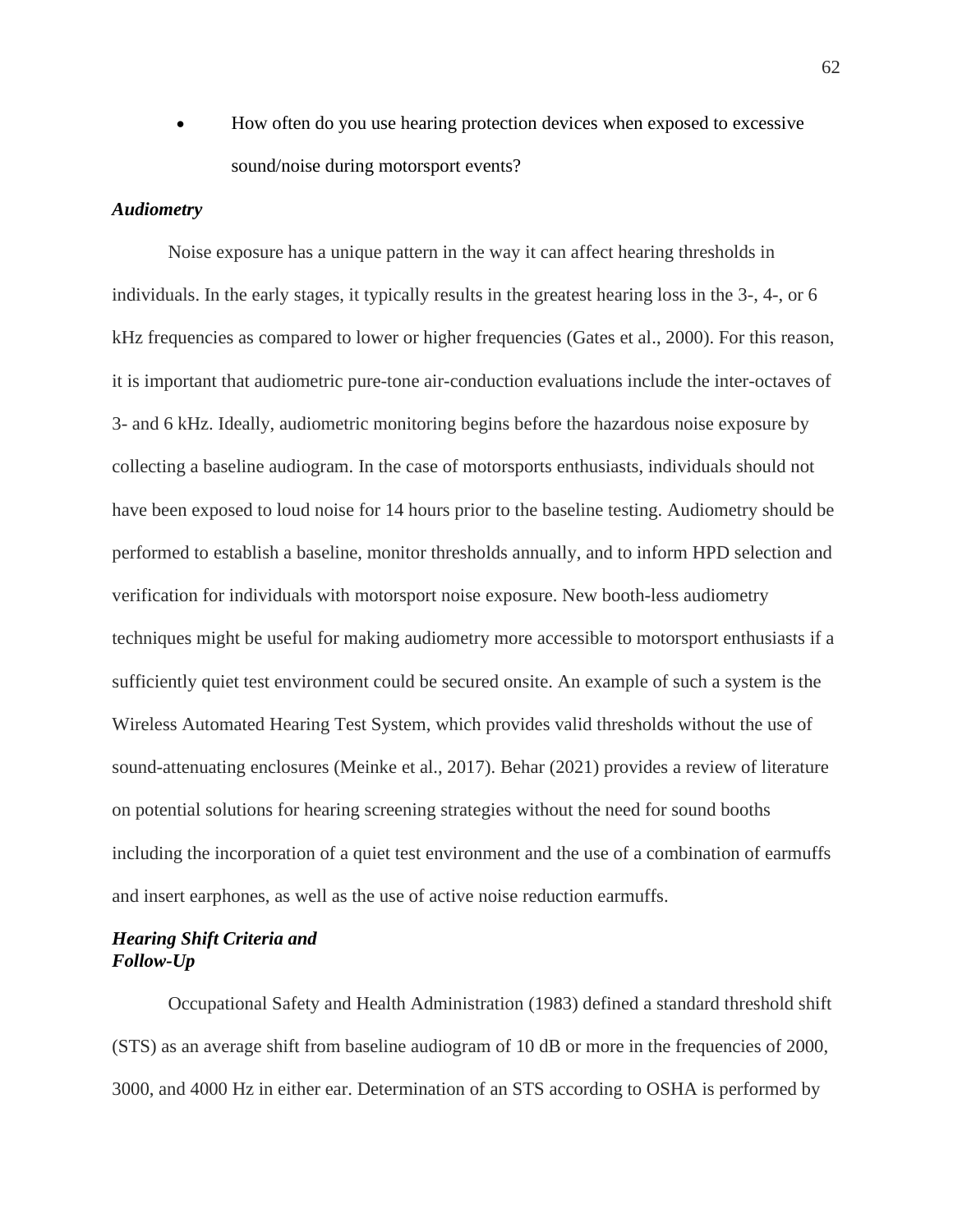adding threshold change for 2000, 3000, and 4000 Hz, dividing by three, and determining if there is a 10 dB or greater shift as compared to baseline for each ear. The NIOSH (1998) defined STS as a change of 15 dB or greater at any audiometric frequency. It is recommended the NIOSH criteria be used for audiometric monitoring of individuals with noise exposure from motorsports as they are typically exposed to carbon monoxide and fuels, which might create a synergistic effect with noise in terms of hearing loss. The synergistic effect of ototoxicants such as carbon monoxide was reported in the literature reviewed in Chapter I (Gwin et al., 2005; Morley et al., 1999). Walker et al. (2001) noted carbon monoxide and heat as the two major stressors endured by motorsport athletes. Reid and Lightfoot (2019) identified the following physiologic stressors in auto racing: mental and cardiovascular stress, heat, g force, carbon monoxide, physical exertion, noise, and fatigue. Carbon monoxide exposure is regularly present in most forms of auto racing, especially where the car has a closed cockpit and small oval racing track configurations. Having this in mind, retest could be performed immediately if a shift is observed. The NIOSH indicated STS follow up be performed within 30 days of the shift and take the actions of explaining the effects of noise, re-instruct and re-fit with HPDs, provide additional training in hearing loss prevention, and move person to quieter area if possible.

# *Extended High Frequency Audiogram and Otoacoustic Emissions*

Other diagnostic tools could be useful when monitoring for early detection of auditory damage. Both extended high frequency audiogram (EHFA) and otoacoustic emission (OAE) testing appear more sensitive for the detection of NIHL. Extended high-frequency audiometry measures hearing thresholds at frequencies greater than 8000 Hz, up to 18000 Hz in 1.5 octave steps. Testing is performed with either circumaural or insert headphones with extended high frequency response. Somma et al. (2008) found EHFA to be more sensitive than conventional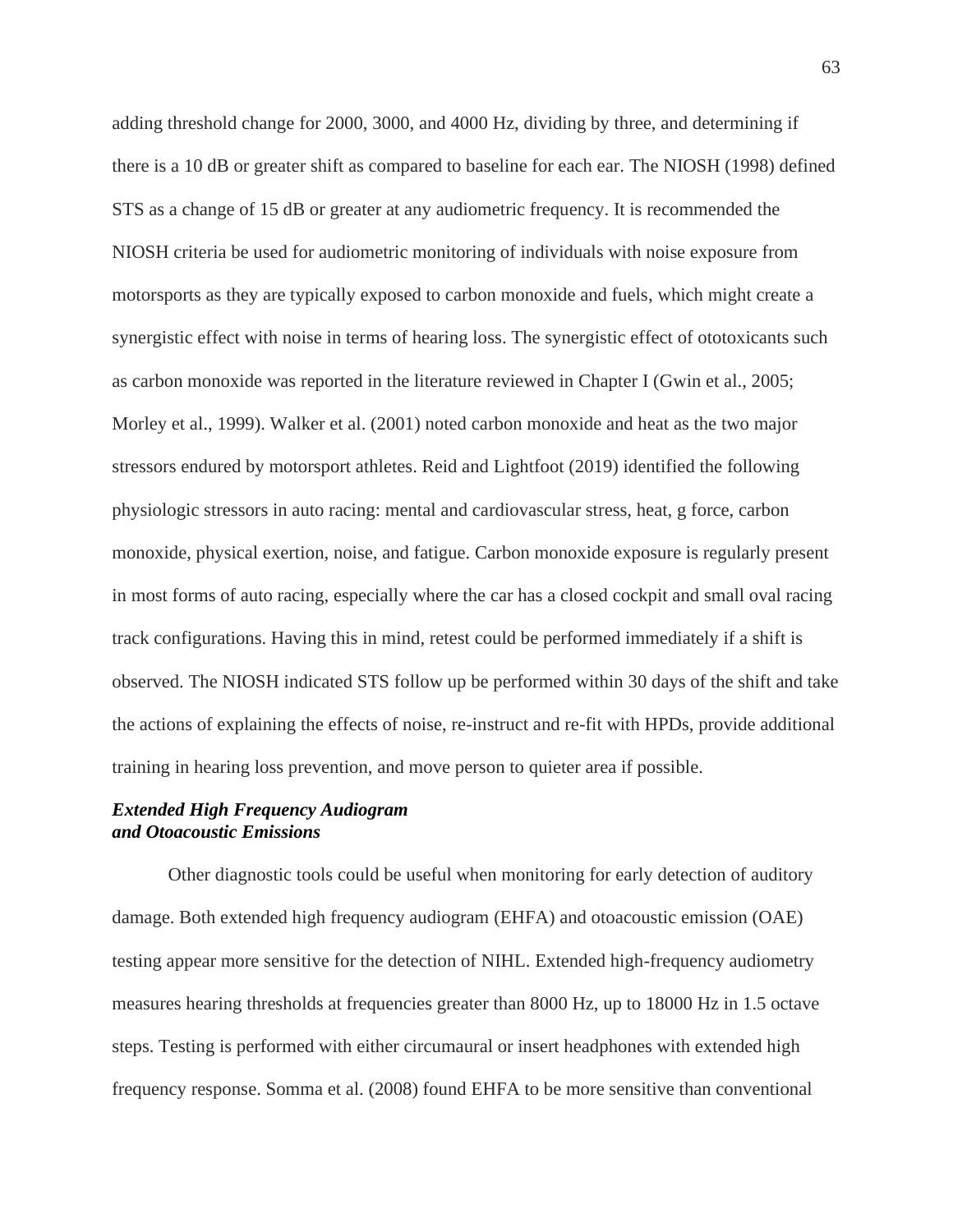audiometry in detecting noise induced hearing loss in cement workers. Valiente et al. (2016) demonstrated the effective use of extended high frequency audiometry when conventional audiometry results are within normal range for individuals with various pathologies affecting hearing sensitivity. Audiologists must take caution when interpreting EHFA results as hearing thresholds at extended high frequencies deteriorate as a function of age and output levels are limited.

Both distortion product otoacoustic emissions and transient otoacoustic emissions provide insight into responses from the delicate outer hair cells housed in the organ of hearing, the cochlea, and are useful for early detection of NIHL in individuals (Attias et al., 2001; Marshall et al., 2001; Shupak et al., 2007). An advantage to OAE testing is it is an objective test and behavioral response is not needed from the individual. Responses from transient otoacoustic emissions testing are interpreted by evaluating the reproducibility and magnitude of the responses across frequencies relative to the noise floor. Distortion product otoacoustic emissions analysis is based on determining if the difference between the OAE response and the noise floor is at least 6 dB or greater. Then, if there is an OAE present, the audiologist must determine if the OAE is normal or abnormal by analyzing an adequate noise floor and verifying the reliability of the OAE. Once the amplitude of the OAEs is established as a baseline reference, annual monitoring could assess for decreased amplitudes beyond test-retest reliability (Marshall et al., 2001). Indications of cochlear dysfunctions could be provided by OAEs when less sensitive measures such as the pure tone audiogram show results within normal limits. Early indicators of NIHL could be provided by EHFA and OAE testing outside of conventional audiometric evaluations and allow for opportunities for intervention to prevent progression.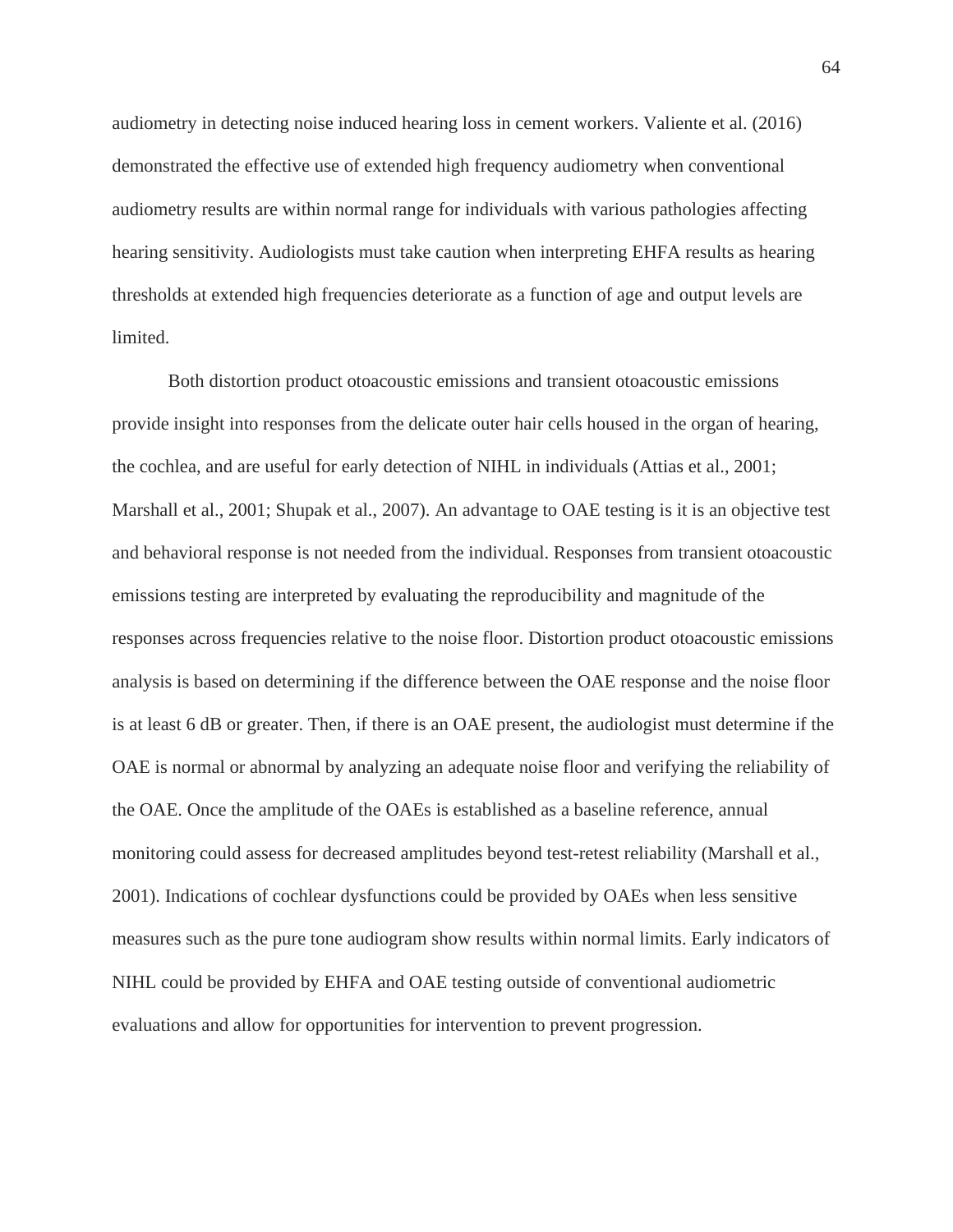#### **Education and Motivation**

Training in the occupational setting is a critical part of hearing loss prevention programs. Most HLPP standards require training with specific timeliness and specific content to be included. The OSHA (1983) and NIOSH (1998) require annual training and education for all employees whose TWA exposure equals or is greater than 85 dBA. The OSHA specifies that training must include effects of noise on hearing, types of HPDS with respective advantages and disadvantages, and purpose of audiometric testing. Effective training could result in individuals making good decisions about their hearing health and taking steps to prevent the risk of NIHL. Audiologists could incorporate the aspects of training and education recommended by HLPP standards and tailor the training for individuals exposed to recreational noise in motorsports.

Educational materials should be current, relevant, and designed to engage individuals in motorsports. It is highly recommended materials be updated annually to maintain interest. Handouts and pamphlets with information on NIHL, HPDs, and monitoring for auditory damage could be provided to individuals within the audiologist's practice. Community outreach might be another opportunity to increase education and motivation. An audiologist might set up a booth at motorsport events and have information and HPDs available to hand out to individuals.

Another approach to training, motivation, and education might be accomplished by creating an adaptation of the Dangerous Decibels® program for individuals involved in motorsports. Dangerous Decibels was developed in 1999 as a public health intervention designed to educate children about noise-induced hearing loss. The program focuses on improving knowledge, attitudes, and behaviors regarding noise exposure and hearing protection strategies. Reddy et al. (2017) showed that an adaptation of the Dangerous Decibels program was effective with adults in the workplace. Dangerous Decibels educators are trained and certified as part of a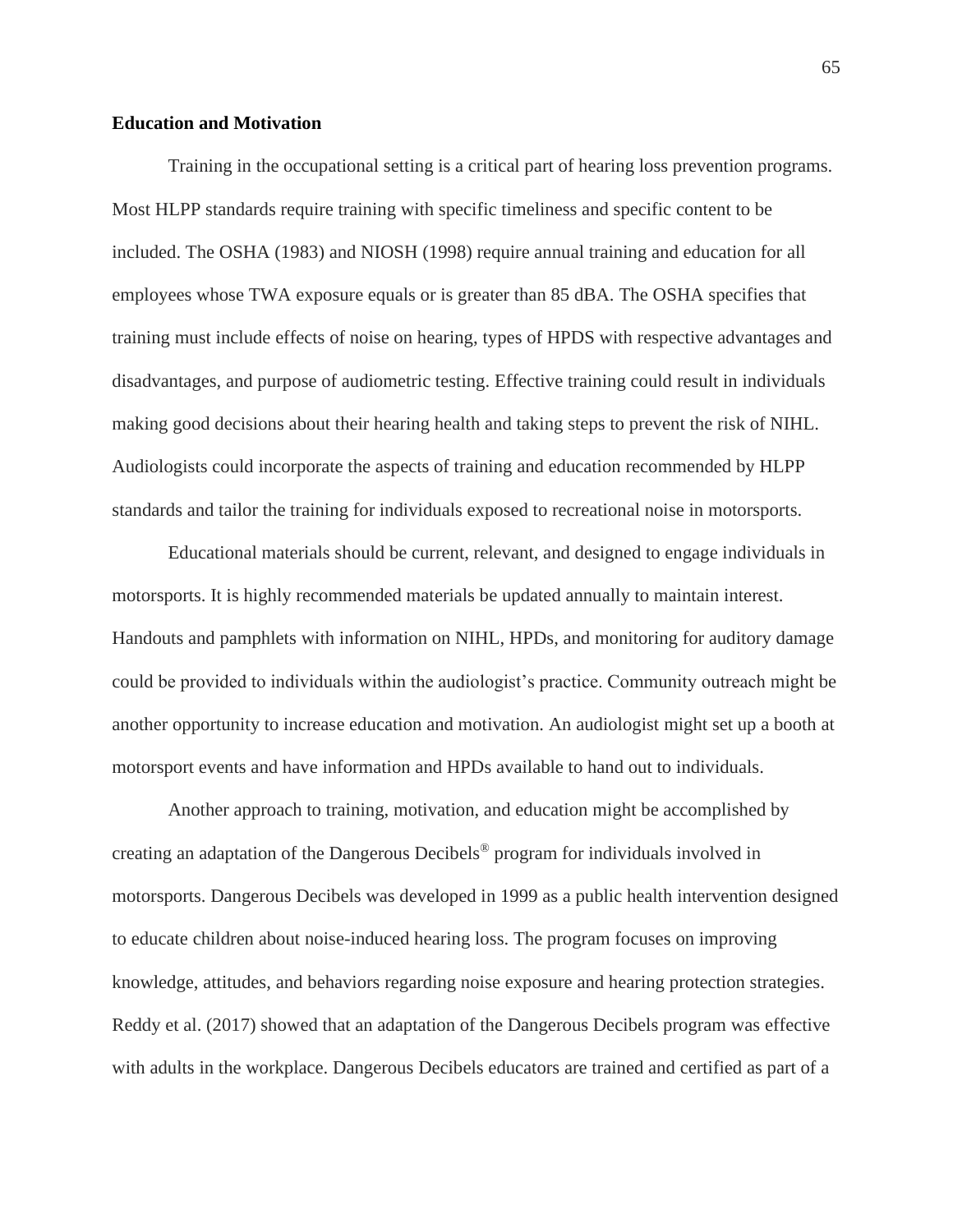two-day Dangerous Decibels Educator Training Workshop. The Dangerous Decibels website [\(www.dangerousdecibels.org\)](http://www.dangerousdecibels.org/) provides additional information regarding upcoming workshops.

#### **Summary**

This chapter offered prevention strategies for preventing NIHL in persons who drive or participate in motorsports based upon a regulatory model. The opportunity for exploring hearing loss prevention in the future might incorporate other models of prevention such as a medical model that might include the use of otoprotectants. The next chapter explores the challenges and gaps in the literature regarding the risk of NIHL in people who participate in motorsports and make recommendations for future research in this area.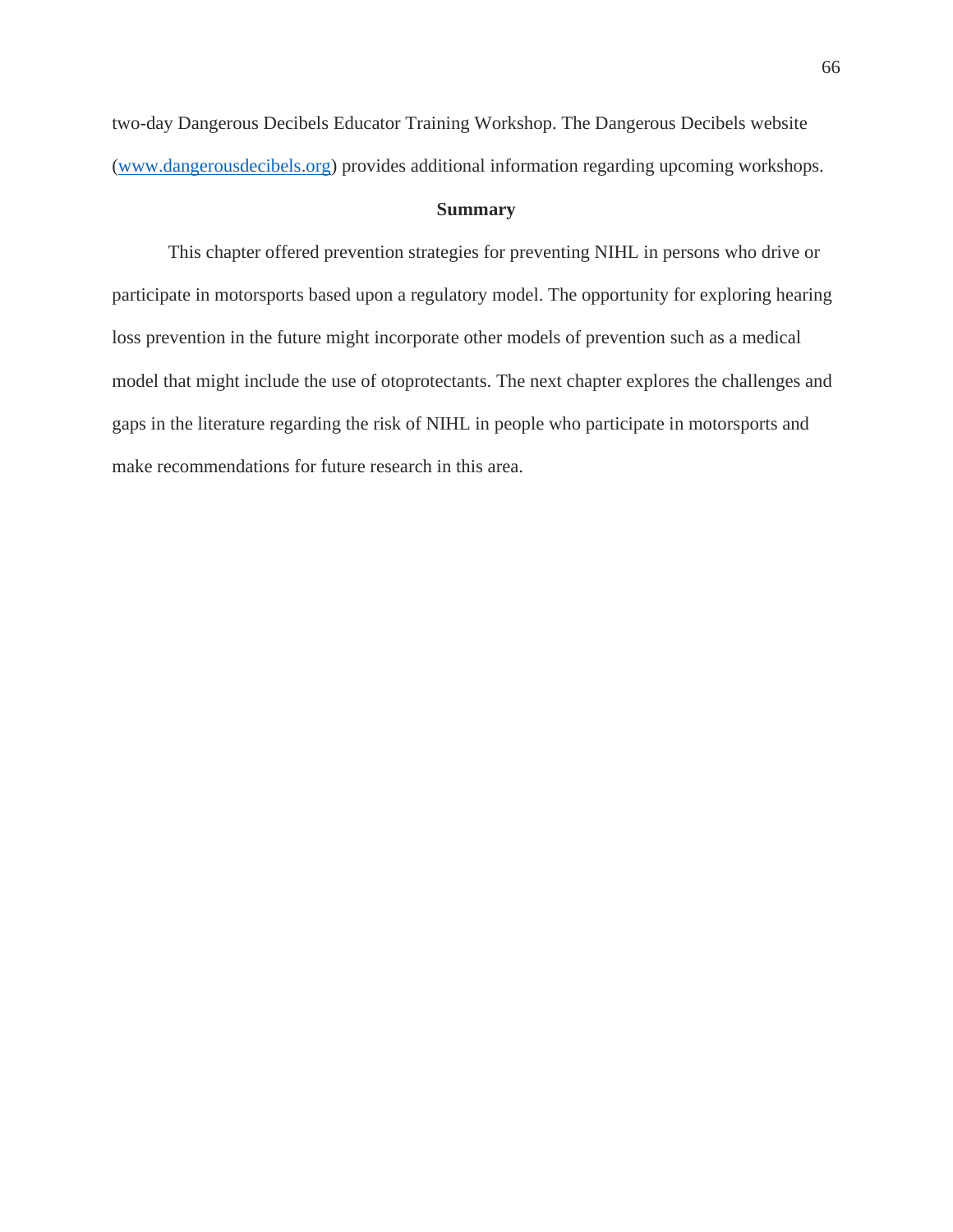#### **CHAPTER III**

## **CRITICAL APPRAISAL OF THE RESEARCH AND FUTURE DIRECTIONS**

#### **Assessment of Existing Noise Regulations**

There are no specific recreational noise regulations for motorsports. Standards for occupational NIHL such as OSHA (1983) and the NIOSH (1998) best practice guidelines were referred to within the studies reviewed in Chapter I. These studies included the motorsports of motorcycles, snowmobiles, stock cars, Formula 1, monster trucks, and tractor pulls. Overall, there is evidence of the risk of NIHL in the participation of motorsport events for spectators, event personnel, and drivers.

#### **Community Noise**

Community noise guidelines have been developed by various organizations. As previously discussed in Chapter I, WHO (2019) recommended the following: Guidelines for Community Noise of 1999, WHO Night Noise Guidelines for Europe of 2009, and the WHO Environmental Noise Guidelines for the European Region of 2018. In the 1970s, the EPA (2021) coordinated federal noise control activities through its Office of Noise Abatement and Control. The EPA phased out the office's funding in 1982 as part of a shift in federal noise control policy to transfer the primary responsibility of regulating noise to state and local governments. The Noise Control Act of 1972 and the Quiet Communities Act of 1978 were never rescinded by Congress and remain in effect today but remain unfunded. The EPA set a 24-hour exposure level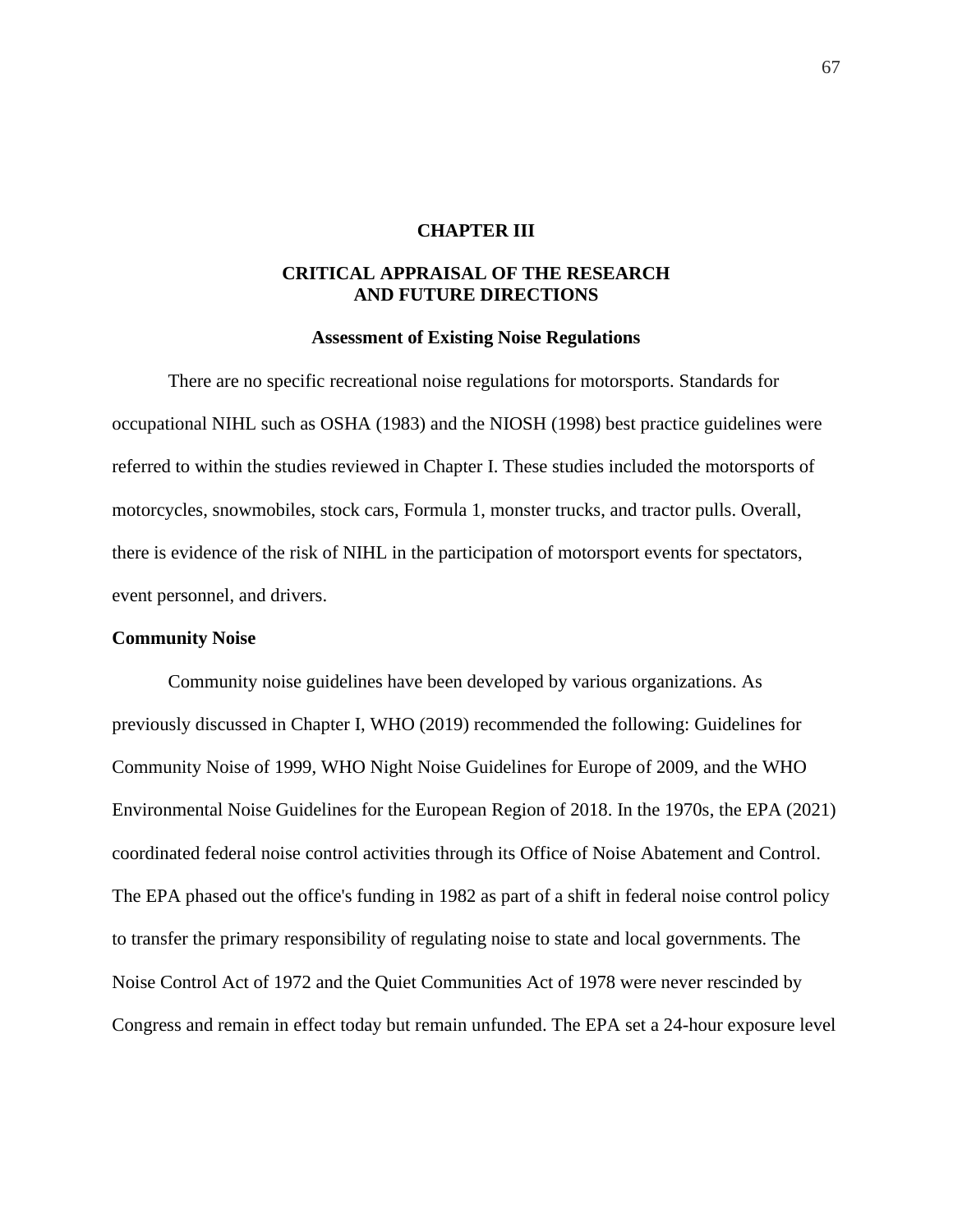of 70 dBA as the level that would prevent measurable hearing loss in individuals over a lifetime to guide state and local governments in setting standards (EPA, 2021).

Community noise guidelines could be referred to by motorsport event organizers to determine the risk of NIHL for individuals in the community. However, these guidelines would not necessarily apply for individuals participating in the motorsport events as their respective risks for NIHL would likely to be greater given consideration of event and environmental factors of participation.

## **Recreational Use of Vehicles and Noise**

There are no regulations or guidelines for prevention of NIHL in the recreational use of vehicles. This could lead to little recognition of NIHL as a risk and the need for prevention efforts for persons involved in motorsports. Depending on the specific population being considered such as drivers, event personnel/vendors, or spectators there would be different considerations for the application of regulations and guidelines. For example, drivers and event personnel in motorsports might most likely be considered employees under the entertainment or service industries. Then depending, on the number of employees the company has, the OSHA (1983) occupational noise exposure might apply. The OSHA injury and illness records are not required for companies with fewer than 10 employees during the calendar year (U.S. Department of Labor, n.d.-c). The OSHA occupational standard would not apply for spectators as they are not considered employees. However, the OSHA standard and recreational noise guidelines by WHO (2019) and NIOSH (1998) could be used to guide motorsport event companies and audiologists in the care for individuals participating in motorsports to ultimately raise awareness of the risk for NIHL.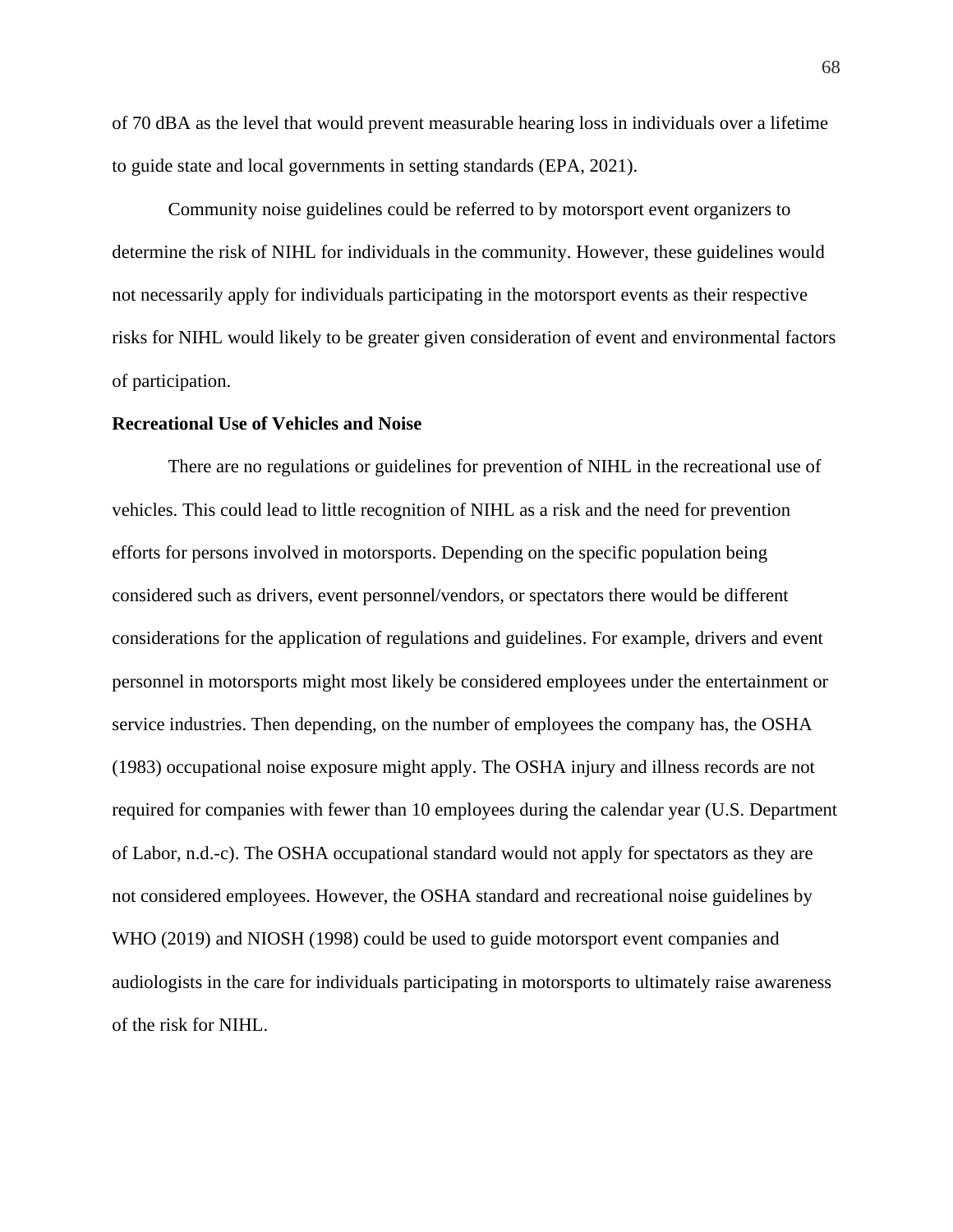## **Assessment of Existing Research Regarding Motorsport Noise Exposures**

Research study designs differed in terms of the specific population they targeted. For example, some studies investigated the noise exposures of just the drivers while others might have included both spectator and employee exposures. Table 3 summarizes the types of motorsports that have been studied in terms of the conclusions derived and the limitations of the studies.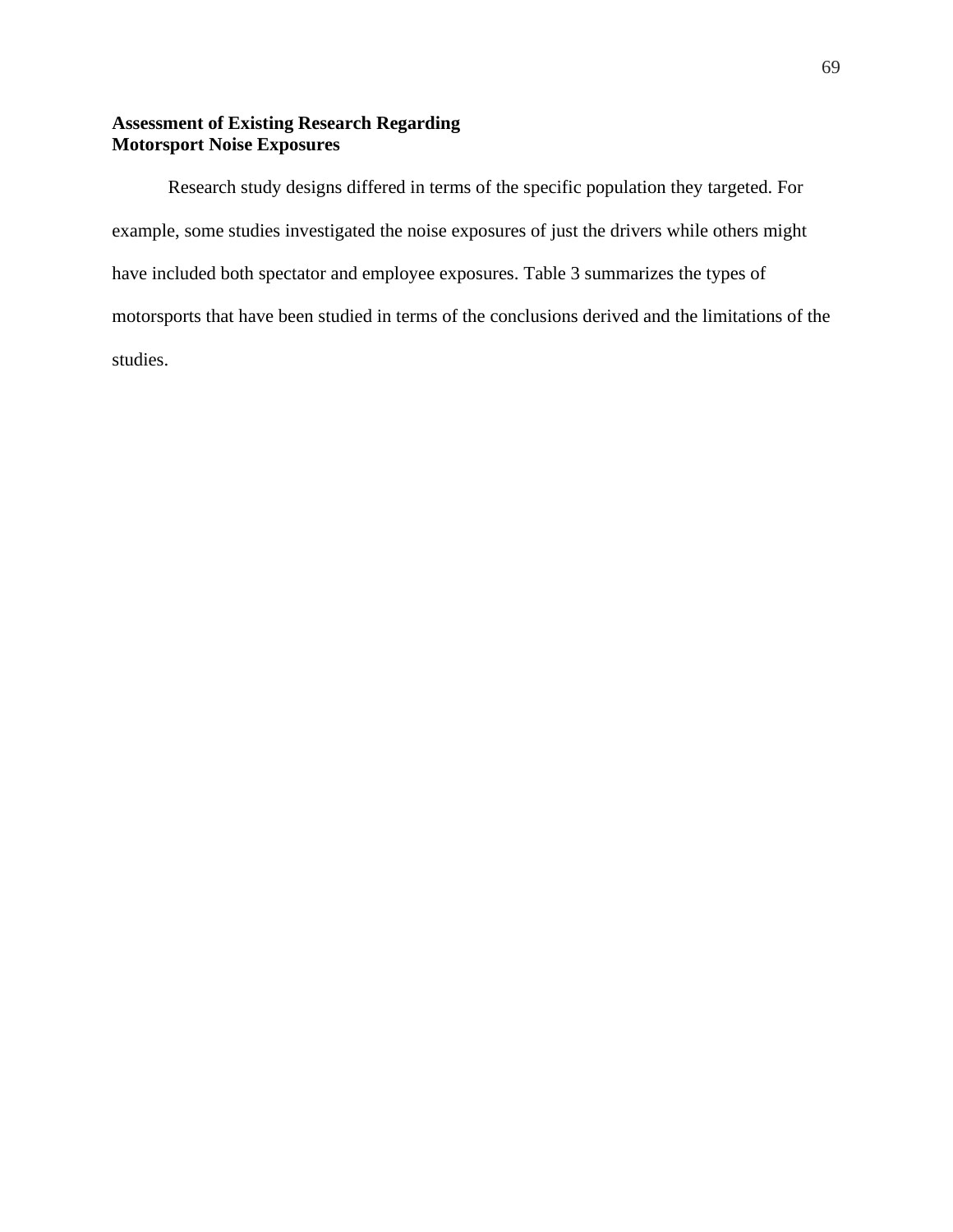# **Table 3**

*Motor Vehicles and Motorsport Research Literature: Conclusions and Limitations*

| Topic & Study         | Conclusions                                                                                                                                  | Limitations                                                                                                                                                                                                                                                                                                                                                                                                   |
|-----------------------|----------------------------------------------------------------------------------------------------------------------------------------------|---------------------------------------------------------------------------------------------------------------------------------------------------------------------------------------------------------------------------------------------------------------------------------------------------------------------------------------------------------------------------------------------------------------|
|                       | <b>Motorized Vehicles</b>                                                                                                                    |                                                                                                                                                                                                                                                                                                                                                                                                               |
| Mikulec et al. (2011) | -Convertible cars can be a source of noise over-<br>exposure that exceeds NIOSH REL, especially<br>for prolonged journeys with the top down. | -A Quest Technologies model 210 sound level meter was used<br>for area sound level measurements limiting the opportunity to<br>integrate noise level with duration of exposure in the data<br>analysis and determination of risk of over-exposure to noise.<br>-Issue of wind noise on the microphone of the sound level meter<br>was not addressed and may have contributed artifact to the<br>measurements. |
|                       |                                                                                                                                              | -Conclusions may not be generalizable to all types of vehicles<br>driven with the top down, or all roadways or all passengers<br>within the vehicle.                                                                                                                                                                                                                                                          |
|                       | Motorcycles                                                                                                                                  |                                                                                                                                                                                                                                                                                                                                                                                                               |
| Ross (1989)           | -When open road driving with open and full-<br>face style helmets riders were at risk for<br>temporary or permanent hearing loss             | -Results were compared to the Health and Safety Executive<br>Code of Practice for Reducing the Exposure of Employed<br>Persons to Noise that indicates a criteria of a 90 dBA Leq 8h<br>integrated with a 3 dB exchange rate. This damage-risk criteria<br>is not sufficiently protective to prevent NIHL.                                                                                                    |
|                       |                                                                                                                                              | -Accuracy of the sound level measurements is difficult to assess.<br>The specific microphones and their frequency response and<br>measurement accuracy were not specified. The specifications<br>for the recording equipment (cassette tape) were not provided<br>and the post-processing of the recordings was not detailed.                                                                                 |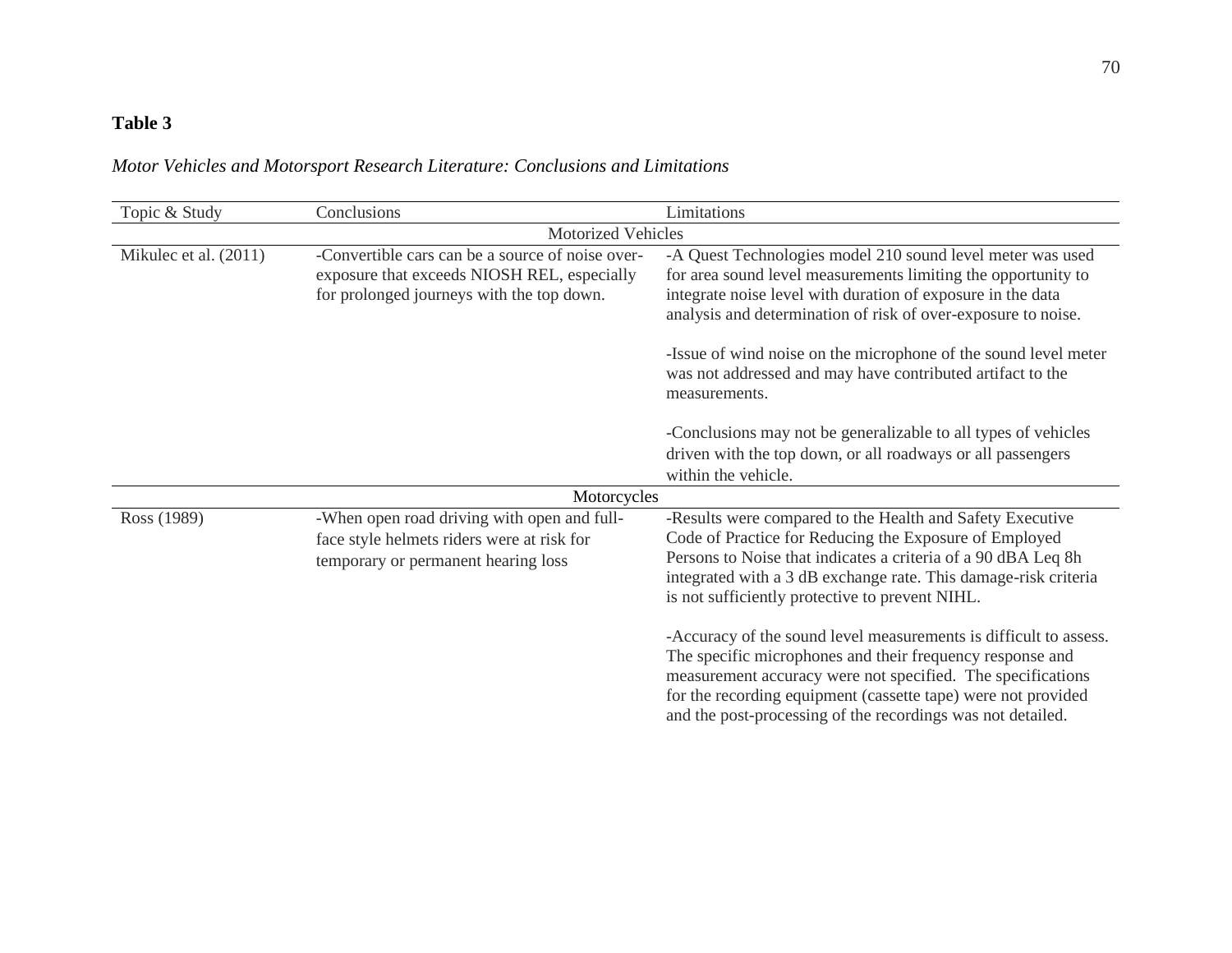Table 3 Continued

| таоте з сопинаса               |                                                                                                                                                                                                                                                                                                                |                                                                                                                                                                                          |
|--------------------------------|----------------------------------------------------------------------------------------------------------------------------------------------------------------------------------------------------------------------------------------------------------------------------------------------------------------|------------------------------------------------------------------------------------------------------------------------------------------------------------------------------------------|
| Topic & Study                  | Conclusions                                                                                                                                                                                                                                                                                                    | Limitations                                                                                                                                                                              |
|                                | Motorcycles                                                                                                                                                                                                                                                                                                    |                                                                                                                                                                                          |
| McCombe & Binnington<br>(1994) | 45% of grand prix racers had hearing losses greater<br>than expected for age matched, non-noise exposed<br>controls. Riders underwent otological examination and<br>pure tone audiometry.                                                                                                                      | -No specific prevention strategies or HPD<br>recommendations provided.<br>-Other recreational or occupational sources of noise<br>exposure for these racers were not investigated. Other |
|                                | -There is a need to increase awareness of NIHL and use<br>of HPDs for this population.                                                                                                                                                                                                                         | sources of hazardous exposure may have also contributed<br>to the presence of a NIHL.                                                                                                    |
|                                |                                                                                                                                                                                                                                                                                                                | -The influence of wind noise on overall sound exposure<br>was not well differentiated.                                                                                                   |
|                                |                                                                                                                                                                                                                                                                                                                | -No specific recommendations or proposed solutions<br>identified                                                                                                                         |
| Jordan et al. (2004)           | -The value of conventional hearing protectors in the<br>reduction of noise exposure of motorcyclists is<br>suggested by the authors to be limited due to high level<br>of low frequency noise generated by wind turbulence<br>and the impediment hearing protectors create when<br>using radio communications. | -No specific recommendations or proposed solutions<br>identified.                                                                                                                        |
| Carley et al. (2011)           | -Consideration of motorcycle geometry, engine type,<br>and environmental characteristics such as other traffic<br>or varying wind speeds were noted to be contributing<br>factors to the sound experienced at-ear levels.                                                                                      | -SPL measurements only, duration of exposure not<br>indicated. Therefore, unable to fully assess damage-<br>risk for NIHL                                                                |
|                                | -The three main contributors to at-ear noise spectra<br>were identified to be the engine, the presence of a<br>windshield, and the helmet                                                                                                                                                                      |                                                                                                                                                                                          |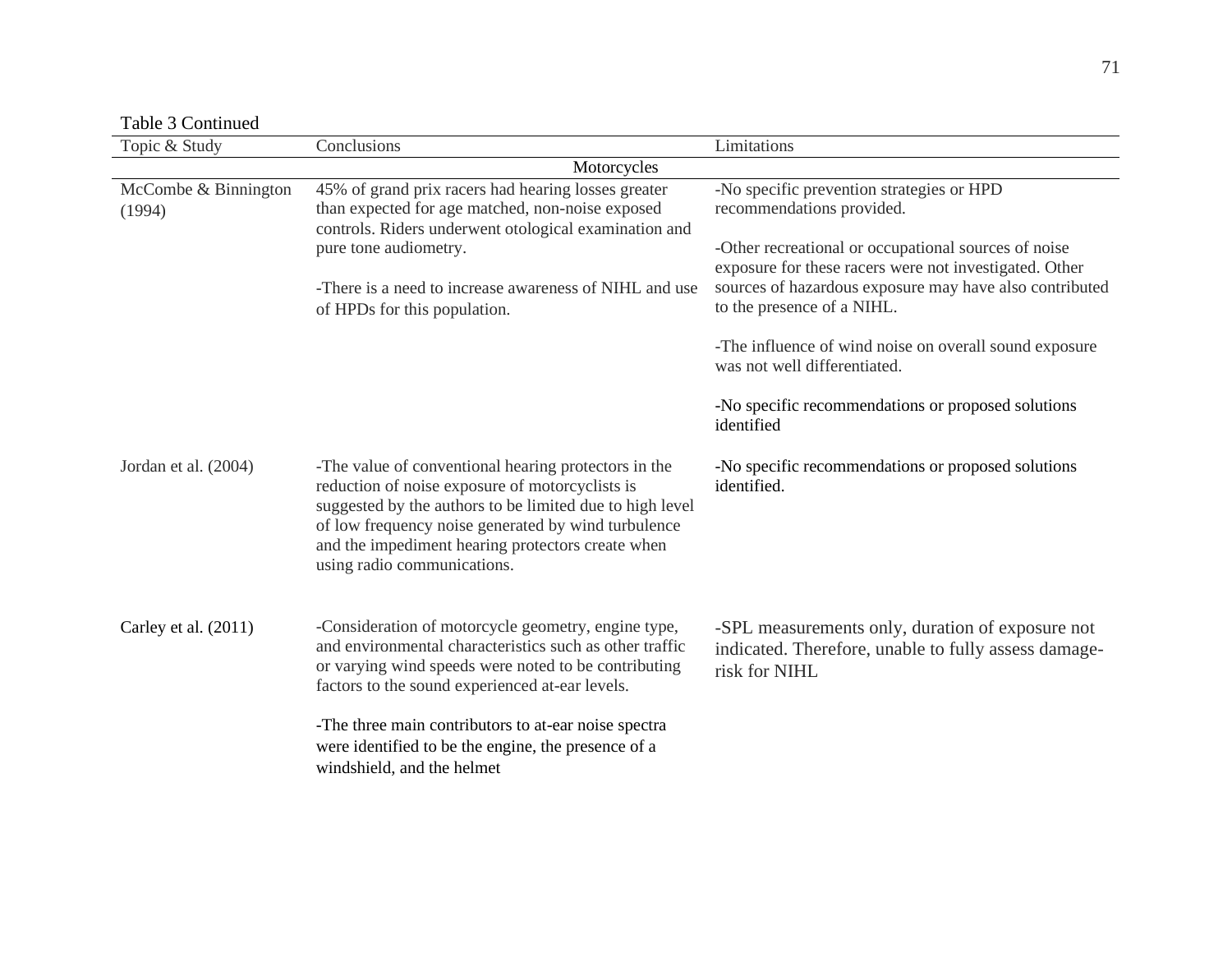Table 3 continued

| Topic & Study            | Conclusions                                                                                              | Limitations                                                                                             |  |  |
|--------------------------|----------------------------------------------------------------------------------------------------------|---------------------------------------------------------------------------------------------------------|--|--|
| Snowmobiles              |                                                                                                          |                                                                                                         |  |  |
| Bess & Poynor $(1974)$   | -Racing snowmobiles produced sound pressure levels                                                       | -Pre-exposure hearing test did not indicate case history or                                             |  |  |
|                          | as great as 136 dBA (two thirds throttle).                                                               | other noise exposure sources for participants that may<br>have contributed to the presence of NIHL      |  |  |
|                          | -Measurements taken within the spectator area ranged                                                     |                                                                                                         |  |  |
|                          | from 85 dBA to 113 dBA. Such sound pressure levels                                                       |                                                                                                         |  |  |
|                          | were thought to be responsible for the high-frequency<br>hearing impairment found in all the drivers and |                                                                                                         |  |  |
|                          | mechanics                                                                                                |                                                                                                         |  |  |
|                          |                                                                                                          |                                                                                                         |  |  |
| Moore $(2014)$           | -All snowmobilers were over-exposed to noise while                                                       | -Due to smaller sample size, it was impossible to                                                       |  |  |
|                          | riding with helmets in this study.                                                                       | determine which rider characteristics lead specifically to<br>increased noise levels and which did not. |  |  |
|                          | -Under the helmet noise exposure levels did not show                                                     |                                                                                                         |  |  |
|                          | adequate protection from hazardous snowmobile                                                            | -Field data specific to mountain terrain and not                                                        |  |  |
|                          | sounds.                                                                                                  | transferable to riding in open/flat environments.                                                       |  |  |
|                          | <b>Stock Cars</b>                                                                                        |                                                                                                         |  |  |
|                          |                                                                                                          |                                                                                                         |  |  |
| Van Campen et al. (2005) | -Noise levels on all three racetracks exceeded those                                                     | -Need to characterize noise exposure at other race                                                      |  |  |
|                          | measured in hazardous industrial environments.                                                           | shops/tracks.                                                                                           |  |  |
|                          | -Until professional auto racing associations require the                                                 | -No audiometric evaluations or baseline hearing tests for                                               |  |  |
|                          | use of HPDs and establish hearing conservation                                                           | the participants were performed.                                                                        |  |  |
|                          | programs, it will be up to responsible team owners and                                                   |                                                                                                         |  |  |
|                          | employees to monitor hearing and protect their hearing.                                                  |                                                                                                         |  |  |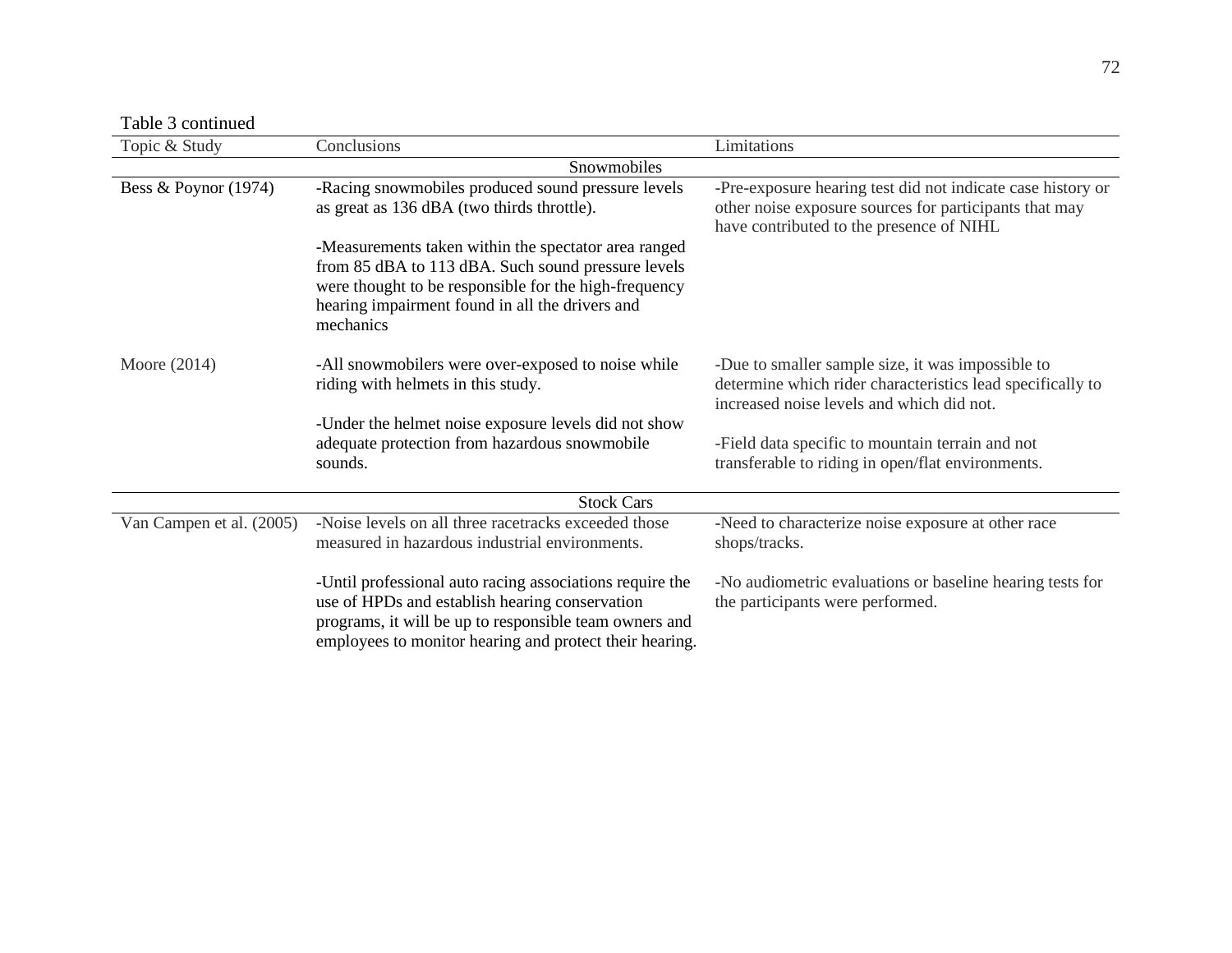Table 3 continued

| гарге элемпениес     |                                                                                                                                                          |                                                                                                                                                                                           |  |
|----------------------|----------------------------------------------------------------------------------------------------------------------------------------------------------|-------------------------------------------------------------------------------------------------------------------------------------------------------------------------------------------|--|
| Topic & Study        | Conclusions                                                                                                                                              | Limitations                                                                                                                                                                               |  |
| <b>Stock Cars</b>    |                                                                                                                                                          |                                                                                                                                                                                           |  |
| Rose et al. (2008)   | -Temporary thresholds shifts in hearing may be<br>experienced by fans attending NASCAR races sitting<br>at various distances from the racetrack.         | - Actual risk of noise-induced hearing loss cannot be<br>inferred from the findings as only area levels of noise were<br>measured with use of a SLM. Exposure time was not<br>integrated. |  |
|                      |                                                                                                                                                          | -HPD with a noise reduction rating of at least 25 dB is<br>recommended. However, the NRR is not a reliable measure<br>to base HPD recommendations.                                        |  |
|                      | Formula 1                                                                                                                                                |                                                                                                                                                                                           |  |
| Dolder et al. (2013) | -Noise dosimetry measurements in the general<br>audience at various locations around the track                                                           | -Specific instrumentation or measurement procedures were<br>not explicitly detailed.                                                                                                      |  |
|                      | exceeded NIOSH REL and OSHA PEL criteria.                                                                                                                | -Recommendation for double hearing protection does not<br>consider factors such as communication needs of spectators<br>or drivers.                                                       |  |
|                      | <b>Monster Trucks</b>                                                                                                                                    |                                                                                                                                                                                           |  |
| Morley et al. (1999) | -Individuals attending monster truck may be exposed<br>to hazardous carbon monoxide (CO) and noise levels.                                               | -CO and noise exposure were not measured for drivers.                                                                                                                                     |  |
|                      | Simultaneous exposure to CO can increase the<br>harmful effects of noise.                                                                                | -Difficult to predict the average noise exposure for<br>employees based on a single two-day event. More noise<br>samples would be needed to be a "representative" across<br>events.       |  |
|                      | <b>Tractor Pulls</b>                                                                                                                                     |                                                                                                                                                                                           |  |
| Buhr-Lawler (2017)   | -This study establishes that hearing loss prevention<br>outreach at tractor pulls is necessary due to the high<br>noise levels during the competitions.  | - Sound level measures were taken periodically for several<br>hours, but no dosimetry or long-term sound level studies<br>were made.                                                      |  |
|                      | -The number of earplugs distributed and the<br>percentage of individuals who accept them indicates<br>that this outreach is effective in the short term. | - No data were available on the number of individuals who<br>used the earplugs during the event.                                                                                          |  |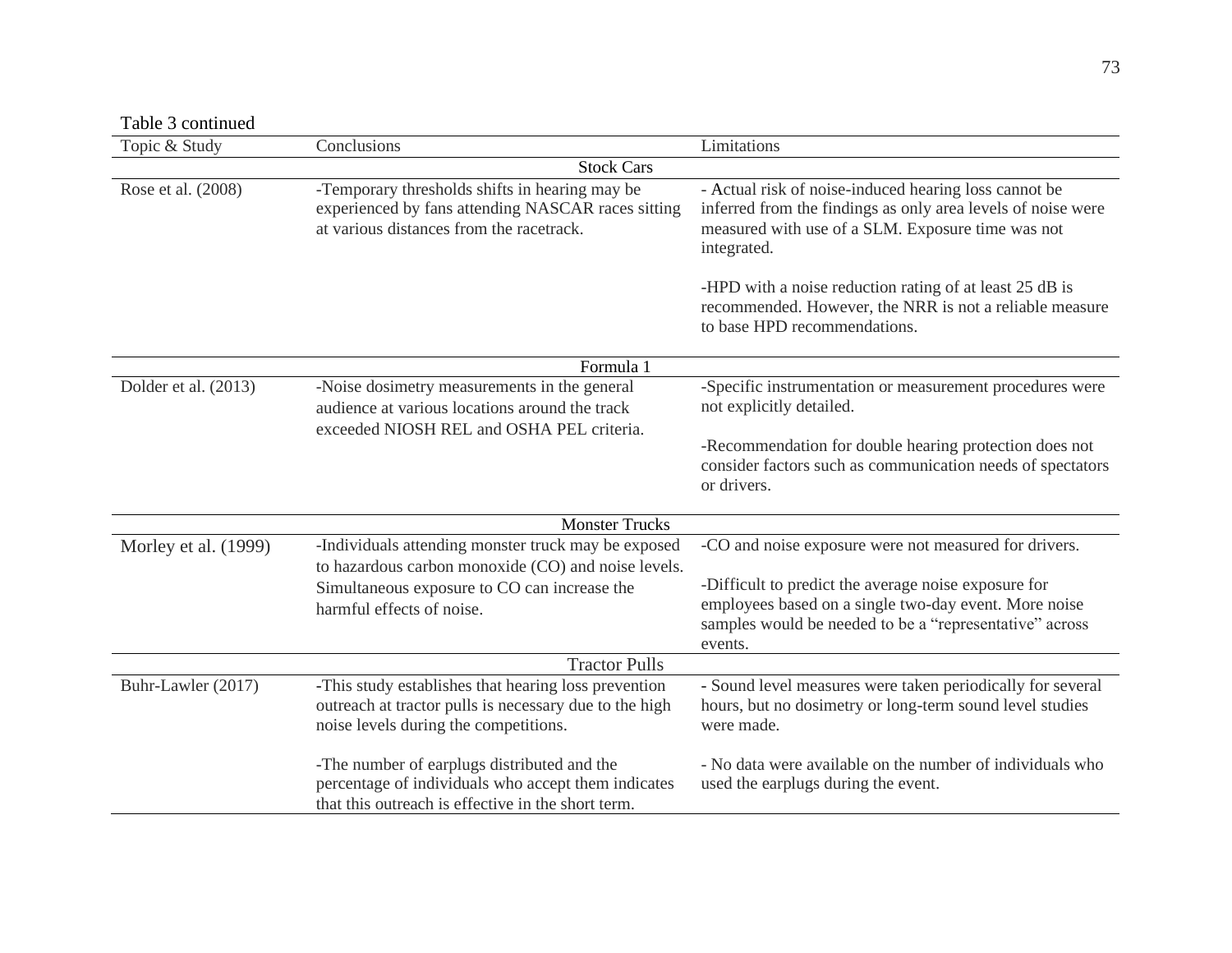#### **Lack of Generalizability**

It is difficult to generalize the findings of the various motorsport noise studies. First, it is difficult to generalize across exposure groups (drivers, employees, spectators). For example, one study (Van Campen et al., 2005) measured noise exposures for both drivers and employees, and sound level measurements of various fabrication and body shop machines were conducted. Bess and Poynor (1974) collected noise measurements for drivers, employees, and conducted sound level measurements in spectator areas as well. Six studies (Carley et al., 2011; Jordan et al., 2004; McCombe & Binnington, 1994; Mikulec et al., 2011; Moore, 2014; Ross, 1989) measured the noise exposures of the drivers only. Four studies were focused on spectator noise exposure (Buhr-Lawler, 2017; Dolder et al., 2013; Morley et al., 1999; Rose et al., 2008). The limited samples within each group prevented generalizing to other drivers, workers, or spectators. Second, each motorsport event was unique; no multiple studies of the same type of motorsport event would allow generalization to all events within a given category. Third, the studies were aimed at specific categories of motorsports and could not be applied to other types of motorsports that have not been investigated. For instance, results from Formula 1 races could not be generalized to other groups such as street races and so on. Fourth, the methods for many of the studies neglected to incorporate duration of exposure and this further limited the generalization of the findings. Within individual motorsport categories, there is a need for a comprehensive study design that includes an assessment of noise dosimetry, audiometry, hearing protector attenuation measures, and intervention/education effectiveness measures.

#### **Gaps in the Existing Literature**

The existing literature formed a basis to build upon in the investigation of noise exposure of motorsport enthusiasts. However, many areas need further investigation and development.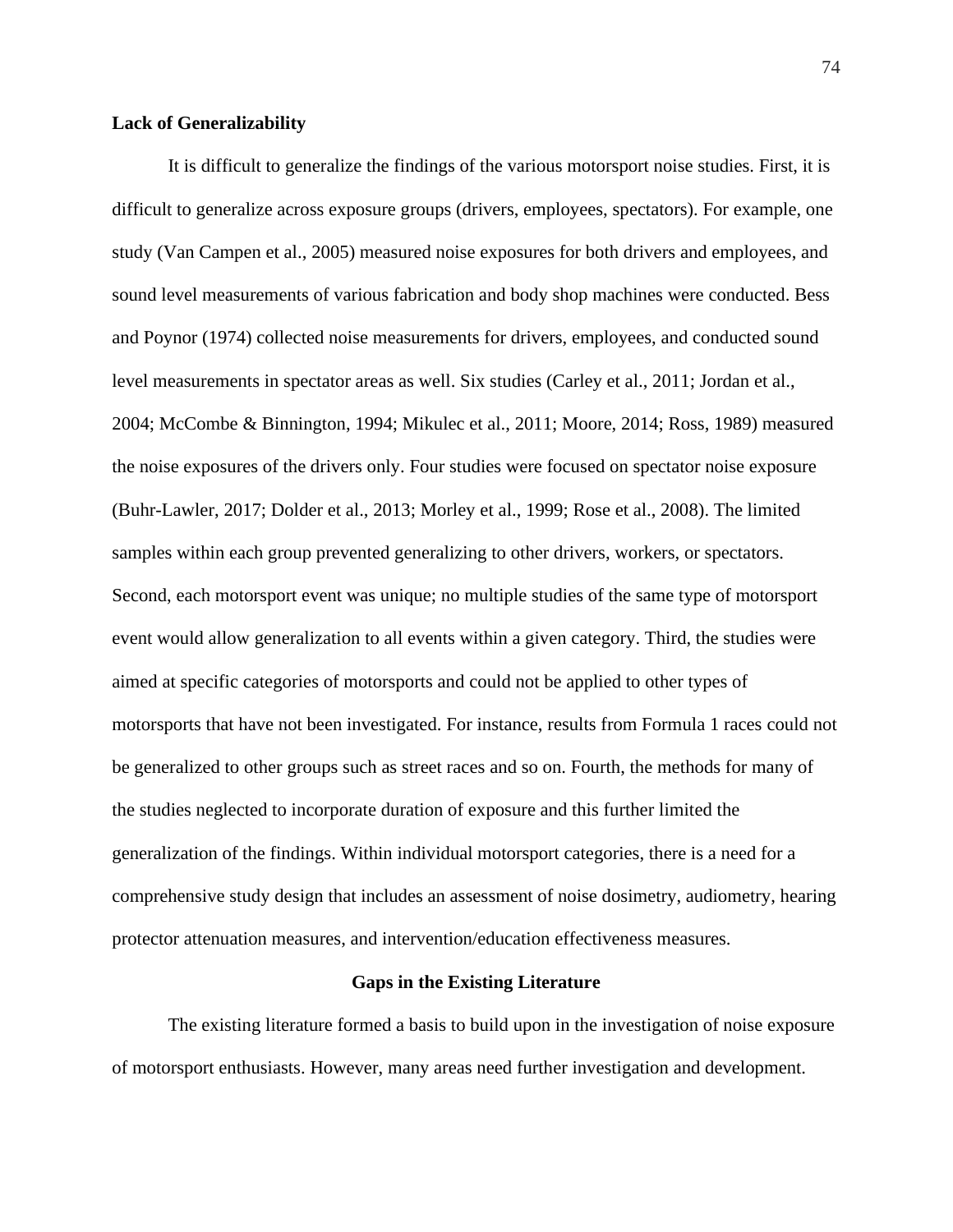During the time this literature review was carried out, no studies investigated the categories of hot rod racing and drag racing in terms of noise exposure for enthusiasts. As revealed previously, limited studies have investigated driver, spectator, employee, and vendor noise exposures together at each type of motorsport event. Although the recommendation for HPDs was made and, in some cases, general types were suggested, specific HPD recommendations for motorsport enthusiasts were also lacking in the literature. In addition, specific HLPP recommendations for motorsport enthusiasts were not identified within the studies reviewed.

Sub-categories within each type of motorsport have yet to be investigated, i.e., motorbikes race in several varieties such as road racing, motocross, and track racing among others. Other racing categories might include kart-, truck-, rally-, street- and drag-racing. Needless to say, numerous motorsports have yet to be investigated in terms of risk of NIHL for those who engage in and attend these events.

There was a gap in terms of regulatory or racing association/owner guidance. As explained by Van Campen et al. (2005), sporting venues such as professional auto races have not historically been held to OSHA regulations so it is ultimately up to sport associations and business owners to ensure the safety of their employees.

### **Research Challenges**

Challenges exist regarding studies investigating the noise exposure of motorsport enthusiasts. They can be grouped as intrinsic factors related to and controlled by the participant involved and extrinsic factors related to the environment in which the study is taking place and outside of the control of the participant.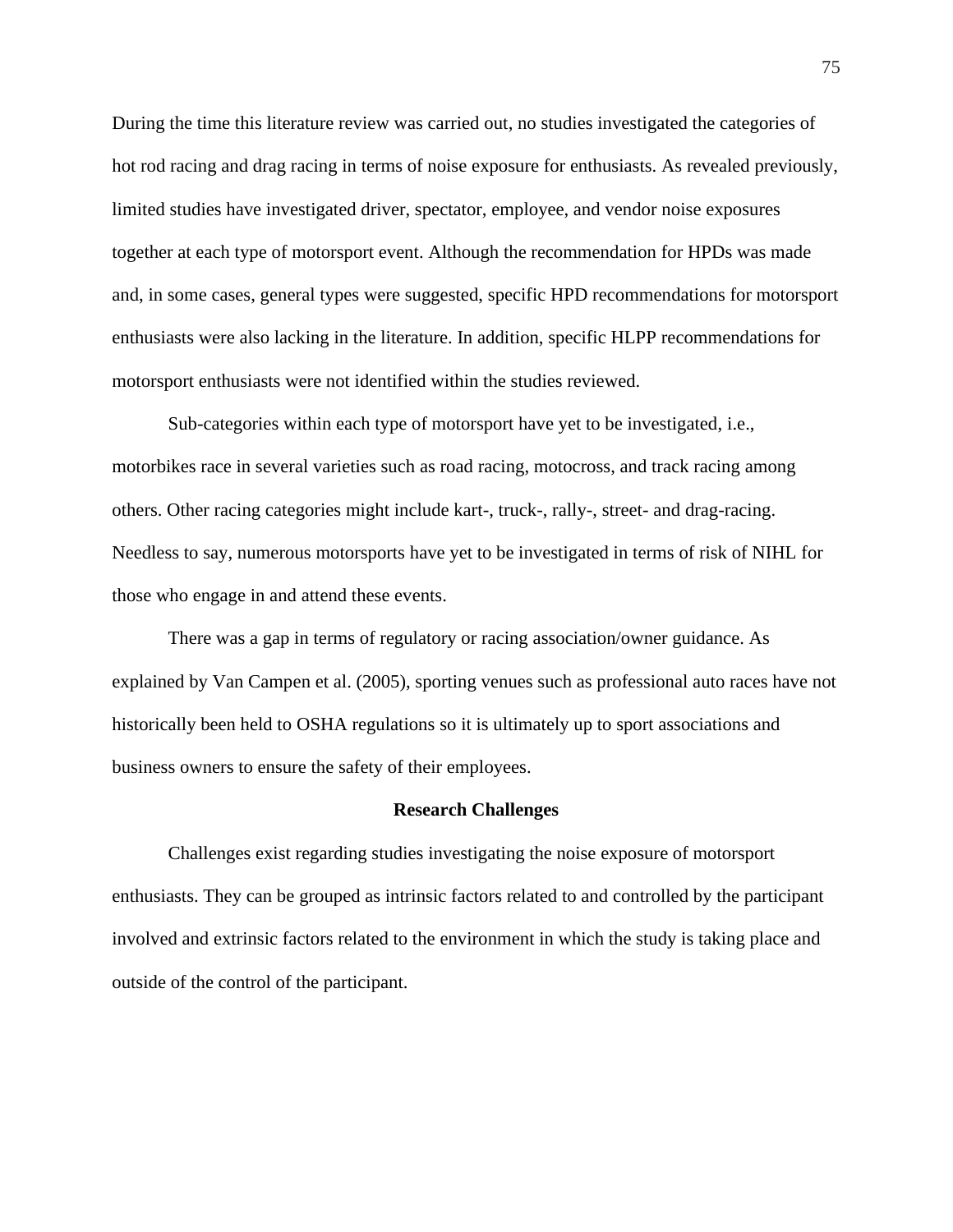#### **Intrinsic Factors**

When considering drivers involved in motorsports, an important intrinsic factor to consider is the driving style and technique. This depends on the type of racing, i.e., whether it is an endurance race versus a drag race. Generally, each driver has their own style and technique when racing or participating in motorsports. One key aspect to consider is how the driver accelerates the vehicle. Acceleration of the engine could increase the revolutions per minute as the driver shifts gears. Higher revolutions per minute usually correlate with more power being generated by the engine and this would likely result in higher levels of noise. Consequently, you might sample the same vehicle, raced by two different drivers on the same track, and get different noise exposure values. The vehicles themselves also differ so the same driver in two different vehicles on the same track might also get different outcomes. A large number of noise dosimetry samples would be needed to fully capture the range of exposures for drivers.

Another factor to consider is whether the driver wears a helmet when racing. As reviewed by Van Moorhem et al. (1981) and Kennedy et al. (2011), it was not clearly indicated that helmets were sufficient for hearing protection. However, helmets must be considered when performing noise exposure measurements and selecting appropriate HPDs.

As for spectators, vendors, or employees, one factor to consider is the relative location where they are situated during the motorsport event. For example, some spectators might be closer to the racetrack or arena while others might have seats further in the stands. Employees might be in the pit crew or they might be vendors who are situated farther from the racetrack. These individuals are likely mobile during the event and the use of noise dosimetry would be advisable rather than sound level meters for assessment of risk.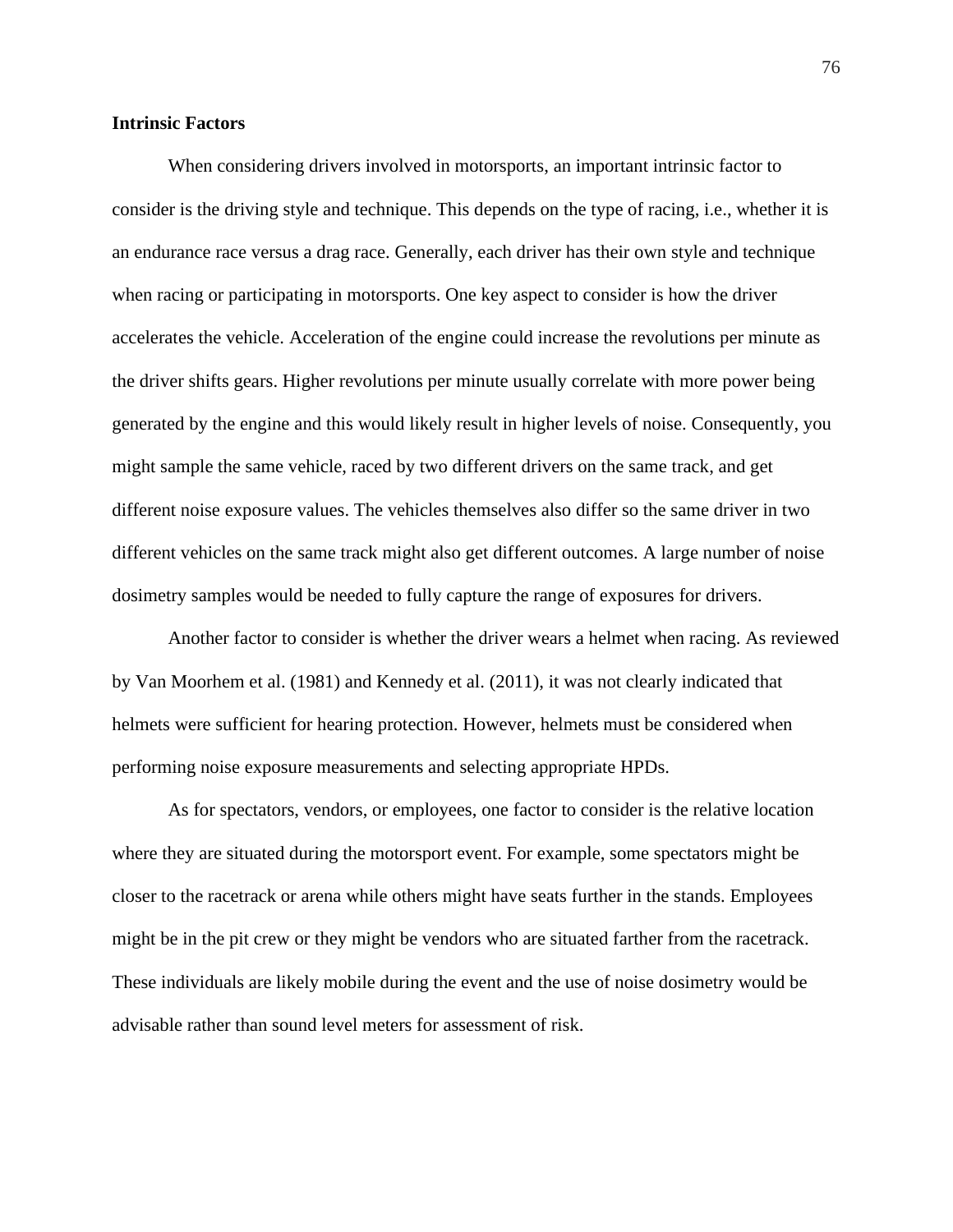#### **Extrinsic Factors**

Environmental factors that might present as challenges to research in motorsports include weather and wind. As discussed previously, the presence of airflow across the microphone of a sound measurement instrument could cause artifact and error if introduced into the measurement. Windscreens are provided with most sound measurement instruments to reduce these effects but these are likely insufficient at high speed. Weather could impact the performance of the measurement device in terms of humidity and temperature. Specifications for instrumentation used should be considered when performing measurements outdoors.

Track design varies by the type of motorsport racing event. Open versus closed venues and groomed versus non-groomed tracks could impact noise measurements. For example, closed venues might lead to higher reverberance or reflection of sound versus an open venue. Nongroomed tracks might produce higher levels of ambient noise than groomed tracks. Exposure to carbon monoxide would likely differ between indoor and outdoor venues and should be considered when investigating the risk of hearing loss from participation in motorsport activities.

Motor and vehicle variability poses another research challenge in motorsports. Some considerations include windows open versus closed and convertible versus hard-top vehicles. Engine types and speed capacity as well as exhaust configurations could impact noise measurements.

Finally, it is important to acknowledge that every motorsport event would differ from another. The researcher could not replicate the study conditions in a laboratory or in the field. For example, each event might have a different number of cars racing or spectators at a time. The duration of the race is another consideration to keep in mind. For example, the Indy 500 race took as long as seven hours in 1911 when top speeds were 75 mph and the shortest race was in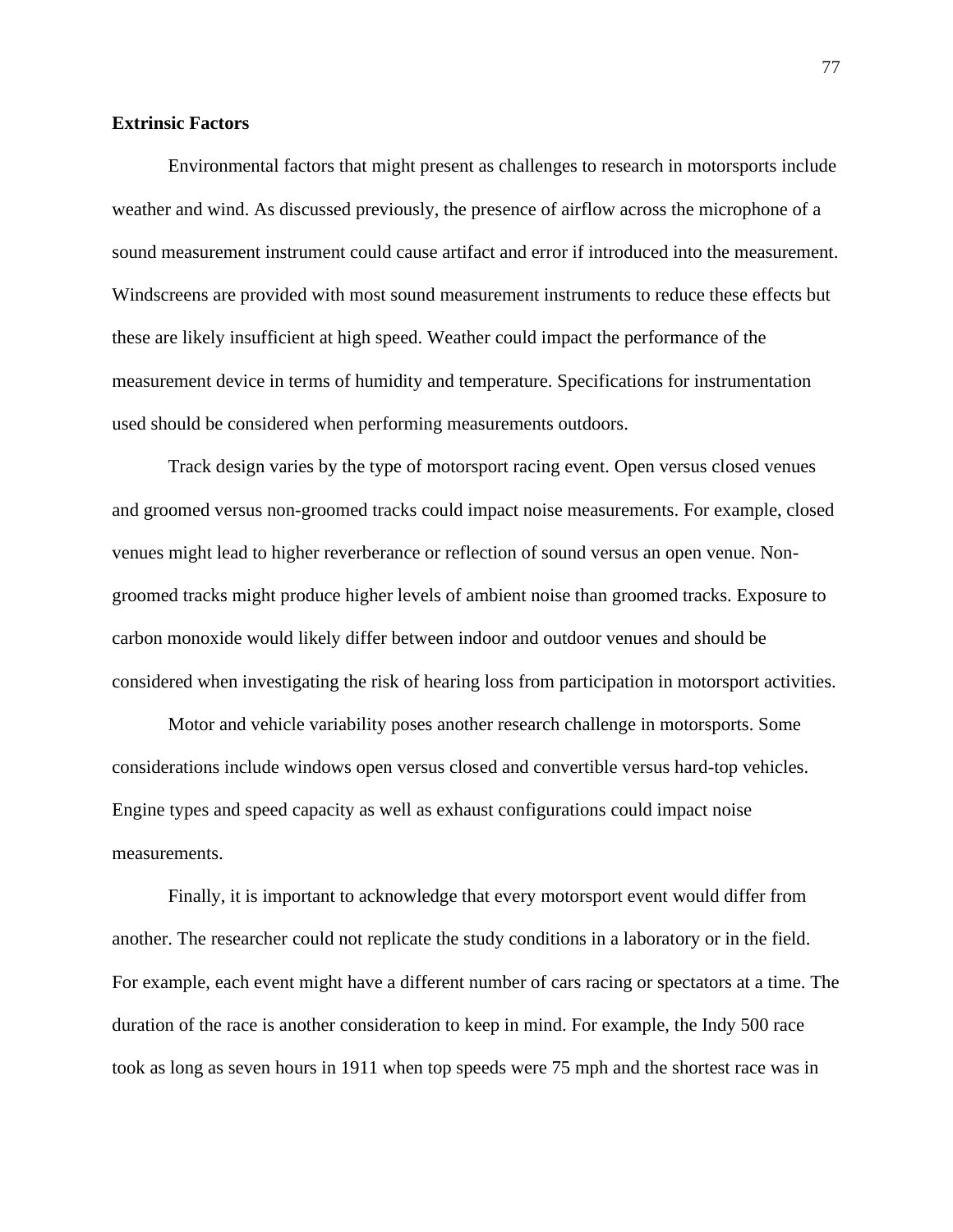1976, which lasted less than two hours due to rain (Martinelli, 2021). The risk of NIHL is lessened when the duration of exposure is shorter.

Altogether, many variables exist in the study of motorsport events that pose research challenges. Thus, it is of great importance to consider the documentation of these variables when conducting noise exposure measurements in motorsports. Each study could inform and build upon the previous when close attention is given to both intrinsic and extrinsic variables.

#### **Potential Solutions and Future Directions for Research**

#### **Recreational Noise Exposure Guidelines**

As stated previously, there are no official guidelines for recreational noise exposure to be used for the population of motorsport enthusiasts. However, the use of the already established OSHA (1983) 29 CFR 1910.95 exposure standard, the NIOSH (1998) exposure criteria, and the WHO (2019) recreational exposure criteria could be used.

It is rather straightforward to assume OSHA (1983) and, ideally. NIOSH (1998) guidelines for noise exposed workers would apply to the drivers and mechanics and other support personnel employed by the racing team. The vendors at racing events would also be required to implement hearing conservation programs since they fall under the "Service" category of workers covered by OSHA. There is a need to generate best practices for spectators who are potentially at risk of NIHL

Noise exposure results could be interpreted as specified by OSHA (1983), NIOSH (1998), and WHO (2019) in terms of risk on NIHL. Depending on the target population, the results could be interpreted by how applicable it is for the individual. For example, the NIOSH exposure criteria might be a good reference for drivers, employees, and vendors since they are employees while the WHO criteria could be referred to for spectators.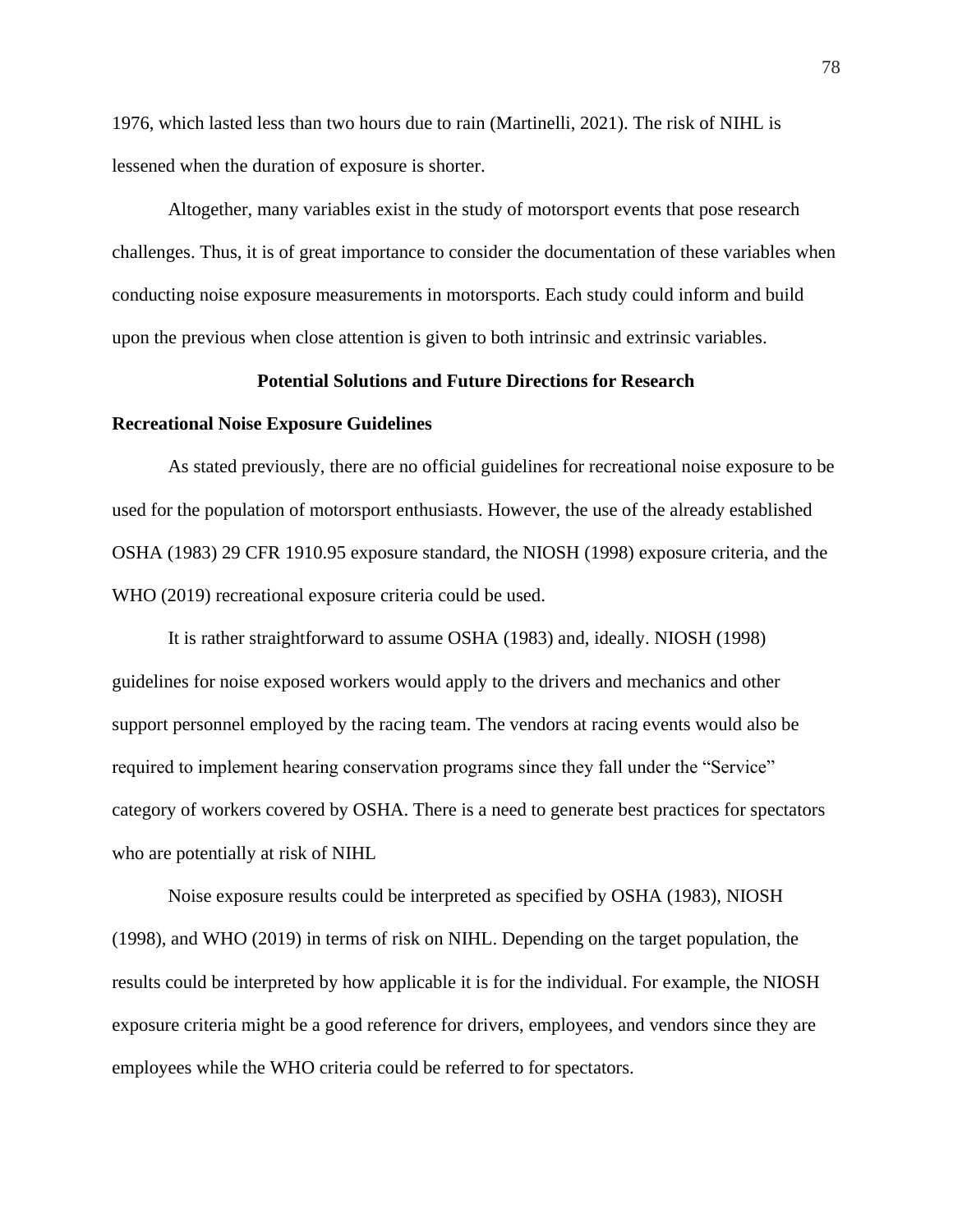Efforts should be made by regulatory agencies to address recreational noise exposures to reach a broader group of people. Additionally, sport associations and business owners should be educated about the risks and ways to protect the health of their employees and motorsport enthusiasts to adhere to recommended guidelines. In this manner, attempts to reduce the incidence of NIHL could be accomplished outside of occupational settings. Strides toward this public health goal might be accomplished by audiologists serving patients who partake in motorsports as a recreational activity. There is a need for evidence-based hearing health promotion and interventions targeting these unique groups as a traditional hearing conservation program might not be practical.

#### **Self-Monitoring of Noise Exposure**

Developments in technology have increased health monitoring for consumers. For instance, smart watches can track heart rates, stress levels, steps taken in a day, and other health related activities. In terms of noise exposure monitoring, the Apple Watch SE and Apple Watch Series 4 have a Noise App that measures ambient sound levels in the environment using the microphone. When the Apple Watch detects the decibel level has risen to a level where hearing could be affected, it can notify the person (Apple Inc., 2021).

The NIOSH SLM app is another tool that could be used by individuals to monitor their own noise exposures. Jacobs et al. (2020) investigated the use of the NIOSH app on five different Apple smartphone models: iPhone 6, 6 s, 6+, 7, and 7+ without a calibrated microphones and compared the measurements to an Edge eg5 noise dosimeter to measure noise exposures in office, coffee shop, commuter train, restaurant, and spin class settings. The results indicated the NIOSH app could be used to make reasonably accurate measurements of noise in environments where noise levels exceed 75 dBA. The authors expressed that these measurements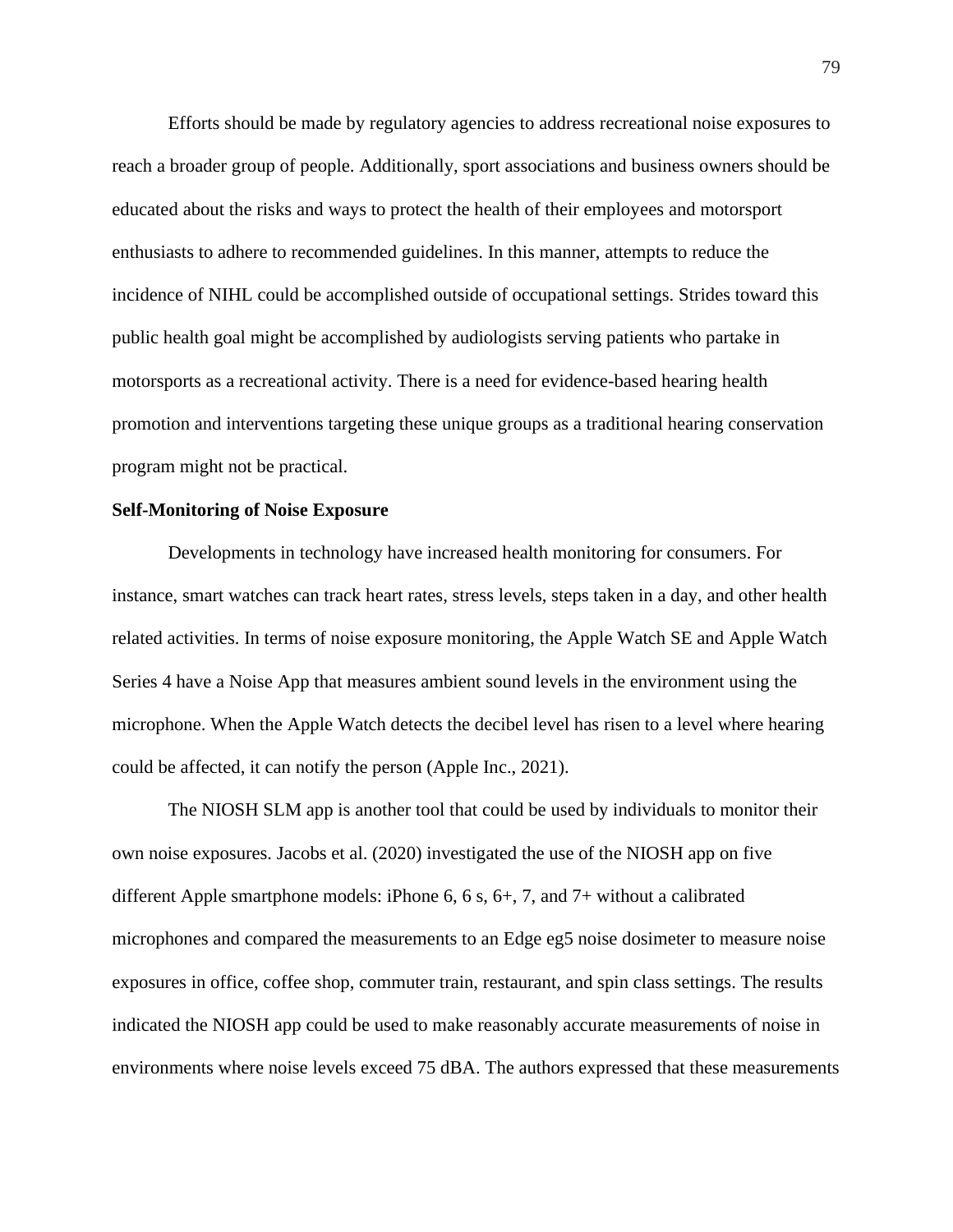are useful as an initial exposure assessment tool but should only be used to screen out exposures that do not need further evaluation.

Access to such technology could increase the opportunities to teach people about monitoring their own noise exposures. Caution should be taken when recommending such measurements to consumers and it must be advised that these are only estimations of noise exposure. However, in this manner, individuals could make informed decisions about protecting themselves from hazardous noise.

### **Future Research Directions**

Table 4 summarizes proposed future directions for future research based on studies reviewed in Chapter I.

## **Table 4**

| Motor Vehicles and Motorsport Research Literature: Proposed Future Directions |  |
|-------------------------------------------------------------------------------|--|
|-------------------------------------------------------------------------------|--|

| Topic                     | Study                       | Proposed Future Directions                                                                                                                                                                                                                                                                      |
|---------------------------|-----------------------------|-------------------------------------------------------------------------------------------------------------------------------------------------------------------------------------------------------------------------------------------------------------------------------------------------|
| <b>Motorized Vehicles</b> | Mikulec et al. (2011)       | Evaluation of hearing loss in convertible automobile drivers.                                                                                                                                                                                                                                   |
| Motorcycles               | McCombe & Binnington (1994) | Raise awareness of risk of NIHL and increase use of HPDs.                                                                                                                                                                                                                                       |
|                           | Jordan et al. (2004)        | Need for HPD with radio communication for occupational<br>motorcyclists                                                                                                                                                                                                                         |
| Snowmobiles               | Moore $(2014)$              | Need for more studies to determine whether other types of<br>snowmobile and motorsport riders are at risk for NIHL and steps<br>needed for prevention.                                                                                                                                          |
| <b>Stock Cars</b>         | Van Campen et al. (2005)    | Further analysis of noise exposures at other race shops and tracks,<br>assessment of HPDs, and determination if improved noise<br>reduction results in improved performance/safer racing conditions.                                                                                            |
| <b>Monster Trucks</b>     | Morley et al. (1999)        | Further evaluation from arena management and local public health<br>agencies of their responsibility in informing and educating the<br>public about the potential noise and CO exposures that they could<br>encounter during the time spent at monster truck and motocross<br>events.           |
| <b>Tractor Pulls</b>      | Buhr-Lawler (2017)          | Further investigation needed to determine if the cultural attitudes<br>toward hearing loss prevention have shifted due to the outreach<br>efforts and if the use of hearing protection carries over into the<br>other areas of the personal and professional lives of tractor pull<br>attendees |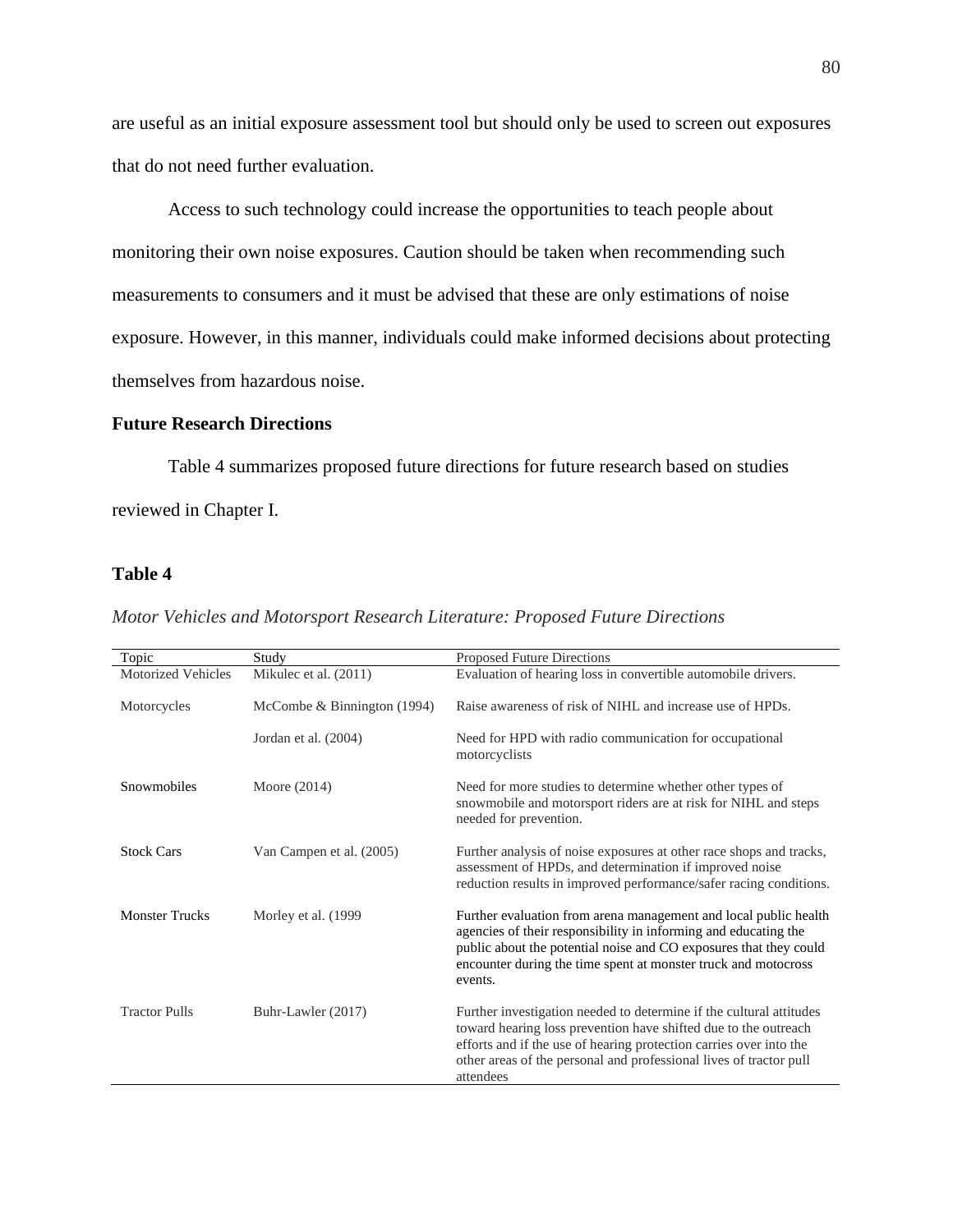#### **Summary Statement**

Several types of motorsport enthusiasts including spectators, event personnel, and drivers are generally at risk of NIHL regardless of the variables that might exist across motorsport events. The range of sound pressure values were between 63 dBA to over 100 dBA across studies investigating motorcycles, snowmobiles, stock cars, Formula 1, monster trucks, and tractor pulls (Bess & Poynor, 1974; Buhr-Lawler, 2017; Dolder et al., 2013; Jordan et al., 2004; Kardous & Morata, 2010; Moore, 2014; Morley et al., 1999; Rose et al., 2008; Ross, 1989; Van Campen et al., 2005). These outcomes supported the need to implement hearing conservation programs and hearing health promotion activities targeting these populations. Through the appraisal of existing literature and identification of future directions and proposed solutions, audiologists, event organizers, and individuals who are motorsport enthusiasts could better educate themselves and those around them about the health risk of NIHL in the recreational activity of motorsports. Audiologists can play a role in providing hearing conservation services and education for motorsport employers and individuals participating in motorsports.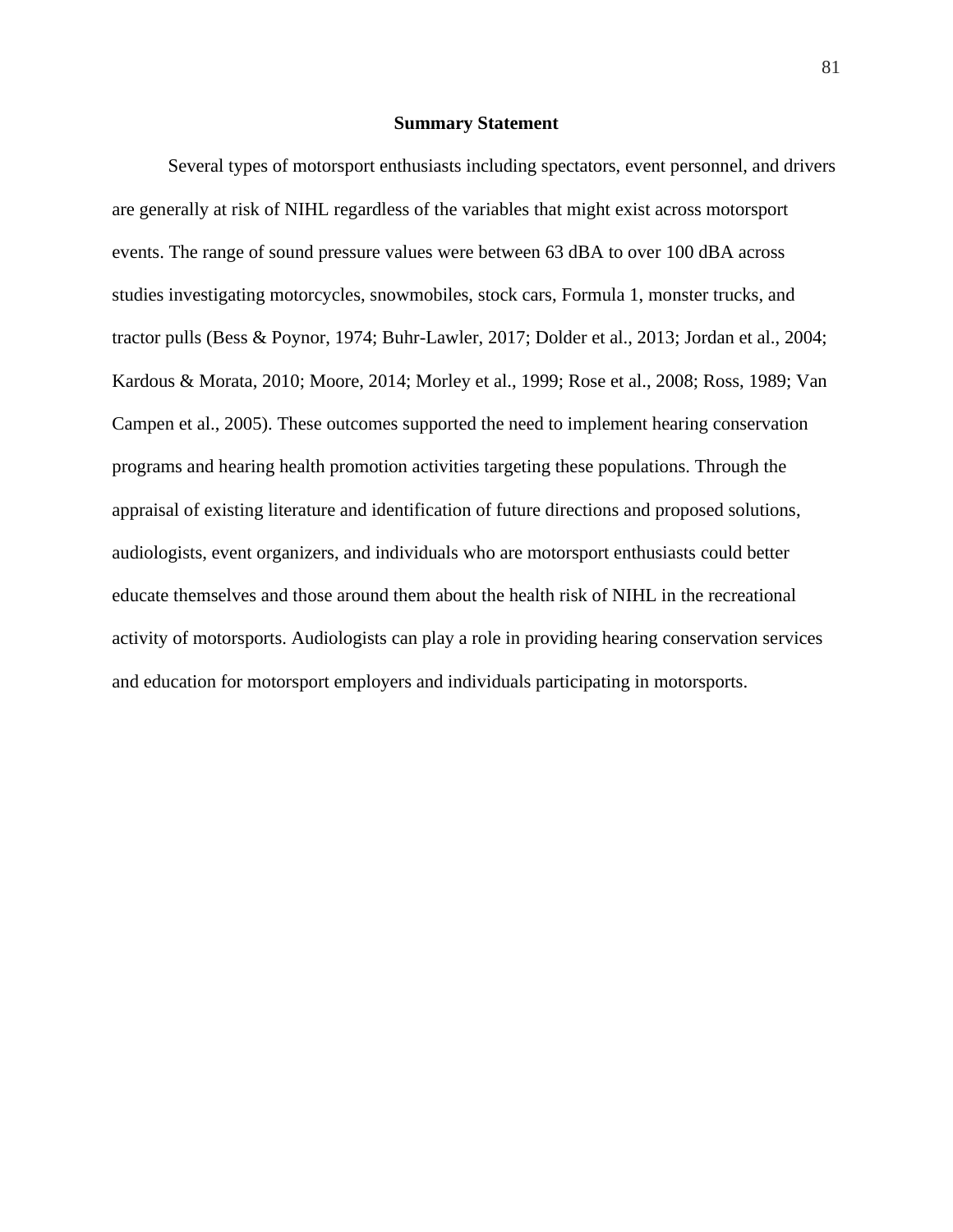#### **REFERENCES**

- 3M. *Hearing protection.* (2021). Retrieved January 10, 2021, from <https://www.3m.com/3M/> en\_US/hearing-protection-us/
- American National Standard Institute. (2022a). *ANSI S1.25-1991(R2017): Specification for personal noise dosimeters*. Retrieved January 15, 2022, from https://webstore.ansi.org/standards/asa/ansiasas1251991r2017
- American National Standard Institute. (2022b). *ANSI S1.40-2006 (R2016)*: *American national standard specifications and verification procedures for sound calibrators.* Retrieved January 15, 2022, https://webstore.ansi.org/standards/asa/ansiasas1402006r2016
- American National Standard Institute. (2022c). *Sound level meters - Part 1: Specifications (a nationally adopted international standard*). Retrieved January 15, 2022, from https://webstore.ansi.org/standards/asa/ansiasas12014partiec616722013
- American Speech-Language-Hearing Association. (2021). *Hearing case history*. Retrieved December 20, 2021, from https://www.asha.org/public/hearing/hearing-case-history/
- Angus, T., Aylett, C., Henry, N., & Jenkins, M. (2007). *Motorsport going global: The challenges facing the world's motorsport industry*. Palgrave-MacMillan.
- Apple Inc. *Apple watch user guide.* Retrieved December 15, 2021, from https://support.apple.com/guide/watch/noise-apd00a43a9cb/watchos
- Arjunan, A., & Baroutaji, A. (2021). Sound pressure level of a Formula 3 car and the influence of detachable muffler-tip. *Results in Engineering, 11*, 100261. https://doi.org/10.1016/j.rineng.2021.100261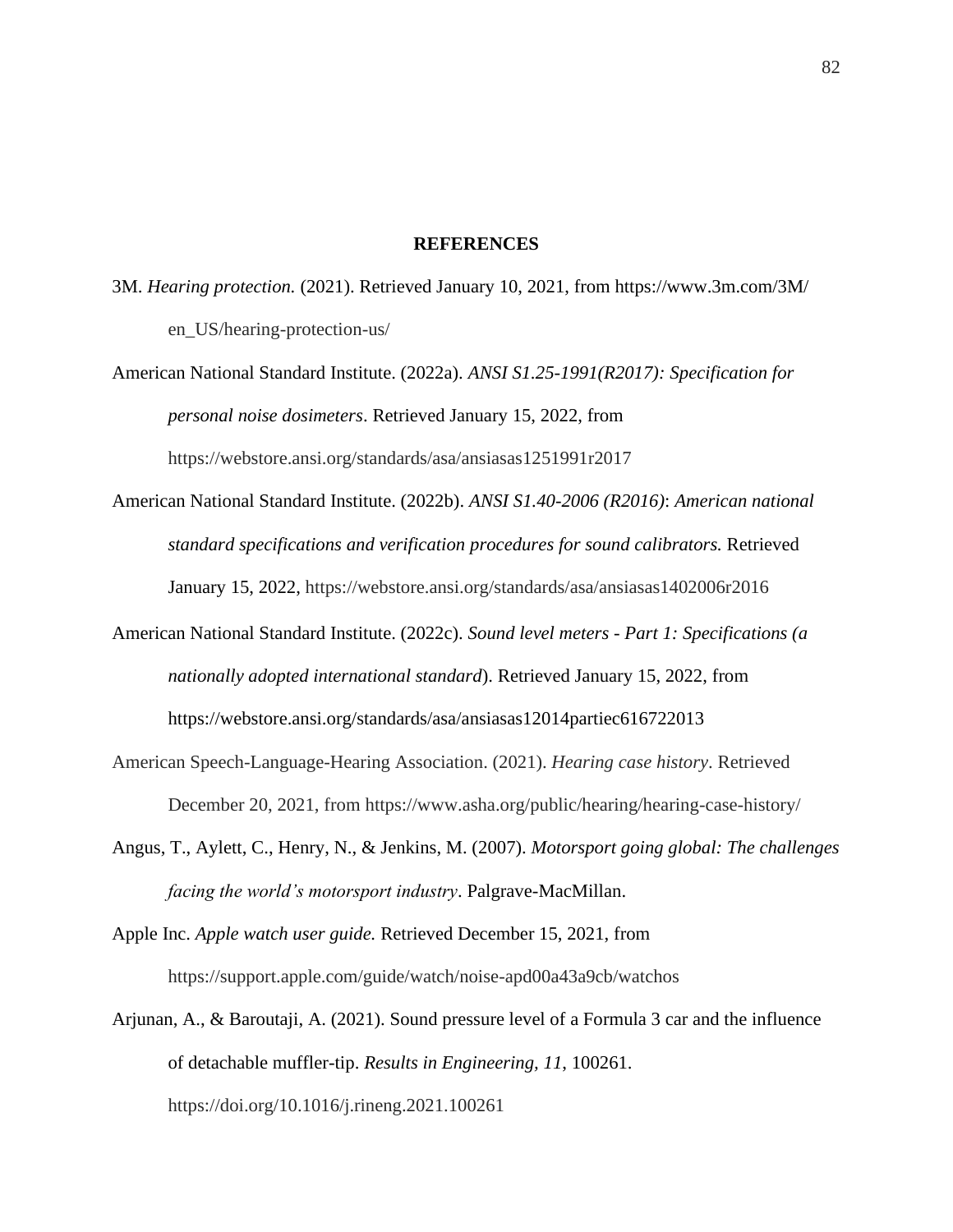- Armstrong, K. A., & Steinhardt, D. A. (2006). Understanding street racing and 'hoon' culture: An exploratory investigation of perceptions and experiences. *Journal of the Australasian College of Road Safety, 17*(1), 38-44. https://eprints.qut.edu.au/2785/
- Attias, J., Horovitz, G., El-Hatib, N., & Nageris, B. (2001). Detection and clinical diagnosis of noise-induced hearing loss by otoacoustic emissions. *Noise and Health*, *3*(12), 19-31. https://pubmed.ncbi.nlm.nih.gov/12678938/
- Axelsson, A., & Prasher, D. (2000). Tinnitus induced by occupational and leisure noise. *Noise and Health, 2*(8), 47-54.
- Balsley, G. (1950). The hot-rod culture. *American Quarterly, 2*(4), 353-358. https://doi.org/10.2307/3031226
- Behar, A. (2021). Audiometric tests without booths. *International Journal of Environmental Research and Public Health, 18*(6), 3073. https://doi.org/10.3390/ijerph18063073
- Berger, E. H. (1986). Methods of measuring the attenuation of hearing protection devices. *The Journal of the Acoustical Society of America, 79*(6), 1655-1687. https://doi.org/10.1121/1.393228
- Berglund, B., Lindvall, T., & Schwela, D. H. (Eds.). (1995). *Guidelines for community noise*. Stockholm University and Karolinska Institute.
- Bess, F. H., & Poynor, R. E. (1974). Noise-induced hearing loss and snowmobiles. *Archives of Otolaryngology, 99*(1), 45-51. doi:10.1001/archotol.1974.00780030049008
- Biabani, A., Aliabadi, M., Golmohammadi, R., & Farhadian, M. (2017). Individual fit testing of hearing protection devices based on microphone in real ear. *Safety and Health at Work, 8*(4), 364-370.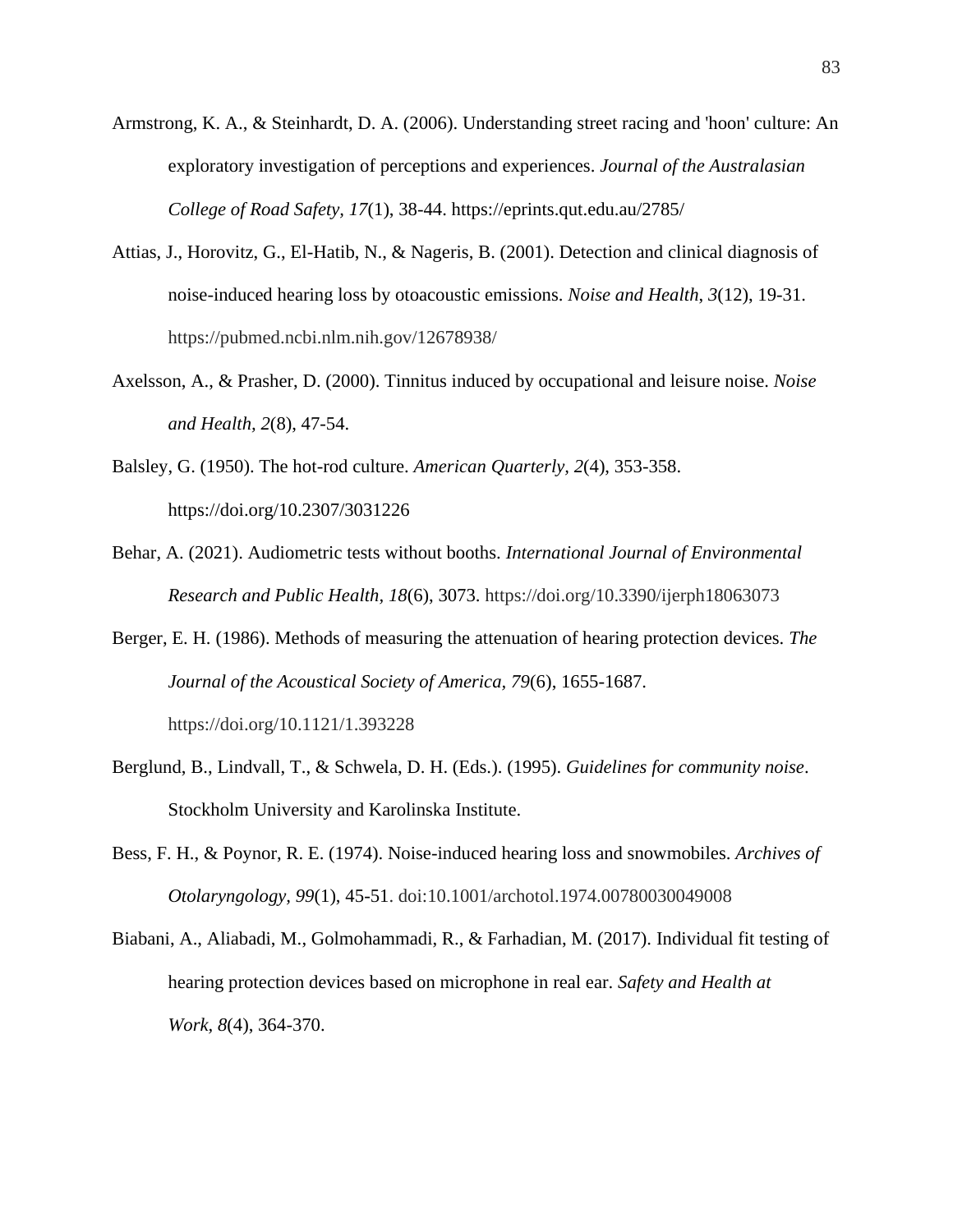- Buhr-Lawler, M. (2017). A hearing loss prevention outreach program for farmers and motorsports enthusiasts. *Seminars in Hearing, 38*(2), 212-221. doi:10.1055/s-0037- 1601576
- Carley, M., Kennedy, J., Walker, I., & Holt, N. (2011). The experimental measurement of motorcycle noise. *The Journal of the Acoustical Society of America, 12(*4), 2651-2651. https://doi.org/10.1121/1.3588845
- Casali, J. G., & Park, M. (1991). Real-ear attenuation under laboratory and industrial test conditions as provided by selected hearing protectors. *Proceedings of the Human Factors Society Annual Meeting, 35*(15), 1110-1114.

https://doi.org/10.1177/154193129103501519

- Centers for Disease Control and Prevention. *The national institute for occupational safety and health (NIOSH) occupational noise exposure*. Retrieved June 6, 2019, from https://www.cdc.gov/niosh/docs/98-126/default.html
- Cirrus Research. (2022). *The advanced dosebadge5 noise dosimeter*. Retrieved March 15, 2022, from https://www.cirrusresearch.co.uk/products/dosebadge5-noise-dosimeter/
- Concha-Barrientos, M., Campbell-Lendrum, D., & Steenland, K. (2004). *Occupational noise: Assessing the burden of disease from work-related hearing impairment at national and local levels* (Environmental Burden of Disease Series, No.9). World Health Organization.
- Connaughton, J. E., & Madsen, R. A. (2007). The economic impacts of the North Carolina motorsports industry. *Economic Development Quarterly, 21*(2), 185-197. https://doi.org/10.1177/0891242407300154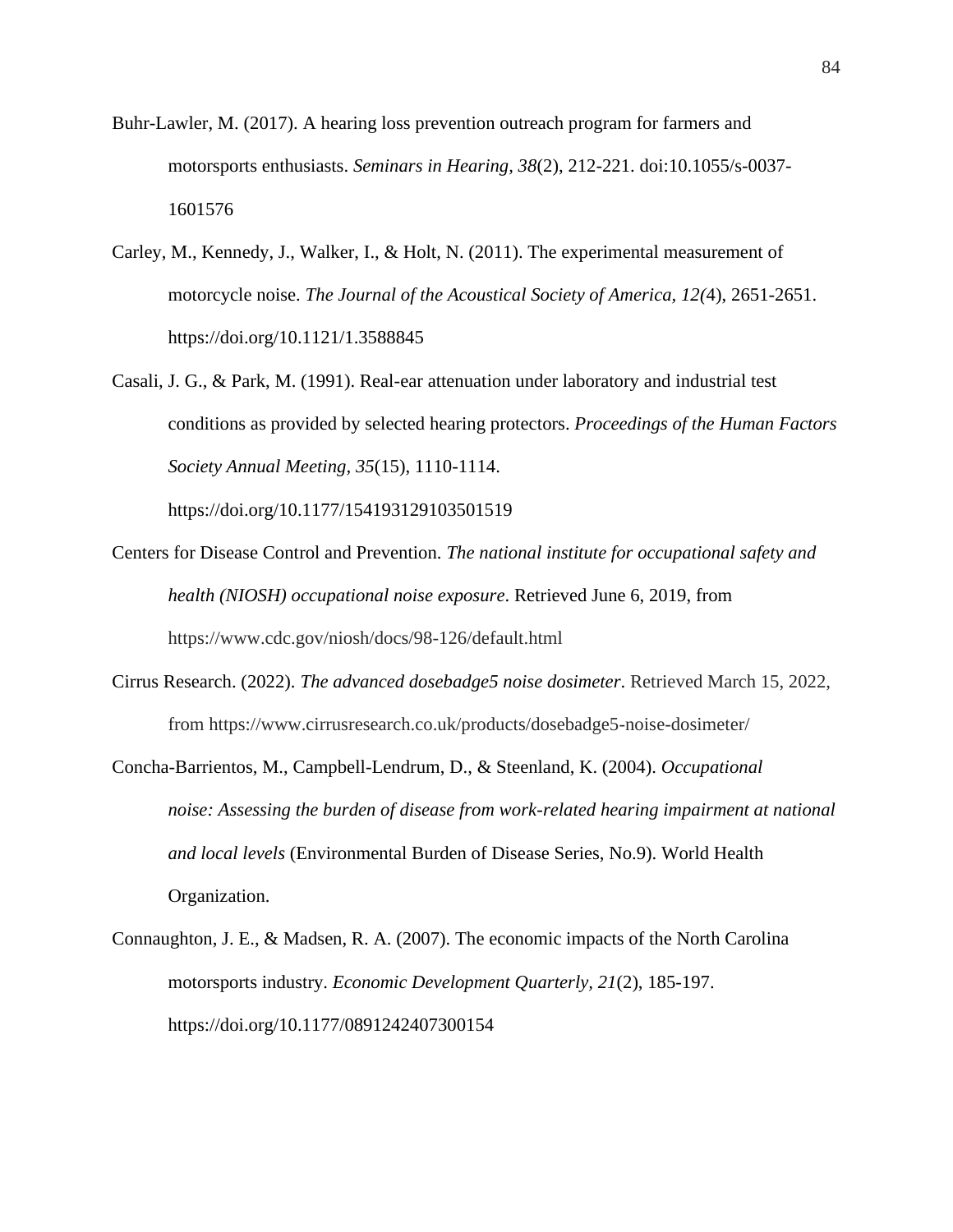- Degeest, S., Keppler, H., Corthals, P., & Clays, E. (2016). Epidemiology and risk factors for tinnitus after leisure noise exposure in Flemish young adults. *International Journal of Audiology, 56*(2), 1-9. https://doi.org/10.1080/14992027.2016.1236416
- Dingle, G. (2009). Sustaining the race: A review of literature pertaining to the environmental sustainability of motorsport. *International Journal of Sports Marketing and Sponsorship, 11*(1), 75-91.

https://www.emerald.com/insight/content/doi/10.1108/IJSMS-11-01-2009-B006/full/html

- Dixon, R. (2007). *Hot rods and southern California: The evolution and cultural perspective of the hot rod subculture* (Publication No. 1441956) [Master's Thesis, California State University Dominguez Hills]. ProQuest Dissertations & Theses Global.
- Dolder, C. N., Suits, J. I., & Wilson, P. S. (2013). Noise exposure in the general audience of a formula 1 race. *The Journal of the Acoustical Society of America, 20*(5), 1-6. https://doi.org/10.1121/1.4865925
- Electronic Code of Federal Regulations. (2019). *Electronic code of federal regulations.*  Retrieved June 6, 2019, from https://www.ecfr.gov/cgi-bin/textidx?SID=1c5e4092164106d40c0b8f0dc595135e &mc=true&tpl=/ecfrbrowse/Title30/30cfr62\_main\_02.tpl
	-
- Etymotic Research, Inc. .(2022). *ER-200DW8*. Retrieved January 1, 2022, from https://www.etymotic.com/product/er20hd/
- Federal Railroad Administration. (2006). Occupational noise exposure for railroad operation employees; Final rule (49 CFR Parts 227 and 229). *Federal Register 2006, 71*(208), 63066-63138.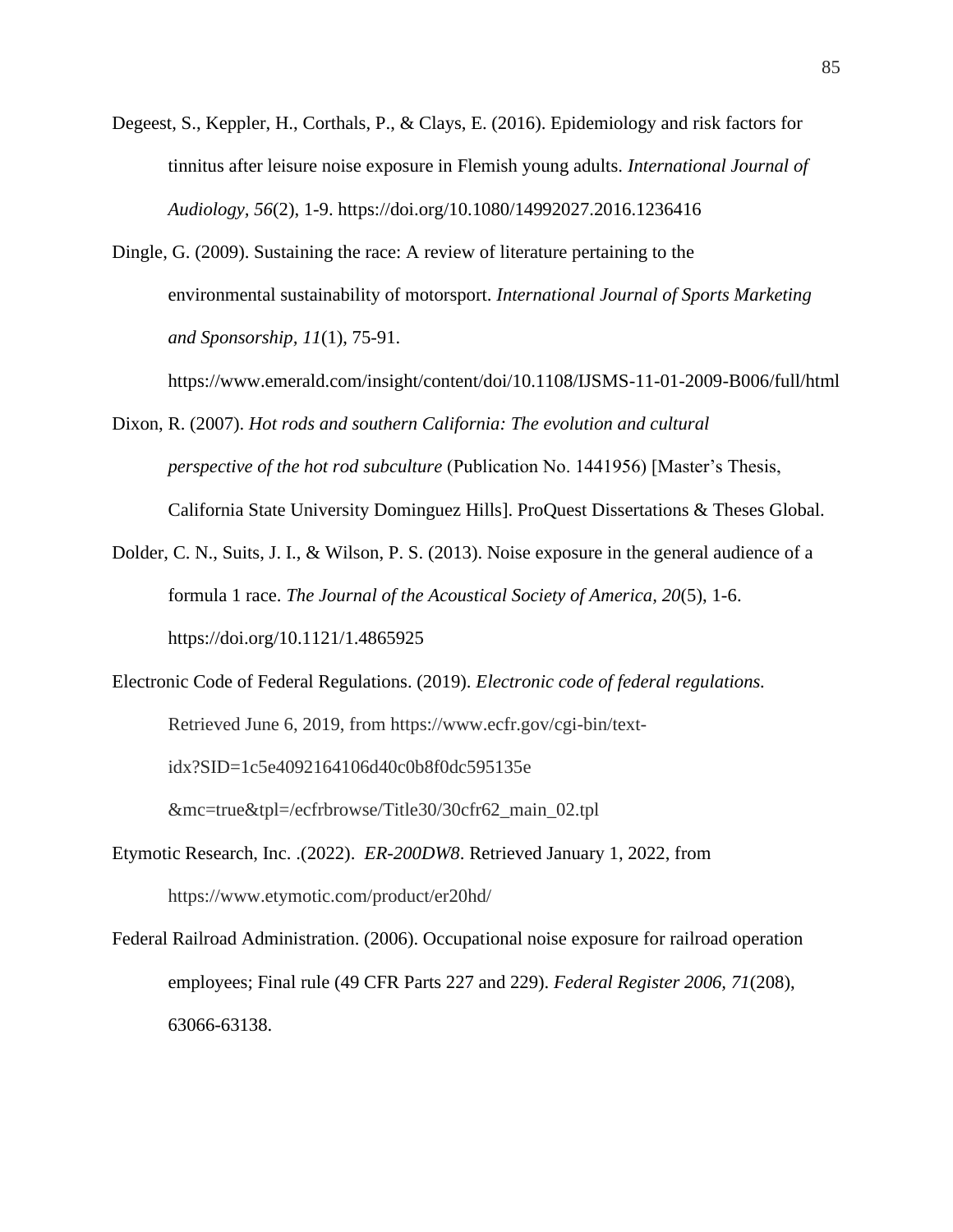Fletcher, H., & Munson, W. A. (1933). Loudness, its definition, measurement and calculation. *The Journal of the Acoustical Society of America, 5*(2), 82-108. https://doi.org/10.1121/1.1915637

- Gates, G. A., Schmid, P., Kujawa, S. G., Nam, B. H., & D'Agostino, R. (2000). Longitudinal threshold changes in older men with audiometric notches. *Hearing Research, 141*(1), 220-228. https://doi.org/10.1016/S0378-5955(99)00223-3
- Goodguys Rod & Custom Association. (2019). *Info.* Retrieved January 5, 2019, from https://www.good-guys.com/
- Gough, C. *Motor sports: Statistics & facts*. Statista. Retrieved September 12, 2018, from https://www.statista.com/topics/3899/motor-sports/
- Grange, J. T., & Cotton, A. (2004). Motorsports medicine. *Current Sports Medicine Reports, 3*(3), 134-140. doi: 10.1249/00149619-200406000-00005
- Griest, S. E., & Bishop, P. M. (1998). Tinnitus as an early indicator of permanent hearing loss: A 15 year longitudinal study of noise exposed workers. *AAOHN Journal: Official Journal of the American Association of Occupational Health Nurses, 46*(7), 325-329. https://doi.org/10.1177/216507999804600704
- Gwin, K. K., Wallingford, K. M., Morata, T. C., Van Campen, L. E., Dallaire, J., & Alvarez, F. J. (2005). Ototoxic occupational exposures for a stock car racing team: II. Chemical surveys. *Journal of Occupational and Environmental Hygiene, 2*(8), 406-413. https://doi.org/10.1080/15459620500203798
- Howard Leight by Honeywell. (2022). *Impact sport electronic earmuff.* Retrieved December 15, 2021, from https://www.howardleightshootingsports.com/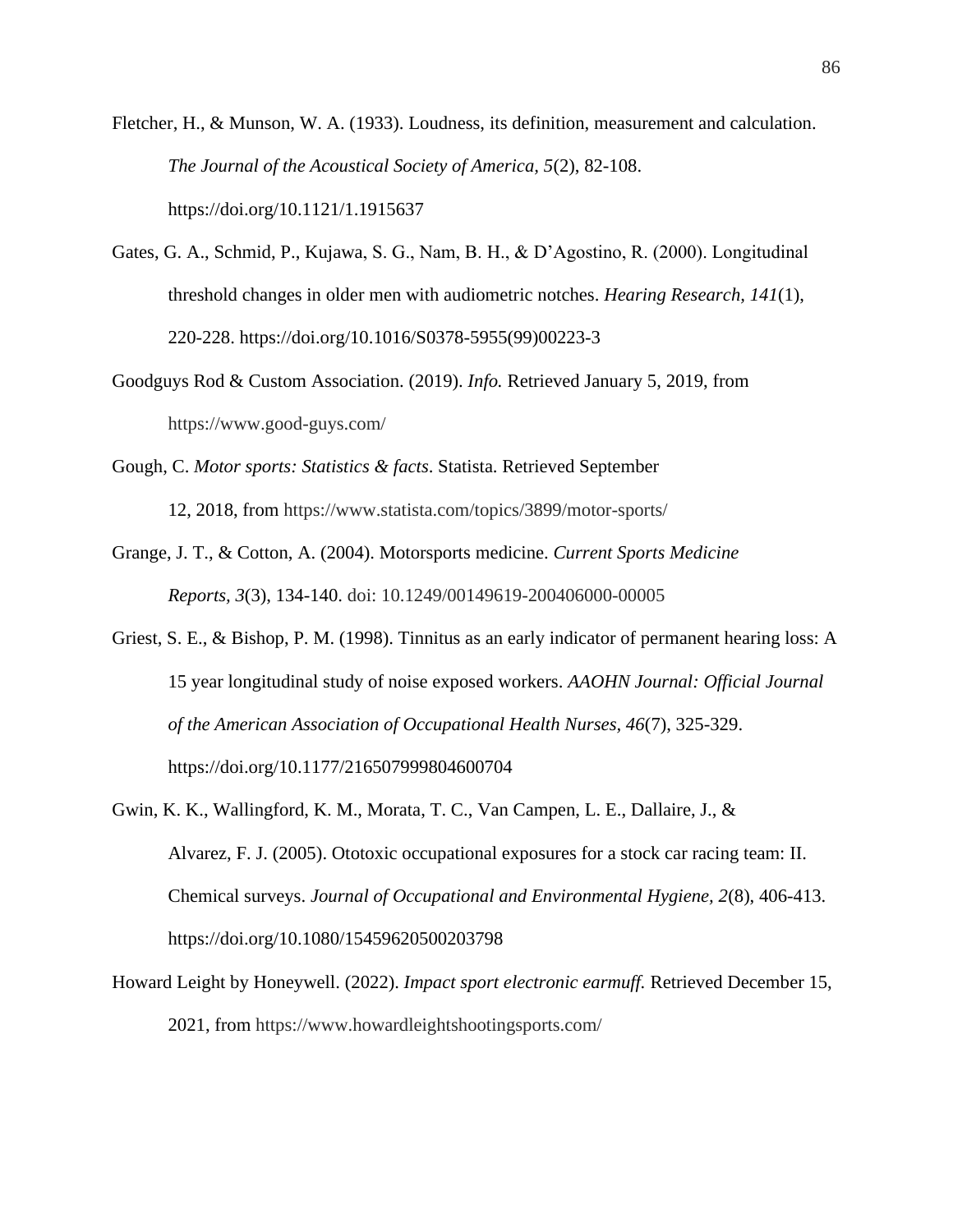Institute for Work and Health. (2015, April). *Primary, secondary, and tertiary prevention.* https://www.iwh.on.ca/what-researchers-mean-by/primary-secondary-and-tertiaryprevention

Jacobs, N., Roberts, B., Reamer, H., Mathis, C., Gaffney, S., & Neitzel, R. (2020). Noise exposures in different community settings measured by traditional dosimeter and smartphone app. *Applied Acoustics, 167*, 107408. https://doi.org/10.1016/j.apacoust.2020.107408

Johnson, D. L., Papadopoulos, P., Watfa, N., & Takala, J. (2001). Exposure criteria, occupational exposure levels. In B. Goelzer, C. H. Hansen, & G. A. Sehrndt (Eds.), *Occupational exposure to noise: Evaluation, prevention and control* (pp. 79-102). WHO. Retrieved March 14, 2019, from

https://www.who.int/occupational\_health/publications/occupnoise/en/

- Jordan, C., Hetherington, O., Woodside, A., & Harvey, H. (2004). Noise induced hearing loss in occupational motorcyclists. *Journal of Environmental Health Research, 3*(2), 70-77.
- Kardous, C. A., & Morata, T. C. (2010). Occupational and recreational noise exposures at stockcar racing circuits: An exploratory survey of three professional race tracks. *Noise Control Engineering Journal, 58*(1), 54-61. doi: 10.3397/1.3270506
- Kennedy, J., Adetifa, O., Carley, M., Holt, N., & Walker, I. (2011). Aeroacoustic sources of motorcycle helmet noise. *The Journal of the Acoustical Society of America, 130*(3), 1164-1172. https://doi.org/10.1121/1.3621097
- Lange, D. (2021, April 22). *Formula 1 Grand Prix total attendance worldwide from 2016 to 2019.* Statista. https://www.statista.com/statistics/1130725/formula-1-total-attendance/
- Larson Davis. (2021). *Noise dosimeters for workplace noise.* Retrieved February 15, 2021, from http://www.larsondavis.com/Products/Dosimeters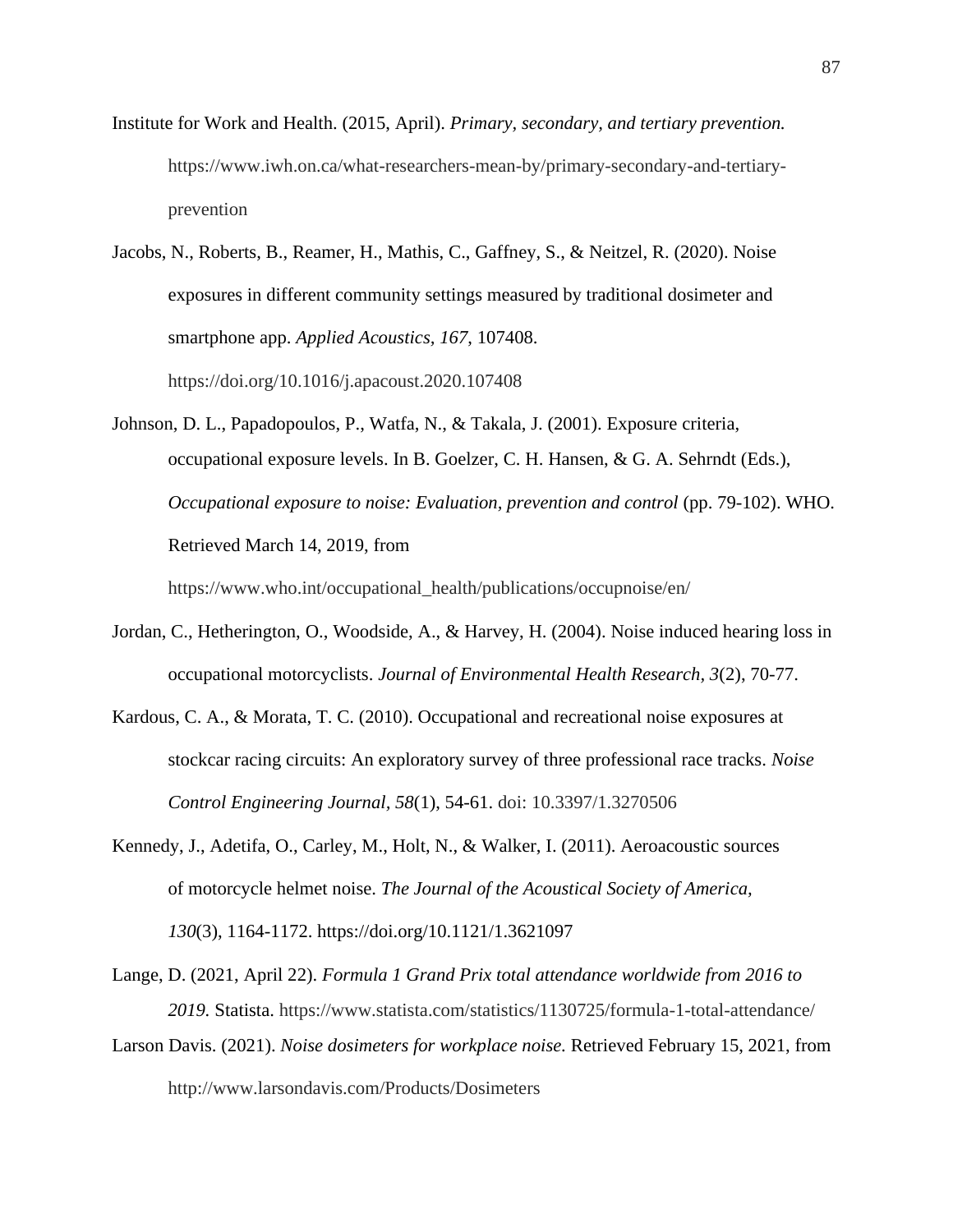Madison, T. (2014). Introduction to sound. In T. L. Hutchison  $&$  T. Y. Schulz (Eds.), *Hearing conservation manual* (pp. 29-34). Council for Accreditation in Occupational Hearing Conservation.

- Marshall, L., Miller, J. A. L., & Heller, L. M. (2001). Distortion-product otoacoustic emissions as a screening tool for noise-induced hearing loss. *Noise and Health*, *3*(12), 43-60. https://pubmed.ncbi.nlm.nih.gov/12678940/
- Martinelli, M. R. (2021, May 29). *A beginner's guide to the 2021 Indy 500, one of the biggest races in the world.* USA Today. Retrieved March 10, 2022, from https://ftw.usatoday.com/lists/indy-500-2021-time-lineup-stats-traditions-history-guide
- McCombe, A. W., & Binnington, J. (1994). Hearing loss in grand prix motorcyclists: Occupational hazard or sports injury? *British Journal of Sports Medicine, 28*(1), 35-37. https://doi.org/10.1136/bjsm.28.1.35
- Meinke, D. K., Norris, J. A., Flynn, B. P., & Clavier, O. H. (2017). Going wireless and boothless for hearing testing in industry. *International Journal of Audiology, 56*(sup1), 41-51. https://doi.org/10.1080/14992027.2016.1261189
- Meinke, D. K., & Stephenson, M. R. (2007). Noise induced hearing loss: Models for prevention. In R. S. Ackley, T. N. Decker, & C. J. Limb (Eds.), *An essential guide to hearing and balance disorders* (1st ed., pp. 287-323). Lawrence Erlbaum Associates, Inc.
- Mikulec, A. A., Lukens, S. B., Jackson, L. E., & Deyoung, M. N. (2011). Noise exposure in convertible automobiles. *The Journal of Laryngology and Otology, 125*(2), 121-125. doi: 10.1017/S0022215110002355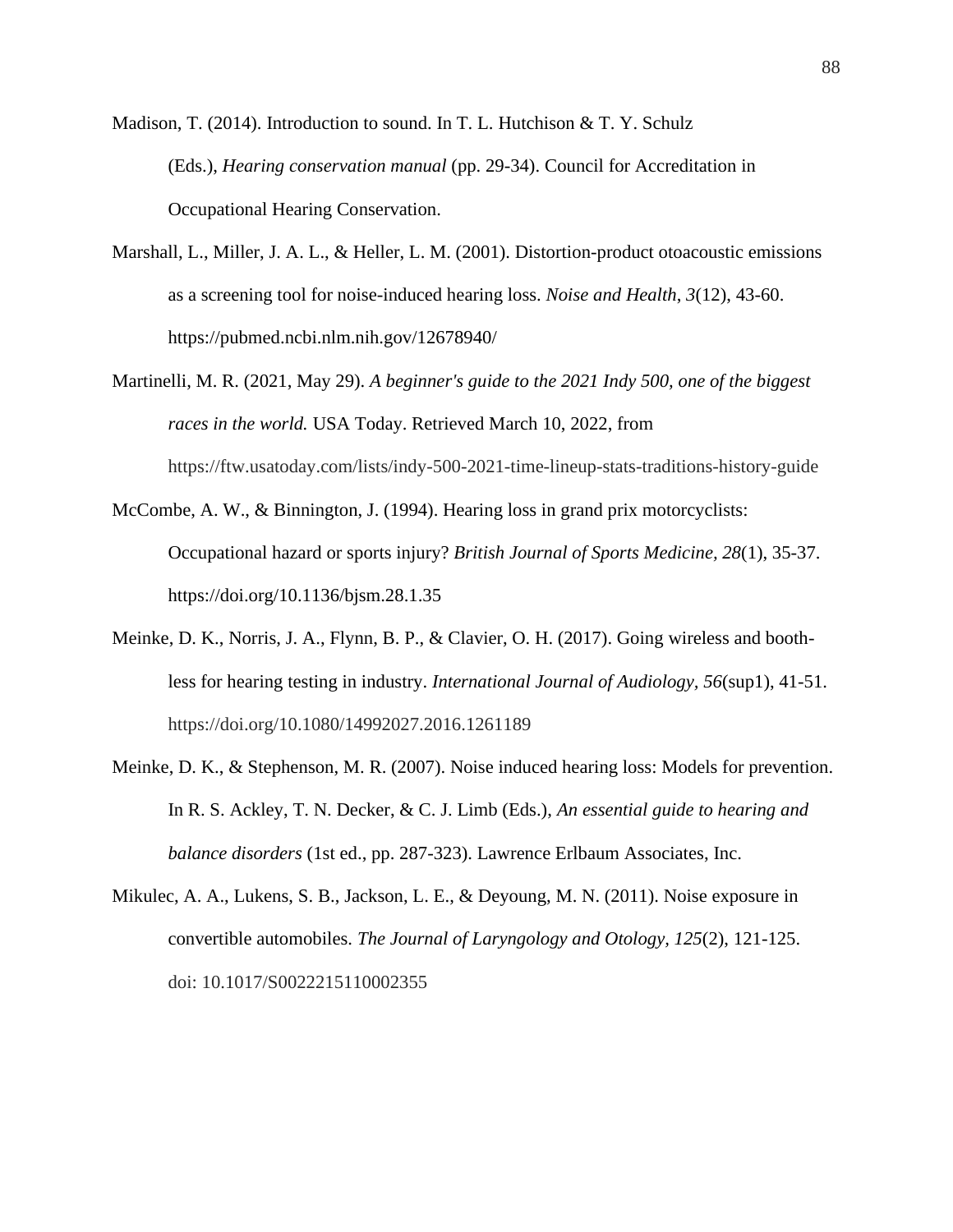Mine Safety and Health Administration, Department of Labor. (1999). Title 30 of the CFR Part 62, Mineral Resources (62.100). Federal Mine Safety & Health Act of 1977 Pub. L 95-164. https://www.msha.gov/sites/default/files/Regulations/mine-safetyand-health-deskbook.pdf

- Moore, K. L. (2014). *Noise exposures of recreational snowmobilers* (Doctoral capstone, University of Northern Colorado]. Michener Archives.
- Moorhouse, H. F. (1991). *Driving ambitions: A social analysis of the American hot rod enthusiasm.* Manchester University Press. Retrieved September 20, 2019, from https://www.google.com/books/edition/

Driving\_Ambitions/ae7nAAAAIAAJ?hl=en&gbpv=1&dq=Driving+ambitions:+A+socia l+analysis+of+the+American+hot+rod++enthusiasm.&printsec=frontcover

- Moritz, C. (2014). Noise measurement and control. In T. L. Hutchison & T. Y. Schulz (Eds.), *Hearing conservation manual* (pp. 47-53). Council for Accreditation in Occupational Hearing Conservation.
- Morley, J. C., Seitz, T., & Tubbs, R. (1999). Carbon monoxide and noise exposure at a monster truck and motocross show. *Applied Occupational and Environmental Hygiene, 14*(10), 645-655. https://doi.org/10.1080/104732299302233
- Murphy, W. J., Kardous, C. A., & Brueck, S. E. (in press). Sound measurement: Instrumentation and noise metrics. In *Noise Manual* (6th ed.).
- National Center for Environmental Health. (2019, October 7). *Loud noise can cause hearing loss.* Centers for Disease Control and Prevention. Retrieved April 20, 2019, from https://www.cdc.gov/nceh/hearing\_loss/what\_noises\_cause\_hearing\_loss.html
- National Hot Rod Association. (2019). *About NHRA.* Retrieved May 5, 2019, from https://www.nhra.com/about-nhra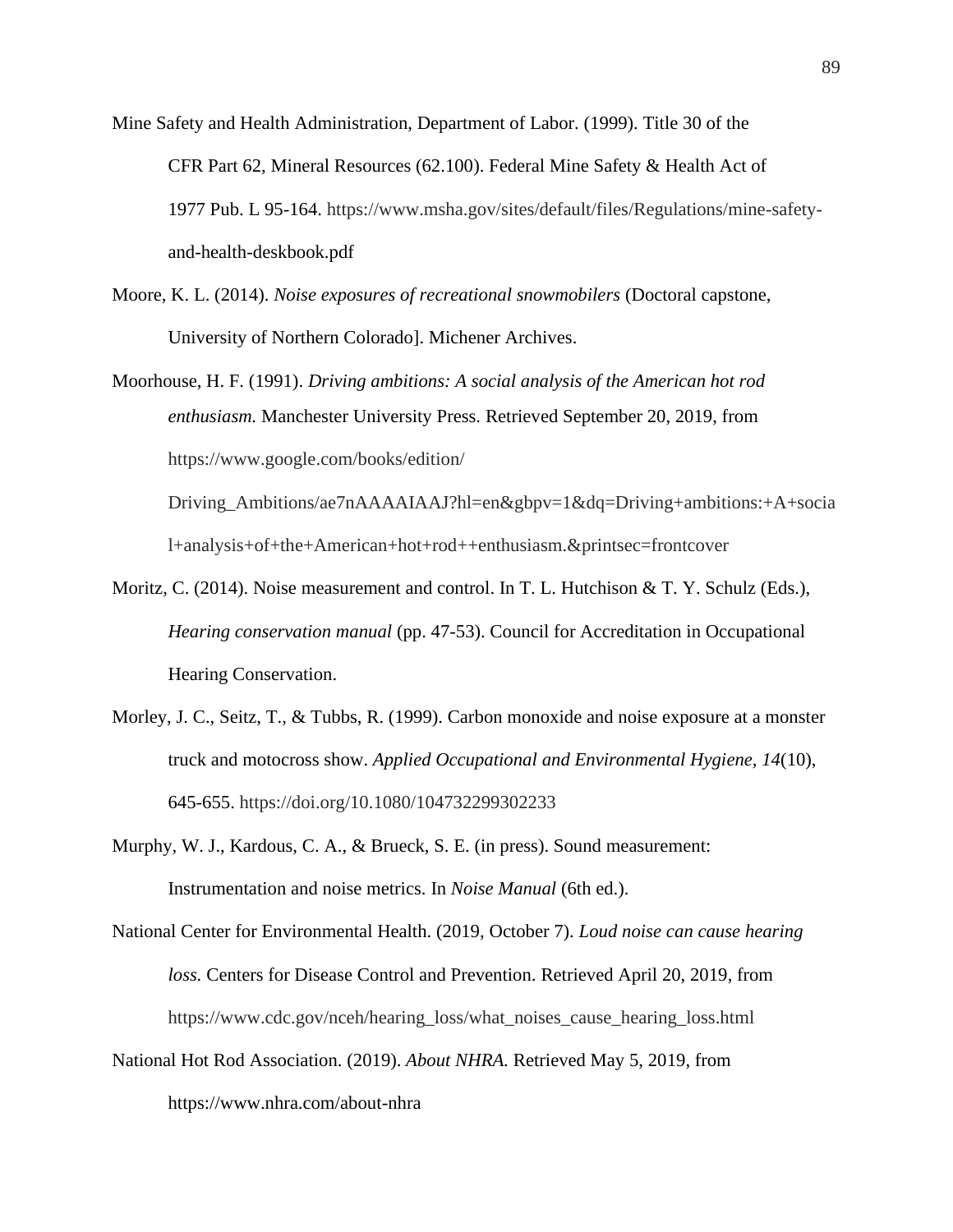- National Institute for Occupational Safety and Health. (1998). *Criteria for a recommended standard: Occupational noise exposure, revised criteria 1998.* Author.
- National Street Rod Association. (2019). *Home.* Retrieved May 10, 2019, from https://www.nsra-usa.com/
- Neitzel, R., & Fligor, B. (2017). *Determination of risk of noise-induced hearing loss due to recreational sound: Review.* WHO. Retrieved June 15, 2019, from https://www.who.int/deafness/make-listening-safe/mls\_consultation\_Mar2017/en/
- Neitzel, R., Seixas, N., Olson, J., Daniell, W., & Goldman, B. (2004). Nonoccupational noise: Exposures associated with routine activities. *The Journal of the Acoustical Society of America, 115*(1), 237-245. https://doi.org/10.1121/1.1615569
- Occupational Safety and Health Administration. (1983). Occupational noise exposure: Hearing conservation amendment: Final rule. *Federal Register, 48*(46), 9738-9785.
- Passchier-Vermeer, W., & Passchier, W. F. (2000). Noise exposure and public health. *Environmental Health Perspectives, 108*(S1), 123-131. https://www.jstor.org/stable/3454637
- Reddy, R., Welch, D., Ameratunga, S., & Thorne, P. (2017). An ecological approach to hearinghealth promotion in workplaces. *International Journal of Audiology, 56*(5), 316-327. https://doi.org/10.1080/14992027.2016.1271467
- Reid, M. B., & Lightfoot, J. T. (2019). The physiology of auto racing: A brief review. *Medicine and Science in Sports and Exercise*, 1-15. https://doi.org/10.1249/mss.0000000000002070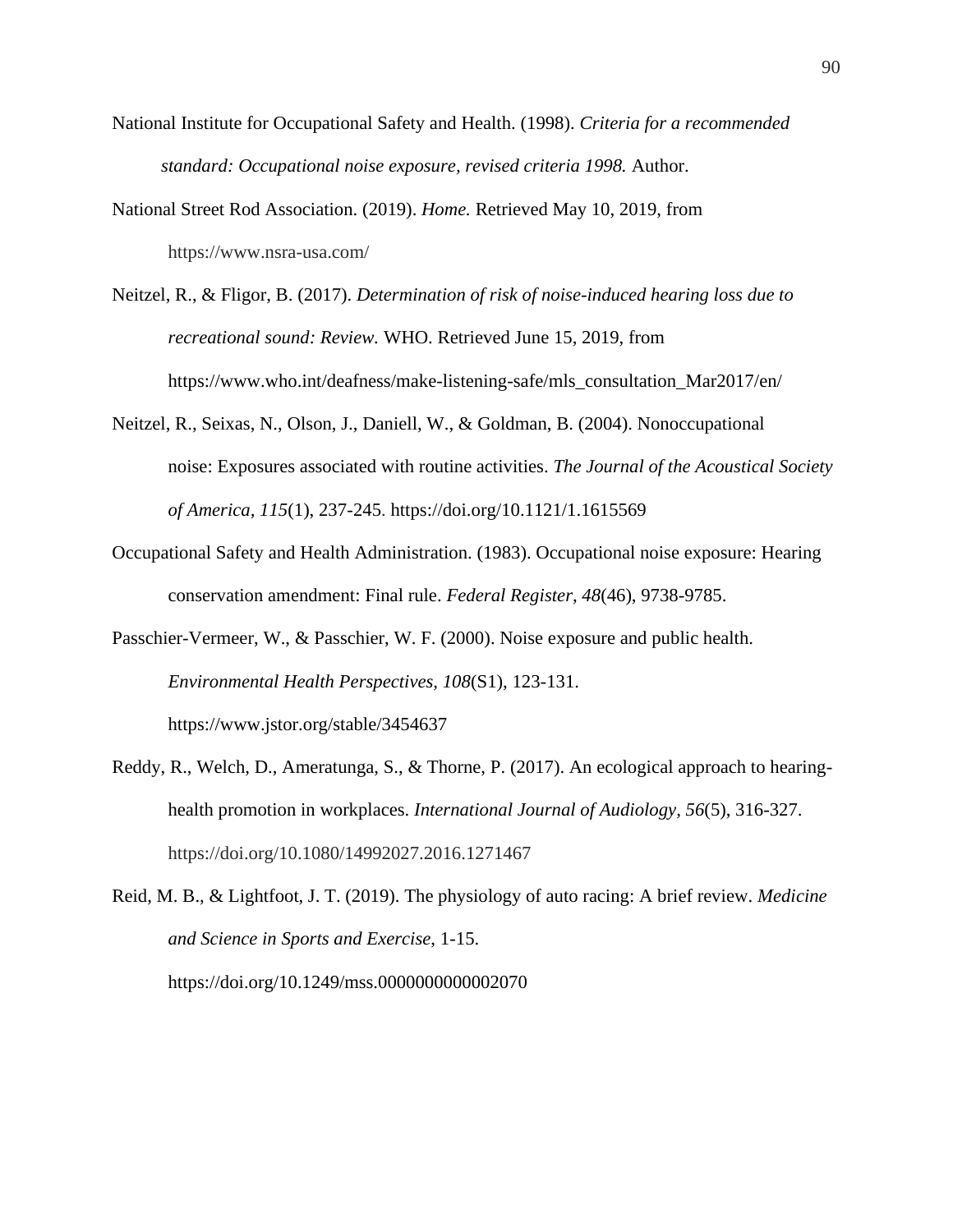- Rose, A. S., Ebert, C. S., Prazma, J., & Pillsbury, H. C. (2008). Noise exposure levels in stock car auto racing. *Ear, Nose, & Throat Journal, 87*(12), 689-692. https://doi.org/10.1177/014556130808701211
- Ross, B. C. (1989). Noise exposure of motorcyclists. *The Annals of Occupational Hygiene, 33*(1), 123-127.
- Schulz, T., & Madison, T. (2014). Hearing protection devices. In T. L. Hutchison & T. Y. Schulz (Eds.), *Hearing conservation manual* (pp. 47-53). Council for Accreditation in Occupational Hearing Conservation.
- Shupak, A., Tal, D., Sharoni, Z., Oren, M., Ravid, A., & Pratt, H. (2007). Otoacoustic emissions in early noise-induced hearing loss. *Otology & Neurotology*, *28*(6), 745-752. https://doi.org/10.1097/MAO.0b013e3180a726c9
- Skrúcaný, T., & Kendra, M. (2015). Noise measurement in the interior of passenger road vehicles. *Technical Issues*, *2*(1), 40-46.
- Somma, G., Pietroiusti, A., Magrini, A., Coppeta, L., Ancona, C., Gardi, S., Messina, M., & Bergamaschi, A. (2008). Extended high-frequency audiometry and noise induced hearing loss in cement workers. *American Journal of Industrial Medicine, 51*(6), 452-462. https://doi.org/10.1002/ajim.20580
- Specialty Equipment Market Association. (2019). *About SEMA.* Retrieved September 10, 2019, from https://www.sema.org/aboutsema?\_\_utma=95790915.897142036.1641753928.1649911682.1649911682.1&\_\_utmb= 95790915.0.10.1649911682&\_\_utmc=95790915&\_\_utmx=-  $\&$ \_utmz=95790915.1649911682.1.1.utmcsr=(direct)|utmccn=(direct)|utmcmd=(none) $\&$

 $_{\text{{}_\text{}}\text{{}_\text{}}\text{}}$  utmk=232658903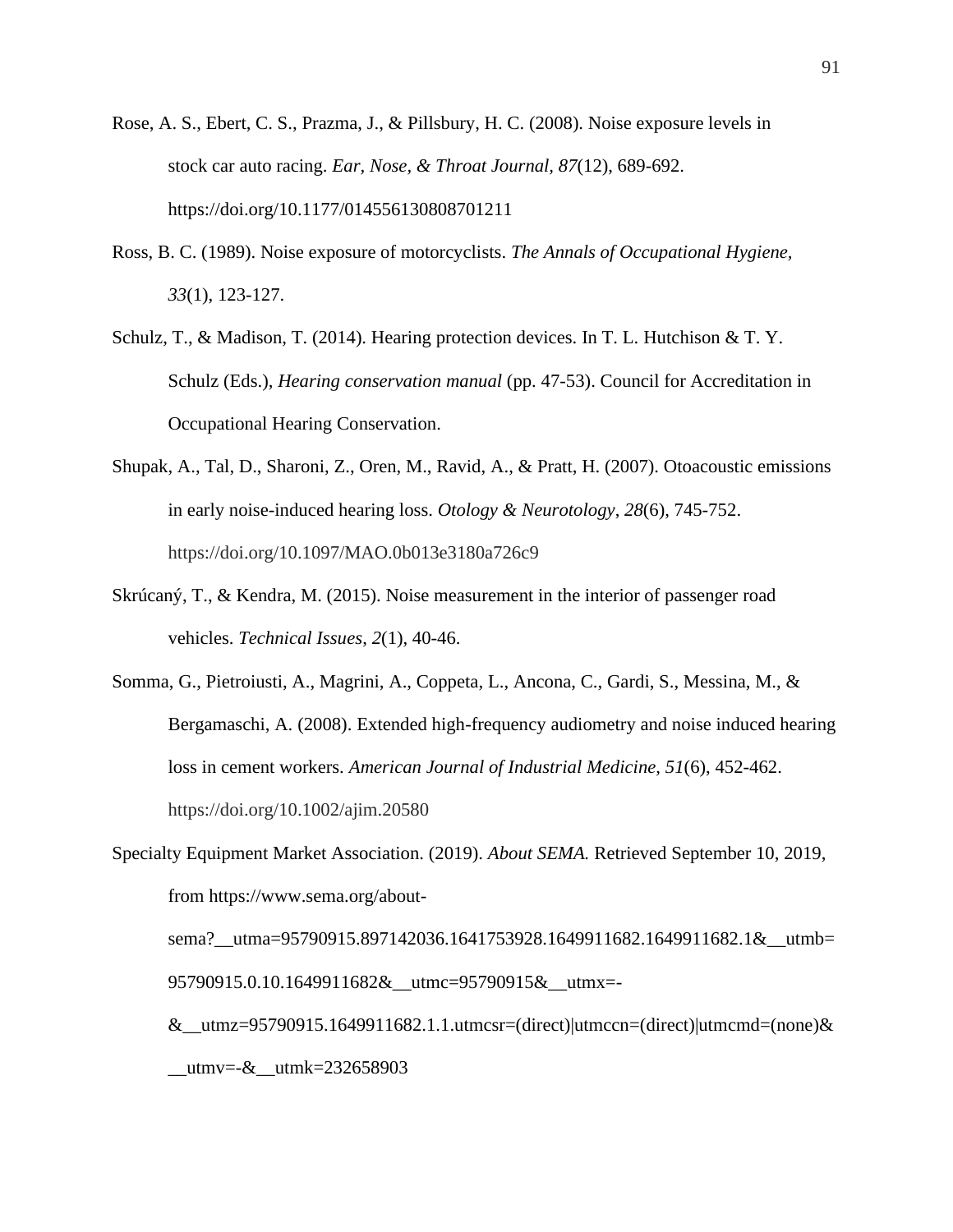Traynor, R. (2011, September 27). *The race track: Possibly the noisiest place on Earth!* Hearing Health and Technology Matters. https://hearinghealthmatters.org/hearinginternational/2011/the-race-track-possibly-thenoisest-place-on-earth/

- TSI. (2022). *Edge 5 personal noise dosimeter EG5-D-AC3.* https://tsi.com/products/noisedosimeters-and-sound-level-meters/noise-dosimeters/edge-5-personal-noise-dosimetereg5-d-ac $3/$
- Ultimate Hearing Protection Systems. (2021). *Motorsport earplugs.*  https://ultimateear.com/product-category/custom-motorsport-ear-plugs/
- U.S. Department of Labor. (n.d.-a). *Compliance guide to MSHA's Occupational Noise Exposure Standard*. Retrieved September 20, 2019, from https://arlweb.msha.gov/regs/complian/guides/noise/guide303.htm
- U.S. Department of Labor. (n.d.-b). *Mine Safety and Health Administration*. Retrieved September 25, 2019, from https://www.msha.gov
- U.S. Department of Labor. (n.d.-c). *Occupational Safety and Health Administration*. Retrieved October 25, 2019 from https://www.osha.gov
- U.S. Environmental Protection Agency. (2021, December 5). *Summary of the Noise Control Act.* https://www.epa.gov/laws-regulations/summary-noise-control-act
- Valiente, A. R., Fidalgo, A. R., Villarreal, I. M., & Berrocal, J. R. G. (2016). Extended highfrequency audiometry (9000–20 000 Hz). Usefulness in audiological diagnosis. *Acta Otorrinolaringologica (English Edition)*, *67*(1), 40-44.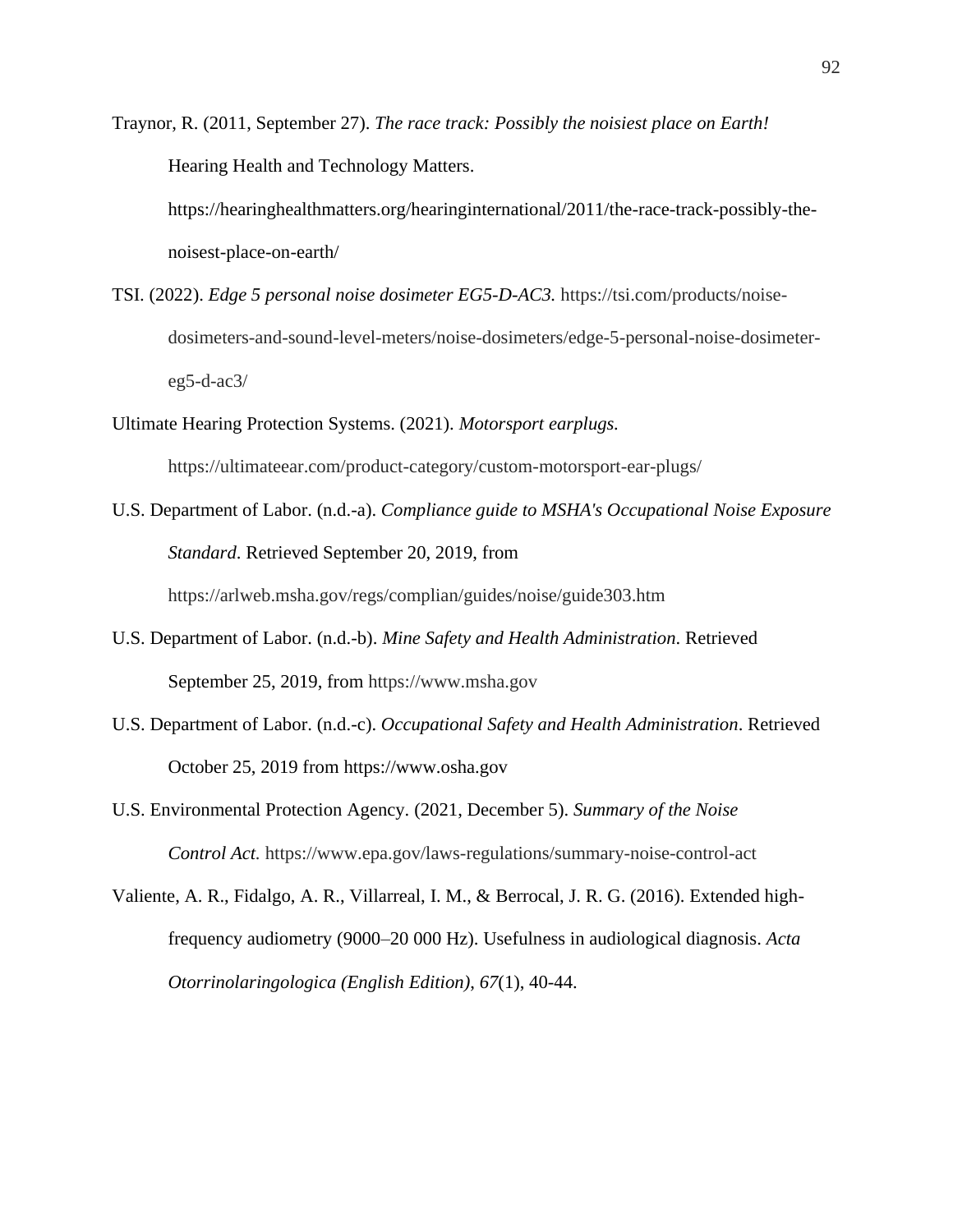- Van Campen, L. E., Morata, T., Kardous, C. A., Gwin, K., Wallingford, K. M., Dallaire, J., & Alvarez, F. J. (2005). Ototoxic occupational exposures for a stock car racing team: I. Noise surveys*. Journal of Occupational and Environmental Hygiene, 2*(8), 383-390. https://doi.org/10.1080/15459620591009644
- Van Moorhem, W. K., Shepherd, K. P., Magleby, T. D., & Torian, G. E. (1981). The effects of motorcycle helmets on hearing and the detection of warning signals. *Journal of Sound and Vibration, 77*(1), 39-49. doi:10.1016/S0022-460X(81)80006-5
- Vingilis, E., & Smart, R. G. (2009). Street racing: A neglected research area? *Traffic Injury Prevention, 10*(2), 148-156. https://doi.org/10.1080/15389580802641753
- Walker, S. M., Ackland, T. R., & Dawson, B. (2001). The combined effect of heat and carbon monoxide on the performance of motorsport athletes. *Comparative Biochemistry and Physiology. Part A, Molecular & Integrative Physiology, 128*(4), 709- 718. https://doi.org/10.1016/S1095-6433(01)00277-X

World Health Organization. (2017). *WHO-ITU consultation on the making listening safe* 

*initiative: Meeting report.* Retrieved August 15, 2018, from https://www.who.int/deafness/make-listening-safe/ mls\_consultation\_Mar2017/en/

World Health Organization. *Noise*. Retrieved November 18, 2019, from https://www.euro.who.int/en/health-topics/environment-and-health/noise/noise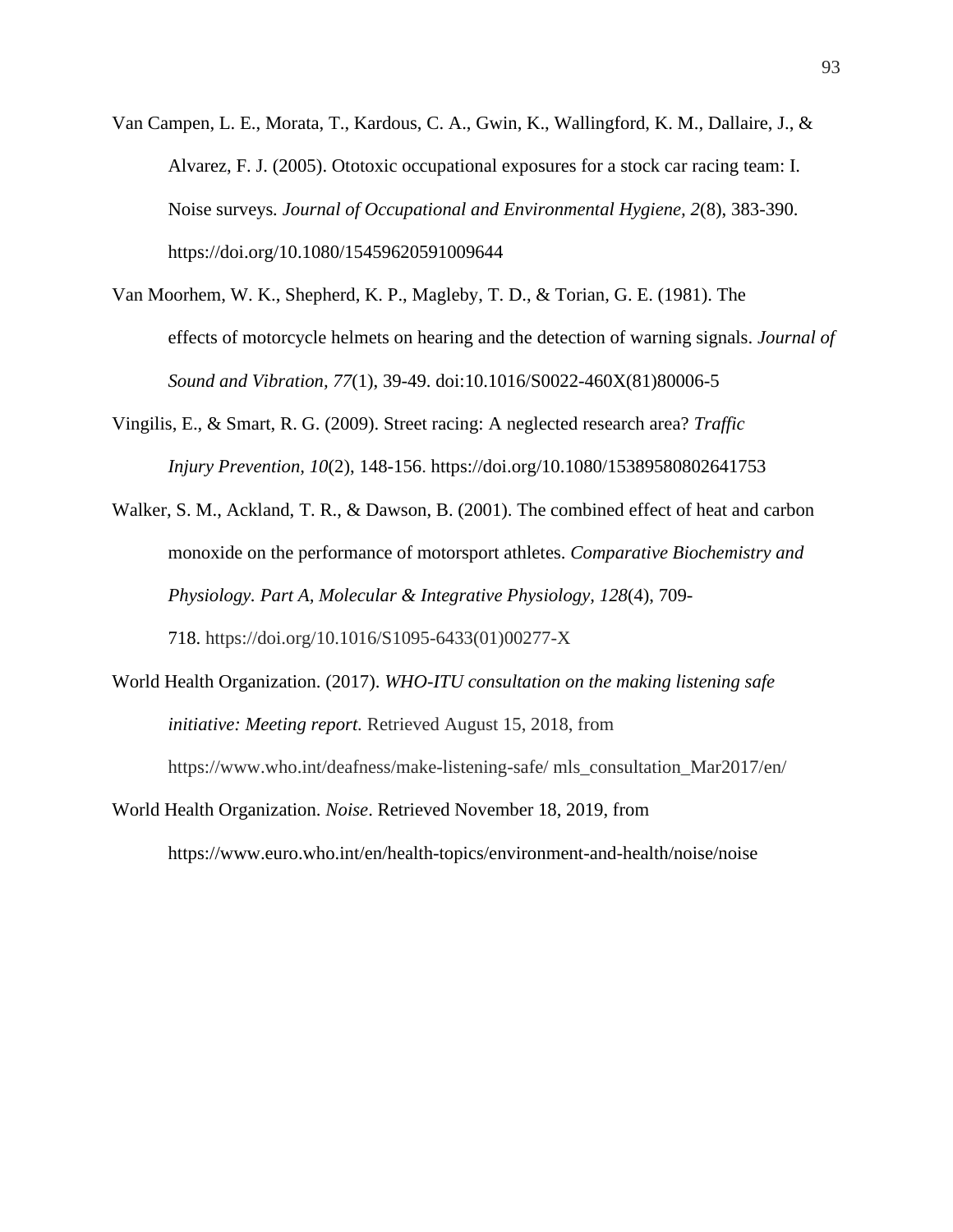## **APPENDIX A**

## **INTERVIEW QUESTIONNAIRE: MOTORSPORT DRIVERS**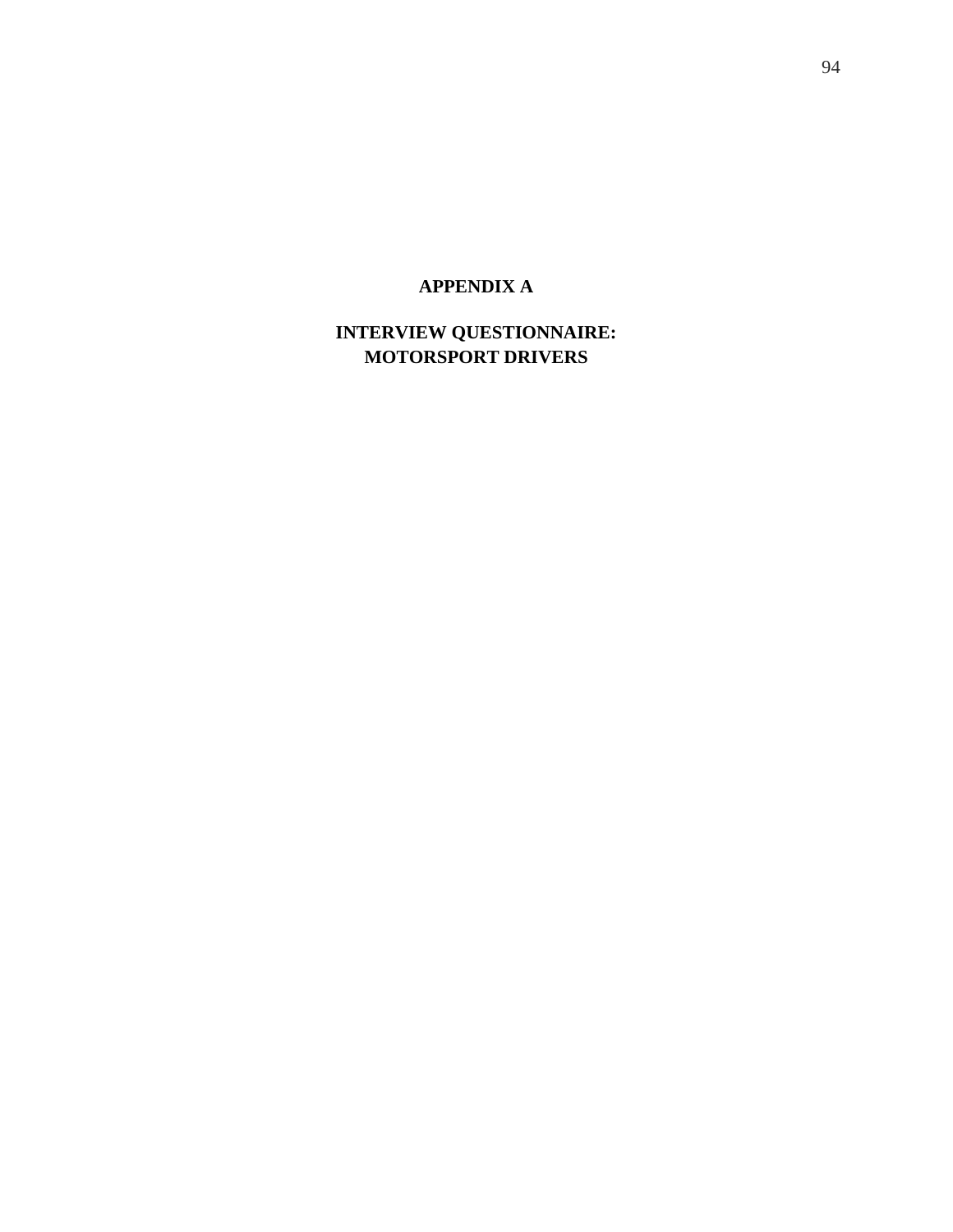Motorsport Event:

Subject # Date

In this brief interview I am going to ask you a few questions regarding your motorsport event experience, the general characteristics of the event, and your hearing-related concerns relative to noise exposure during the event.

## **Pre-event questions:**

- 1. What is your age? \_\_\_\_\_\_\_\_\_\_
- 2. What is your gender?
	- a. Male
	- b. Female
	- c. Other
	- d. Prefer not to identify

3. How many years have you attended motorsport events? \_\_\_\_\_\_\_\_\_\_years

- 4. How many motorsport events a year, on average, do you attend?
	- a. Less than 2
	- b. 2-5
	- c. 5-10
	- d. More than 10
- 5. Do you feel that the sound levels at motorsport events might harm your hearing?

Yes \_\_\_

 $No$ <sub>\_\_\_</sub>

6. Do you wear hearing protection while attending the motorsport event? Yes\_\_\_\_\_ No\_\_\_\_ If yes, what type is used (ear plugs, ear muffs, etc.)?\_\_\_\_\_\_\_\_\_\_\_\_\_\_\_\_\_\_\_\_\_\_\_\_\_\_\_\_\_

If no, why not?

7. Have you ever worked around high levels of noise? Yes\_\_\_\_\_\_ No\_\_\_\_\_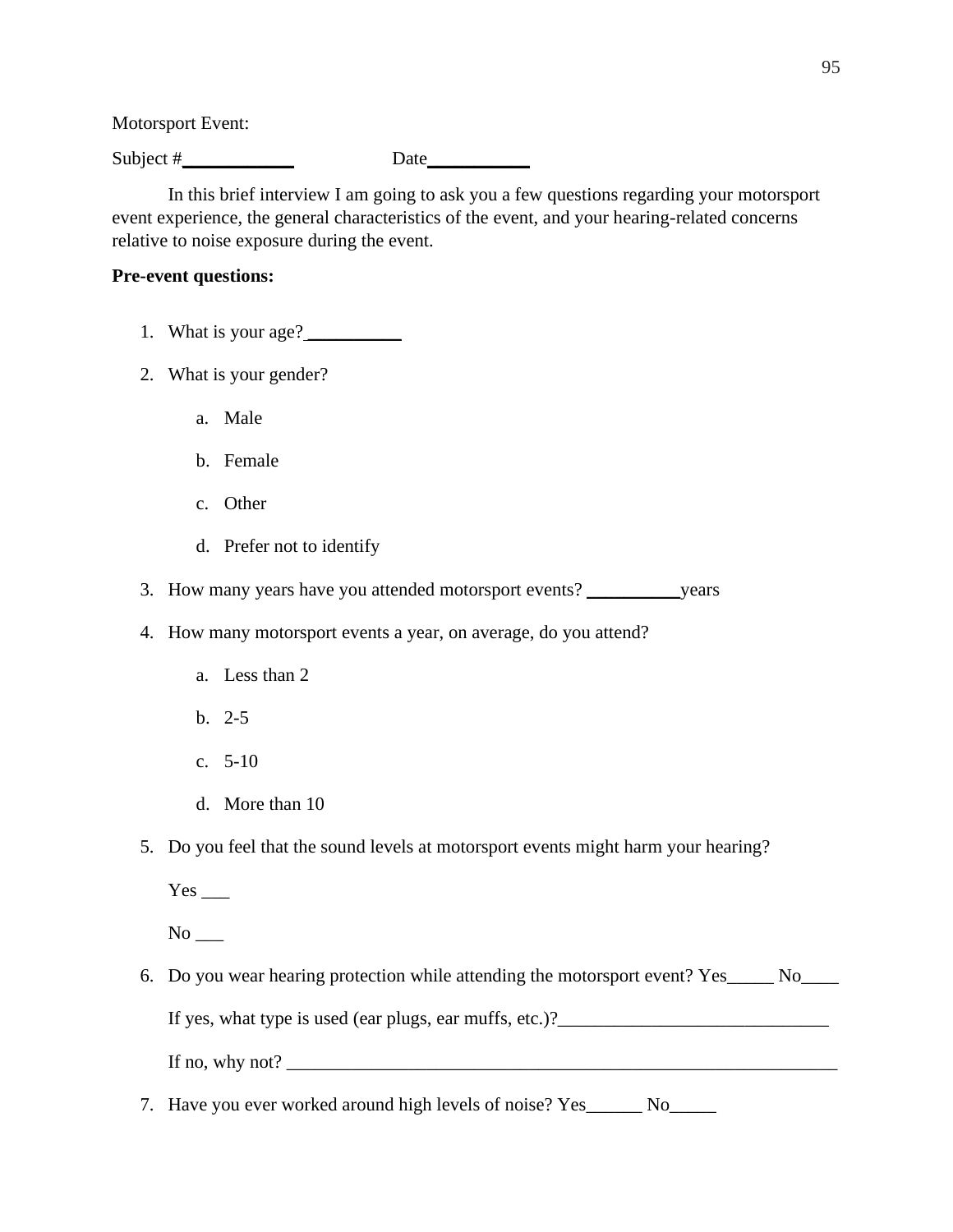If yes, what occupation\_\_\_\_\_\_\_\_\_\_\_\_\_\_\_\_\_\_\_\_\_\_\_\_\_\_

8. Do you ever have to wear ear protection (ear plugs, ear muffs, etc.) at work?

 $Yes \_\_\_\_No \_\_\_\_$  If yes, what type?  $\_\_\_\_\_\_\_\_\_\_$ 

9. Do you have hearing loss? If yes, do you know the cause of the hearing problem?

## **Vehicle/Driving Characteristics:**

- 1. Vehicle:
	- a. Year\_\_\_\_\_\_\_\_\_\_\_
	- b. Make\_\_\_\_\_\_\_\_\_\_\_\_\_\_\_\_\_
	- c. Model\_\_\_\_\_\_\_\_\_\_\_\_\_\_
	- d. Engine Type\_\_\_\_\_\_\_\_\_\_\_\_\_
	- e. Indicate location of exhaust openings:
		- i. Rear end of vehicle
		- ii. On the sides of the vehicle
		- iii. Open header/no exhaust
		- iv. Other:
	- f. Windshield? Yes\_\_\_\_ No\_\_\_\_
	- g. Muffler? Yes\_\_\_\_ No\_\_\_\_
	- h. Driver's side window Yes\_\_\_\_ No\_\_\_\_\_
	- i. Please list any other modifications or information regarding your vehicle:

j. What makes your engine noise louder or quieter when you drive? Please describe.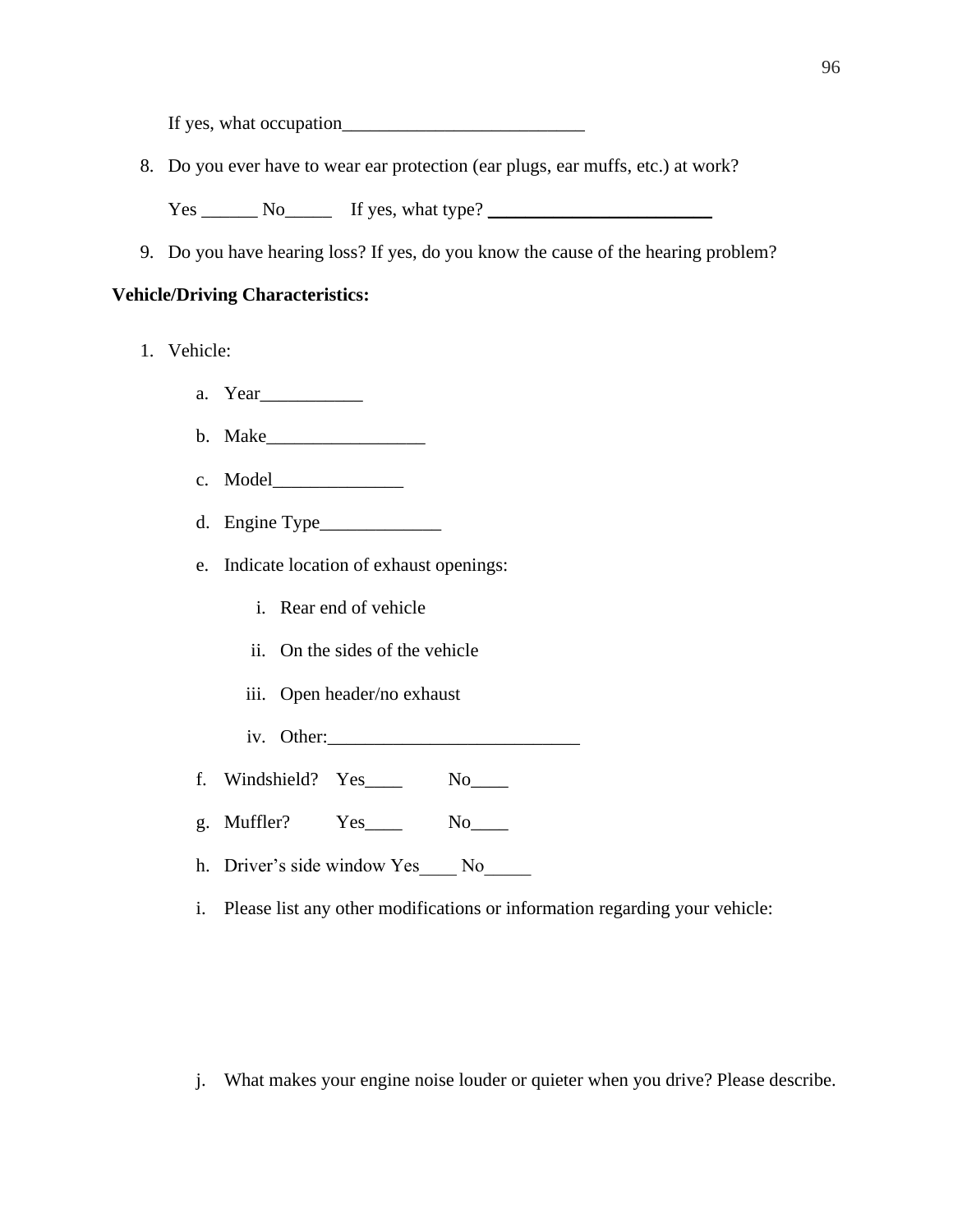2. Do you wear a helmet?

 $No$ <sub>\_\_\_\_</sub>

Yes\_\_\_\_\_ If so, may I take a picture of you wearing the helmet?

## **Post-event questions:**

- 1. How would you rank the sound level of this motorsport event today in comparison to other motorsport events?
	- a. Low
	- b. Average
	- c. High
- 2. Do you feel the noise levels from today are potentially hazardous to your hearing?
	- a. Yes
	- b. No
- 3. Do you feel the noise levels make the event more enjoyable?
	- a. Yes
	- b. No
- 4. Did you wear hearing protection today? Why or why not?

5. Do you have any other comments relative to noise exposure or hearing protective strategies related to your participation in the motorsport event?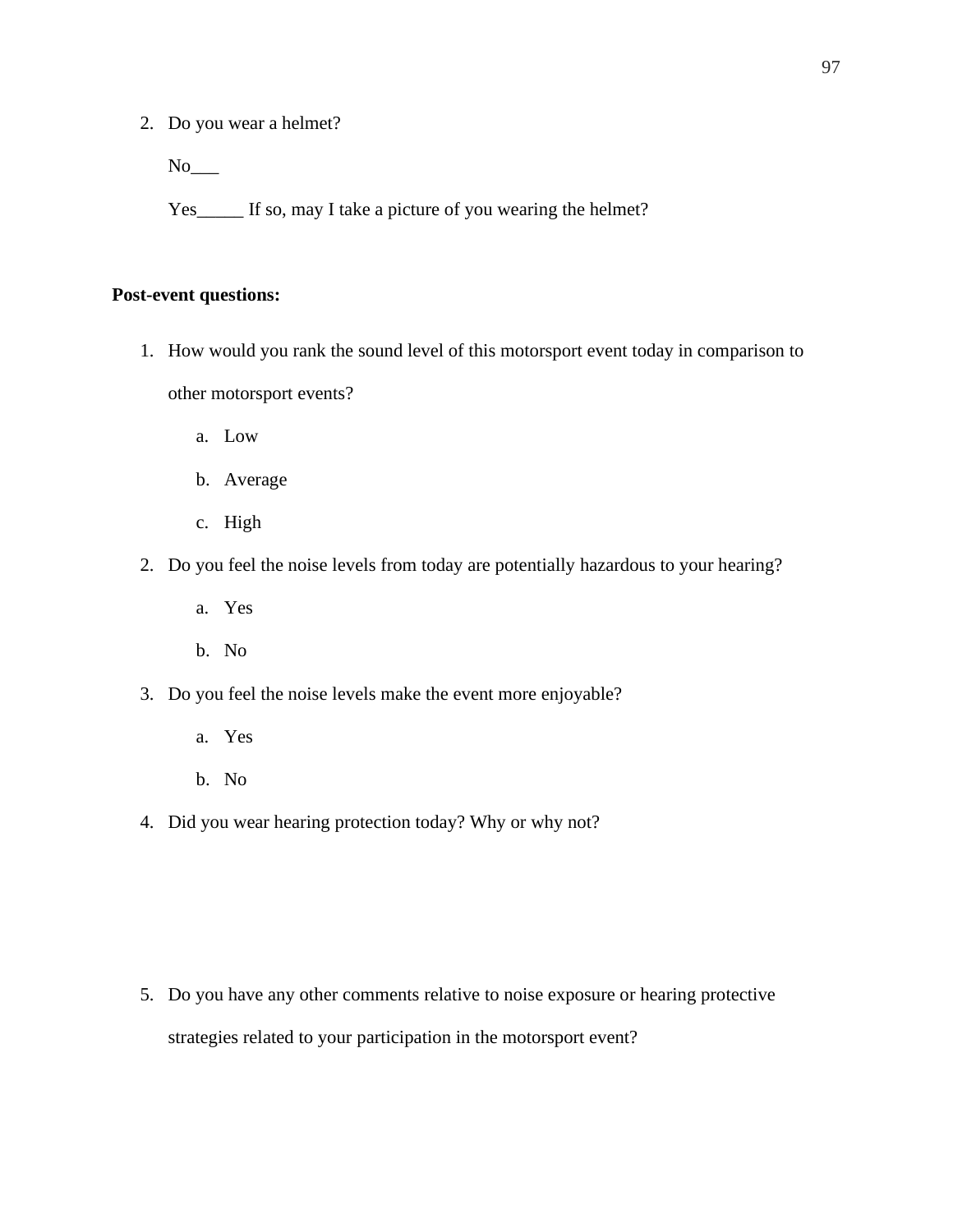6. Please report any atypical events during the motorsport event here (e.g. engine malfunction)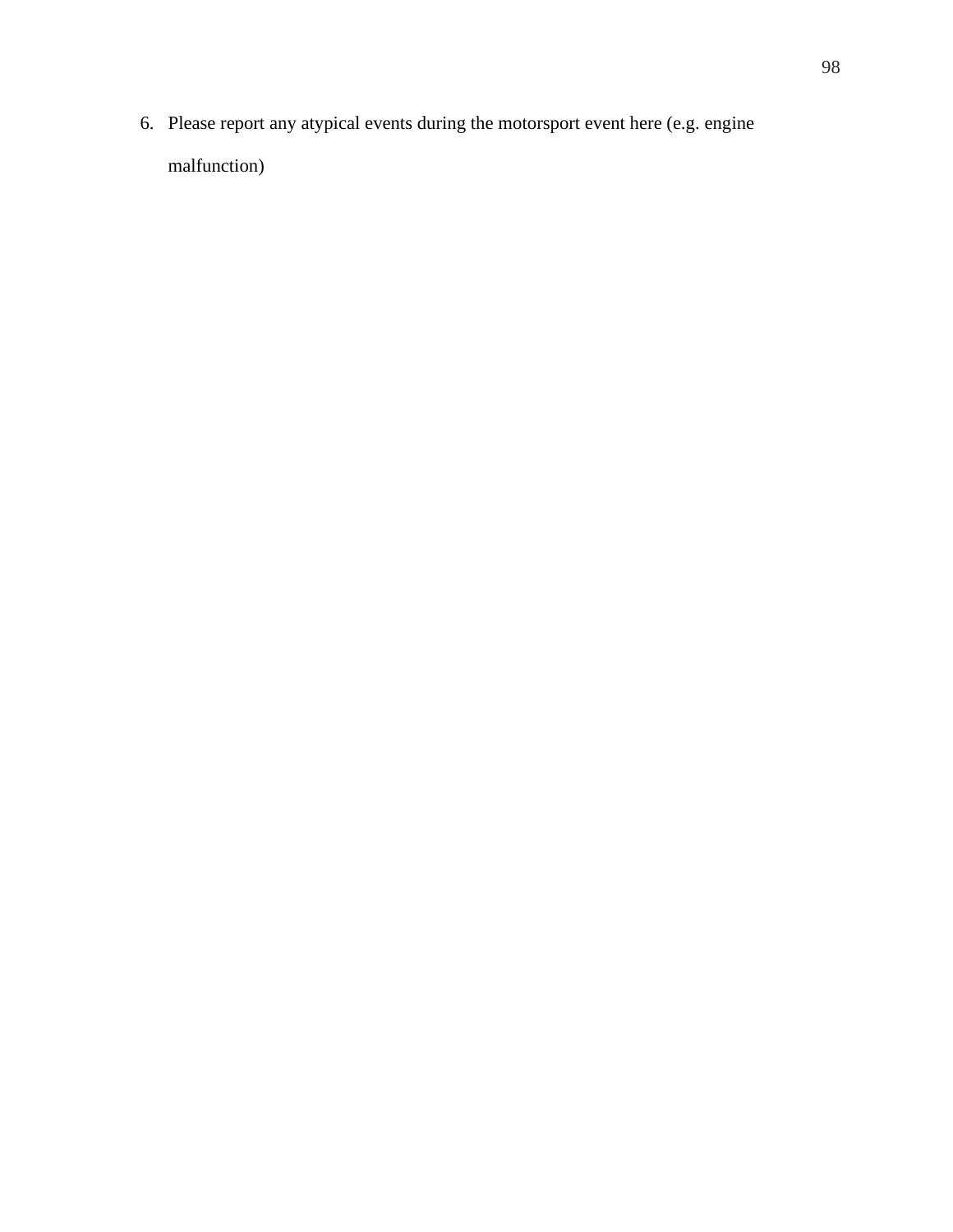## **APPENDIX B**

## **INTERVIEW QUESTIONNAIRE: SPECTATORS AND EVENT PERSONNEL**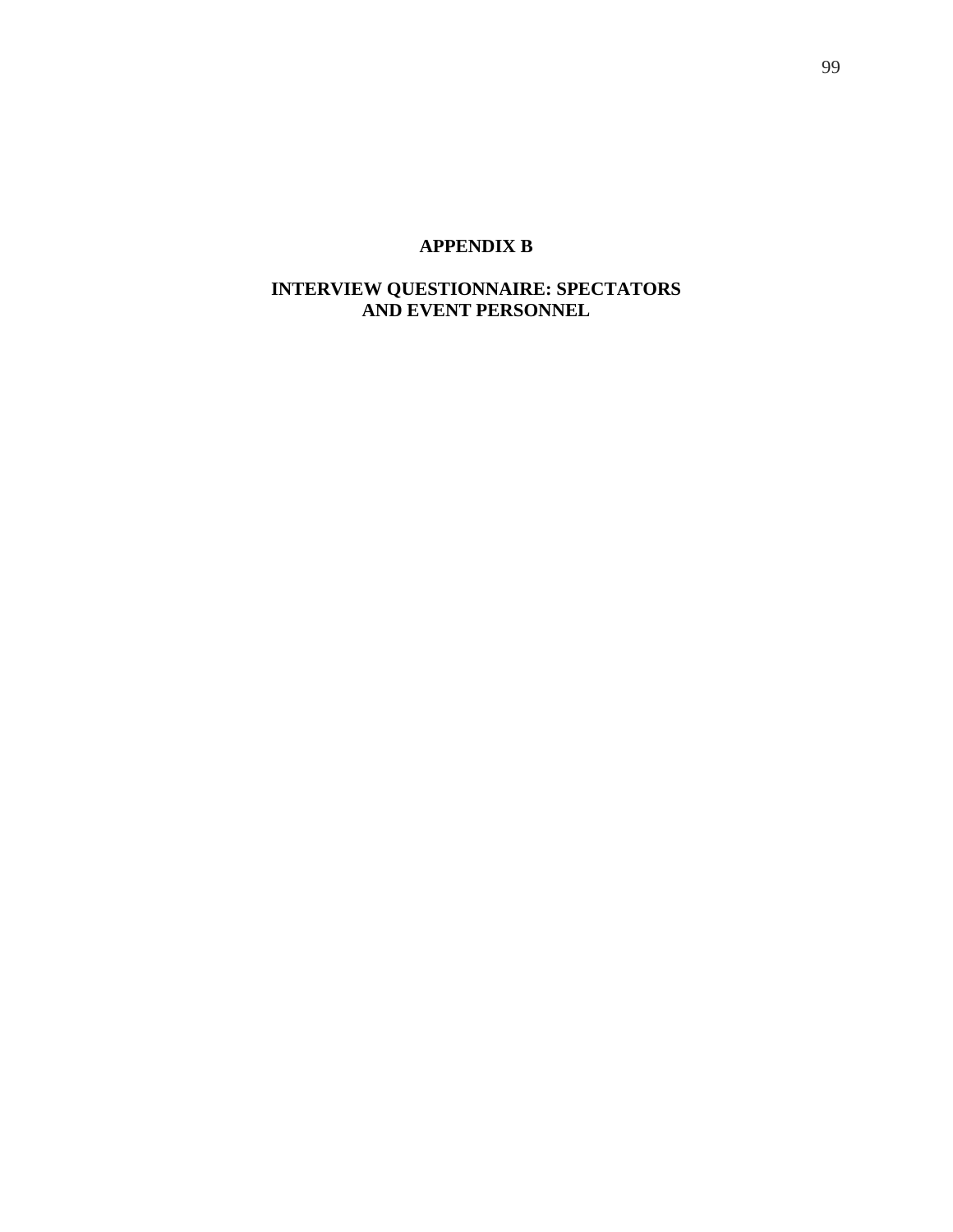Motorsport Event:

Subject #\_\_\_\_\_\_\_\_\_\_\_\_ Date\_\_\_\_\_\_\_\_\_\_\_

Please circle one: Spectator Event Personnel Vendor

In this brief interview I am going to ask you a few questions regarding your motorsport event experience, the general characteristics of the event, and your hearing-related concerns relative to noise exposure during the event.

## **Pre-event questions:**

- 1. What is your age? \_\_\_\_\_\_\_\_\_\_
- 2. What is your gender?
	- a. Male
	- b. Female
	- c. Other
	- d. Prefer not to identify

3. How many years have you attended motorsport events? \_\_\_\_\_\_\_\_\_\_years

- 4. How many motorsport events a year, on average, do you attend?
	- a. Less than 2
	- b. 2-5
	- c. 5-10
	- d. More than 10
- 5. Do you feel that the sound levels at motorsport events might harm your hearing?

Yes No

6. Do you wear hearing protection while attending the motorsport event? Yes\_\_\_\_\_ No\_\_\_\_

If yes, what type is used (ear plugs, ear muffs, etc.)?\_\_\_\_\_\_\_\_\_\_\_\_\_\_\_\_\_\_\_\_\_\_\_\_\_\_

If no, why not?\_\_\_\_\_\_\_\_\_\_\_\_\_\_\_\_\_\_\_\_\_\_\_\_\_\_\_\_\_\_\_\_\_\_\_\_\_\_\_\_\_\_\_\_\_\_\_\_\_\_\_\_\_\_\_\_\_\_\_